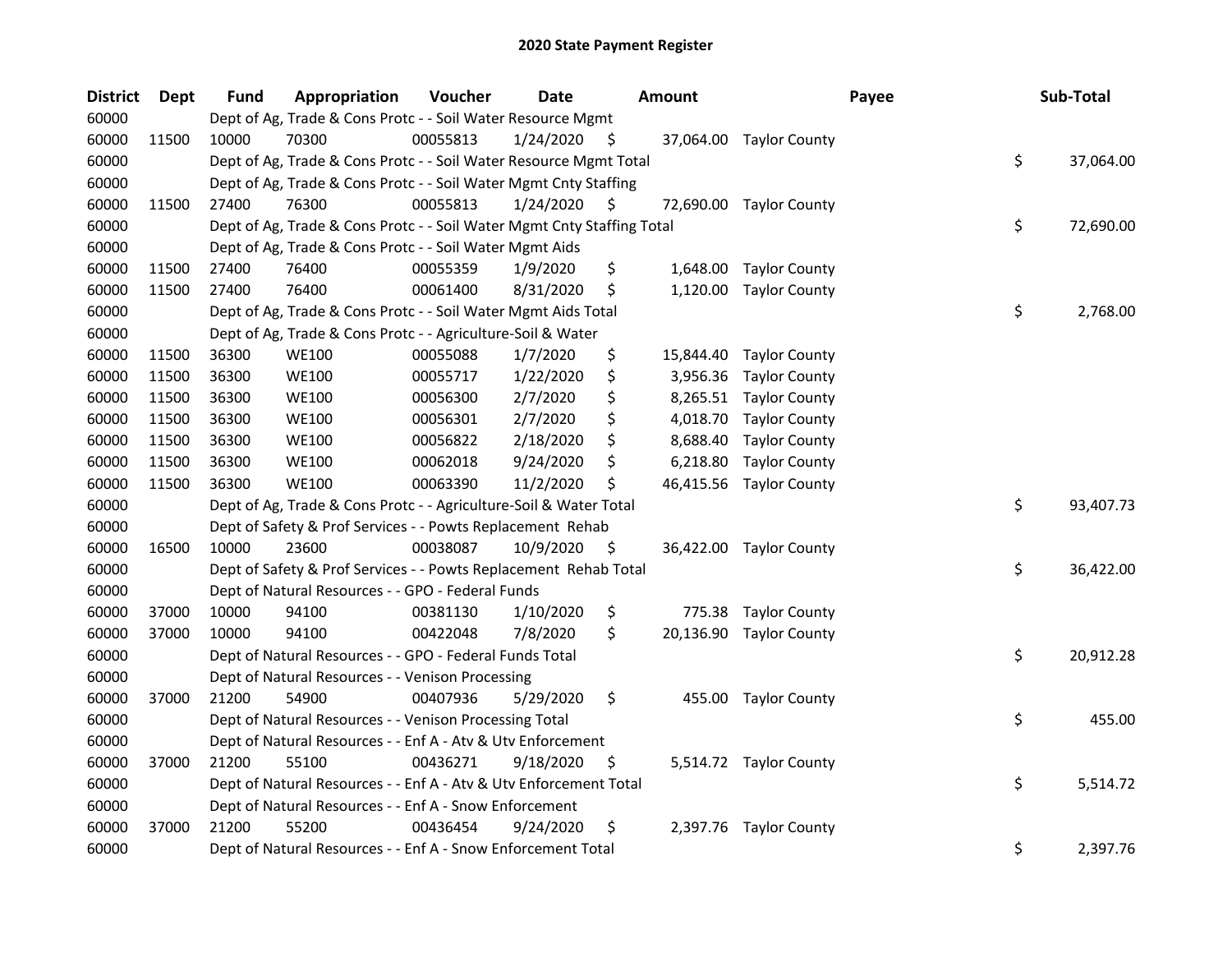| <b>District</b> | Dept  | <b>Fund</b> | Appropriation                                                      | Voucher  | <b>Date</b> |     | <b>Amount</b> |                         | Payee | Sub-Total       |
|-----------------|-------|-------------|--------------------------------------------------------------------|----------|-------------|-----|---------------|-------------------------|-------|-----------------|
| 60000           |       |             | Dept of Natural Resources - - Wildlife Damage Claims & Abat        |          |             |     |               |                         |       |                 |
| 60000           | 37000 | 21200       | 55300                                                              | 00407936 | 5/29/2020   | \$. |               | 24,326.29 Taylor County |       |                 |
| 60000           |       |             | Dept of Natural Resources - - Wildlife Damage Claims & Abat Total  |          |             |     |               |                         |       | \$<br>24,326.29 |
| 60000           |       |             | Dept of Natural Resources - - Ra- Fish, WI & Forestry              |          |             |     |               |                         |       |                 |
| 60000           | 37000 | 21200       | 56400                                                              | 00400736 | 4/9/2020    | \$  |               | 826.59 Taylor County    |       |                 |
| 60000           |       |             | Dept of Natural Resources - - Ra- Fish, WI & Forestry Total        |          |             |     |               |                         |       | \$<br>826.59    |
| 60000           |       |             | Dept of Natural Resources - - Resaids - Forest Croplnd & Mfl       |          |             |     |               |                         |       |                 |
| 60000           | 37000 | 21200       | 56600                                                              | 00436111 | 9/21/2020   | \$  |               | 28,278.94 Taylor County |       |                 |
| 60000           |       |             | Dept of Natural Resources - - Resaids - Forest CropInd & Mfl Total |          |             |     |               |                         |       | \$<br>28,278.94 |
| 60000           |       |             | Dept of Natural Resources - - Ra- Suppl Snow Trail Aids            |          |             |     |               |                         |       |                 |
| 60000           | 37000 | 21200       | 56900                                                              | 00391615 | 3/2/2020    | \$  |               | 14,835.70 Taylor County |       |                 |
| 60000           |       |             | Dept of Natural Resources - - Ra- Suppl Snow Trail Aids Total      |          |             |     |               |                         |       | \$<br>14,835.70 |
| 60000           |       |             | Dept of Natural Resources - - Resaids - Cnty Forst & Admin         |          |             |     |               |                         |       |                 |
| 60000           | 37000 | 21200       | 57200                                                              | 00395747 | 3/16/2020   | \$  | 36,708.40     | <b>Taylor County</b>    |       |                 |
| 60000           | 37000 | 21200       | 57200                                                              | 00430390 | 8/20/2020   | \$  | 10,470.00     | <b>Taylor County</b>    |       |                 |
| 60000           |       |             | Dept of Natural Resources - - Resaids - Cnty Forst & Admin Total   |          |             |     |               |                         |       | \$<br>47,178.40 |
| 60000           |       |             | Dept of Natural Resources - - Ra- Cnty Snow Trail & Area Aid       |          |             |     |               |                         |       |                 |
| 60000           | 37000 | 21200       | 57400                                                              | 00397129 | 3/23/2020   | \$  | 1,989.00      | <b>Taylor County</b>    |       |                 |
| 60000           | 37000 | 21200       | 57400                                                              | 00428785 | 8/14/2020   | \$  | 11,520.00     | <b>Taylor County</b>    |       |                 |
| 60000           | 37000 | 21200       | 57400                                                              | 00430099 | 8/19/2020   | \$  | 49,290.00     | <b>Taylor County</b>    |       |                 |
| 60000           |       |             | Dept of Natural Resources - - Ra- Cnty Snow Trail & Area Aid Total |          |             |     |               |                         |       | \$<br>62,799.00 |
| 60000           |       |             | Dept of Natural Resources - - Ra- Snowmobile Trail Areas           |          |             |     |               |                         |       |                 |
| 60000           | 37000 | 21200       | 57500                                                              | 00428785 | 8/14/2020   | \$  | 43,605.00     | <b>Taylor County</b>    |       |                 |
| 60000           | 37000 | 21200       | 57500                                                              | 00438117 | 9/30/2020   | \$  | 12,261.98     | <b>Taylor County</b>    |       |                 |
| 60000           |       |             | Dept of Natural Resources - - Ra- Snowmobile Trail Areas Total     |          |             |     |               |                         |       | \$<br>55,866.98 |
| 60000           |       |             | Dept of Natural Resources - - Ra- Atv Prj Aids, Gas Tax Pymt       |          |             |     |               |                         |       |                 |
| 60000           | 37000 | 21200       | 57600                                                              | 00430104 | 8/19/2020   | \$  | 14,800.00     | <b>Taylor County</b>    |       |                 |
| 60000           | 37000 | 21200       | 57600                                                              | 00430856 | 8/25/2020   | \$  | 20,136.91     | <b>Taylor County</b>    |       |                 |
| 60000           | 37000 | 21200       | 57600                                                              | 00451254 | 12/9/2020   | \$  | 16,100.00     | <b>Taylor County</b>    |       |                 |
| 60000           | 37000 | 21200       | 57600                                                              | 00454164 | 12/29/2020  | \$  | 11,808.00     | <b>Taylor County</b>    |       |                 |
| 60000           |       |             | Dept of Natural Resources - - Ra- Atv Prj Aids, Gas Tax Pymt Total |          |             |     |               |                         |       | \$<br>62,844.91 |
| 60000           |       |             | Dept of Natural Resources - - Ra- Atv Project Aids                 |          |             |     |               |                         |       |                 |
| 60000           | 37000 | 21200       | 57700                                                              | 00397135 | 3/23/2020   | \$  | 2,397.00      | <b>Taylor County</b>    |       |                 |
| 60000           | 37000 | 21200       | 57700                                                              | 00430105 | 8/19/2020   | \$  | 16,100.00     | <b>Taylor County</b>    |       |                 |
| 60000           |       |             | Dept of Natural Resources - - Ra- Atv Project Aids Total           |          |             |     |               |                         |       | \$<br>18,497.00 |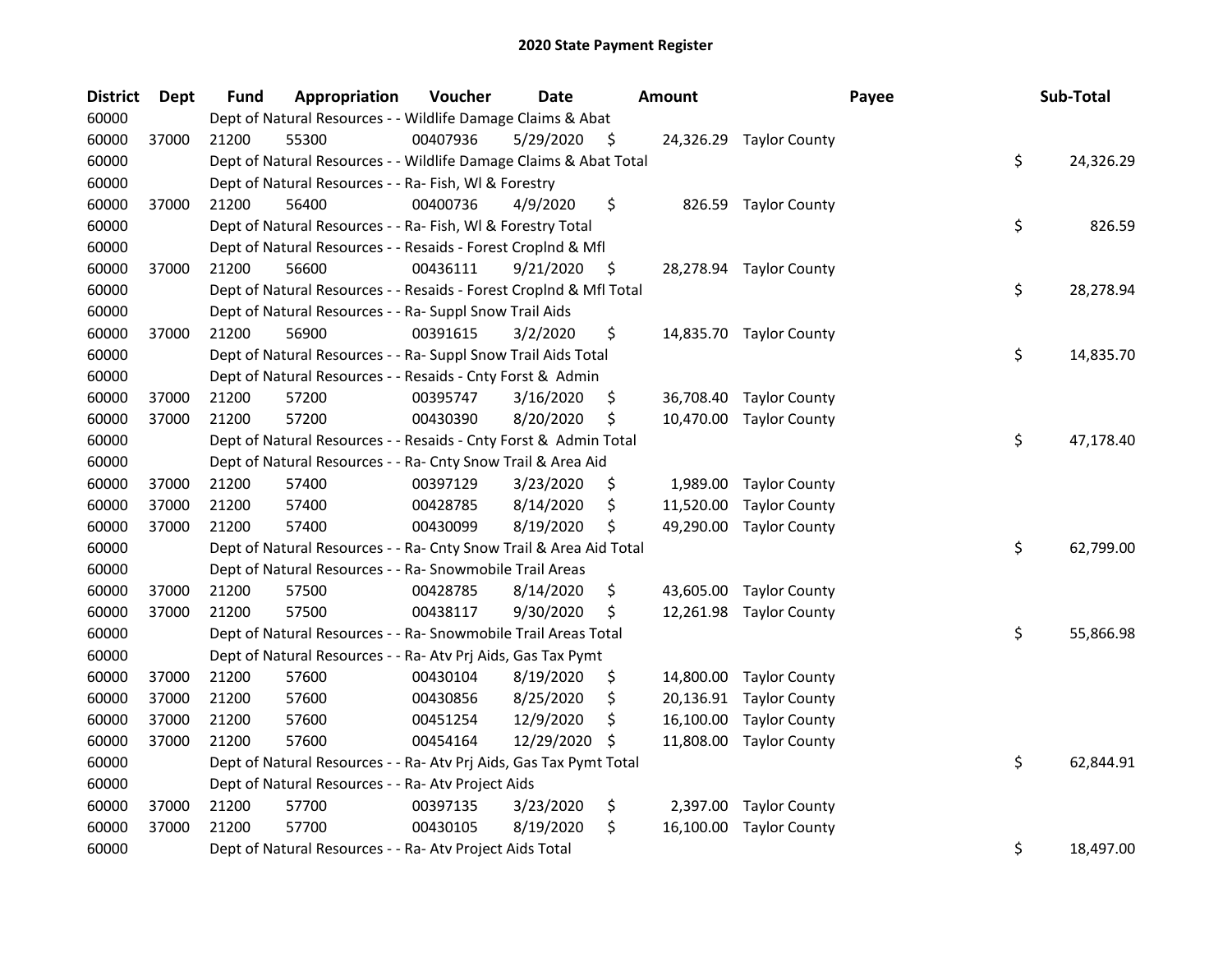| <b>District</b> | Dept  | <b>Fund</b> | Appropriation                                                      | Voucher  | <b>Date</b> |     | <b>Amount</b> |                          | Payee |    | Sub-Total  |  |
|-----------------|-------|-------------|--------------------------------------------------------------------|----------|-------------|-----|---------------|--------------------------|-------|----|------------|--|
| 60000           |       |             | Dept of Natural Resources - - Resaids - Nat Forest Income          |          |             |     |               |                          |       |    |            |  |
| 60000           | 37000 | 21200       | 58200                                                              | 00402530 | 4/20/2020   | \$  |               | 10,211.31 Taylor County  |       |    |            |  |
| 60000           |       |             | Dept of Natural Resources - - Resaids - Nat Forest Income Total    |          |             |     |               |                          |       | \$ | 10,211.31  |  |
| 60000           |       |             | Dept of Natural Resources - - Resaids - Pymt In Lieu Tax Fed       |          |             |     |               |                          |       |    |            |  |
| 60000           | 37000 | 21200       | 58400                                                              | 00410779 | 5/22/2020   | \$  |               | 3,907.00 Taylor County   |       |    |            |  |
| 60000           |       |             | Dept of Natural Resources - - Resaids - Pymt In Lieu Tax Fed Total |          |             |     |               |                          |       | \$ | 3,907.00   |  |
| 60000           |       |             | Dept of Natural Resources - - Petrostorage Envr Remd Awards        |          |             |     |               |                          |       |    |            |  |
| 60000           | 37000 | 27200       | 66700                                                              | 00388288 | 2/4/2020    | \$  |               | 3,317.93 Taylor County   |       |    |            |  |
| 60000           | 37000 | 27200       | 66700                                                              | 00396840 | 3/18/2020   | \$  |               | 5,205.81 Taylor County   |       |    |            |  |
| 60000           | 37000 | 27200       | 66700                                                              | 00412335 | 6/1/2020    | \$  |               | 5,929.91 Taylor County   |       |    |            |  |
| 60000           | 37000 | 27200       | 66700                                                              | 00413828 | 6/3/2020    | \$  | 2,102.73      | <b>Taylor County</b>     |       |    |            |  |
| 60000           | 37000 | 27200       | 66700                                                              | 00425899 | 7/22/2020   | \$  | 2,525.83      | <b>Taylor County</b>     |       |    |            |  |
| 60000           | 37000 | 27200       | 66700                                                              | 00426805 | 7/31/2020   | \$  | 6,491.04      | <b>Taylor County</b>     |       |    |            |  |
| 60000           | 37000 | 27200       | 66700                                                              | 00429414 | 8/18/2020   | \$  | 3,098.01      | <b>Taylor County</b>     |       |    |            |  |
| 60000           | 37000 | 27200       | 66700                                                              | 00430683 | 8/21/2020   | \$  | 1,717.49      | <b>Taylor County</b>     |       |    |            |  |
| 60000           | 37000 | 27200       | 66700                                                              | 00436692 | 9/22/2020   | \$  | 2,511.69      | <b>Taylor County</b>     |       |    |            |  |
| 60000           |       |             | Dept of Natural Resources - - Petrostorage Envr Remd Awards Total  |          |             |     |               |                          |       | \$ | 32,900.44  |  |
| 60000           |       |             | Dept of Natural Resources - - Fin Asst For Responsible Units       |          |             |     |               |                          |       |    |            |  |
| 60000           | 37000 | 27400       | 67000                                                              | 00413295 | 5/29/2020   | \$  |               | 84,478.32 Taylor County  |       |    |            |  |
| 60000           |       |             | Dept of Natural Resources - - Fin Asst For Responsible Units Total |          |             |     |               |                          |       | \$ | 84,478.32  |  |
| 60000           |       |             | Dept of Natural Resources - - Recycling Consolidation Grants       |          |             |     |               |                          |       |    |            |  |
| 60000           | 37000 | 27400       | 67300                                                              | 00413295 | 5/29/2020   | \$, |               | 4,123.74 Taylor County   |       |    |            |  |
| 60000           |       |             | Dept of Natural Resources - - Recycling Consolidation Grants Total |          |             |     |               |                          |       | \$ | 4,123.74   |  |
| 60000           |       |             | Dept of Natural Resources - - Land Acquisition                     |          |             |     |               |                          |       |    |            |  |
| 60000           | 37000 | 36300       | TA100                                                              | 00449068 | 12/1/2020   | \$  |               | 31,433.31 Taylor County  |       |    |            |  |
| 60000           |       |             | Dept of Natural Resources - - Land Acquisition Total               |          |             |     |               |                          |       | \$ | 31,433.31  |  |
| 60000           |       |             | Dept of Natural Resources - - Property Dev Projects (17-19)        |          |             |     |               |                          |       |    |            |  |
| 60000           | 37000 | 36300       | <b>TA280</b>                                                       | 00419505 | 6/25/2020   | \$  |               | 145,752.21 Taylor County |       |    |            |  |
| 60000           |       |             | Dept of Natural Resources - - Property Dev Projects (17-19) Total  |          |             |     |               |                          |       | \$ | 145,752.21 |  |
| 60000           |       |             | Dept of Natural Resources - - Dnr-Nonpoint Source                  |          |             |     |               |                          |       |    |            |  |
| 60000           | 37000 | 36300       | <b>TF100</b>                                                       | 00413622 | 6/2/2020    | \$  | 479,136.88    | <b>Taylor County</b>     |       |    |            |  |
| 60000           | 37000 | 36300       | TF100                                                              | 00444300 | 10/27/2020  | \$  |               | 20,459.23 Taylor County  |       |    |            |  |
| 60000           |       |             | Dept of Natural Resources - - Dnr-Nonpoint Source Total            |          |             |     |               |                          |       | \$ | 499,596.11 |  |
| 60000           |       |             | WI Dept of Transportation - - Eldly&Disa Co/Aid Sf                 |          |             |     |               |                          |       |    |            |  |
| 60000           | 39500 | 21100       | 16800                                                              | 00485747 | 1/29/2020   | \$  |               | 79,889.00 Taylor County  |       |    |            |  |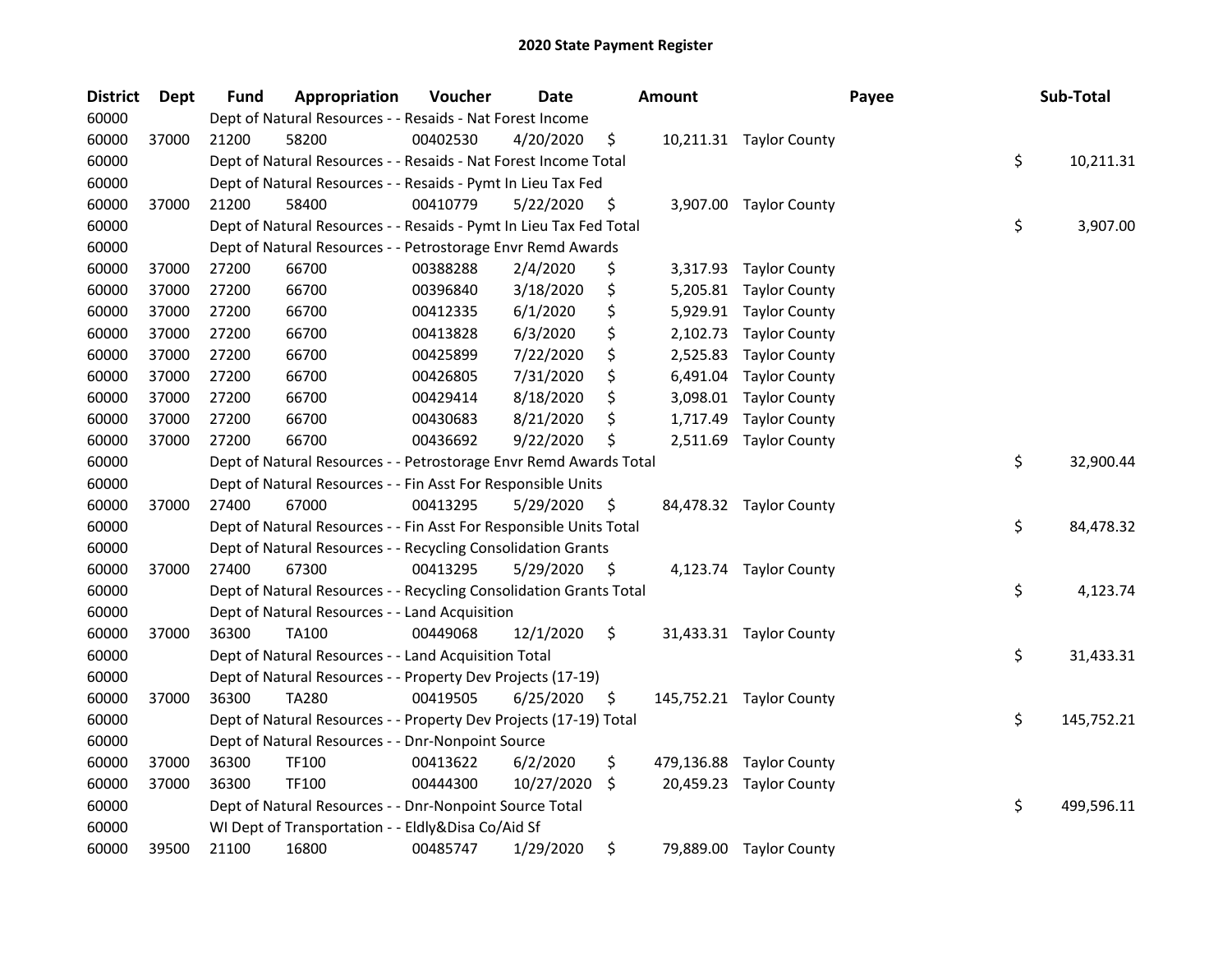| <b>District</b> | <b>Dept</b> | <b>Fund</b> | Appropriation                                            | Voucher  | Date       | <b>Amount</b>    |                        | Payee | Sub-Total        |
|-----------------|-------------|-------------|----------------------------------------------------------|----------|------------|------------------|------------------------|-------|------------------|
| 60000           | 39500       | 21100       | 16800                                                    | 00529708 | 5/26/2020  | \$<br>351.00     | <b>Taylor County</b>   |       |                  |
| 60000           |             |             | WI Dept of Transportation - - Eldly&Disa Co/Aid Sf Total |          |            |                  |                        |       | \$<br>80,240.00  |
| 60000           |             |             | WI Dept of Transportation - - County Forest Aids         |          |            |                  |                        |       |                  |
| 60000           | 39500       | 21100       | 17000                                                    | 00500043 | 3/10/2020  | \$               | 6,093.36 Taylor County |       |                  |
| 60000           |             |             | WI Dept of Transportation - - County Forest Aids Total   |          |            |                  |                        |       | \$<br>6,093.36   |
| 60000           |             |             | WI Dept of Transportation - - Hwy Sfty Loc Aid Ffd       |          |            |                  |                        |       |                  |
| 60000           | 39500       | 21100       | 18500                                                    | 00526290 | 5/15/2020  | \$<br>361.08     | <b>Taylor County</b>   |       |                  |
| 60000           |             |             | WI Dept of Transportation - - Hwy Sfty Loc Aid Ffd Total |          |            |                  |                        |       | \$<br>361.08     |
| 60000           |             |             | WI Dept of Transportation - - Trans Aids To Co.-Sf       |          |            |                  |                        |       |                  |
| 60000           | 39500       | 21100       | 19000                                                    | 00475483 | 1/6/2020   | \$<br>201,006.44 | <b>Taylor County</b>   |       |                  |
| 60000           | 39500       | 21100       | 19000                                                    | 00542330 | 7/6/2020   | \$<br>402,012.88 | <b>Taylor County</b>   |       |                  |
| 60000           | 39500       | 21100       | 19000                                                    | 00585156 | 10/5/2020  | \$<br>201,006.46 | <b>Taylor County</b>   |       |                  |
| 60000           |             |             | WI Dept of Transportation - - Trans Aids To Co.-Sf Total |          |            |                  |                        |       | \$<br>804,025.78 |
| 60000           |             |             | WI Dept of Transportation - - Loc Rd Imp Prg St Fd       |          |            |                  |                        |       |                  |
| 60000           | 39500       | 21100       | 27800                                                    | 00556588 | 7/31/2020  | \$<br>4,687.87   | <b>Taylor County</b>   |       |                  |
| 60000           | 39500       | 21100       | 27800                                                    | 00562848 | 8/10/2020  | \$<br>109,606.54 | <b>Taylor County</b>   |       |                  |
| 60000           |             |             | WI Dept of Transportation - - Loc Rd Imp Prg St Fd Total |          |            |                  |                        |       | \$<br>114,294.41 |
| 60000           |             |             | WI Dept of Transportation - - Aero Assistance Ffd        |          |            |                  |                        |       |                  |
| 60000           | 39500       | 21100       | 28400                                                    | 00595659 | 10/8/2020  | \$<br>20,000.00  | <b>Taylor County</b>   |       |                  |
| 60000           |             |             | WI Dept of Transportation - - Aero Assistance Ffd Total  |          |            |                  |                        |       | \$<br>20,000.00  |
| 60000           |             |             | WI Dept of Transportation - - St Hwy Rehab, Sf           |          |            |                  |                        |       |                  |
| 60000           | 39500       | 21100       | 36300                                                    | 00612001 | 11/5/2020  | \$<br>264,984.86 | <b>Taylor County</b>   |       |                  |
| 60000           | 39500       | 21100       | 36300                                                    | 00621589 | 12/1/2020  | \$<br>17,461.77  | <b>Taylor County</b>   |       |                  |
| 60000           | 39500       | 21100       | 36300                                                    | 00621805 | 12/2/2020  | \$<br>5.00       | <b>Taylor County</b>   |       |                  |
| 60000           |             |             | WI Dept of Transportation - - St Hwy Rehab, Sf Total     |          |            |                  |                        |       | \$<br>282,451.63 |
| 60000           |             |             | WI Dept of Transportation - - Hwy Mgmt & Opers Sf        |          |            |                  |                        |       |                  |
| 60000           | 39500       | 21100       | 36500                                                    | 00503344 | 3/17/2020  | \$<br>54.00      | <b>Taylor County</b>   |       |                  |
| 60000           | 39500       | 21100       | 36500                                                    | 00511572 | 4/3/2020   | \$<br>108.00     | <b>Taylor County</b>   |       |                  |
| 60000           | 39500       | 21100       | 36500                                                    | 00522508 | 5/5/2020   | \$<br>6,444.30   | <b>Taylor County</b>   |       |                  |
| 60000           | 39500       | 21100       | 36500                                                    | 00524363 | 5/11/2020  | \$<br>108.00     | <b>Taylor County</b>   |       |                  |
| 60000           | 39500       | 21100       | 36500                                                    | 00533926 | 6/4/2020   | \$<br>108.00     | <b>Taylor County</b>   |       |                  |
| 60000           | 39500       | 21100       | 36500                                                    | 00547850 | 7/6/2020   | \$<br>108.00     | <b>Taylor County</b>   |       |                  |
| 60000           | 39500       | 21100       | 36500                                                    | 00566303 | 8/14/2020  | \$<br>108.00     | <b>Taylor County</b>   |       |                  |
| 60000           | 39500       | 21100       | 36500                                                    | 00581927 | 9/14/2020  | \$<br>108.00     | <b>Taylor County</b>   |       |                  |
| 60000           | 39500       | 21100       | 36500                                                    | 00598559 | 10/14/2020 | \$<br>108.00     | <b>Taylor County</b>   |       |                  |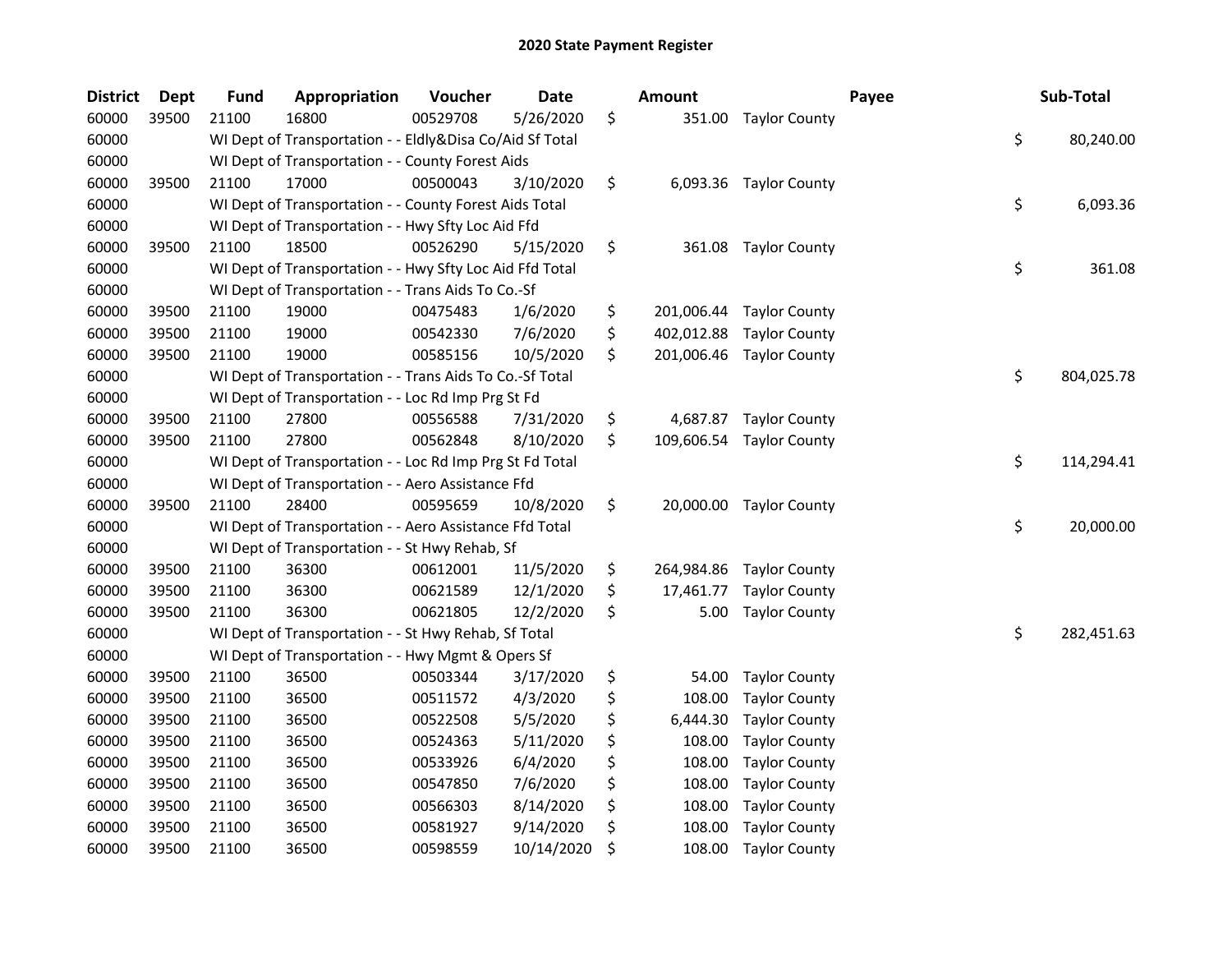| <b>District</b> | <b>Dept</b> | <b>Fund</b> | Appropriation                                           | Voucher  | Date       | <b>Amount</b>    |                      | Payee | Sub-Total      |
|-----------------|-------------|-------------|---------------------------------------------------------|----------|------------|------------------|----------------------|-------|----------------|
| 60000           | 39500       | 21100       | 36500                                                   | 00612001 | 11/5/2020  | \$<br>108.00     | <b>Taylor County</b> |       |                |
| 60000           | 39500       | 21100       | 36500                                                   | 00625056 | 12/9/2020  | \$<br>108.00     | <b>Taylor County</b> |       |                |
| 60000           |             |             | WI Dept of Transportation - - Hwy Mgmt & Opers Sf Total |          |            |                  |                      |       | \$<br>7,470.30 |
| 60000           |             |             | WI Dept of Transportation - - Routine Maint Sf          |          |            |                  |                      |       |                |
| 60000           | 39500       | 21100       | 36800                                                   | 00478913 | 1/6/2020   | \$<br>46.59      | <b>Taylor County</b> |       |                |
| 60000           | 39500       | 21100       | 36800                                                   | 00478914 | 1/6/2020   | \$<br>496.98     | <b>Taylor County</b> |       |                |
| 60000           | 39500       | 21100       | 36800                                                   | 00482120 | 1/31/2020  | \$<br>444.00     | <b>Taylor County</b> |       |                |
| 60000           | 39500       | 21100       | 36800                                                   | 00488958 | 2/4/2020   | \$<br>175,037.27 | <b>Taylor County</b> |       |                |
| 60000           | 39500       | 21100       | 36800                                                   | 00492633 | 2/20/2020  | \$<br>43,704.76  | <b>Taylor County</b> |       |                |
| 60000           | 39500       | 21100       | 36800                                                   | 00492634 | 2/20/2020  | \$<br>11,672.58  | <b>Taylor County</b> |       |                |
| 60000           | 39500       | 21100       | 36800                                                   | 00497845 | 2/28/2020  | \$<br>69,960.45  | <b>Taylor County</b> |       |                |
| 60000           | 39500       | 21100       | 36800                                                   | 00503345 | 3/17/2020  | \$<br>176.83     | <b>Taylor County</b> |       |                |
| 60000           | 39500       | 21100       | 36800                                                   | 00504587 | 3/20/2020  | \$<br>154,521.85 | <b>Taylor County</b> |       |                |
| 60000           | 39500       | 21100       | 36800                                                   | 00509763 | 3/31/2020  | \$<br>1,790.39   | <b>Taylor County</b> |       |                |
| 60000           | 39500       | 21100       | 36800                                                   | 00510310 | 4/1/2020   | \$<br>3,630.38   | <b>Taylor County</b> |       |                |
| 60000           | 39500       | 21100       | 36800                                                   | 00511206 | 4/3/2020   | \$<br>72.09      | <b>Taylor County</b> |       |                |
| 60000           | 39500       | 21100       | 36800                                                   | 00511809 | 4/8/2020   | \$<br>666.56     | <b>Taylor County</b> |       |                |
| 60000           | 39500       | 21100       | 36800                                                   | 00512316 | 4/8/2020   | \$<br>85,325.35  | <b>Taylor County</b> |       |                |
| 60000           | 39500       | 21100       | 36800                                                   | 00521963 | 5/4/2020   | \$<br>8,724.00   | <b>Taylor County</b> |       |                |
| 60000           | 39500       | 21100       | 36800                                                   | 00524363 | 5/11/2020  | \$<br>5,626.55   | <b>Taylor County</b> |       |                |
| 60000           | 39500       | 21100       | 36800                                                   | 00528053 | 5/19/2020  | \$<br>114,219.72 | <b>Taylor County</b> |       |                |
| 60000           | 39500       | 21100       | 36800                                                   | 00529418 | 5/22/2020  | \$<br>2,713.67   | <b>Taylor County</b> |       |                |
| 60000           | 39500       | 21100       | 36800                                                   | 00533704 | 6/4/2020   | \$<br>10,349.66  | <b>Taylor County</b> |       |                |
| 60000           | 39500       | 21100       | 36800                                                   | 00534314 | 6/8/2020   | \$<br>55.67      | <b>Taylor County</b> |       |                |
| 60000           | 39500       | 21100       | 36800                                                   | 00535441 | 6/10/2020  | \$<br>21,138.86  | <b>Taylor County</b> |       |                |
| 60000           | 39500       | 21100       | 36800                                                   | 00552326 | 7/15/2020  | \$<br>114,389.78 | <b>Taylor County</b> |       |                |
| 60000           | 39500       | 21100       | 36800                                                   | 00555120 | 7/24/2020  | \$<br>23,435.37  | <b>Taylor County</b> |       |                |
| 60000           | 39500       | 21100       | 36800                                                   | 00563997 | 8/10/2020  | \$<br>30,038.51  | <b>Taylor County</b> |       |                |
| 60000           | 39500       | 21100       | 36800                                                   | 00566303 | 8/14/2020  | \$<br>650.48     | <b>Taylor County</b> |       |                |
| 60000           | 39500       | 21100       | 36800                                                   | 00571238 | 8/20/2020  | \$<br>75,744.83  | <b>Taylor County</b> |       |                |
| 60000           | 39500       | 21100       | 36800                                                   | 00580414 | 9/9/2020   | \$<br>120,233.99 | <b>Taylor County</b> |       |                |
| 60000           | 39500       | 21100       | 36800                                                   | 00581344 | 9/11/2020  | \$<br>14,199.87  | <b>Taylor County</b> |       |                |
| 60000           | 39500       | 21100       | 36800                                                   | 00595712 | 10/7/2020  | \$<br>81,761.32  | <b>Taylor County</b> |       |                |
| 60000           | 39500       | 21100       | 36800                                                   | 00598559 | 10/14/2020 | \$<br>3,564.67   | <b>Taylor County</b> |       |                |
| 60000           | 39500       | 21100       | 36800                                                   | 00599449 | 10/14/2020 | \$<br>19,505.12  | <b>Taylor County</b> |       |                |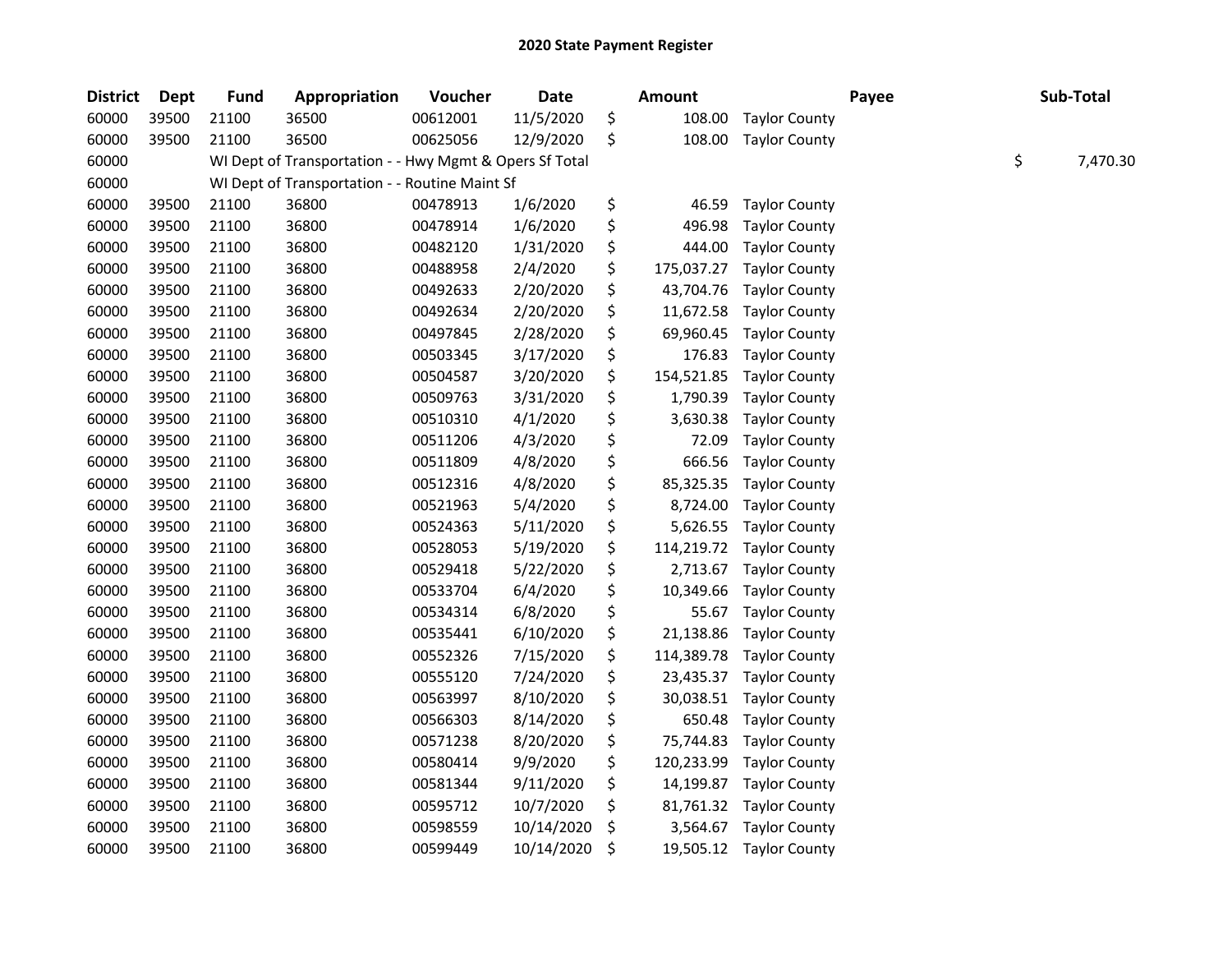| <b>District</b> | <b>Dept</b> | <b>Fund</b> | Appropriation                                                      | Voucher  | <b>Date</b> | <b>Amount</b>   |                      | Payee | Sub-Total          |
|-----------------|-------------|-------------|--------------------------------------------------------------------|----------|-------------|-----------------|----------------------|-------|--------------------|
| 60000           | 39500       | 21100       | 36800                                                              | 00604693 | 10/23/2020  | \$<br>64,757.17 | <b>Taylor County</b> |       |                    |
| 60000           | 39500       | 21100       | 36800                                                              | 00612001 | 11/5/2020   | \$<br>1,526.38  | <b>Taylor County</b> |       |                    |
| 60000           | 39500       | 21100       | 36800                                                              | 00612640 | 11/9/2020   | \$<br>41,245.46 | <b>Taylor County</b> |       |                    |
| 60000           | 39500       | 21100       | 36800                                                              | 00615426 | 11/13/2020  | \$<br>33,700.82 | <b>Taylor County</b> |       |                    |
| 60000           | 39500       | 21100       | 36800                                                              | 00623147 | 12/7/2020   | \$<br>13,516.29 | <b>Taylor County</b> |       |                    |
| 60000           | 39500       | 21100       | 36800                                                              | 00623611 | 12/7/2020   | \$<br>58,739.21 | <b>Taylor County</b> |       |                    |
| 60000           | 39500       | 21100       | 36800                                                              | 00625056 | 12/9/2020   | \$<br>1,776.45  | <b>Taylor County</b> |       |                    |
| 60000           | 39500       | 21100       | 36800                                                              | 00625687 | 12/10/2020  | \$<br>518.24    | <b>Taylor County</b> |       |                    |
| 60000           | 39500       | 21100       | 36800                                                              | 00633794 | 12/28/2020  | \$<br>21,480.00 | <b>Taylor County</b> |       |                    |
| 60000           |             |             | WI Dept of Transportation - - Routine Maint Sf Total               |          |             |                 |                      |       | \$<br>1,431,158.17 |
| 60000           |             |             | WI Dept of Transportation - - Hwy Mgmt & Opers Ff                  |          |             |                 |                      |       |                    |
| 60000           | 39500       | 21100       | 38500                                                              | 00511572 | 4/3/2020    | \$<br>489.98    | <b>Taylor County</b> |       |                    |
| 60000           | 39500       | 21100       | 38500                                                              | 00524363 | 5/11/2020   | \$<br>587.81    | <b>Taylor County</b> |       |                    |
| 60000           | 39500       | 21100       | 38500                                                              | 00598559 | 10/14/2020  | \$<br>34.48     | <b>Taylor County</b> |       |                    |
| 60000           |             |             | WI Dept of Transportation - - Hwy Mgmt & Opers Ff Total            |          |             |                 |                      |       | \$<br>1,112.27     |
| 60000           |             |             | Department of Corrections - - Services For Community Correct       |          |             |                 |                      |       |                    |
| 60000           | 41000       | 10000       | 10200                                                              | 00338076 | 1/29/2020   | \$<br>2,036.21  | <b>Taylor County</b> |       |                    |
| 60000           | 41000       | 10000       | 10200                                                              | 00344350 | 2/27/2020   | \$<br>2,036.21  | <b>Taylor County</b> |       |                    |
| 60000           | 41000       | 10000       | 10200                                                              | 00349646 | 3/26/2020   | \$<br>2,036.21  | <b>Taylor County</b> |       |                    |
| 60000           | 41000       | 10000       | 10200                                                              | 00356471 | 4/28/2020   | \$<br>2,036.21  | <b>Taylor County</b> |       |                    |
| 60000           | 41000       | 10000       | 10200                                                              | 00361429 | 5/26/2020   | \$<br>2,036.21  | <b>Taylor County</b> |       |                    |
| 60000           | 41000       | 10000       | 10200                                                              | 00370257 | 7/6/2020    | \$<br>2,036.21  | <b>Taylor County</b> |       |                    |
| 60000           | 41000       | 10000       | 10200                                                              | 00374689 | 7/28/2020   | \$<br>2,036.21  | <b>Taylor County</b> |       |                    |
| 60000           | 41000       | 10000       | 10200                                                              | 00380384 | 8/27/2020   | \$<br>2,036.21  | <b>Taylor County</b> |       |                    |
| 60000           | 41000       | 10000       | 10200                                                              | 00385249 | 9/25/2020   | \$<br>2,036.21  | <b>Taylor County</b> |       |                    |
| 60000           | 41000       | 10000       | 10200                                                              | 00391284 | 10/27/2020  | \$<br>2,036.21  | <b>Taylor County</b> |       |                    |
| 60000           | 41000       | 10000       | 10200                                                              | 00396673 | 11/25/2020  | \$<br>2,036.21  | <b>Taylor County</b> |       |                    |
| 60000           | 41000       | 10000       | 10200                                                              | 00401545 | 12/23/2020  | \$<br>2,071.85  | <b>Taylor County</b> |       |                    |
| 60000           |             |             | Department of Corrections - - Services For Community Correct Total |          |             |                 |                      |       | \$<br>24,470.16    |
| 60000           |             |             | Department of Corrections - - Services For Drunken Driving O       |          |             |                 |                      |       |                    |
| 60000           | 41000       | 10000       | 10300                                                              | 00333288 | 1/8/2020    | \$<br>1,168.60  | <b>Taylor County</b> |       |                    |
| 60000           | 41000       | 10000       | 10300                                                              | 00338799 | 1/31/2020   | \$<br>4,249.65  | <b>Taylor County</b> |       |                    |
| 60000           | 41000       | 10000       | 10300                                                              | 00339518 | 2/3/2020    | \$<br>3,278.90  | <b>Taylor County</b> |       |                    |
| 60000           | 41000       | 10000       | 10300                                                              | 00339519 | 2/3/2020    | \$<br>36.40     | <b>Taylor County</b> |       |                    |
| 60000           | 41000       | 10000       | 10300                                                              | 00352554 | 4/9/2020    | \$<br>3,084.50  | <b>Taylor County</b> |       |                    |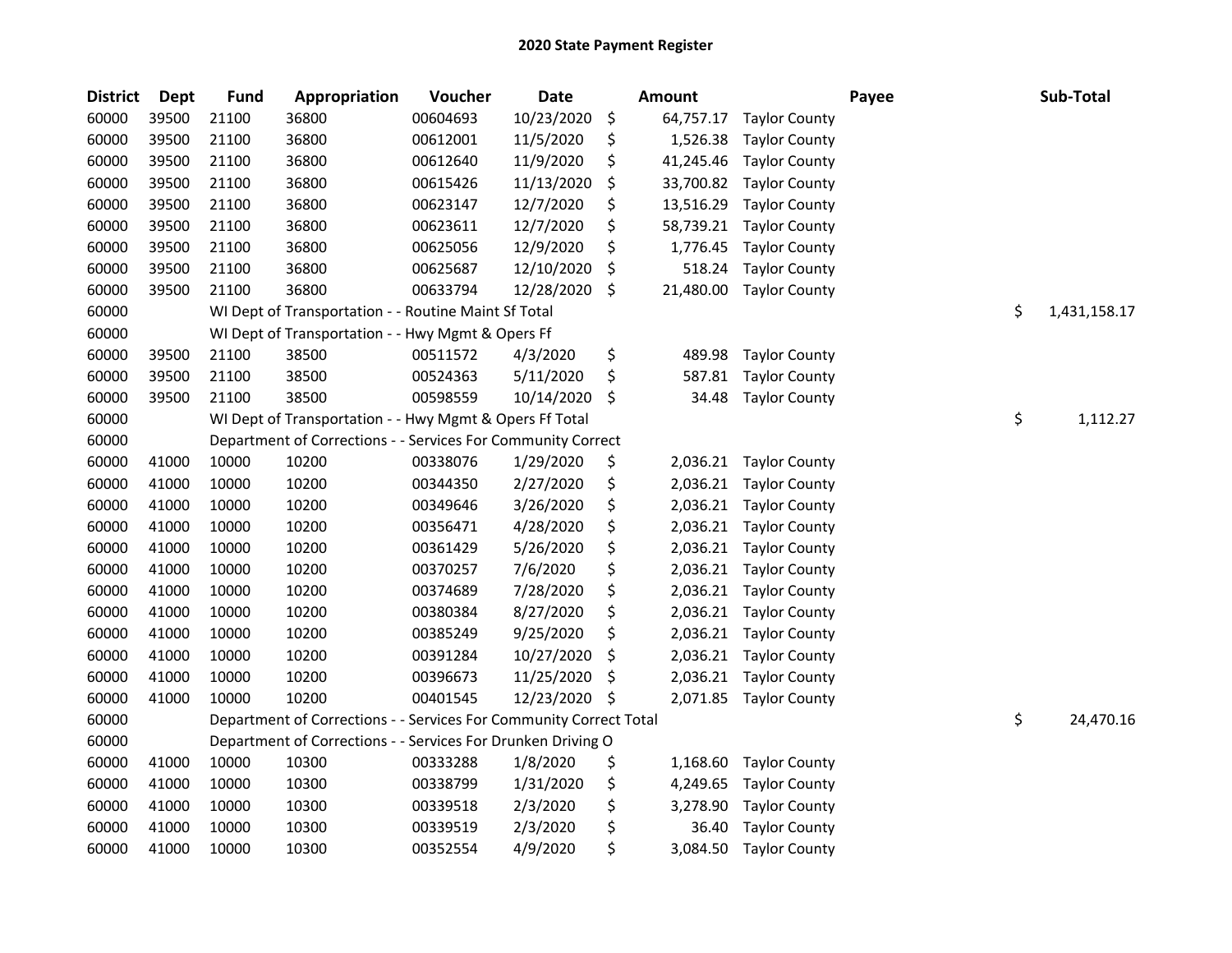| <b>District</b> | Dept  | <b>Fund</b> | Appropriation                                                      | Voucher  | Date       | <b>Amount</b>  |                      | Payee | Sub-Total       |
|-----------------|-------|-------------|--------------------------------------------------------------------|----------|------------|----------------|----------------------|-------|-----------------|
| 60000           | 41000 | 10000       | 10300                                                              | 00352764 | 4/10/2020  | \$<br>332.80   | <b>Taylor County</b> |       |                 |
| 60000           | 41000 | 10000       | 10300                                                              | 00355397 | 4/23/2020  | \$<br>1,405.25 | <b>Taylor County</b> |       |                 |
| 60000           | 41000 | 10000       | 10300                                                              | 00355401 | 4/23/2020  | \$<br>1,872.80 | <b>Taylor County</b> |       |                 |
| 60000           | 41000 | 10000       | 10300                                                              | 00362699 | 5/29/2020  | \$<br>1,205.90 | <b>Taylor County</b> |       |                 |
| 60000           | 41000 | 10000       | 10300                                                              | 00364144 | 6/5/2020   | \$<br>260.00   | <b>Taylor County</b> |       |                 |
| 60000           | 41000 | 10000       | 10300                                                              | 00370951 | 7/7/2020   | \$<br>166.40   | <b>Taylor County</b> |       |                 |
| 60000           | 41000 | 10000       | 10300                                                              | 00370977 | 7/7/2020   | \$<br>2,277.75 | <b>Taylor County</b> |       |                 |
| 60000           | 41000 | 10000       | 10300                                                              | 00371273 | 7/8/2020   | \$<br>49.80    | <b>Taylor County</b> |       |                 |
| 60000           | 41000 | 10000       | 10300                                                              | 00371274 | 7/8/2020   | \$<br>119.52   | <b>Taylor County</b> |       |                 |
| 60000           | 41000 | 10000       | 10300                                                              | 00371389 | 7/9/2020   | \$<br>390.00   | <b>Taylor County</b> |       |                 |
| 60000           | 41000 | 10000       | 10300                                                              | 00371519 | 7/9/2020   | \$<br>3,564.20 | <b>Taylor County</b> |       |                 |
| 60000           | 41000 | 10000       | 10300                                                              | 00381684 | 9/3/2020   | \$<br>3,427.85 | <b>Taylor County</b> |       |                 |
| 60000           | 41000 | 10000       | 10300                                                              | 00390334 | 10/22/2020 | \$<br>3,145.00 | <b>Taylor County</b> |       |                 |
| 60000           | 41000 | 10000       | 10300                                                              | 00394315 | 11/12/2020 | \$<br>2,262.80 | <b>Taylor County</b> |       |                 |
| 60000           | 41000 | 10000       | 10300                                                              | 00397741 | 12/4/2020  | \$<br>3,679.20 | <b>Taylor County</b> |       |                 |
| 60000           | 41000 | 10000       | 10300                                                              | 00401249 | 12/22/2020 | \$<br>456.20   | <b>Taylor County</b> |       |                 |
| 60000           | 41000 | 10000       | 10300                                                              | 00402078 | 12/30/2020 | \$<br>2,341.20 | <b>Taylor County</b> |       |                 |
| 60000           |       |             | Department of Corrections - - Services For Drunken Driving O Total |          |            |                |                      |       | \$<br>38,774.72 |
| 60000           |       |             | Department of Corrections - - Purchased Services For Offende       |          |            |                |                      |       |                 |
| 60000           | 41000 | 10000       | 11100                                                              | 00335160 | 1/15/2020  | \$<br>996.00   | <b>Taylor County</b> |       |                 |
| 60000           | 41000 | 10000       | 11100                                                              | 00338798 | 1/31/2020  | \$<br>300.00   | <b>Taylor County</b> |       |                 |
| 60000           | 41000 | 10000       | 11100                                                              | 00339517 | 2/3/2020   | \$<br>1,147.20 | <b>Taylor County</b> |       |                 |
| 60000           | 41000 | 10000       | 11100                                                              | 00346334 | 3/6/2020   | \$<br>2,909.00 | <b>Taylor County</b> |       |                 |
| 60000           | 41000 | 10000       | 11100                                                              | 00355399 | 4/23/2020  | \$<br>2,609.60 | <b>Taylor County</b> |       |                 |
| 60000           | 41000 | 10000       | 11100                                                              | 00355695 | 4/24/2020  | \$<br>1,329.00 | <b>Taylor County</b> |       |                 |
| 60000           | 41000 | 10000       | 11100                                                              | 00362697 | 5/29/2020  | \$<br>830.00   | <b>Taylor County</b> |       |                 |
| 60000           | 41000 | 10000       | 11100                                                              | 00370818 | 7/6/2020   | \$<br>1,660.00 | <b>Taylor County</b> |       |                 |
| 60000           | 41000 | 10000       | 11100                                                              | 00371268 | 7/8/2020   | \$<br>332.00   | <b>Taylor County</b> |       |                 |
| 60000           | 41000 | 10000       | 11100                                                              | 00371270 | 7/8/2020   | \$<br>398.40   | <b>Taylor County</b> |       |                 |
| 60000           | 41000 | 10000       | 11100                                                              | 00371271 | 7/8/2020   | \$<br>265.60   | <b>Taylor County</b> |       |                 |
| 60000           | 41000 | 10000       | 11100                                                              | 00371272 | 7/8/2020   | \$<br>132.80   | <b>Taylor County</b> |       |                 |
| 60000           | 41000 | 10000       | 11100                                                              | 00371409 | 7/9/2020   | \$<br>498.00   | <b>Taylor County</b> |       |                 |
| 60000           | 41000 | 10000       | 11100                                                              | 00371411 | 7/9/2020   | \$<br>415.00   | <b>Taylor County</b> |       |                 |
| 60000           | 41000 | 10000       | 11100                                                              | 00371422 | 7/9/2020   | \$<br>1,577.00 | <b>Taylor County</b> |       |                 |
| 60000           | 41000 | 10000       | 11100                                                              | 00384501 | 9/18/2020  | \$<br>2,080.00 | <b>Taylor County</b> |       |                 |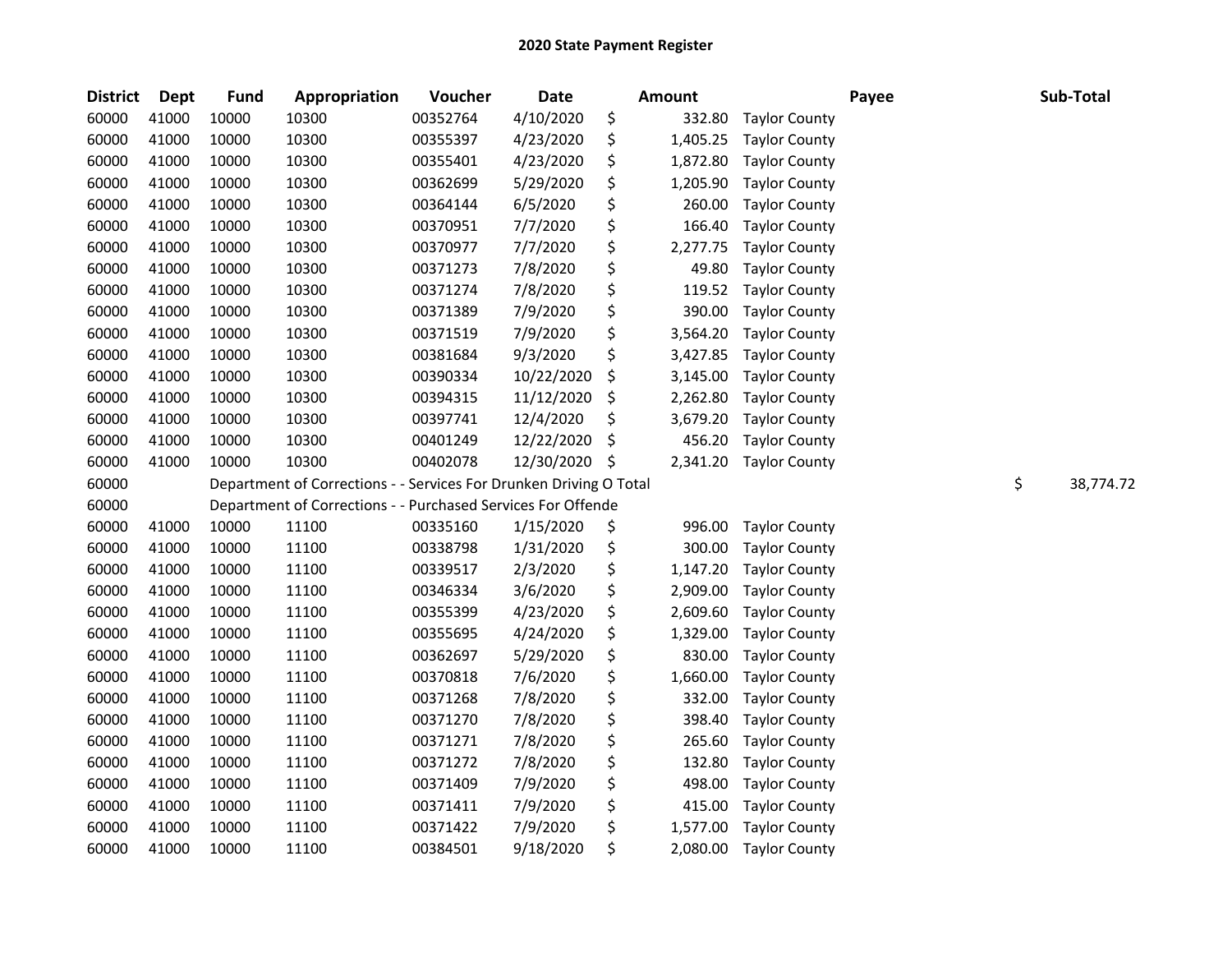| <b>District</b> | <b>Dept</b> | <b>Fund</b> | Appropriation                                                      | Voucher  | <b>Date</b>   |     | Amount     | Payee                                                                                                         | Sub-Total       |
|-----------------|-------------|-------------|--------------------------------------------------------------------|----------|---------------|-----|------------|---------------------------------------------------------------------------------------------------------------|-----------------|
| 60000           | 41000       | 10000       | 11100                                                              | 00394328 | 11/12/2020    | \$  | 541.00     | <b>Taylor County</b>                                                                                          |                 |
| 60000           | 41000       | 10000       | 11100                                                              | 00394531 | 11/13/2020    | \$, | 3,316.00   | <b>Taylor County</b>                                                                                          |                 |
| 60000           | 41000       | 10000       | 11100                                                              | 00394544 | 11/13/2020    | \$  | 2,203.49   | <b>Taylor County</b>                                                                                          |                 |
| 60000           | 41000       | 10000       | 11100                                                              | 00402067 | 12/30/2020    | S   | 3,602.55   | <b>Taylor County</b>                                                                                          |                 |
| 60000           | 41000       | 10000       | 11100                                                              | 00402069 | 12/30/2020    | \$  | 2,865.00   | <b>Taylor County</b>                                                                                          |                 |
| 60000           |             |             | Department of Corrections - - Purchased Services For Offende Total |          |               |     |            |                                                                                                               | \$<br>30,007.64 |
| 60000           |             |             | Department of Corrections - - Corrections Contracts And Agre       |          |               |     |            |                                                                                                               |                 |
| 60000           | 41000       | 10000       | 11400                                                              | 00337306 | 1/24/2020     | \$  | 2,212.78   | <b>Taylor County</b>                                                                                          |                 |
| 60000           | 41000       | 10000       | 11400                                                              | 00344421 | 2/28/2020     | \$  | 463.14     | <b>Taylor County</b>                                                                                          |                 |
| 60000           | 41000       | 10000       | 11400                                                              | 00351116 | 4/1/2020      | \$  | 308.76     | <b>Taylor County</b>                                                                                          |                 |
| 60000           | 41000       | 10000       | 11400                                                              | 00357302 | 5/4/2020      | \$  | 568.82     | <b>Taylor County</b>                                                                                          |                 |
| 60000           | 41000       | 10000       | 11400                                                              | 00360751 | 5/20/2020     | \$  | 1,132.12   | <b>Taylor County</b>                                                                                          |                 |
| 60000           | 41000       | 10000       | 11400                                                              | 00366289 | 6/23/2020     | \$  | 2,212.78   | <b>Taylor County</b>                                                                                          |                 |
| 60000           | 41000       | 10000       | 11400                                                              | 00371700 | 7/17/2020     | \$  | 1,543.80   | <b>Taylor County</b>                                                                                          |                 |
| 60000           | 41000       | 10000       | 11400                                                              | 00379639 | 8/27/2020     | \$  | 234.22     | <b>Taylor County</b>                                                                                          |                 |
| 60000           | 41000       | 10000       | 11400                                                              | 00390126 | 10/22/2020    | \$  | 373.36     | <b>Taylor County</b>                                                                                          |                 |
| 60000           | 41000       | 10000       | 11400                                                              | 00397381 | 12/4/2020     | \$  | 332.06     | <b>Taylor County</b>                                                                                          |                 |
| 60000           |             |             | Department of Corrections - - Corrections Contracts And Agre Total |          |               |     |            |                                                                                                               | \$<br>9,381.84  |
| 60000           |             |             |                                                                    |          |               |     |            | Department of Corrections - - Reimbursing Counties For Probation, Extended Supervision And Parole Holds       |                 |
| 60000           | 41000       | 10000       | 11600                                                              | 00392614 | 11/5/2020     | \$  |            | 18,800.00 Taylor County                                                                                       |                 |
| 60000           |             |             |                                                                    |          |               |     |            | Department of Corrections - - Reimbursing Counties For Probation, Extended Supervision And Parole Holds Total | \$<br>18,800.00 |
| 60000           |             |             | Child Abuse & Neglect Prev Bd - - General Aids                     |          |               |     |            |                                                                                                               |                 |
| 60000           | 43300       | 10000       | 99000                                                              | 00002395 | 4/24/2020     | \$  |            | 8,298.66 Taylor County                                                                                        |                 |
| 60000           |             |             | Child Abuse & Neglect Prev Bd - - General Aids Total               |          |               |     |            |                                                                                                               | \$<br>8,298.66  |
| 60000           |             |             | Department of Health Services - - State/Federal Aids               |          |               |     |            |                                                                                                               |                 |
| 60000           | 43500       | 10000       | 00000                                                              | 92007    | $1/1/2020$ \$ |     | 10,687.00  | <b>Taylor County</b>                                                                                          |                 |
| 60000           | 43500       | 10000       | 00000                                                              | 92008    | $2/1/2020$ \$ |     | 23,071.00  | <b>Taylor County</b>                                                                                          |                 |
| 60000           | 43500       | 10000       | 00000                                                              | 92009    | $3/1/2020$ \$ |     | 34,249.00  | <b>Taylor County</b>                                                                                          |                 |
| 60000           | 43500       | 10000       | 00000                                                              | 92010    | $4/1/2020$ \$ |     | 122,122.00 | <b>Taylor County</b>                                                                                          |                 |
| 60000           | 43500       | 10000       | 00000                                                              | 92011    | $5/1/2020$ \$ |     | 87,537.00  | <b>Taylor County</b>                                                                                          |                 |
| 60000           | 43500       | 10000       | 00000                                                              | 92012    | $6/1/2020$ \$ |     | 41,198.00  | <b>Taylor County</b>                                                                                          |                 |
| 60000           | 43500       | 10000       | 00000                                                              | 92013    | $6/1/2020$ \$ |     | 9,321.00   | <b>Taylor County</b>                                                                                          |                 |
| 60000           | 43500       | 10000       | 00000                                                              | 92100    | 7/1/2020 \$   |     | 582,694.00 | <b>Taylor County</b>                                                                                          |                 |
| 60000           | 43500       | 10000       | 00000                                                              | 92101    | $8/1/2020$ \$ |     | 187,720.00 | <b>Taylor County</b>                                                                                          |                 |
| 60000           | 43500       | 10000       | 00000                                                              | 92102    | $9/1/2020$ \$ |     | 51,514.00  | <b>Taylor County</b>                                                                                          |                 |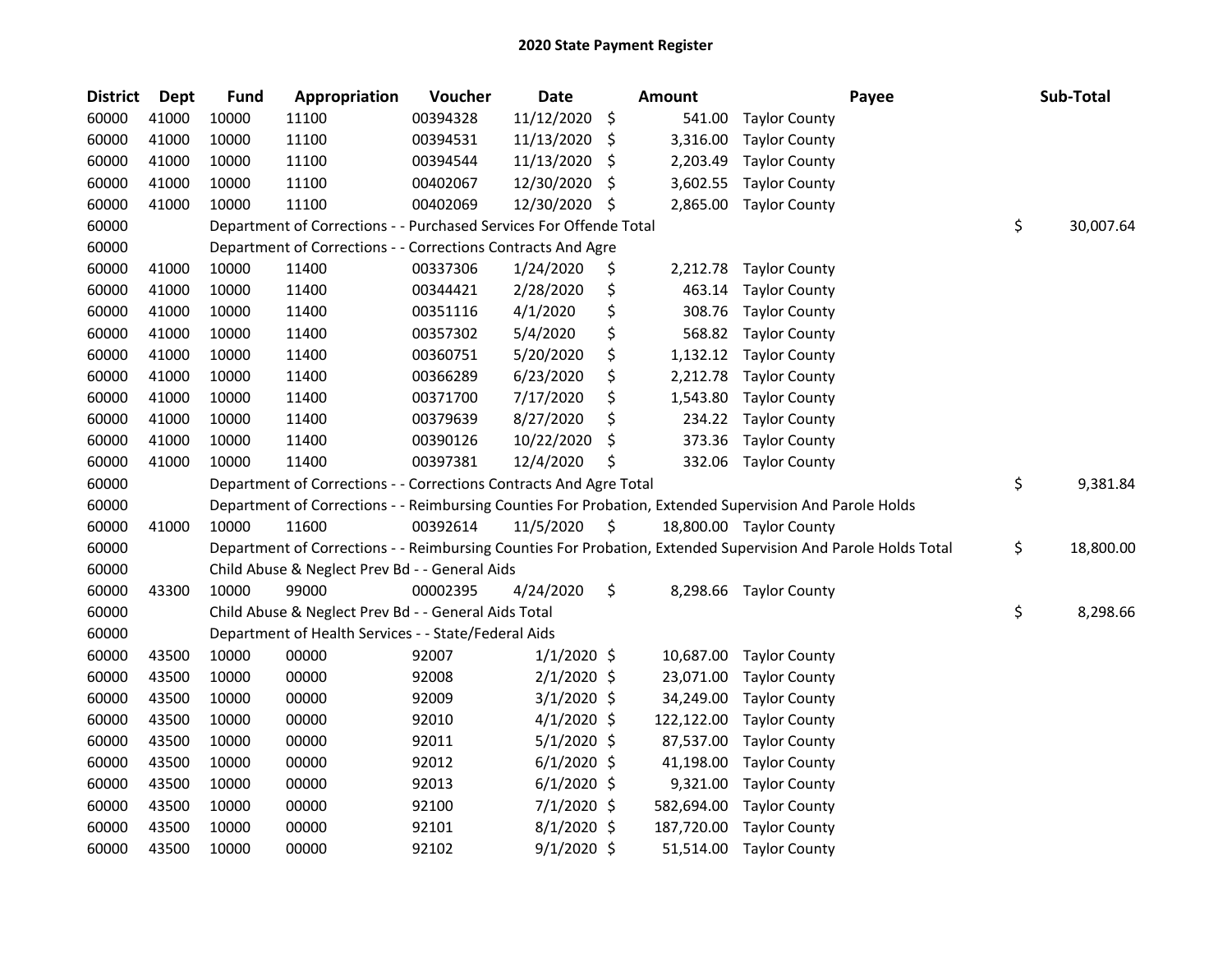| <b>District</b> | <b>Dept</b> | <b>Fund</b> | Appropriation                                                          | Voucher  | <b>Date</b>    | <b>Amount</b>   |                      | Payee | Sub-Total          |
|-----------------|-------------|-------------|------------------------------------------------------------------------|----------|----------------|-----------------|----------------------|-------|--------------------|
| 60000           | 43500       | 10000       | 00000                                                                  | 92103    | 10/1/2020 \$   | 40,053.00       | <b>Taylor County</b> |       |                    |
| 60000           | 43500       | 10000       | 00000                                                                  | 92104    | $11/1/2020$ \$ | 87,335.00       | <b>Taylor County</b> |       |                    |
| 60000           | 43500       | 10000       | 00000                                                                  | 92105    | 12/1/2020 \$   | 118,423.00      | <b>Taylor County</b> |       |                    |
| 60000           |             |             | Department of Health Services - - State/Federal Aids Total             |          |                |                 |                      |       | \$<br>1,395,924.00 |
| 60000           |             |             | Department of Health Services - - Public Health Dispensaries And       |          |                |                 |                      |       |                    |
| 60000           | 43500       | 10000       | 10700                                                                  | 00347668 | 3/25/2020      | \$<br>433.54    | <b>Taylor County</b> |       |                    |
| 60000           |             |             | Department of Health Services - - Public Health Dispensaries And Total |          |                |                 |                      |       | \$<br>433.54       |
| 60000           |             |             | Department of Health Services - - Emergency Medical Services, Ai       |          |                |                 |                      |       |                    |
| 60000           | 43500       | 10000       | 11900                                                                  | 00379141 | 9/15/2020      | \$<br>5,495.94  | <b>Taylor County</b> |       |                    |
| 60000           | 43500       | 10000       | 11900                                                                  | 00379142 | 9/15/2020      | \$<br>5,481.89  | <b>Taylor County</b> |       |                    |
| 60000           | 43500       | 10000       | 11900                                                                  | 00379143 | 9/15/2020      | \$<br>6,028.54  | <b>Taylor County</b> |       |                    |
| 60000           |             |             | Department of Health Services - - Emergency Medical Services, Ai Total |          |                |                 |                      |       | \$<br>17,006.37    |
| 60000           |             |             | Department of Health Services - - General Program Operations           |          |                |                 |                      |       |                    |
| 60000           | 43500       | 10000       | 40100                                                                  | 00343135 | 2/19/2020      | \$<br>1.50      | <b>Taylor County</b> |       |                    |
| 60000           | 43500       | 10000       | 40100                                                                  | 00352915 | 4/7/2020       | \$<br>15.00     | <b>Taylor County</b> |       |                    |
| 60000           | 43500       | 10000       | 40100                                                                  | 00352953 | 4/7/2020       | \$<br>15.00     | <b>Taylor County</b> |       |                    |
| 60000           | 43500       | 10000       | 40100                                                                  | 00354078 | 4/14/2020      | \$<br>1.50      | <b>Taylor County</b> |       |                    |
| 60000           | 43500       | 10000       | 40100                                                                  | 00382466 | 10/6/2020      | \$<br>1.50      | <b>Taylor County</b> |       |                    |
| 60000           |             |             | Department of Health Services - - General Program Operations Total     |          |                |                 |                      |       | \$<br>34.50        |
| 60000           |             |             | Department of Health Services - - Medical Assistance State Admin       |          |                |                 |                      |       |                    |
| 60000           | 43500       | 10000       | 44000                                                                  | 00343135 | 2/19/2020      | \$<br>1.50      | <b>Taylor County</b> |       |                    |
| 60000           | 43500       | 10000       | 44000                                                                  | 00352915 | 4/7/2020       | \$<br>15.00     | <b>Taylor County</b> |       |                    |
| 60000           | 43500       | 10000       | 44000                                                                  | 00352953 | 4/7/2020       | \$<br>15.00     | <b>Taylor County</b> |       |                    |
| 60000           | 43500       | 10000       | 44000                                                                  | 00354078 | 4/14/2020      | \$<br>1.50      | <b>Taylor County</b> |       |                    |
| 60000           | 43500       | 10000       | 44000                                                                  | 00382466 | 10/6/2020      | \$<br>1.50      | <b>Taylor County</b> |       |                    |
| 60000           |             |             | Department of Health Services - - Medical Assistance State Admin Total |          |                |                 |                      |       | \$<br>34.50        |
| 60000           |             |             | Dept of Children and Families - - Fees For Administrative Servic       |          |                |                 |                      |       |                    |
| 60000           | 43700       | 10000       | 23100                                                                  | 00065137 | 1/27/2020      | \$<br>30.00     | <b>Taylor County</b> |       |                    |
| 60000           | 43700       | 10000       | 23100                                                                  | 00069748 | 5/1/2020       | \$<br>30.00     | <b>Taylor County</b> |       |                    |
| 60000           | 43700       | 10000       | 23100                                                                  | 00076551 | 10/22/2020     | \$<br>5.00      | <b>Taylor County</b> |       |                    |
| 60000           |             |             | Dept of Children and Families - - Fees For Administrative Servic Total |          |                |                 |                      |       | \$<br>65.00        |
| 60000           |             |             | Dept of Children and Families - - General Aids                         |          |                |                 |                      |       |                    |
| 60000           | 43700       | 10000       | 99000                                                                  | 00064536 | 1/6/2020       | \$<br>7,849.46  | <b>Taylor County</b> |       |                    |
| 60000           | 43700       | 10000       | 99000                                                                  | 00065387 | 1/30/2020      | \$<br>57,963.35 | <b>Taylor County</b> |       |                    |
| 60000           | 43700       | 10000       | 99000                                                                  | 00065686 | 2/5/2020       | \$<br>5,063.20  | <b>Taylor County</b> |       |                    |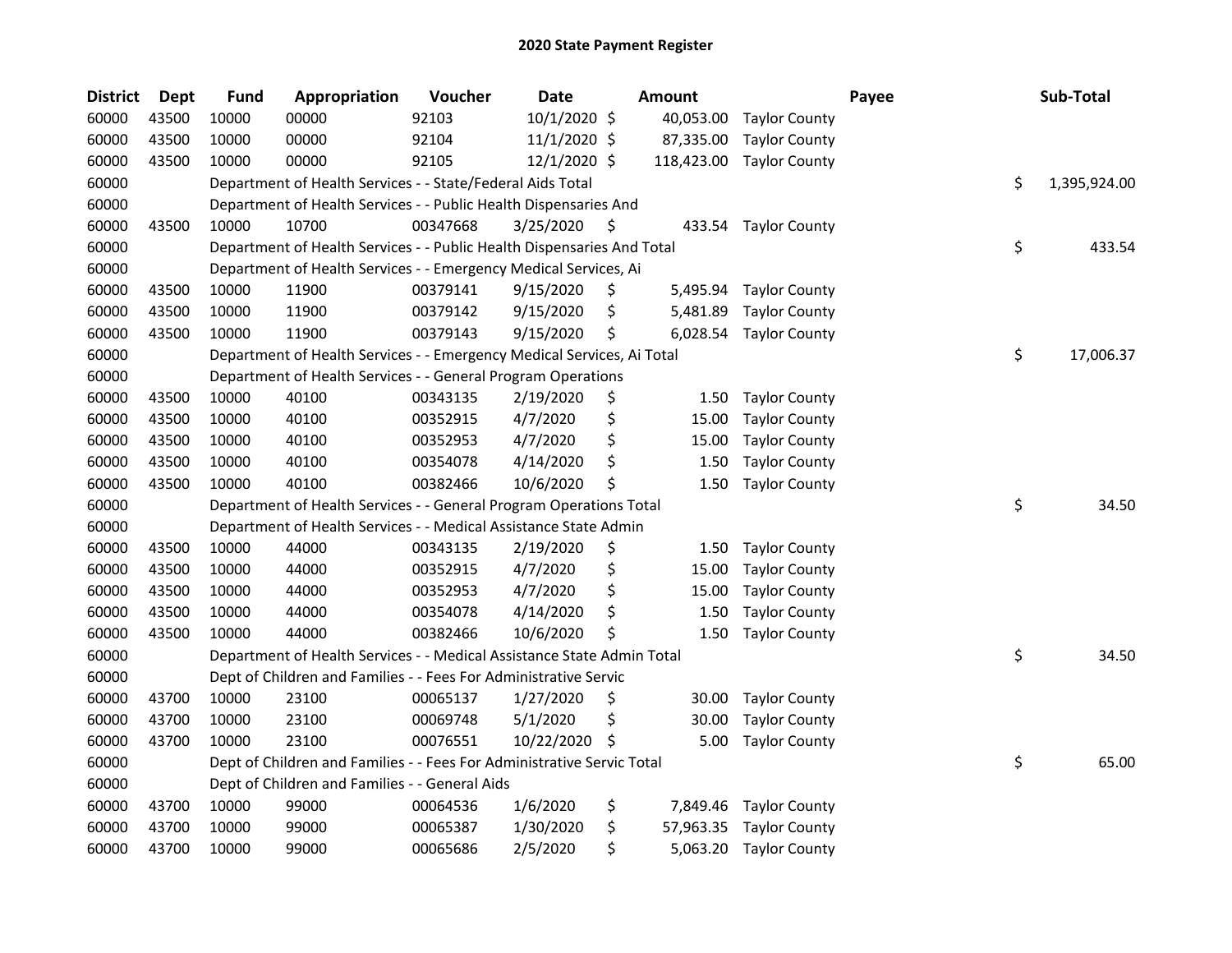| <b>District</b> | Dept  | <b>Fund</b> | Appropriation                                              | Voucher  | Date       | <b>Amount</b>    |                      | Payee | Sub-Total          |
|-----------------|-------|-------------|------------------------------------------------------------|----------|------------|------------------|----------------------|-------|--------------------|
| 60000           | 43700 | 10000       | 99000                                                      | 00066878 | 3/5/2020   | \$<br>71,451.49  | <b>Taylor County</b> |       |                    |
| 60000           | 43700 | 10000       | 99000                                                      | 00066955 | 3/5/2020   | \$<br>238.04     | <b>Taylor County</b> |       |                    |
| 60000           | 43700 | 10000       | 99000                                                      | 00068305 | 4/6/2020   | \$<br>1,707.00   | <b>Taylor County</b> |       |                    |
| 60000           | 43700 | 10000       | 99000                                                      | 00068306 | 4/6/2020   | \$<br>78,690.23  | <b>Taylor County</b> |       |                    |
| 60000           | 43700 | 10000       | 99000                                                      | 00068753 | 4/10/2020  | \$<br>9,001.81   | <b>Taylor County</b> |       |                    |
| 60000           | 43700 | 10000       | 99000                                                      | 00069157 | 4/21/2020  | \$<br>3,154.00   | <b>Taylor County</b> |       |                    |
| 60000           | 43700 | 10000       | 99000                                                      | 00069406 | 4/30/2020  | \$<br>67,309.43  | <b>Taylor County</b> |       |                    |
| 60000           | 43700 | 10000       | 99000                                                      | 00069936 | 5/5/2020   | \$<br>47,456.11  | <b>Taylor County</b> |       |                    |
| 60000           | 43700 | 10000       | 99000                                                      | 00070076 | 5/8/2020   | \$<br>840.00     | <b>Taylor County</b> |       |                    |
| 60000           | 43700 | 10000       | 99000                                                      | 00070896 | 6/5/2020   | \$<br>38,687.41  | <b>Taylor County</b> |       |                    |
| 60000           | 43700 | 10000       | 99000                                                      | 00072350 | 7/6/2020   | \$<br>44,127.57  | <b>Taylor County</b> |       |                    |
| 60000           | 43700 | 10000       | 99000                                                      | 00073358 | 7/30/2020  | \$<br>53,994.95  | <b>Taylor County</b> |       |                    |
| 60000           | 43700 | 10000       | 99000                                                      | 00073594 | 8/5/2020   | \$<br>6,141.80   | <b>Taylor County</b> |       |                    |
| 60000           | 43700 | 10000       | 99000                                                      | 00073909 | 8/12/2020  | \$<br>11,374.00  | <b>Taylor County</b> |       |                    |
| 60000           | 43700 | 10000       | 99000                                                      | 00074701 | 9/8/2020   | \$<br>1,146.20   | <b>Taylor County</b> |       |                    |
| 60000           | 43700 | 10000       | 99000                                                      | 00074702 | 9/8/2020   | \$<br>3,074.02   | <b>Taylor County</b> |       |                    |
| 60000           | 43700 | 10000       | 99000                                                      | 00075025 | 9/16/2020  | \$<br>348,179.55 | <b>Taylor County</b> |       |                    |
| 60000           | 43700 | 10000       | 99000                                                      | 00075150 | 9/17/2020  | \$<br>1,672.00   | <b>Taylor County</b> |       |                    |
| 60000           | 43700 | 10000       | 99000                                                      | 00075243 | 9/18/2020  | \$<br>11,438.96  | <b>Taylor County</b> |       |                    |
| 60000           | 43700 | 10000       | 99000                                                      | 00075939 | 10/5/2020  | \$<br>78,534.24  | <b>Taylor County</b> |       |                    |
| 60000           | 43700 | 10000       | 99000                                                      | 00076831 | 10/30/2020 | \$<br>51,684.11  | <b>Taylor County</b> |       |                    |
| 60000           | 43700 | 10000       | 99000                                                      | 00077059 | 11/5/2020  | \$<br>52,439.43  | <b>Taylor County</b> |       |                    |
| 60000           | 43700 | 10000       | 99000                                                      | 00077286 | 11/10/2020 | \$<br>3,490.00   | <b>Taylor County</b> |       |                    |
| 60000           | 43700 | 10000       | 99000                                                      | 00078189 | 12/4/2020  | \$<br>1,500.00   | <b>Taylor County</b> |       |                    |
| 60000           | 43700 | 10000       | 99000                                                      | 00078278 | 12/7/2020  | \$<br>33,870.21  | <b>Taylor County</b> |       |                    |
| 60000           |       |             | Dept of Children and Families - - General Aids Total       |          |            |                  |                      |       | \$<br>1,092,078.57 |
| 60000           |       |             | Dept of Workforce Development - - Auxiliary Services       |          |            |                  |                      |       |                    |
| 60000           | 44500 | 10000       | 13000                                                      | 00304290 | 11/3/2020  | \$<br>5.00       | <b>Taylor County</b> |       |                    |
| 60000           | 44500 | 10000       | 13000                                                      | 00307423 | 12/2/2020  | \$<br>10.00      | <b>Taylor County</b> |       |                    |
| 60000           |       |             | Dept of Workforce Development - - Auxiliary Services Total |          |            |                  |                      |       | \$<br>15.00        |
| 60000           |       |             | Dept of Workforce Development - - Ui Admin Fed             |          |            |                  |                      |       |                    |
| 60000           | 44500 | 10000       | 15100                                                      | 00267667 | 1/14/2020  | \$<br>15.00      | <b>Taylor County</b> |       |                    |
| 60000           | 44500 | 10000       | 15100                                                      | 00270907 | 2/4/2020   | \$<br>10.00      | <b>Taylor County</b> |       |                    |
| 60000           | 44500 | 10000       | 15100                                                      | 00280622 | 4/2/2020   | \$<br>10.00      | <b>Taylor County</b> |       |                    |
| 60000           | 44500 | 10000       | 15100                                                      | 00287364 | 6/2/2020   | \$<br>5.00       | <b>Taylor County</b> |       |                    |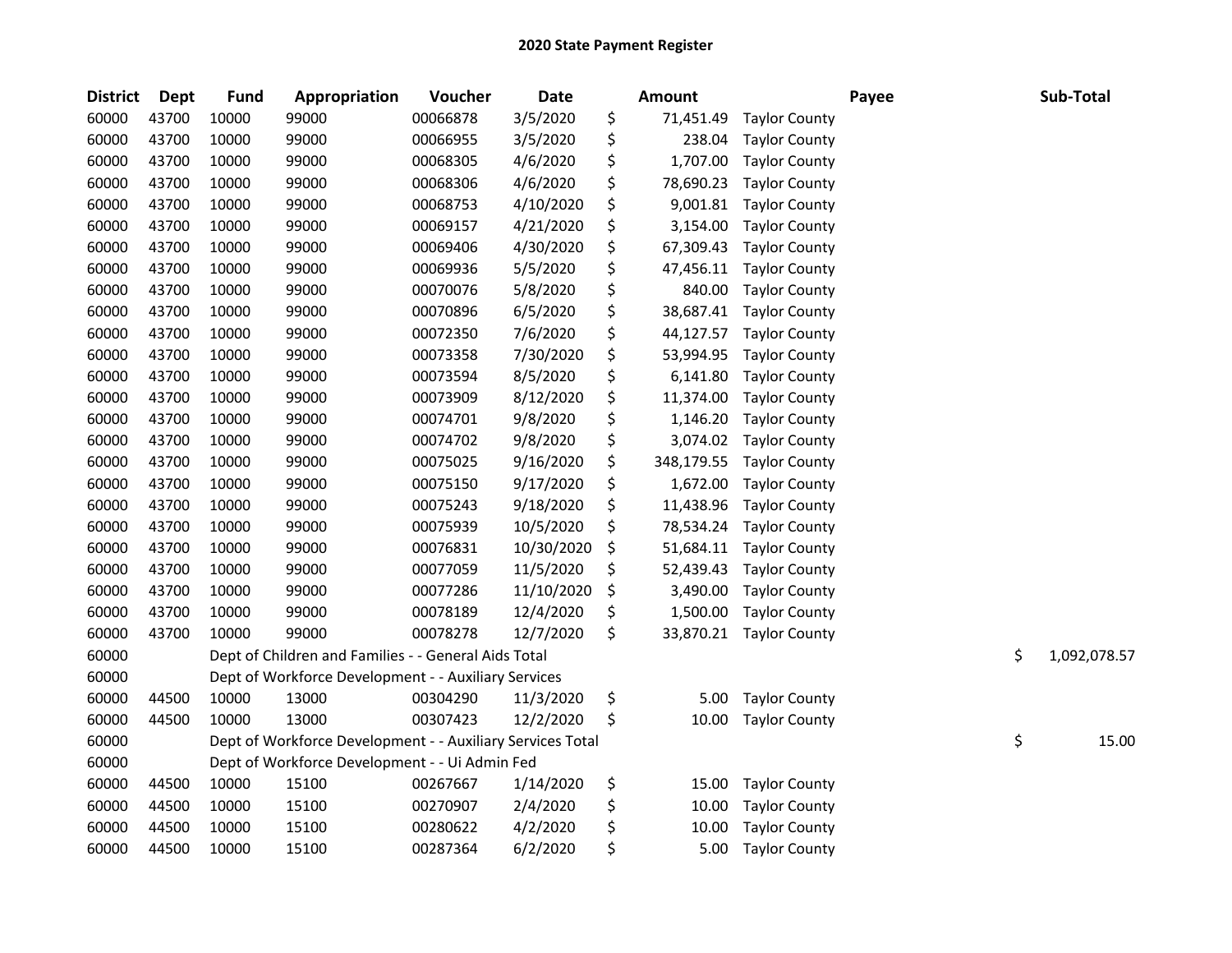| <b>District</b> | Dept  | <b>Fund</b> | Appropriation                                                         | Voucher  | Date          |     | <b>Amount</b> |                        | Payee | Sub-Total      |
|-----------------|-------|-------------|-----------------------------------------------------------------------|----------|---------------|-----|---------------|------------------------|-------|----------------|
| 60000           | 44500 | 10000       | 15100                                                                 | 00296658 | 9/2/2020      | \$  | 10.00         | <b>Taylor County</b>   |       |                |
| 60000           | 44500 | 10000       | 15100                                                                 | 00300330 | 10/2/2020     | \$  | 10.00         | <b>Taylor County</b>   |       |                |
| 60000           |       |             | Dept of Workforce Development - - Ui Admin Fed Total                  |          |               |     |               |                        |       | \$<br>60.00    |
| 60000           |       |             | Dept of Workforce Development - - Title Ib Operations Federal         |          |               |     |               |                        |       |                |
| 60000           | 44500 | 10000       | 54100                                                                 | 00269138 | 1/28/2020     | \$  | 260.00        | <b>Taylor County</b>   |       |                |
| 60000           | 44500 | 10000       | 54100                                                                 | 00273668 | 2/21/2020     | \$  | 260.00        | <b>Taylor County</b>   |       |                |
| 60000           | 44500 | 10000       | 54100                                                                 | 00278817 | 3/25/2020     | \$  | 260.00        | <b>Taylor County</b>   |       |                |
| 60000           | 44500 | 10000       | 54100                                                                 | 00283763 | 4/28/2020     | \$  | 260.00        | <b>Taylor County</b>   |       |                |
| 60000           | 44500 | 10000       | 54100                                                                 | 00286259 | 5/21/2020     | \$  | 260.00        | <b>Taylor County</b>   |       |                |
| 60000           | 44500 | 10000       | 54100                                                                 | 00290112 | 7/3/2020      | \$  | 260.00        | <b>Taylor County</b>   |       |                |
| 60000           | 44500 | 10000       | 54100                                                                 | 00292022 | 7/23/2020     | \$  | 260.00        | <b>Taylor County</b>   |       |                |
| 60000           | 44500 | 10000       | 54100                                                                 | 00294947 | 8/20/2020     | \$  | 265.20        | <b>Taylor County</b>   |       |                |
| 60000           | 44500 | 10000       | 54100                                                                 | 00298883 | 9/25/2020     | \$  | 265.20        | <b>Taylor County</b>   |       |                |
| 60000           | 44500 | 10000       | 54100                                                                 | 00302635 | 10/22/2020    | Ś   | 265.20        | <b>Taylor County</b>   |       |                |
| 60000           | 44500 | 10000       | 54100                                                                 | 00306042 | 11/20/2020    | S   | 265.20        | <b>Taylor County</b>   |       |                |
| 60000           | 44500 | 10000       | 54100                                                                 | 00309148 | 12/21/2020    | \$  | 265.20        | <b>Taylor County</b>   |       |                |
| 60000           |       |             | Dept of Workforce Development - - Title Ib Operations Federal Total   |          |               |     |               |                        |       | \$<br>3,146.00 |
| 60000           |       |             | Dept of Workforce Development - - Wc Ops Uninsured Emplyr Admin       |          |               |     |               |                        |       |                |
| 60000           | 44500 | 22700       | 17700                                                                 | 00288654 | 6/17/2020     | \$  | 5.00          | <b>Taylor County</b>   |       |                |
| 60000           | 44500 | 22700       | 17700                                                                 | 00288655 | 6/17/2020     | \$. | 15.00         | <b>Taylor County</b>   |       |                |
| 60000           |       |             | Dept of Workforce Development - - Wc Ops Uninsured Emplyr Admin Total |          |               |     |               |                        |       | \$<br>20.00    |
| 60000           |       |             | Department of Justice - - Legal Expenses                              |          |               |     |               |                        |       |                |
| 60000           | 45500 | 10000       | 10400                                                                 | 00081882 | 4/17/2020     | \$  | 53.42         | <b>Taylor County</b>   |       |                |
| 60000           | 45500 | 10000       | 10400                                                                 | 00089172 | 10/23/2020    | \$. | 77.84         | <b>Taylor County</b>   |       |                |
| 60000           |       |             | Department of Justice - - Legal Expenses Total                        |          |               |     |               |                        |       | \$<br>131.26   |
| 60000           |       |             | Department of Justice - - Officer Training Reimbursement              |          |               |     |               |                        |       |                |
| 60000           | 45500 | 10000       | 20200                                                                 | 00092528 | 12/21/2020 \$ |     |               | 2,579.11 Taylor County |       |                |
| 60000           |       |             | Department of Justice - - Officer Training Reimbursement Total        |          |               |     |               |                        |       | \$<br>2,579.11 |
| 60000           |       |             | Department of Justice - - Crime Laboratories, Dna                     |          |               |     |               |                        |       |                |
| 60000           | 45500 | 10000       | 22100                                                                 | 00085883 | 7/16/2020     | \$  | 450.00        | <b>Taylor County</b>   |       |                |
| 60000           |       |             | Department of Justice - - Crime Laboratories, Dna Total               |          |               |     |               |                        |       | \$<br>450.00   |
| 60000           |       |             | Department of Justice - - Law Enforcement Train, Local                |          |               |     |               |                        |       |                |
| 60000           | 45500 | 10000       | 23100                                                                 | 00082126 | 6/8/2020      | \$  | 2,301.62      | <b>Taylor County</b>   |       |                |
| 60000           | 45500 | 10000       | 23100                                                                 | 00092044 | 12/11/2020    | S   | 5,120.00      | <b>Taylor County</b>   |       |                |
| 60000           |       |             | Department of Justice - - Law Enforcement Train, Local Total          |          |               |     |               |                        |       | \$<br>7,421.62 |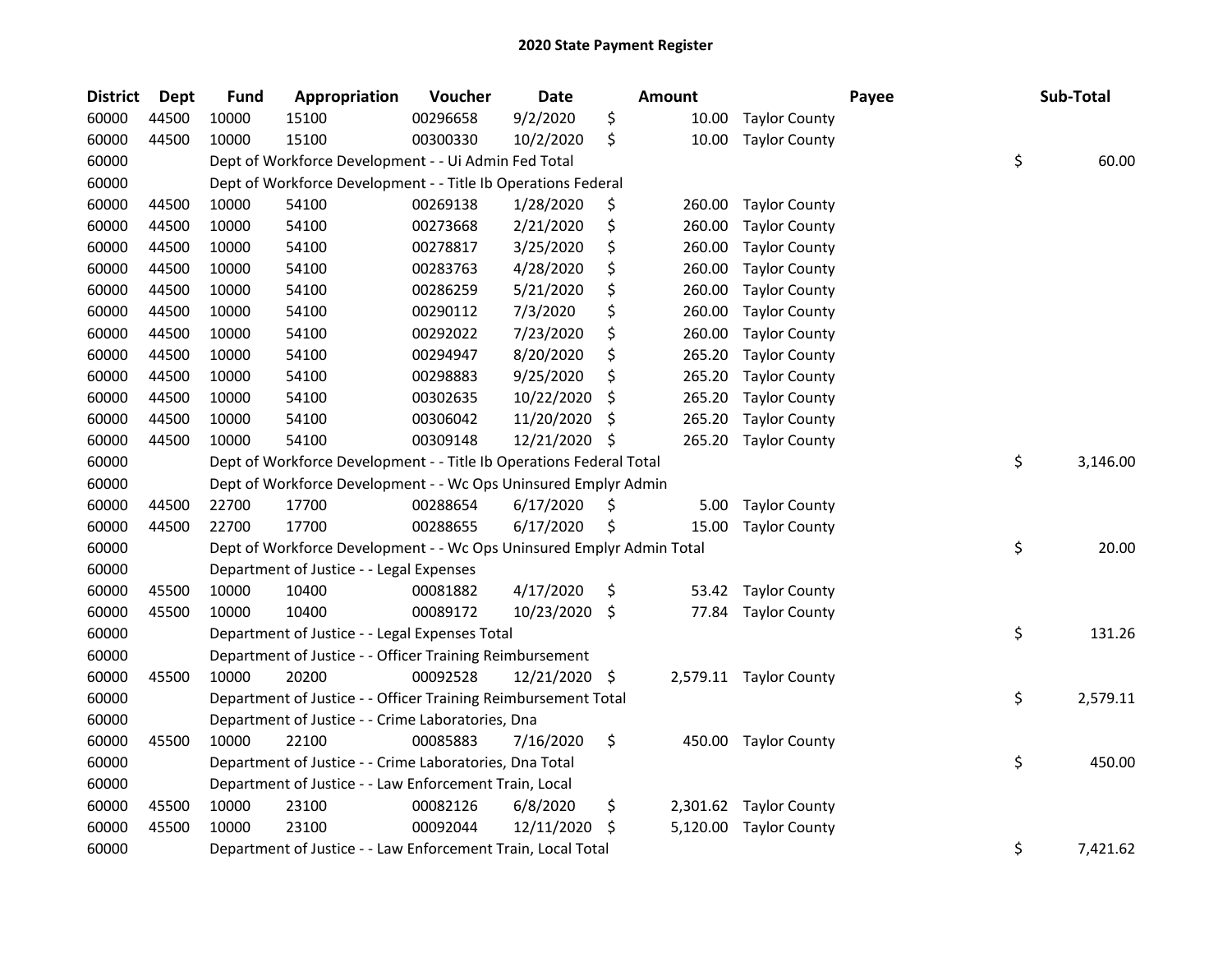| <b>District</b> | <b>Dept</b> | <b>Fund</b> | Appropriation                                                          | Voucher  | <b>Date</b> |    | <b>Amount</b> |                         | Payee | Sub-Total        |
|-----------------|-------------|-------------|------------------------------------------------------------------------|----------|-------------|----|---------------|-------------------------|-------|------------------|
| 60000           |             |             | Department of Justice - - Federal Aid, Local Assistance                |          |             |    |               |                         |       |                  |
| 60000           | 45500       | 10000       | 25100                                                                  | 00088774 | 10/8/2020   | \$ |               | 18,821.50 Taylor County |       |                  |
| 60000           |             |             | Department of Justice - - Federal Aid, Local Assistance Total          |          |             |    |               |                         |       | \$<br>18,821.50  |
| 60000           |             |             | Department of Justice - - Alt Prosecution Alcohol Drugs                |          |             |    |               |                         |       |                  |
| 60000           | 45500       | 10000       | 27100                                                                  | 00080432 | 2/25/2020   | \$ | 38,440.86     | <b>Taylor County</b>    |       |                  |
| 60000           | 45500       | 10000       | 27100                                                                  | 00083669 | 5/18/2020   | \$ | 9,640.95      | <b>Taylor County</b>    |       |                  |
| 60000           | 45500       | 10000       | 27100                                                                  | 00086332 | 7/31/2020   | \$ | 11,841.94     | <b>Taylor County</b>    |       |                  |
| 60000           | 45500       | 10000       | 27100                                                                  | 00089704 | 11/6/2020   | \$ | 12,118.84     | <b>Taylor County</b>    |       |                  |
| 60000           |             |             | Department of Justice - - Alt Prosecution Alcohol Drugs Total          |          |             |    |               |                         |       | \$<br>72,042.59  |
| 60000           |             |             | Department of Justice - - Crime Victim Witness Assist                  |          |             |    |               |                         |       |                  |
| 60000           | 45500       | 10000       | 53200                                                                  | 00080514 | 2/26/2020   | \$ | 10,854.60     | <b>Taylor County</b>    |       |                  |
| 60000           | 45500       | 10000       | 53200                                                                  | 00086060 | 7/17/2020   | \$ |               | 10,214.24 Taylor County |       |                  |
| 60000           |             |             | Department of Justice - - Crime Victim Witness Assist Total            |          |             |    |               |                         |       | \$<br>21,068.84  |
| 60000           |             |             | Department of Justice - - Federal Aid, Victim Assistance               |          |             |    |               |                         |       |                  |
| 60000           | 45500       | 10000       | 54200                                                                  | 00080337 | 2/21/2020   | \$ | 4,932.00      | <b>Taylor County</b>    |       |                  |
| 60000           | 45500       | 10000       | 54200                                                                  | 00083525 | 5/13/2020   | S  | 6,411.00      | <b>Taylor County</b>    |       |                  |
| 60000           | 45500       | 10000       | 54200                                                                  | 00087283 | 8/26/2020   | \$ | 4,932.00      | <b>Taylor County</b>    |       |                  |
| 60000           | 45500       | 10000       | 54200                                                                  | 00090784 | 11/19/2020  | S  | 4,931.00      | <b>Taylor County</b>    |       |                  |
| 60000           |             |             | Department of Justice - - Federal Aid, Victim Assistance Total         |          |             |    |               |                         |       | \$<br>21,206.00  |
| 60000           |             |             | Department of Military Affairs - - Local Emer Planning Grants          |          |             |    |               |                         |       |                  |
| 60000           | 46500       | 10000       | 33700                                                                  | 00073578 | 2/4/2020    | \$ |               | 8,080.12 Taylor County  |       |                  |
| 60000           |             |             | Department of Military Affairs - - Local Emer Planning Grants Total    |          |             |    |               |                         |       | \$<br>8,080.12   |
| 60000           |             |             | Department of Military Affairs - - Federal Aid, Local Assistance       |          |             |    |               |                         |       |                  |
| 60000           | 46500       | 10000       | 34200                                                                  | 00071857 | 1/14/2020   | \$ |               | 35,111.78 Taylor County |       |                  |
| 60000           |             |             | Department of Military Affairs - - Federal Aid, Local Assistance Total |          |             |    |               |                         |       | \$<br>35,111.78  |
| 60000           |             |             | Department of Veterans Affairs - - County Grants                       |          |             |    |               |                         |       |                  |
| 60000           | 48500       | 58200       | 26700                                                                  | 00077489 | 2/24/2020   | \$ |               | 10,000.00 Taylor County |       |                  |
| 60000           |             |             | Department of Veterans Affairs - - County Grants Total                 |          |             |    |               |                         |       | \$<br>10,000.00  |
| 60000           |             |             | Department of Administration - - Federal Aid                           |          |             |    |               |                         |       |                  |
| 60000           | 50500       | 10000       | 14200                                                                  | 00130215 | 10/2/2020   | \$ | 28,447.71     | <b>Taylor County</b>    |       |                  |
| 60000           | 50500       | 10000       | 14200                                                                  | 00132287 | 11/13/2020  | \$ | 37,412.07     | <b>Taylor County</b>    |       |                  |
| 60000           | 50500       | 10000       | 14200                                                                  | 00135204 | 12/10/2020  | \$ | 223,532.41    | <b>Taylor County</b>    |       |                  |
| 60000           | 50500       | 10000       | 14200                                                                  | 00136550 | 12/17/2020  | \$ | 35,973.79     | <b>Taylor County</b>    |       |                  |
| 60000           |             |             | Department of Administration - - Federal Aid Total                     |          |             |    |               |                         |       | \$<br>325,365.98 |
| 60000           |             |             | Department of Administration - - Low-Income Assistance Grants          |          |             |    |               |                         |       |                  |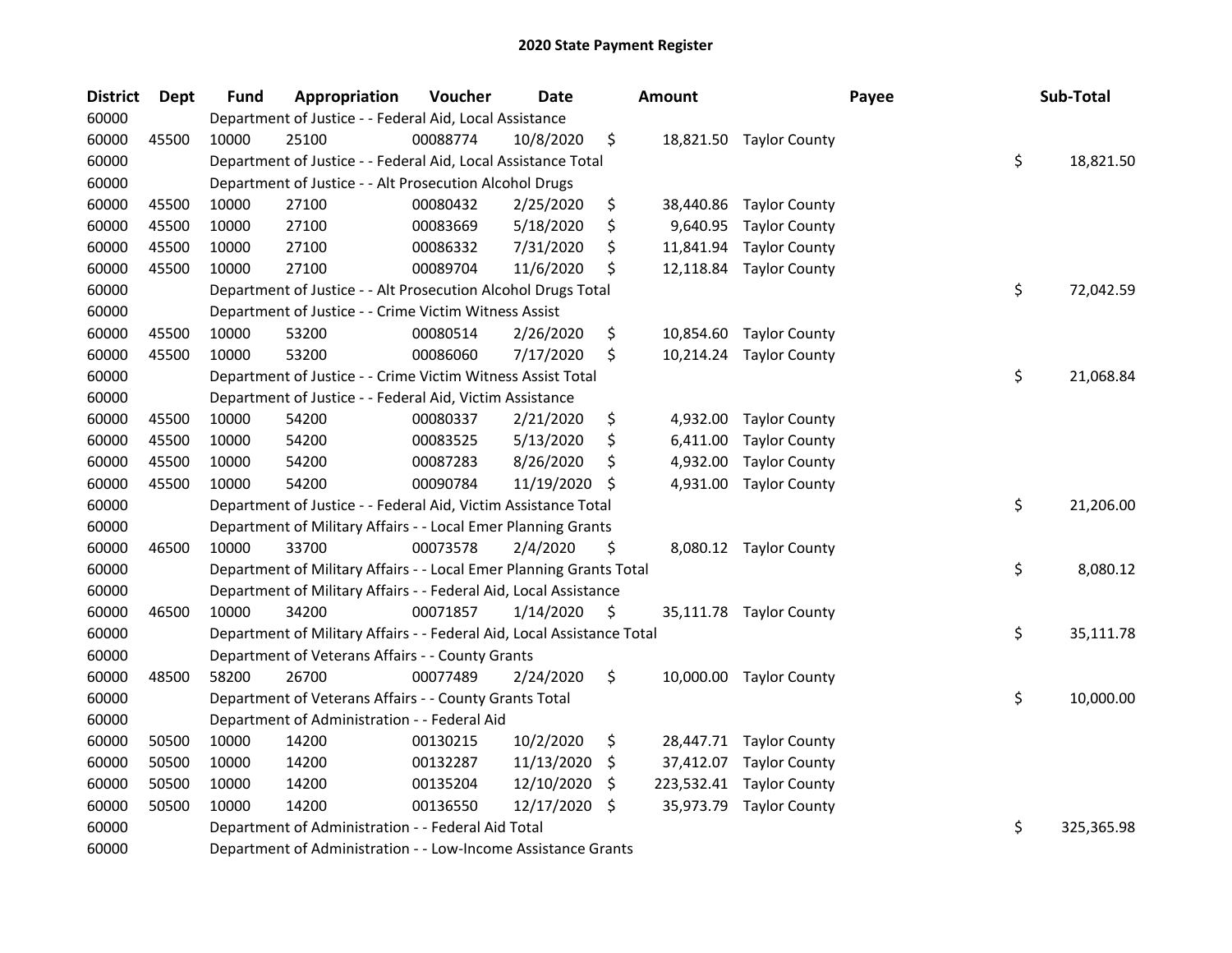| <b>District</b> | <b>Dept</b> | <b>Fund</b> | Appropriation                                                                                           | Voucher  | <b>Date</b> |     | <b>Amount</b> |                      | Payee | Sub-Total        |
|-----------------|-------------|-------------|---------------------------------------------------------------------------------------------------------|----------|-------------|-----|---------------|----------------------|-------|------------------|
| 60000           | 50500       | 23500       | 37100                                                                                                   | 00115855 | 1/15/2020   | \$  | 3,411.00      | <b>Taylor County</b> |       |                  |
| 60000           | 50500       | 23500       | 37100                                                                                                   | 00117640 | 2/18/2020   | \$  | 4,653.00      | <b>Taylor County</b> |       |                  |
| 60000           | 50500       | 23500       | 37100                                                                                                   | 00118373 | 3/2/2020    | \$  | 2,802.00      | <b>Taylor County</b> |       |                  |
| 60000           | 50500       | 23500       | 37100                                                                                                   | 00120977 | 4/15/2020   | \$  | 3,707.00      | <b>Taylor County</b> |       |                  |
| 60000           | 50500       | 23500       | 37100                                                                                                   | 00122597 | 5/15/2020   | \$  | 4,084.00      | <b>Taylor County</b> |       |                  |
| 60000           | 50500       | 23500       | 37100                                                                                                   | 00123907 | 6/16/2020   | \$  | 4,287.00      | <b>Taylor County</b> |       |                  |
| 60000           | 50500       | 23500       | 37100                                                                                                   | 00124764 | 6/30/2020   | \$  | 5,620.00      | <b>Taylor County</b> |       |                  |
| 60000           | 50500       | 23500       | 37100                                                                                                   | 00127203 | 8/17/2020   | \$  | 2,621.00      | <b>Taylor County</b> |       |                  |
| 60000           | 50500       | 23500       | 37100                                                                                                   | 00128729 | 9/15/2020   | \$  | 2,689.00      | <b>Taylor County</b> |       |                  |
| 60000           | 50500       | 23500       | 37100                                                                                                   | 00129634 | 9/29/2020   | \$  | 2,168.00      | <b>Taylor County</b> |       |                  |
| 60000           | 50500       | 23500       | 37100                                                                                                   | 00131694 | 10/29/2020  | \$  | 2,255.00      | <b>Taylor County</b> |       |                  |
| 60000           | 50500       | 23500       | 37100                                                                                                   | 00133629 | 12/1/2020   | \$  | 5,516.00      | <b>Taylor County</b> |       |                  |
| 60000           | 50500       | 23500       | 37100                                                                                                   | 00137492 | 12/29/2020  | \$  | 4,484.00      | <b>Taylor County</b> |       |                  |
| 60000           |             |             | Department of Administration - - Low-Income Assistance Grants Total                                     |          |             |     |               |                      |       | \$<br>48,297.00  |
| 60000           |             |             | Department of Administration - - Land Information Program; Loca                                         |          |             |     |               |                      |       |                  |
| 60000           | 50500       | 26900       | 17300                                                                                                   | 00117376 | 2/13/2020   | \$  | 1,000.00      | <b>Taylor County</b> |       |                  |
| 60000           | 50500       | 26900       | 17300                                                                                                   | 00119450 | 4/2/2020    | \$  | 71,176.00     | <b>Taylor County</b> |       |                  |
| 60000           | 50500       | 26900       | 17300                                                                                                   | 00122453 | 5/14/2020   | \$  | 20,000.00     | <b>Taylor County</b> |       |                  |
| 60000           | 50500       | 26900       | 17300                                                                                                   | 00125684 | 7/17/2020   | \$  | 25,000.00     | <b>Taylor County</b> |       |                  |
| 60000           |             |             | Department of Administration - - Land Information Program; Loca Total                                   |          |             |     |               |                      |       | \$<br>117,176.00 |
| 60000           |             |             | Elections Commission - - 2018 Hava Election Security                                                    |          |             |     |               |                      |       |                  |
| 60000           | 51000       | 22000       | 18200                                                                                                   | 00004241 | 8/18/2020   | \$  | 39,777.20     | <b>Taylor County</b> |       |                  |
| 60000           | 51000       | 22000       | 18200                                                                                                   | 00004986 | 12/16/2020  | \$. | 1,009.44      | <b>Taylor County</b> |       |                  |
| 60000           |             |             | Elections Commission - - 2018 Hava Election Security Total                                              |          |             |     |               |                      |       | \$<br>40,786.64  |
| 60000           |             |             | Public Defender Board - - Transcript, Discovery and Records Provided to the Public Defender Board       |          |             |     |               |                      |       |                  |
| 60000           | 55000       | 10000       | 10600                                                                                                   | 00235739 | 2/21/2020   | \$  | 12.80         | <b>Taylor County</b> |       |                  |
| 60000           | 55000       | 10000       | 10600                                                                                                   | 00235740 | 2/21/2020   | \$  | 297.40        | <b>Taylor County</b> |       |                  |
| 60000           | 55000       | 10000       | 10600                                                                                                   | 00238238 | 3/13/2020   | \$  | 304.00        | <b>Taylor County</b> |       |                  |
| 60000           | 55000       | 10000       | 10600                                                                                                   | 00250143 | 6/8/2020    | \$  | 328.60        | <b>Taylor County</b> |       |                  |
| 60000           | 55000       | 10000       | 10600                                                                                                   | 00255973 | 7/15/2020   | \$  | 519.00        | <b>Taylor County</b> |       |                  |
| 60000           | 55000       | 10000       | 10600                                                                                                   | 00270697 | 12/11/2020  | \$  | 646.20        | <b>Taylor County</b> |       |                  |
| 60000           |             |             | Public Defender Board - - Transcript, Discovery and Records Provided to the Public Defender Board Total |          |             |     |               |                      |       | \$<br>2,108.00   |
| 60000           |             |             | Department of Revenue - - Warrants and Satisfactions                                                    |          |             |     |               |                      |       |                  |
| 60000           | 56600       | 10000       | 10100                                                                                                   | 00157562 | 2/26/2020   | \$  | 220.00        | <b>Taylor County</b> |       |                  |
| 60000           | 56600       | 10000       | 10100                                                                                                   | 00179753 | 9/11/2020   | \$  | 255.00        | <b>Taylor County</b> |       |                  |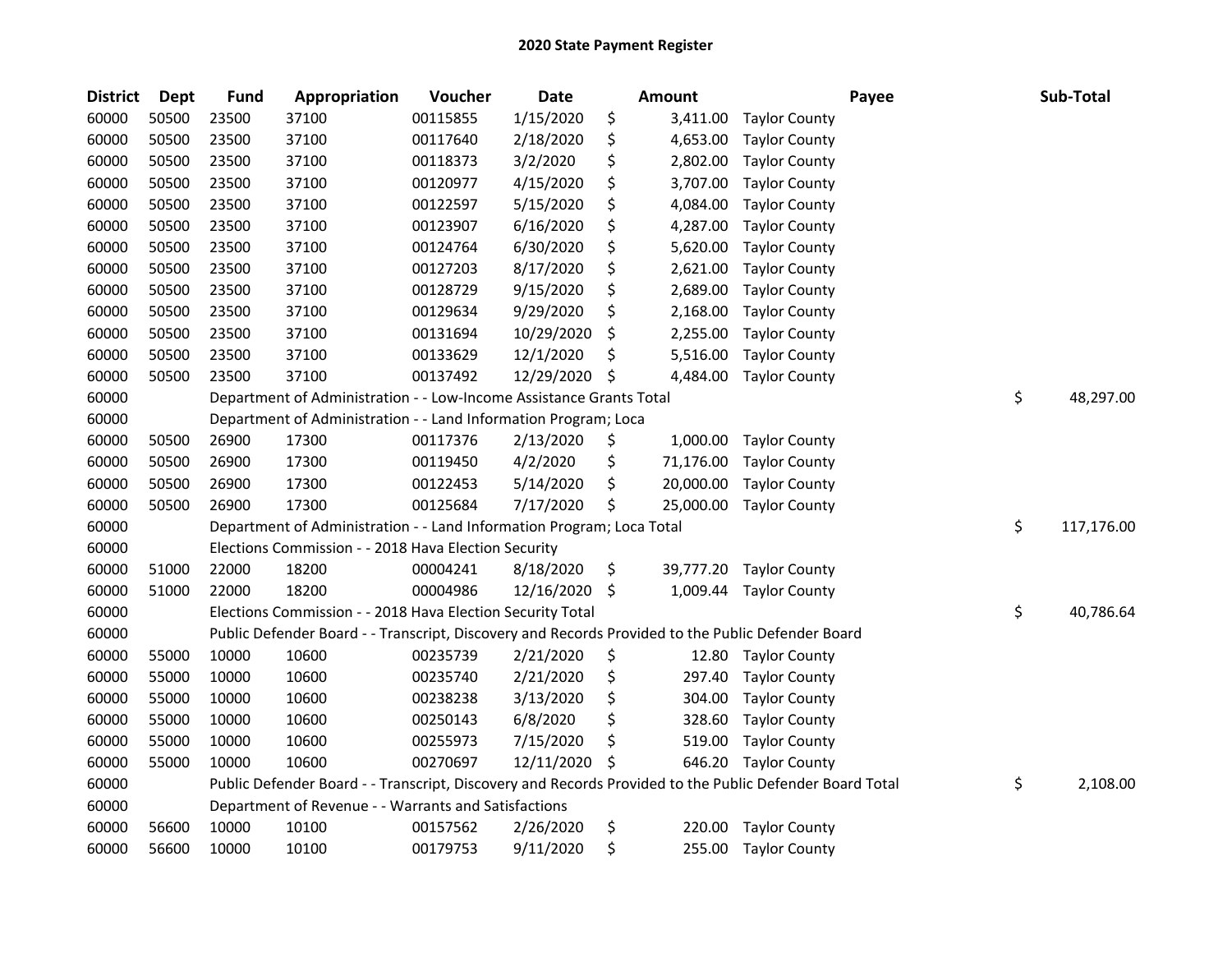| <b>District</b> | Dept  | <b>Fund</b> | Appropriation                                                         | Voucher  | Date       |     | <b>Amount</b> |                            | Payee | Sub-Total     |
|-----------------|-------|-------------|-----------------------------------------------------------------------|----------|------------|-----|---------------|----------------------------|-------|---------------|
| 60000           |       |             | Department of Revenue - - Warrants and Satisfactions Total            |          |            |     |               |                            | \$    | 475.00        |
| 60000           |       |             | Circuit Courts - - Circuit Court Costs                                |          |            |     |               |                            |       |               |
| 60000           | 62500 | 10000       | 10500                                                                 | 00001795 | 1/17/2020  | \$  | 28,860.00     | <b>Taylor County</b>       |       |               |
| 60000           | 62500 | 10000       | 10500                                                                 | 00001989 | 7/17/2020  | \$  | 55,266.00     | <b>Taylor County</b>       |       |               |
| 60000           |       |             | Circuit Courts - - Circuit Court Costs Total                          |          |            |     |               |                            | \$    | 84,126.00     |
| 60000           |       |             | Supreme Court - - Federal Aid                                         |          |            |     |               |                            |       |               |
| 60000           | 68000 | 10000       | 24100                                                                 | 00011513 | 12/1/2020  | \$  | 2,460.60      | <b>Taylor County</b>       |       |               |
| 60000           |       |             | Supreme Court - - Federal Aid Total                                   |          |            |     |               |                            | \$    | 2,460.60      |
| 60000           |       |             | Shared Revenue and Tax Relief - - County And Municipal Aid            |          |            |     |               |                            |       |               |
| 60000           | 83500 | 10000       | 10500                                                                 | 00069044 | 7/27/2020  | \$. |               | 156,293.30 Taylor County   |       |               |
| 60000           | 83500 | 10000       | 10500                                                                 | 00073013 | 11/16/2020 | -S  |               | 881,707.44 Taylor County   |       |               |
| 60000           |       |             | Shared Revenue and Tax Relief - - County And Municipal Aid Total      |          |            |     |               |                            | \$    | 1,038,000.74  |
| 60000           |       |             | Shared Revenue and Tax Relief - - Exempt Computer Aid                 |          |            |     |               |                            |       |               |
| 60000           | 83500 | 10000       | 10900                                                                 | 00064632 | 7/27/2020  | \$  |               | 34,158.26 Taylor County    |       |               |
| 60000           |       |             | Shared Revenue and Tax Relief - - Exempt Computer Aid Total           |          |            |     |               |                            | \$    | 34,158.26     |
| 60000           |       |             | Shared Revenue and Tax Relief - - Utility Aid                         |          |            |     |               |                            |       |               |
| 60000           | 83500 | 10000       | 11000                                                                 | 00069044 | 7/27/2020  | \$  | 3,122.58      | <b>Taylor County</b>       |       |               |
| 60000           | 83500 | 10000       | 11000                                                                 | 00073013 | 11/16/2020 | -\$ | 19,116.68     | <b>Taylor County</b>       |       |               |
| 60000           |       |             | Shared Revenue and Tax Relief - - Utility Aid Total                   |          |            |     |               |                            | \$    | 22,239.26     |
| 60000           |       |             | Shared Revenue and Tax Relief - - Personal Property Aid               |          |            |     |               |                            |       |               |
| 60000           | 83500 | 10000       | 11100                                                                 | 00059995 | 5/4/2020   | \$  |               | 136,051.25 Taylor County   |       |               |
| 60000           |       |             | Shared Revenue and Tax Relief - - Personal Property Aid Total         |          |            |     |               |                            | \$    | 136,051.25    |
| 60000           |       |             | Shared Revenue and Tax Relief - - School Lvy Tx/First Dollar Cr       |          |            |     |               |                            |       |               |
| 60000           | 83500 | 10000       | 30200                                                                 | 00064022 | 7/27/2020  | S   | 621,044.36    | <b>Taylor County</b>       |       |               |
| 60000           | 83500 | 10000       | 30200                                                                 | 00067414 | 7/27/2020  | \$  | 2,430,811.26  | <b>Taylor County</b>       |       |               |
| 60000           |       |             | Shared Revenue and Tax Relief - - School Lvy Tx/First Dollar Cr Total |          |            |     |               |                            | \$    | 3,051,855.62  |
| 60000           |       |             | Shared Revenue and Tax Relief - - Lottery & Gaming Credit             |          |            |     |               |                            |       |               |
| 60000           | 83500 | 52100       | 36300                                                                 | 00055745 | 3/23/2020  | \$  |               | 1,030,814.66 Taylor County |       |               |
| 60000           |       |             | Shared Revenue and Tax Relief - - Lottery & Gaming Credit Total       |          |            |     |               |                            | \$    | 1,030,814.66  |
| 60000 Total     |       |             |                                                                       |          |            |     |               |                            | \$    | 12,916,073.07 |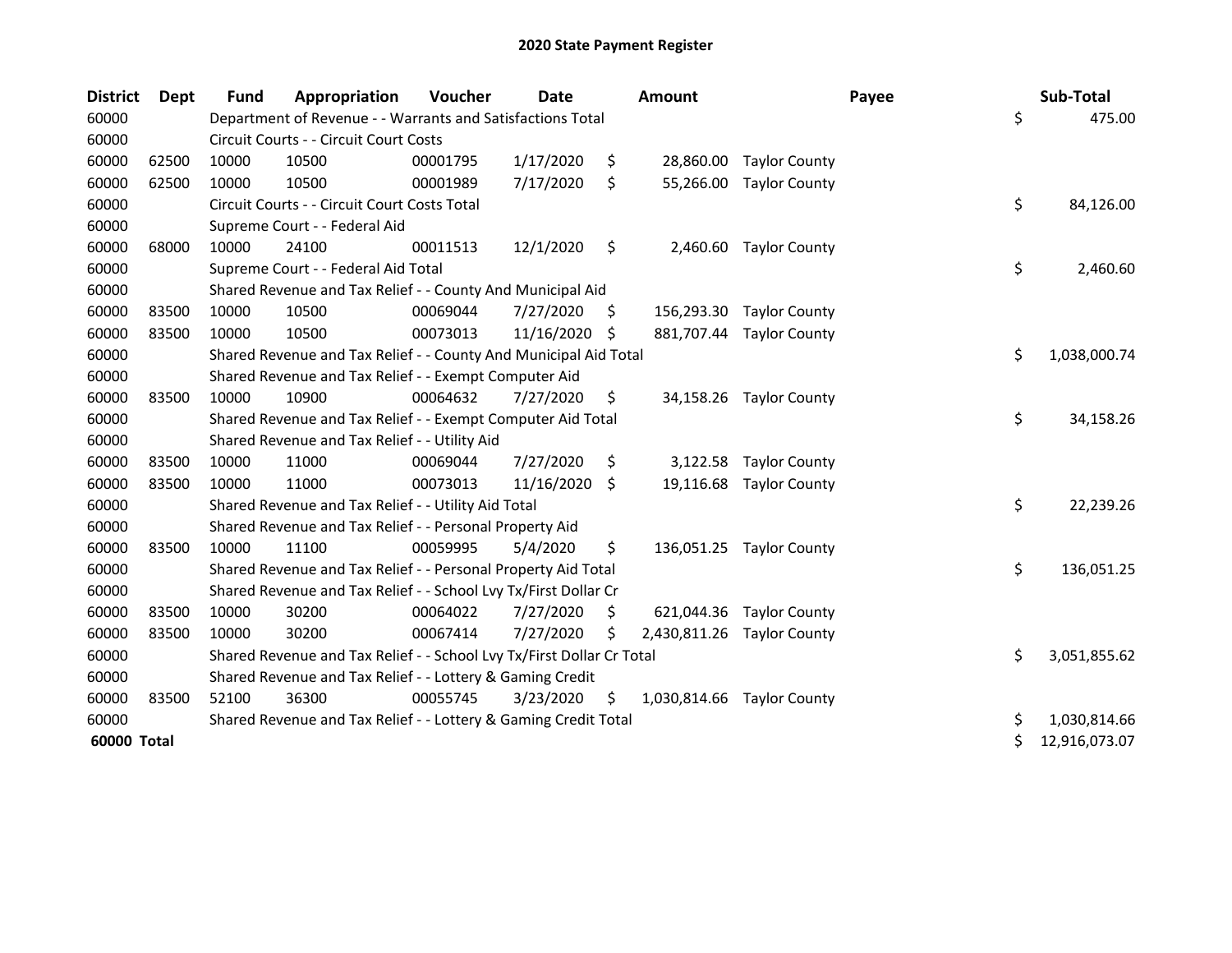| <b>District</b> | Dept  | <b>Fund</b> | Appropriation                                                        | Voucher  | Date          |     | <b>Amount</b> | Payee                    | Sub-Total        |
|-----------------|-------|-------------|----------------------------------------------------------------------|----------|---------------|-----|---------------|--------------------------|------------------|
| 60002           |       |             | Dept of Safety & Prof Services - - Fire Dues Distribution            |          |               |     |               |                          |                  |
| 60002           | 16500 | 10000       | 22500                                                                | 00037074 | 7/20/2020     | \$  |               | 1,026.20 Town Of Aurora  |                  |
| 60002           |       |             | Dept of Safety & Prof Services - - Fire Dues Distribution Total      |          |               |     |               |                          | \$<br>1,026.20   |
| 60002           |       |             | Dept of Natural Resources - - Resaids - Cnty Forst, Cl & Mfl         |          |               |     |               |                          |                  |
| 60002           | 37000 | 21200       | 57100                                                                | 00417797 | 6/18/2020     | \$  |               | 365.65 Town Of Aurora    |                  |
| 60002           |       |             | Dept of Natural Resources - - Resaids - Cnty Forst, Cl & Mfl Total   |          |               |     |               |                          | \$<br>365.65     |
| 60002           |       |             | Dept of Natural Resources - - Fin Asst For Responsible Units         |          |               |     |               |                          |                  |
| 60002           | 37000 | 27400       | 67000                                                                | 00413485 | 5/29/2020     | \$  |               | 1,478.98 Town Of Aurora  |                  |
| 60002           |       |             | Dept of Natural Resources - - Fin Asst For Responsible Units Total   |          |               |     |               |                          | \$<br>1,478.98   |
| 60002           |       |             | WI Dept of Transportation - - Disastr Damag Aid Sf                   |          |               |     |               |                          |                  |
| 60002           | 39500 | 21100       | 17400                                                                | 00567447 | 8/17/2020     | \$  |               | 11,833.50 Town Of Aurora |                  |
| 60002           |       |             | WI Dept of Transportation - - Disastr Damag Aid Sf Total             |          |               |     |               |                          | \$<br>11,833.50  |
| 60002           |       |             | WI Dept of Transportation - - Trns Aids To Mnc.-Sf                   |          |               |     |               |                          |                  |
| 60002           | 39500 | 21100       | 19100                                                                | 00477021 | 1/6/2020      | \$  |               | 25,921.17 Town Of Aurora |                  |
| 60002           | 39500 | 21100       | 19100                                                                | 00506876 | 4/6/2020      | \$  |               | 25,921.17 Town Of Aurora |                  |
| 60002           | 39500 | 21100       | 19100                                                                | 00543868 | 7/6/2020      | \$  |               | 25,921.17 Town Of Aurora |                  |
| 60002           | 39500 | 21100       | 19100                                                                | 00586694 | 10/5/2020     | \$  |               | 25,921.19 Town Of Aurora |                  |
| 60002           |       |             | WI Dept of Transportation - - Trns Aids To Mnc.-Sf Total             |          |               |     |               |                          | \$<br>103,684.70 |
| 60002           |       |             | WI Dept of Transportation - - Supplemental Transportation Aids       |          |               |     |               |                          |                  |
| 60002           | 39500 | 21100       | 19600                                                                | 00477577 | 1/6/2020      | \$  |               | 16,150.04 Town Of Aurora |                  |
| 60002           |       |             | WI Dept of Transportation - - Supplemental Transportation Aids Total |          |               |     |               |                          | \$<br>16,150.04  |
| 60002           |       |             | Department of Administration - - Federal Aid                         |          |               |     |               |                          |                  |
| 60002           | 50500 | 10000       | 14200                                                                | 00135188 | 12/10/2020 \$ |     |               | 2,184.74 Town Of Aurora  |                  |
| 60002           |       |             | Department of Administration - - Federal Aid Total                   |          |               |     |               |                          | \$<br>2,184.74   |
| 60002           |       |             | Department of Administration - - Hv Trans Ln Annual Impact Fee       |          |               |     |               |                          |                  |
| 60002           | 50500 | 10000       | 17400                                                                | 00121193 | 5/1/2020      | \$  |               | 27,821.00 Town Of Aurora |                  |
| 60002           |       |             | Department of Administration - - Hv Trans Ln Annual Impact Fee Total |          |               |     |               |                          | \$<br>27,821.00  |
| 60002           |       |             | Shared Revenue and Tax Relief - - County And Municipal Aid           |          |               |     |               |                          |                  |
| 60002           | 83500 | 10000       | 10500                                                                | 00069018 | 7/27/2020     | \$  |               | 7,041.98 Town Of Aurora  |                  |
| 60002           | 83500 | 10000       | 10500                                                                | 00072986 | 11/16/2020    | -\$ |               | 39,904.52 Town Of Aurora |                  |
| 60002           |       |             | Shared Revenue and Tax Relief - - County And Municipal Aid Total     |          |               |     |               |                          | \$<br>46,946.50  |
| 60002           |       |             | Shared Revenue and Tax Relief - - Personal Property Aid              |          |               |     |               |                          |                  |
| 60002           | 83500 | 10000       | 11100                                                                | 00061490 | 5/4/2020      | \$  |               | 866.06 Town Of Aurora    |                  |
| 60002           |       |             | Shared Revenue and Tax Relief - - Personal Property Aid Total        |          |               |     |               |                          | \$<br>866.06     |
| 60002 Total     |       |             |                                                                      |          |               |     |               |                          | \$<br>212,357.37 |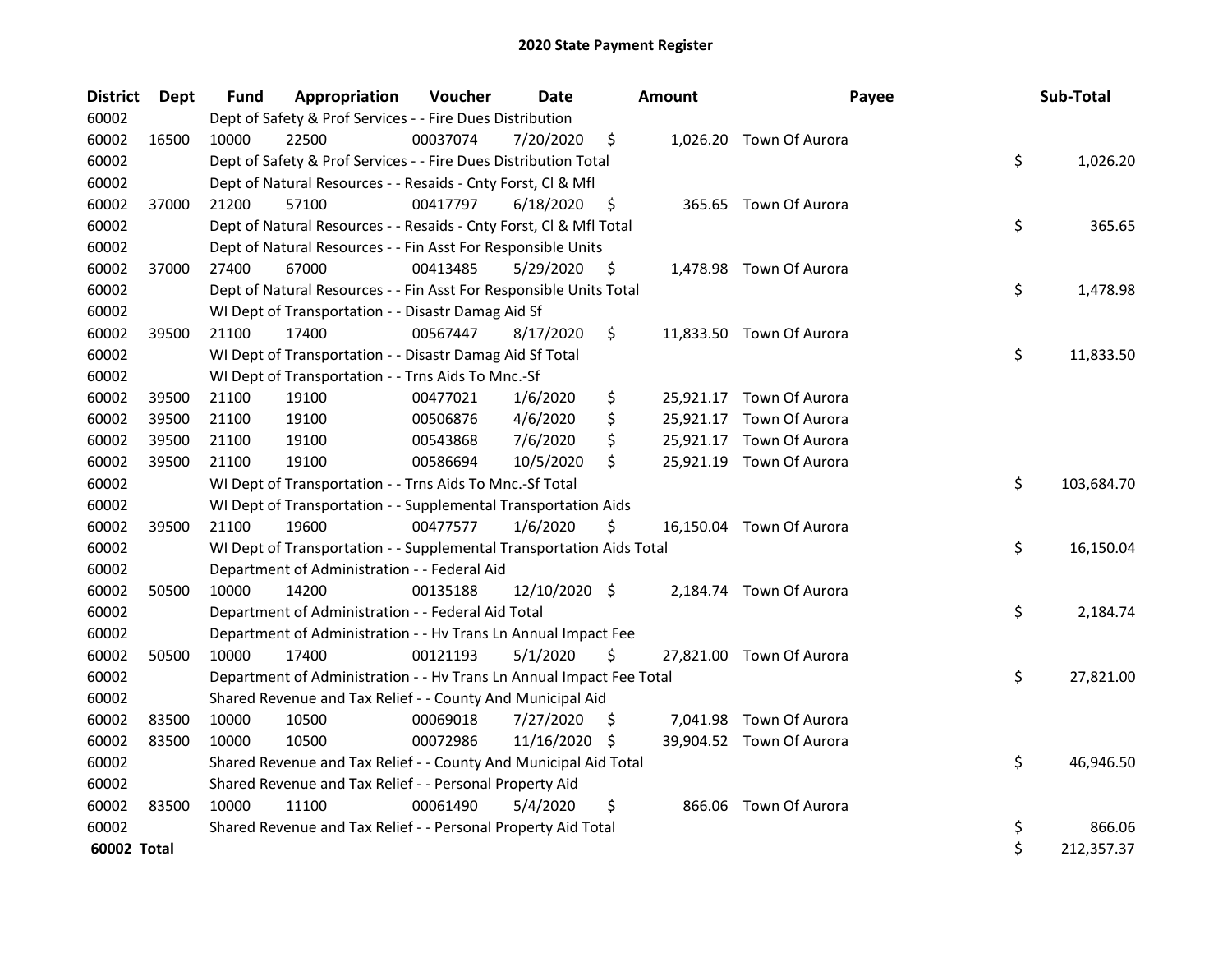| <b>District</b> | Dept  | Fund  | Appropriation                                                      | Voucher  | Date       |    | <b>Amount</b> | Payee                   | Sub-Total        |
|-----------------|-------|-------|--------------------------------------------------------------------|----------|------------|----|---------------|-------------------------|------------------|
| 60004           |       |       | Dept of Safety & Prof Services - - Fire Dues Distribution          |          |            |    |               |                         |                  |
| 60004           | 16500 | 10000 | 22500                                                              | 00037075 | 7/20/2020  | \$ | 2,442.00      | Town Of Browning        |                  |
| 60004           |       |       | Dept of Safety & Prof Services - - Fire Dues Distribution Total    |          |            |    |               |                         | \$<br>2,442.00   |
| 60004           |       |       | Dept of Natural Resources - - Resaids - Cnty Forst, Cl & Mfl       |          |            |    |               |                         |                  |
| 60004           | 37000 | 21200 | 57100                                                              | 00417798 | 6/18/2020  | \$ |               | 401.21 Town Of Browning |                  |
| 60004           |       |       | Dept of Natural Resources - - Resaids - Cnty Forst, CI & Mfl Total |          |            |    |               |                         | \$<br>401.21     |
| 60004           |       |       | WI Dept of Transportation - - Trns Aids To Mnc.-Sf                 |          |            |    |               |                         |                  |
| 60004           | 39500 | 21100 | 19100                                                              | 00477022 | 1/6/2020   | \$ | 28,113.03     | Town Of Browning        |                  |
| 60004           | 39500 | 21100 | 19100                                                              | 00506877 | 4/6/2020   | \$ | 28,113.03     | Town Of Browning        |                  |
| 60004           | 39500 | 21100 | 19100                                                              | 00543869 | 7/6/2020   | \$ | 28,113.03     | Town Of Browning        |                  |
| 60004           | 39500 | 21100 | 19100                                                              | 00586695 | 10/5/2020  | \$ | 28,113.03     | Town Of Browning        |                  |
| 60004           |       |       | WI Dept of Transportation - - Trns Aids To Mnc.-Sf Total           |          |            |    |               |                         | \$<br>112,452.12 |
| 60004           |       |       | Shared Revenue and Tax Relief - - County And Municipal Aid         |          |            |    |               |                         |                  |
| 60004           | 83500 | 10000 | 10500                                                              | 00069019 | 7/27/2020  | \$ | 5,891.48      | Town Of Browning        |                  |
| 60004           | 83500 | 10000 | 10500                                                              | 00072987 | 11/16/2020 | S  | 33,385.04     | Town Of Browning        |                  |
| 60004           |       |       | Shared Revenue and Tax Relief - - County And Municipal Aid Total   |          |            |    |               |                         | \$<br>39,276.52  |
| 60004           |       |       | Shared Revenue and Tax Relief - - Exempt Computer Aid              |          |            |    |               |                         |                  |
| 60004           | 83500 | 10000 | 10900                                                              | 00066072 | 7/27/2020  | S  | 4.16          | <b>Town Of Browning</b> |                  |
| 60004           |       |       | Shared Revenue and Tax Relief - - Exempt Computer Aid Total        |          |            |    |               |                         | \$<br>4.16       |
| 60004           |       |       | Shared Revenue and Tax Relief - - Utility Aid                      |          |            |    |               |                         |                  |
| 60004           | 83500 | 10000 | 11000                                                              | 00069019 | 7/27/2020  | \$ | 35.32         | Town Of Browning        |                  |
| 60004           | 83500 | 10000 | 11000                                                              | 00072987 | 11/16/2020 | Ŝ. | 218.15        | Town Of Browning        |                  |
| 60004           |       |       | Shared Revenue and Tax Relief - - Utility Aid Total                |          |            |    |               |                         | \$<br>253.47     |
| 60004           |       |       | Shared Revenue and Tax Relief - - Personal Property Aid            |          |            |    |               |                         |                  |
| 60004           | 83500 | 10000 | 11100                                                              | 00061491 | 5/4/2020   | \$ | 29.22         | Town Of Browning        |                  |
| 60004           |       |       | Shared Revenue and Tax Relief - - Personal Property Aid Total      |          |            |    |               |                         | \$<br>29.22      |
| 60004 Total     |       |       |                                                                    |          |            |    |               |                         | \$<br>154,858.70 |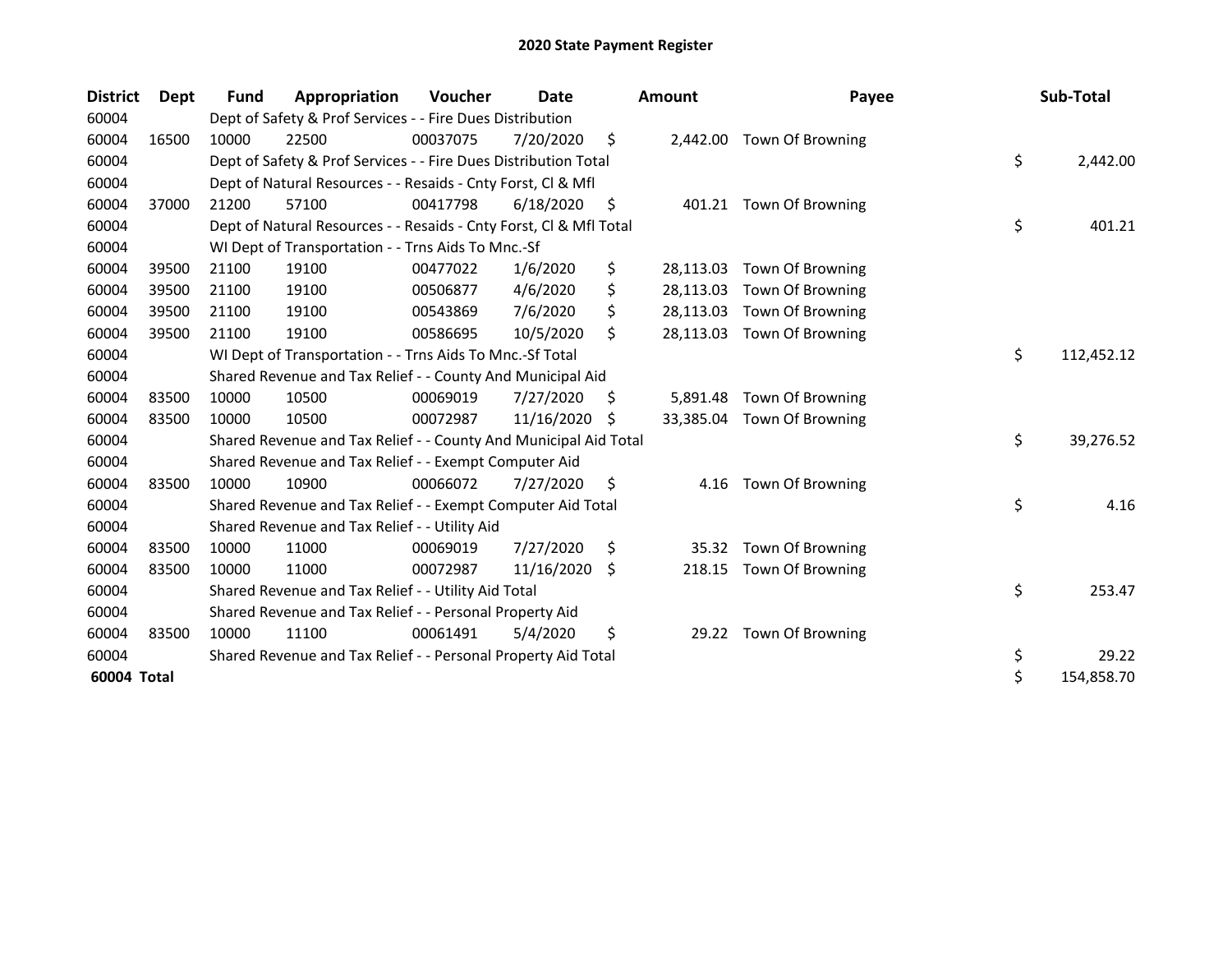| <b>District</b> | Dept  | Fund  | Appropriation                                                        | Voucher  | Date          |     | <b>Amount</b> | Payee                     | Sub-Total        |
|-----------------|-------|-------|----------------------------------------------------------------------|----------|---------------|-----|---------------|---------------------------|------------------|
| 60006           |       |       | Dept of Safety & Prof Services - - Fire Dues Distribution            |          |               |     |               |                           |                  |
| 60006           | 16500 | 10000 | 22500                                                                | 00037076 | 7/20/2020     | \$  |               | 2,382.65 Town Of Chelsea  |                  |
| 60006           |       |       | Dept of Safety & Prof Services - - Fire Dues Distribution Total      |          |               |     |               |                           | \$<br>2,382.65   |
| 60006           |       |       | Dept of Natural Resources - - Resaids - Cnty Forst, Cl & Mfl         |          |               |     |               |                           |                  |
| 60006           | 37000 | 21200 | 57100                                                                | 00417799 | 6/18/2020     | \$  |               | 612.33 Town Of Chelsea    |                  |
| 60006           |       |       | Dept of Natural Resources - - Resaids - Cnty Forst, Cl & Mfl Total   |          |               |     |               |                           | \$<br>612.33     |
| 60006           |       |       | Dept of Natural Resources - - Resaids - Pymt In Lieu Tax Fed         |          |               |     |               |                           |                  |
| 60006           | 37000 | 21200 | 58400                                                                | 00439137 | 10/1/2020     | \$  |               | 6,906.83 Town Of Chelsea  |                  |
| 60006           |       |       | Dept of Natural Resources - - Resaids - Pymt In Lieu Tax Fed Total   |          |               |     |               |                           | \$<br>6,906.83   |
| 60006           |       |       | WI Dept of Transportation - - Trns Aids To Mnc.-Sf                   |          |               |     |               |                           |                  |
| 60006           | 39500 | 21100 | 19100                                                                | 00477023 | 1/6/2020      | \$  |               | 29,550.39 Town Of Chelsea |                  |
| 60006           | 39500 | 21100 | 19100                                                                | 00506878 | 4/6/2020      | \$  |               | 29,550.39 Town Of Chelsea |                  |
| 60006           | 39500 | 21100 | 19100                                                                | 00543870 | 7/6/2020      | \$  |               | 29,550.39 Town Of Chelsea |                  |
| 60006           | 39500 | 21100 | 19100                                                                | 00586696 | 10/5/2020     | \$  |               | 29,550.40 Town Of Chelsea |                  |
| 60006           |       |       | WI Dept of Transportation - - Trns Aids To Mnc.-Sf Total             |          |               |     |               |                           | \$<br>118,201.57 |
| 60006           |       |       | WI Dept of Transportation - - Supplemental Transportation Aids       |          |               |     |               |                           |                  |
| 60006           | 39500 | 21100 | 19600                                                                | 00477578 | 1/6/2020      | \$  |               | 18,925.71 Town Of Chelsea |                  |
| 60006           |       |       | WI Dept of Transportation - - Supplemental Transportation Aids Total |          |               |     |               |                           | \$<br>18,925.71  |
| 60006           |       |       | Department of Administration - - Federal Aid                         |          |               |     |               |                           |                  |
| 60006           | 50500 | 10000 | 14200                                                                | 00135189 | 12/10/2020 \$ |     |               | 7,500.00 Town Of Chelsea  |                  |
| 60006           |       |       | Department of Administration - - Federal Aid Total                   |          |               |     |               |                           | \$<br>7,500.00   |
| 60006           |       |       | Elections Commission - - 2018 Hava Election Security                 |          |               |     |               |                           |                  |
| 60006           | 51000 | 22000 | 18200                                                                | 00004594 | 9/18/2020     | \$  |               | 686.20 Town Of Chelsea    |                  |
| 60006           |       |       | Elections Commission - - 2018 Hava Election Security Total           |          |               |     |               |                           | \$<br>686.20     |
| 60006           |       |       | Shared Revenue and Tax Relief - - County And Municipal Aid           |          |               |     |               |                           |                  |
| 60006           | 83500 | 10000 | 10500                                                                | 00069020 | 7/27/2020     | \$. |               | 3,986.75 Town Of Chelsea  |                  |
| 60006           | 83500 | 10000 | 10500                                                                | 00072988 | 11/16/2020    | -\$ |               | 22,591.57 Town Of Chelsea |                  |
| 60006           |       |       | Shared Revenue and Tax Relief - - County And Municipal Aid Total     |          |               |     |               |                           | \$<br>26,578.32  |
| 60006           |       |       | Shared Revenue and Tax Relief - - Exempt Computer Aid                |          |               |     |               |                           |                  |
| 60006           | 83500 | 10000 | 10900                                                                | 00066073 | 7/27/2020     | \$  | 1.03          | Town Of Chelsea           |                  |
| 60006           |       |       | Shared Revenue and Tax Relief - - Exempt Computer Aid Total          |          |               |     |               |                           | \$<br>1.03       |
| 60006           |       |       | Shared Revenue and Tax Relief - - Personal Property Aid              |          |               |     |               |                           |                  |
| 60006           | 83500 | 10000 | 11100                                                                | 00061492 | 5/4/2020      | \$  | 49.65         | Town Of Chelsea           |                  |
| 60006           |       |       | Shared Revenue and Tax Relief - - Personal Property Aid Total        |          |               |     |               |                           | \$<br>49.65      |
| 60006 Total     |       |       |                                                                      |          |               |     |               |                           | \$<br>181,844.29 |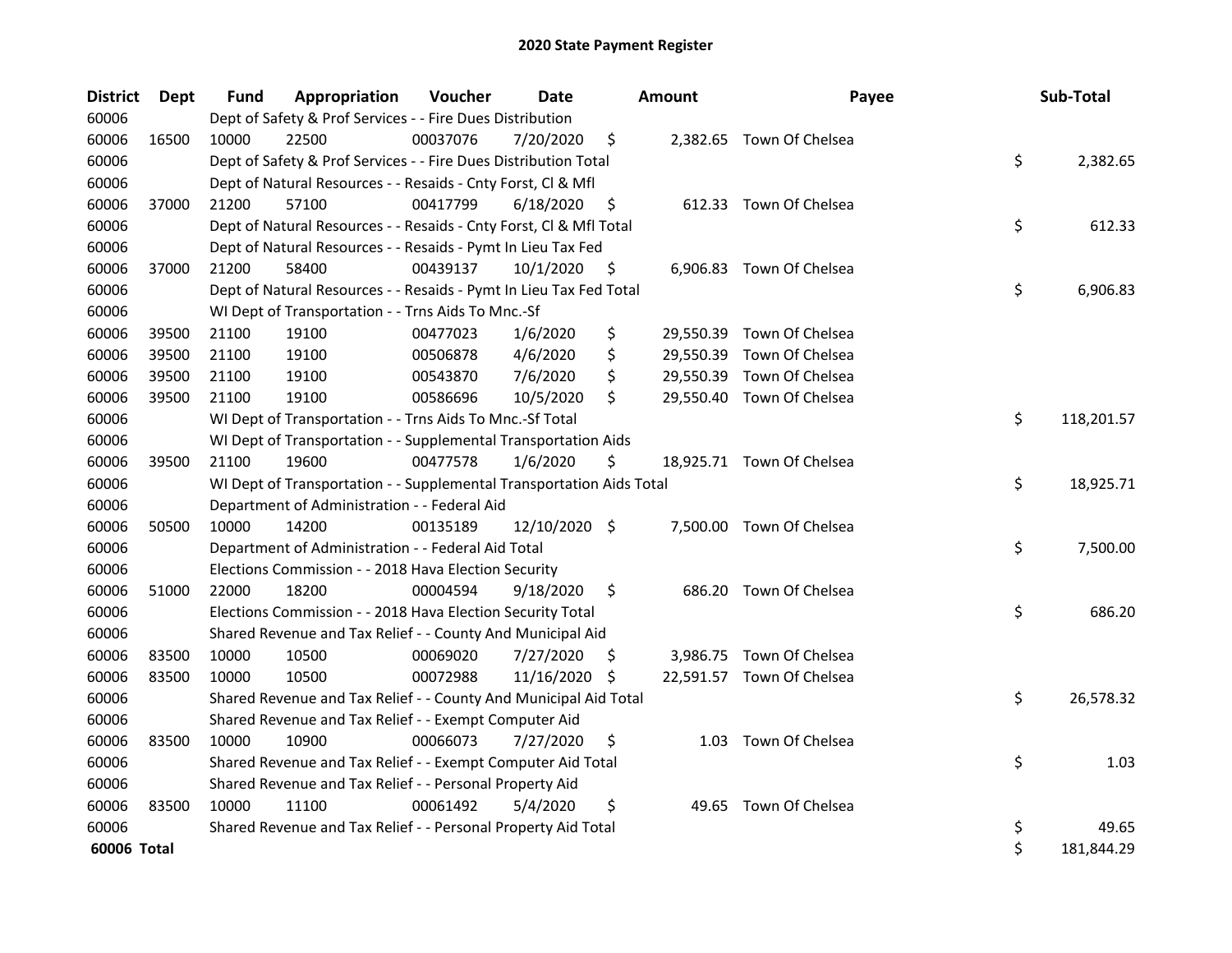| District | <b>Dept</b> | Fund  | Appropriation                                                        | Voucher  | <b>Date</b>   |     | <b>Amount</b> | Payee                       | Sub-Total       |
|----------|-------------|-------|----------------------------------------------------------------------|----------|---------------|-----|---------------|-----------------------------|-----------------|
| 60008    |             |       | Dept of Safety & Prof Services - - Fire Dues Distribution            |          |               |     |               |                             |                 |
| 60008    | 16500       | 10000 | 22500                                                                | 00037077 | 7/20/2020     | \$  |               | 783.50 Town Of Cleveland    |                 |
| 60008    |             |       | Dept of Safety & Prof Services - - Fire Dues Distribution Total      |          |               |     |               |                             | \$<br>783.50    |
| 60008    |             |       | Dept of Natural Resources - - Aids In Lieu Of Taxes - Gener          |          |               |     |               |                             |                 |
| 60008    | 37000       | 10000 | 50300                                                                | 00383607 | 1/17/2020     | \$  |               | 5,820.34 Town Of Cleveland  |                 |
| 60008    | 37000       | 10000 | 50300                                                                | 00404529 | 4/21/2020     | \$  | 148.28        | Town Of Cleveland           |                 |
| 60008    |             |       | Dept of Natural Resources - - Aids In Lieu Of Taxes - Gener Total    |          |               |     |               |                             | \$<br>5,968.62  |
| 60008    |             |       | Dept of Natural Resources - - Resaids - Cnty Forst, Cl & Mfl         |          |               |     |               |                             |                 |
| 60008    | 37000       | 21200 | 57100                                                                | 00417800 | 6/18/2020     | \$  |               | 487.93 Town Of Cleveland    |                 |
| 60008    |             |       | Dept of Natural Resources - - Resaids - Cnty Forst, Cl & Mfl Total   |          |               |     |               |                             | \$<br>487.93    |
| 60008    |             |       | Dept of Natural Resources - - Aids In Lieu Of Taxes - Sum S          |          |               |     |               |                             |                 |
| 60008    | 37000       | 21200 | 57900                                                                | 00404528 | 4/21/2020     | \$. |               | 784.54 Town Of Cleveland    |                 |
| 60008    |             |       | Dept of Natural Resources - - Aids In Lieu Of Taxes - Sum S Total    |          |               |     |               |                             | \$<br>784.54    |
| 60008    |             |       | Dept of Natural Resources - - Resaids - Pymt In Lieu Tax Fed         |          |               |     |               |                             |                 |
| 60008    | 37000       | 21200 | 58400                                                                | 00439138 | 10/1/2020     | \$  |               | 4,579.62 Town Of Cleveland  |                 |
| 60008    |             |       | Dept of Natural Resources - - Resaids - Pymt In Lieu Tax Fed Total   |          |               |     |               |                             | \$<br>4,579.62  |
| 60008    |             |       | WI Dept of Transportation - - Trns Aids To Mnc.-Sf                   |          |               |     |               |                             |                 |
| 60008    | 39500       | 21100 | 19100                                                                | 00477024 | 1/6/2020      | \$  |               | 9,698.85 Town Of Cleveland  |                 |
| 60008    | 39500       | 21100 | 19100                                                                | 00506879 | 4/6/2020      | \$  |               | 9,698.85 Town Of Cleveland  |                 |
| 60008    | 39500       | 21100 | 19100                                                                | 00543871 | 7/6/2020      | \$  |               | 9,698.85 Town Of Cleveland  |                 |
| 60008    | 39500       | 21100 | 19100                                                                | 00586697 | 10/5/2020     | \$  |               | 9,698.87 Town Of Cleveland  |                 |
| 60008    |             |       | WI Dept of Transportation - - Trns Aids To Mnc.-Sf Total             |          |               |     |               |                             | \$<br>38,795.42 |
| 60008    |             |       | WI Dept of Transportation - - Supplemental Transportation Aids       |          |               |     |               |                             |                 |
| 60008    | 39500       | 21100 | 19600                                                                | 00477579 | 1/6/2020      | \$  |               | 6,846.25 Town Of Cleveland  |                 |
| 60008    |             |       | WI Dept of Transportation - - Supplemental Transportation Aids Total |          |               |     |               |                             | \$<br>6,846.25  |
| 60008    |             |       | WI Dept of Transportation - - Loc Rd Imp Prg St Fd                   |          |               |     |               |                             |                 |
| 60008    | 39500       | 21100 | 27800                                                                | 00619674 | 11/23/2020 \$ |     |               | 17,474.85 Town Of Cleveland |                 |
| 60008    |             |       | WI Dept of Transportation - - Loc Rd Imp Prg St Fd Total             |          |               |     |               |                             | \$<br>17,474.85 |
| 60008    |             |       | Shared Revenue and Tax Relief - - County And Municipal Aid           |          |               |     |               |                             |                 |
| 60008    | 83500       | 10000 | 10500                                                                | 00069021 | 7/27/2020     | \$. |               | 3,164.35 Town Of Cleveland  |                 |
| 60008    | 83500       | 10000 | 10500                                                                | 00072989 | 11/16/2020 \$ |     |               | 17,931.29 Town Of Cleveland |                 |
| 60008    |             |       | Shared Revenue and Tax Relief - - County And Municipal Aid Total     |          |               |     |               |                             | \$<br>21,095.64 |
| 60008    |             |       | Shared Revenue and Tax Relief - - Utility Aid                        |          |               |     |               |                             |                 |
| 60008    | 83500       | 10000 | 11000                                                                | 00069021 | 7/27/2020     | \$  | 84.30         | Town Of Cleveland           |                 |
| 60008    | 83500       | 10000 | 11000                                                                | 00072989 | 11/16/2020    | \$  |               | 377.76 Town Of Cleveland    |                 |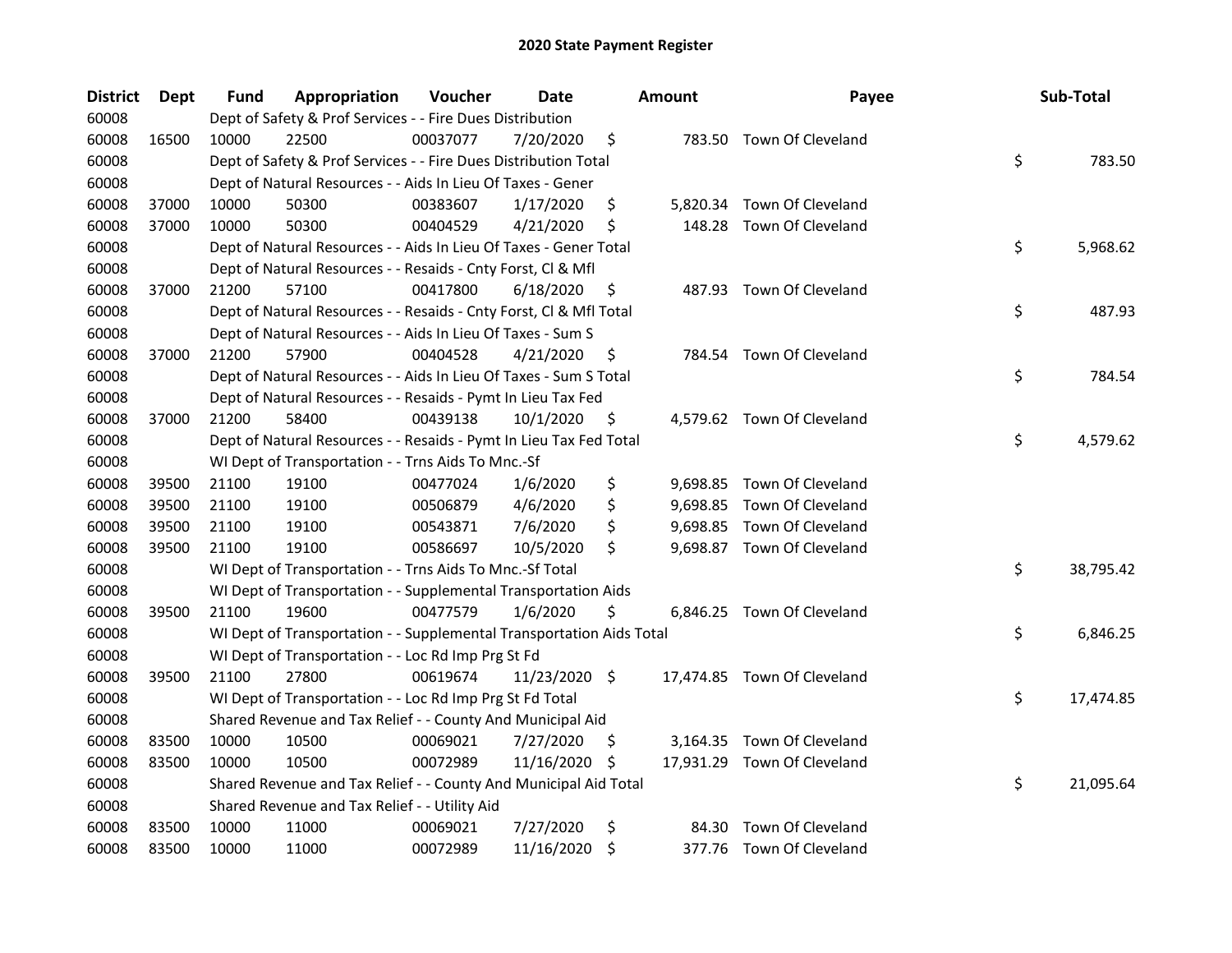| <b>District</b> | <b>Dept</b> | Fund  | Appropriation                                                 | <b>Voucher</b> | Date     | Amount | Payee             | Sub-Total |
|-----------------|-------------|-------|---------------------------------------------------------------|----------------|----------|--------|-------------------|-----------|
| 60008           |             |       | Shared Revenue and Tax Relief - - Utility Aid Total           |                |          |        |                   | 462.06    |
| 60008           |             |       | Shared Revenue and Tax Relief - - Personal Property Aid       |                |          |        |                   |           |
| 60008           | 83500       | 10000 | 11100                                                         | 00061493       | 5/4/2020 | 2.75   | Town Of Cleveland |           |
| 60008           |             |       | Shared Revenue and Tax Relief - - Personal Property Aid Total |                |          |        |                   | 2.75      |
| 60008 Total     |             |       |                                                               |                |          |        |                   | 97.281.18 |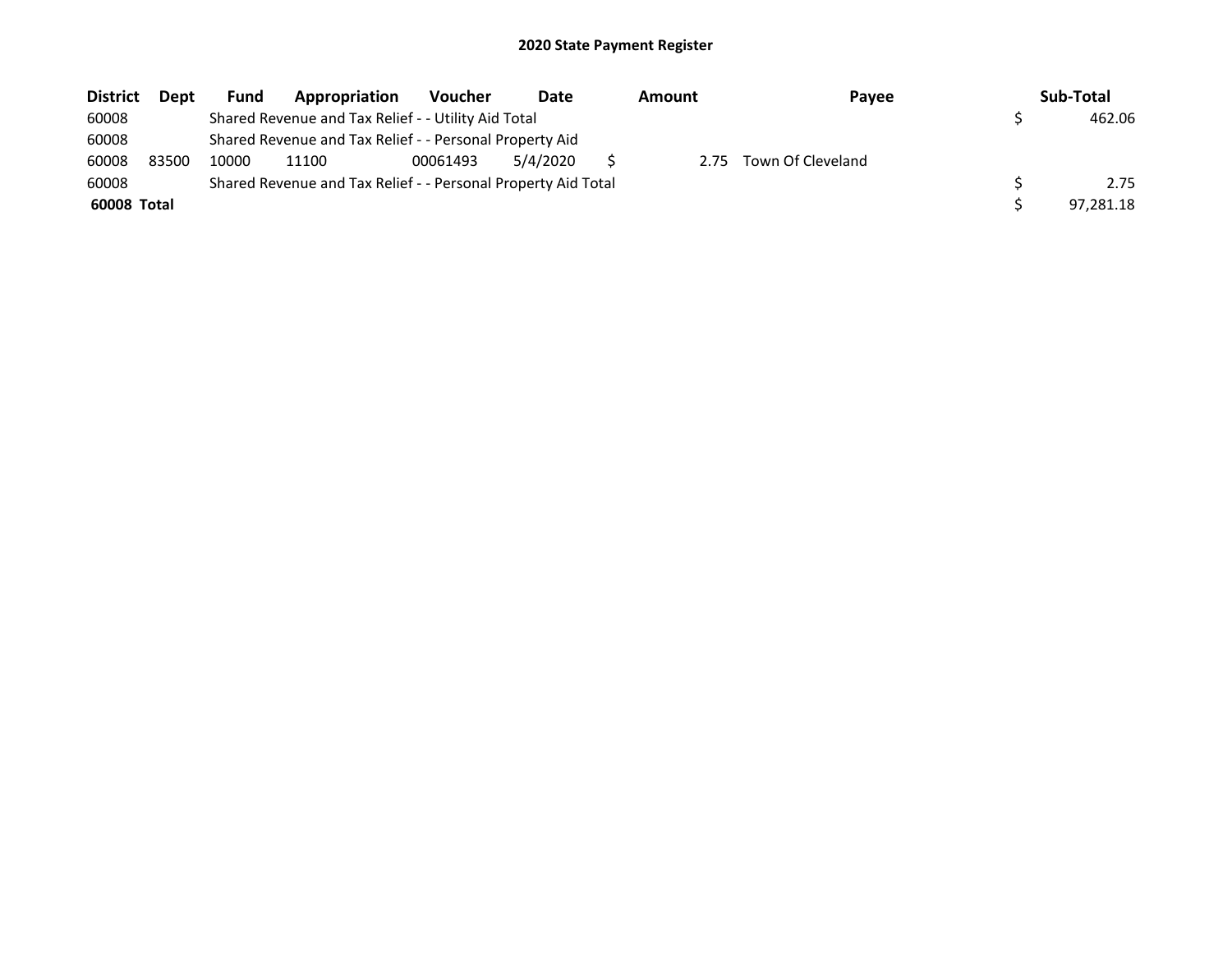| <b>District</b>    | Dept  | <b>Fund</b> | Appropriation                                                      | Voucher  | <b>Date</b>   |     | <b>Amount</b> | Payee                        | Sub-Total        |
|--------------------|-------|-------------|--------------------------------------------------------------------|----------|---------------|-----|---------------|------------------------------|------------------|
| 60010              |       |             | Dept of Safety & Prof Services - - Fire Dues Distribution          |          |               |     |               |                              |                  |
| 60010              | 16500 | 10000       | 22500                                                              | 00037078 | 7/20/2020     | \$  |               | 1,837.68 Town Of Deer Creek  |                  |
| 60010              |       |             | Dept of Safety & Prof Services - - Fire Dues Distribution Total    |          |               |     |               |                              | \$<br>1,837.68   |
| 60010              |       |             | Dept of Natural Resources - - Resaids - Cnty Forst, CI & Mfl       |          |               |     |               |                              |                  |
| 60010              | 37000 | 21200       | 57100                                                              | 00417801 | 6/18/2020     | \$  |               | 47.86 Town Of Deer Creek     |                  |
| 60010              |       |             | Dept of Natural Resources - - Resaids - Cnty Forst, Cl & Mfl Total |          |               |     |               |                              | \$<br>47.86      |
| 60010              |       |             | WI Dept of Transportation - - Trns Aids To Mnc.-Sf                 |          |               |     |               |                              |                  |
| 60010              | 39500 | 21100       | 19100                                                              | 00477025 | 1/6/2020      | \$  |               | 35,997.03 Town Of Deer Creek |                  |
| 60010              | 39500 | 21100       | 19100                                                              | 00506880 | 4/6/2020      | \$  |               | 35,997.03 Town Of Deer Creek |                  |
| 60010              | 39500 | 21100       | 19100                                                              | 00543872 | 7/6/2020      | \$  |               | 35,997.03 Town Of Deer Creek |                  |
| 60010              | 39500 | 21100       | 19100                                                              | 00586698 | 10/5/2020     | \$  |               | 35,997.03 Town Of Deer Creek |                  |
| 60010              |       |             | WI Dept of Transportation - - Trns Aids To Mnc.-Sf Total           |          |               |     |               |                              | \$<br>143,988.12 |
| 60010              |       |             | Department of Administration - - Federal Aid                       |          |               |     |               |                              |                  |
| 60010              | 50500 | 10000       | 14200                                                              | 00135190 | 12/10/2020 \$ |     |               | 3,012.77 Town Of Deer Creek  |                  |
| 60010              |       |             | Department of Administration - - Federal Aid Total                 |          |               |     |               |                              | \$<br>3,012.77   |
| 60010              |       |             | Elections Commission - - 2018 Hava Election Security               |          |               |     |               |                              |                  |
| 60010              | 51000 | 22000       | 18200                                                              | 00004289 | 8/20/2020     | \$  | 611.40        | Town Of Deer Creek           |                  |
| 60010              |       |             | Elections Commission - - 2018 Hava Election Security Total         |          |               |     |               |                              | \$<br>611.40     |
| 60010              |       |             | Shared Revenue and Tax Relief - - County And Municipal Aid         |          |               |     |               |                              |                  |
| 60010              | 83500 | 10000       | 10500                                                              | 00069022 | 7/27/2020     | \$. |               | 9,699.75 Town Of Deer Creek  |                  |
| 60010              | 83500 | 10000       | 10500                                                              | 00072990 | 11/16/2020    | S   |               | 54,965.26 Town Of Deer Creek |                  |
| 60010              |       |             | Shared Revenue and Tax Relief - - County And Municipal Aid Total   |          |               |     |               |                              | \$<br>64,665.01  |
| 60010              |       |             | Shared Revenue and Tax Relief - - Exempt Computer Aid              |          |               |     |               |                              |                  |
| 60010              | 83500 | 10000       | 10900                                                              | 00066074 | 7/27/2020     | \$  |               | 6.24 Town Of Deer Creek      |                  |
| 60010              |       |             | Shared Revenue and Tax Relief - - Exempt Computer Aid Total        |          |               |     |               |                              | \$<br>6.24       |
| 60010              |       |             | Shared Revenue and Tax Relief - - Utility Aid                      |          |               |     |               |                              |                  |
| 60010              | 83500 | 10000       | 11000                                                              | 00069022 | 7/27/2020     | \$  | 57.24         | Town Of Deer Creek           |                  |
| 60010              | 83500 | 10000       | 11000                                                              | 00072990 | 11/16/2020 \$ |     |               | 335.63 Town Of Deer Creek    |                  |
| 60010              |       |             | Shared Revenue and Tax Relief - - Utility Aid Total                |          |               |     |               |                              | \$<br>392.87     |
| 60010              |       |             | Shared Revenue and Tax Relief - - Personal Property Aid            |          |               |     |               |                              |                  |
| 60010              | 83500 | 10000       | 11100                                                              | 00061494 | 5/4/2020      | \$  |               | 104.62 Town Of Deer Creek    |                  |
| 60010              |       |             | Shared Revenue and Tax Relief - - Personal Property Aid Total      |          |               |     |               |                              | \$<br>104.62     |
| <b>60010 Total</b> |       |             |                                                                    |          |               |     |               |                              | \$<br>214,666.57 |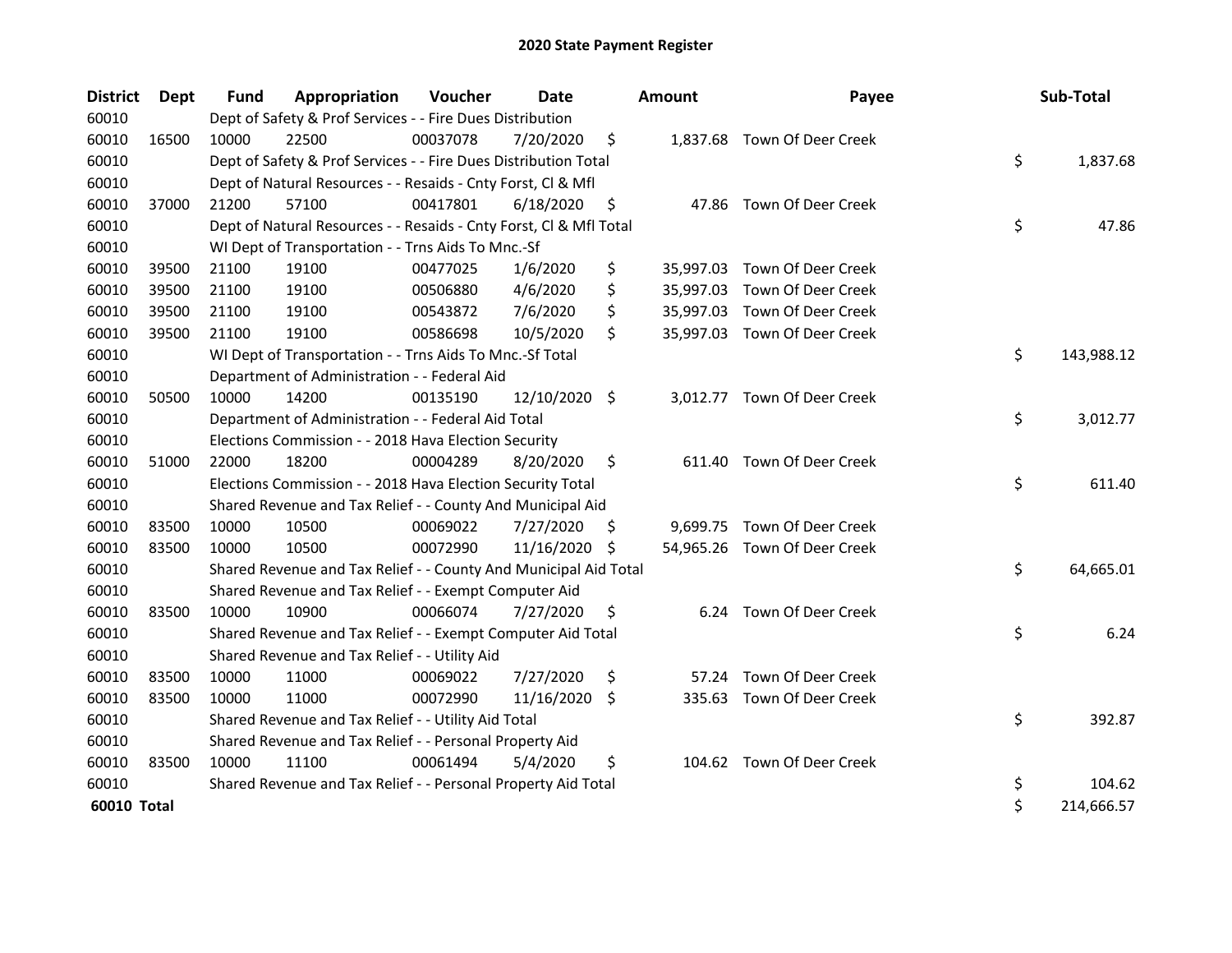| <b>District</b> | Dept  | <b>Fund</b> | Appropriation                                                        | Voucher  | Date          |    | <b>Amount</b> |                        | Payee | Sub-Total        |
|-----------------|-------|-------------|----------------------------------------------------------------------|----------|---------------|----|---------------|------------------------|-------|------------------|
| 60012           |       |             | Dept of Safety & Prof Services - - Fire Dues Distribution            |          |               |    |               |                        |       |                  |
| 60012           | 16500 | 10000       | 22500                                                                | 00037079 | 7/20/2020     | \$ |               | 740.93 Town Of Ford    |       |                  |
| 60012           |       |             | Dept of Safety & Prof Services - - Fire Dues Distribution Total      |          |               |    |               |                        |       | \$<br>740.93     |
| 60012           |       |             | Dept of Natural Resources - - Resaids - Cnty Forst, Cl & Mfl         |          |               |    |               |                        |       |                  |
| 60012           | 37000 | 21200       | 57100                                                                | 00417802 | 6/18/2020     | \$ |               | 338.39 Town Of Ford    |       |                  |
| 60012           |       |             | Dept of Natural Resources - - Resaids - Cnty Forst, Cl & Mfl Total   |          |               |    |               |                        |       | \$<br>338.39     |
| 60012           |       |             | Dept of Natural Resources - - Resaids - Pymt In Lieu Tax Fed         |          |               |    |               |                        |       |                  |
| 60012           | 37000 | 21200       | 58400                                                                | 00439139 | 10/1/2020     | \$ |               | 6,968.84 Town Of Ford  |       |                  |
| 60012           |       |             | Dept of Natural Resources - - Resaids - Pymt In Lieu Tax Fed Total   |          |               |    |               |                        |       | \$<br>6,968.84   |
| 60012           |       |             | WI Dept of Transportation - - Trns Aids To Mnc.-Sf                   |          |               |    |               |                        |       |                  |
| 60012           | 39500 | 21100       | 19100                                                                | 00477026 | 1/6/2020      | \$ |               | 14,874.57 Town Of Ford |       |                  |
| 60012           | 39500 | 21100       | 19100                                                                | 00506881 | 4/6/2020      | \$ |               | 14,874.57 Town Of Ford |       |                  |
| 60012           | 39500 | 21100       | 19100                                                                | 00543873 | 7/6/2020      | \$ |               | 14,874.57 Town Of Ford |       |                  |
| 60012           | 39500 | 21100       | 19100                                                                | 00586699 | 10/5/2020     | \$ |               | 14,874.59 Town Of Ford |       |                  |
| 60012           |       |             | WI Dept of Transportation - - Trns Aids To Mnc.-Sf Total             |          |               |    |               |                        |       | \$<br>59,498.30  |
| 60012           |       |             | WI Dept of Transportation - - Supplemental Transportation Aids       |          |               |    |               |                        |       |                  |
| 60012           | 39500 | 21100       | 19600                                                                | 00477580 | 1/6/2020      | \$ |               | 10,499.70 Town Of Ford |       |                  |
| 60012           |       |             | WI Dept of Transportation - - Supplemental Transportation Aids Total |          |               |    |               |                        |       | \$<br>10,499.70  |
| 60012           |       |             | Department of Administration - - Federal Aid                         |          |               |    |               |                        |       |                  |
| 60012           | 50500 | 10000       | 14200                                                                | 00130210 | 10/2/2020     | \$ | 923.20        | Town Of Ford           |       |                  |
| 60012           | 50500 | 10000       | 14200                                                                | 00135191 | 12/10/2020 \$ |    |               | 296.27 Town Of Ford    |       |                  |
| 60012           |       |             | Department of Administration - - Federal Aid Total                   |          |               |    |               |                        |       | \$<br>1,219.47   |
| 60012           |       |             | Department of Administration - - Hv Trans Ln Annual Impact Fee       |          |               |    |               |                        |       |                  |
| 60012           | 50500 | 10000       | 17400                                                                | 00121203 | 5/1/2020      | \$ |               | 12,694.00 Town Of Ford |       |                  |
| 60012           |       |             | Department of Administration - - Hv Trans Ln Annual Impact Fee Total |          |               |    |               |                        |       | \$<br>12,694.00  |
| 60012           |       |             | Elections Commission - - 2018 Hava Election Security                 |          |               |    |               |                        |       |                  |
| 60012           | 51000 | 22000       | 18200                                                                | 00003498 | 6/30/2020     | \$ |               | 366.10 Town Of Ford    |       |                  |
| 60012           |       |             | Elections Commission - - 2018 Hava Election Security Total           |          |               |    |               |                        |       | \$<br>366.10     |
| 60012           |       |             | Shared Revenue and Tax Relief - - County And Municipal Aid           |          |               |    |               |                        |       |                  |
| 60012           | 83500 | 10000       | 10500                                                                | 00069023 | 7/27/2020     | Ş. |               | 3,619.70 Town Of Ford  |       |                  |
| 60012           | 83500 | 10000       | 10500                                                                | 00072991 | 11/16/2020 \$ |    |               | 20,511.63 Town Of Ford |       |                  |
| 60012           |       |             | Shared Revenue and Tax Relief - - County And Municipal Aid Total     |          |               |    |               |                        |       | \$<br>24,131.33  |
| 60012 Total     |       |             |                                                                      |          |               |    |               |                        |       | \$<br>116,457.06 |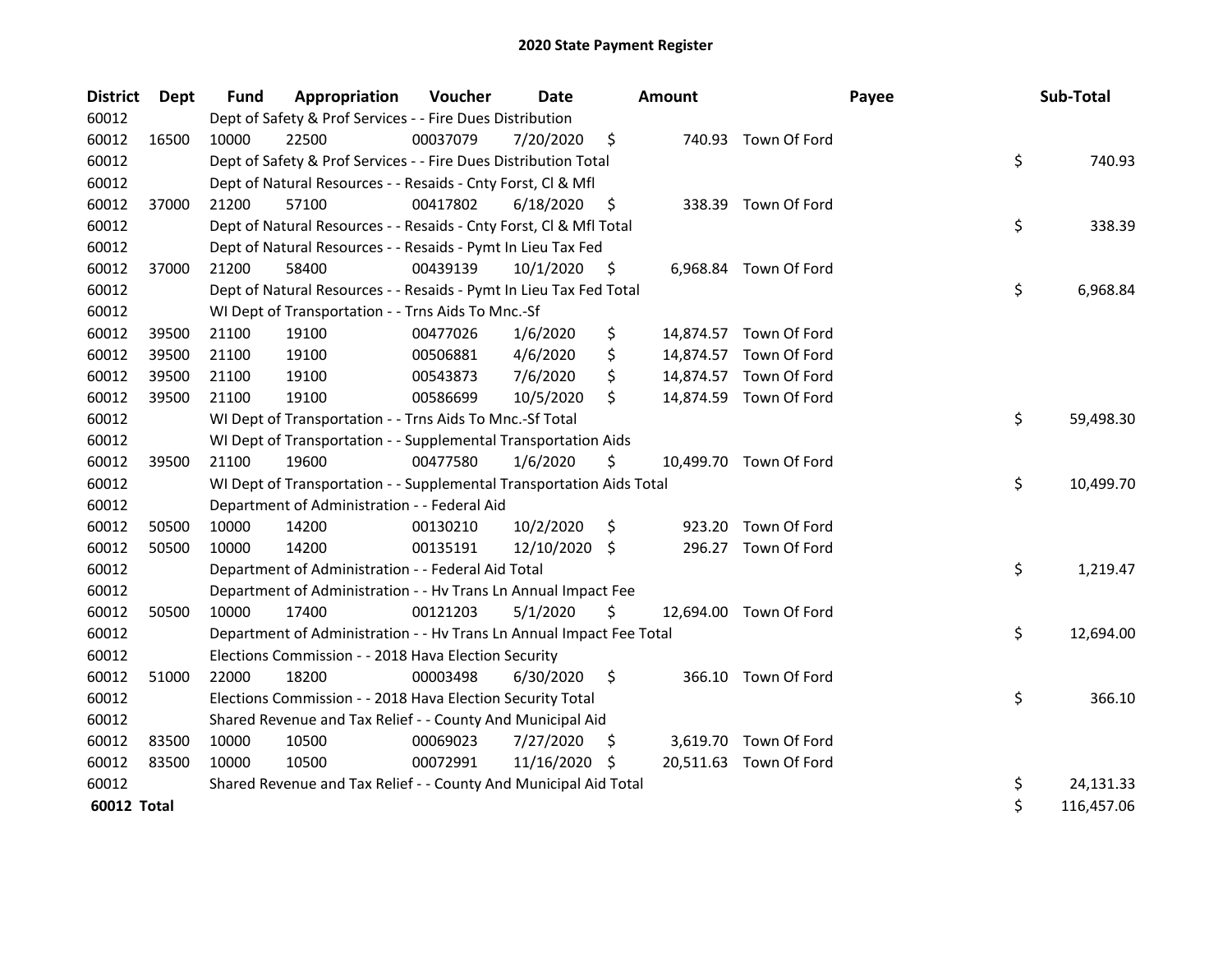| <b>District</b> | <b>Dept</b> | <b>Fund</b> | Appropriation                                                      | Voucher  | <b>Date</b>   |     | <b>Amount</b> | Payee                      | Sub-Total        |
|-----------------|-------------|-------------|--------------------------------------------------------------------|----------|---------------|-----|---------------|----------------------------|------------------|
| 60014           |             |             | Dept of Safety & Prof Services - - Fire Dues Distribution          |          |               |     |               |                            |                  |
| 60014           | 16500       | 10000       | 22500                                                              | 00037080 | 7/20/2020     | \$  |               | 1,322.26 Town Of Goodrich  |                  |
| 60014           |             |             | Dept of Safety & Prof Services - - Fire Dues Distribution Total    |          |               |     |               |                            | \$<br>1,322.26   |
| 60014           |             |             | Dept of Natural Resources - - Resaids - Cnty Forst, Cl & Mfl       |          |               |     |               |                            |                  |
| 60014           | 37000       | 21200       | 57100                                                              | 00417803 | 6/18/2020     | \$  |               | 1,419.51 Town Of Goodrich  |                  |
| 60014           |             |             | Dept of Natural Resources - - Resaids - Cnty Forst, Cl & Mfl Total |          |               |     |               |                            | \$<br>1,419.51   |
| 60014           |             |             | WI Dept of Transportation - - Trns Aids To Mnc.-Sf                 |          |               |     |               |                            |                  |
| 60014           | 39500       | 21100       | 19100                                                              | 00477027 | 1/6/2020      | \$  | 24,946.29     | Town Of Goodrich           |                  |
| 60014           | 39500       | 21100       | 19100                                                              | 00506882 | 4/6/2020      | \$  | 24,946.29     | Town Of Goodrich           |                  |
| 60014           | 39500       | 21100       | 19100                                                              | 00543874 | 7/6/2020      | \$  | 24,946.29     | Town Of Goodrich           |                  |
| 60014           | 39500       | 21100       | 19100                                                              | 00586700 | 10/5/2020     | \$  |               | 24,946.29 Town Of Goodrich |                  |
| 60014           |             |             | WI Dept of Transportation - - Trns Aids To Mnc.-Sf Total           |          |               |     |               |                            | \$<br>99,785.16  |
| 60014           |             |             | WI Dept of Transportation - - Loc Rd Imp Prg St Fd                 |          |               |     |               |                            |                  |
| 60014           | 39500       | 21100       | 27800                                                              | 00573717 | 8/26/2020     | \$  |               | 14,817.14 Town Of Goodrich |                  |
| 60014           |             |             | WI Dept of Transportation - - Loc Rd Imp Prg St Fd Total           |          |               |     |               |                            | \$<br>14,817.14  |
| 60014           |             |             | Department of Administration - - Federal Aid                       |          |               |     |               |                            |                  |
| 60014           | 50500       | 10000       | 14200                                                              | 00132282 | 11/13/2020    | \$  |               | 6,657.91 Town Of Goodrich  |                  |
| 60014           | 50500       | 10000       | 14200                                                              | 00135192 | 12/10/2020 \$ |     |               | 1,827.48 Town Of Goodrich  |                  |
| 60014           |             |             | Department of Administration - - Federal Aid Total                 |          |               |     |               |                            | \$<br>8,485.39   |
| 60014           |             |             | Elections Commission - - 2018 Hava Election Security               |          |               |     |               |                            |                  |
| 60014           | 51000       | 22000       | 18200                                                              | 00004408 | 9/9/2020      | \$  |               | 526.70 Town Of Goodrich    |                  |
| 60014           |             |             | Elections Commission - - 2018 Hava Election Security Total         |          |               |     |               |                            | \$<br>526.70     |
| 60014           |             |             | Shared Revenue and Tax Relief - - County And Municipal Aid         |          |               |     |               |                            |                  |
| 60014           | 83500       | 10000       | 10500                                                              | 00069024 | 7/27/2020     | \$. | 4,594.79      | Town Of Goodrich           |                  |
| 60014           | 83500       | 10000       | 10500                                                              | 00072992 | 11/16/2020    | \$  |               | 26,068.52 Town Of Goodrich |                  |
| 60014           |             |             | Shared Revenue and Tax Relief - - County And Municipal Aid Total   |          |               |     |               |                            | \$<br>30,663.31  |
| 60014           |             |             | Shared Revenue and Tax Relief - - Exempt Computer Aid              |          |               |     |               |                            |                  |
| 60014           | 83500       | 10000       | 10900                                                              | 00066075 | 7/27/2020     | \$  | 1.03          | Town Of Goodrich           |                  |
| 60014           |             |             | Shared Revenue and Tax Relief - - Exempt Computer Aid Total        |          |               |     |               |                            | \$<br>1.03       |
| 60014           |             |             | Shared Revenue and Tax Relief - - Personal Property Aid            |          |               |     |               |                            |                  |
| 60014           | 83500       | 10000       | 11100                                                              | 00061495 | 5/4/2020      | \$  |               | 6.12 Town Of Goodrich      |                  |
| 60014           |             |             | Shared Revenue and Tax Relief - - Personal Property Aid Total      |          |               |     |               |                            | \$<br>6.12       |
| 60014 Total     |             |             |                                                                    |          |               |     |               |                            | \$<br>157,026.62 |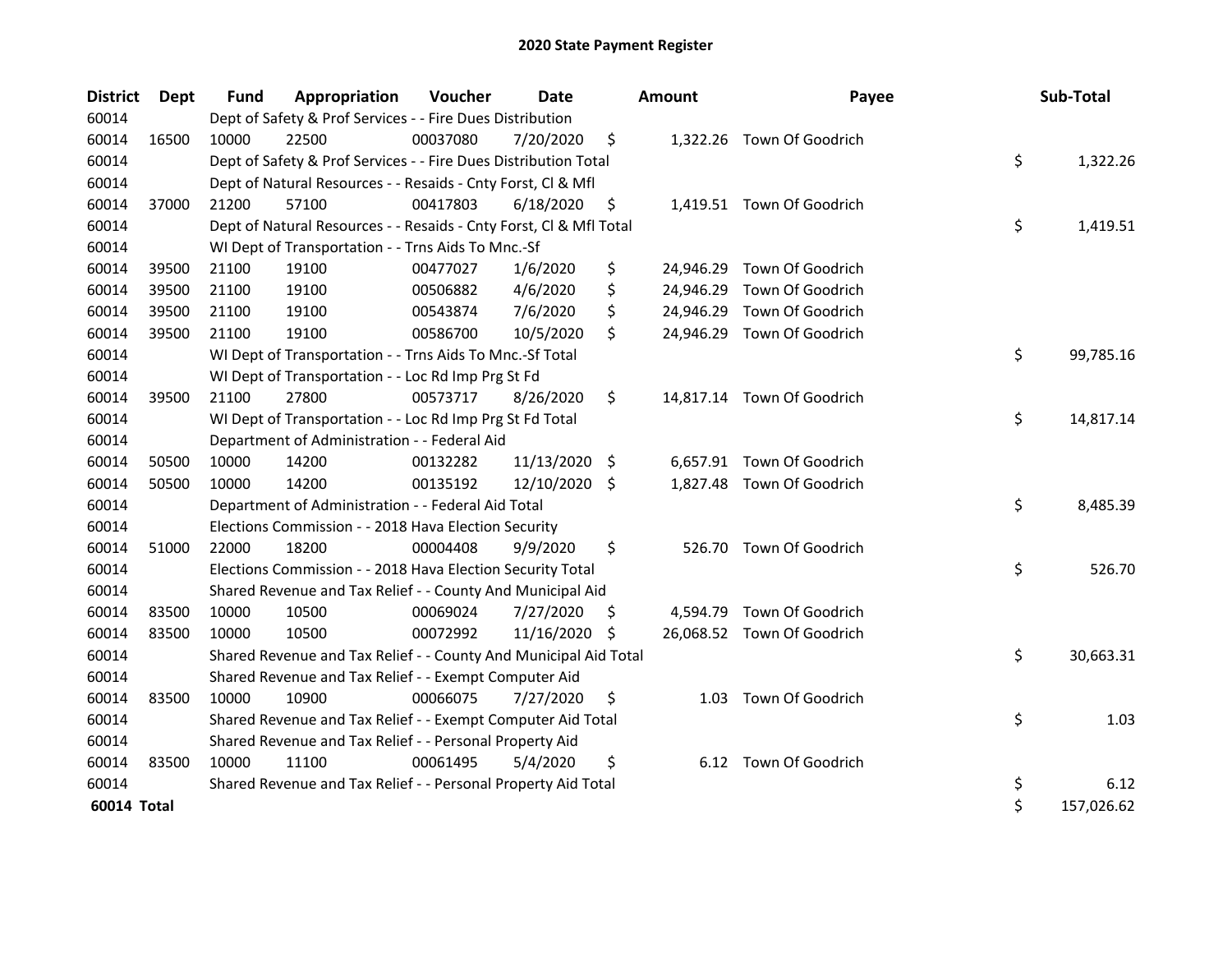| <b>District</b> | <b>Dept</b> | Fund  | Appropriation                                                      | Voucher  | Date            |    | <b>Amount</b> | Payee                       | Sub-Total        |
|-----------------|-------------|-------|--------------------------------------------------------------------|----------|-----------------|----|---------------|-----------------------------|------------------|
| 60016           |             |       | Dept of Safety & Prof Services - - Fire Dues Distribution          |          |                 |    |               |                             |                  |
| 60016           | 16500       | 10000 | 22500                                                              | 00037081 | 7/20/2020       | \$ | 1,710.22      | Town Of Greenwood           |                  |
| 60016           |             |       | Dept of Safety & Prof Services - - Fire Dues Distribution Total    |          |                 |    |               |                             | \$<br>1,710.22   |
| 60016           |             |       | Dept of Natural Resources - - Aids In Lieu Of Taxes - Gener        |          |                 |    |               |                             |                  |
| 60016           | 37000       | 10000 | 50300                                                              | 00383578 | 1/17/2020       | S. | 6,168.56      | Town Of Greenwood           |                  |
| 60016           | 37000       | 10000 | 50300                                                              | 00403741 | 4/21/2020       | S. | 19.47         | Town Of Greenwood           |                  |
| 60016           |             |       | Dept of Natural Resources - - Aids In Lieu Of Taxes - Gener Total  |          |                 |    |               |                             | \$<br>6,188.03   |
| 60016           |             |       | Dept of Natural Resources - - Resaids - Cnty Forst, CI & Mfl       |          |                 |    |               |                             |                  |
| 60016           | 37000       | 21200 | 57100                                                              | 00417804 | 6/18/2020       | \$ | 1,502.43      | Town Of Greenwood           |                  |
| 60016           |             |       | Dept of Natural Resources - - Resaids - Cnty Forst, CI & Mfl Total |          |                 |    |               |                             | \$<br>1,502.43   |
| 60016           |             |       | WI Dept of Transportation - - Trns Aids To Mnc.-Sf                 |          |                 |    |               |                             |                  |
| 60016           | 39500       | 21100 | 19100                                                              | 00477028 | 1/6/2020        | \$ | 36,246.69     | Town Of Greenwood           |                  |
| 60016           | 39500       | 21100 | 19100                                                              | 00506883 | 4/6/2020        | \$ | 36.246.69     | Town Of Greenwood           |                  |
| 60016           | 39500       | 21100 | 19100                                                              | 00543875 | 7/6/2020        | Ś. | 36,246.69     | Town Of Greenwood           |                  |
| 60016           | 39500       | 21100 | 19100                                                              | 00586701 | 10/5/2020       | Ŝ. | 36,246.69     | Town Of Greenwood           |                  |
| 60016           |             |       | WI Dept of Transportation - - Trns Aids To Mnc.-Sf Total           |          |                 |    |               |                             | \$<br>144,986.76 |
| 60016           |             |       | Shared Revenue and Tax Relief - - County And Municipal Aid         |          |                 |    |               |                             |                  |
| 60016           | 83500       | 10000 | 10500                                                              | 00072993 | $11/16/2020$ \$ |    |               | 17,458.43 Town Of Greenwood |                  |
| 60016           |             |       | Shared Revenue and Tax Relief - - County And Municipal Aid Total   |          |                 |    |               |                             | \$<br>17,458.43  |
| 60016           |             |       | Shared Revenue and Tax Relief - - Personal Property Aid            |          |                 |    |               |                             |                  |
| 60016           | 83500       | 10000 | 11100                                                              | 00061496 | 5/4/2020        | \$ | 124.11        | Town Of Greenwood           |                  |
| 60016           |             |       | Shared Revenue and Tax Relief - - Personal Property Aid Total      |          |                 |    |               |                             | \$<br>124.11     |
| 60016 Total     |             |       |                                                                    |          |                 |    |               |                             | \$<br>171,969.98 |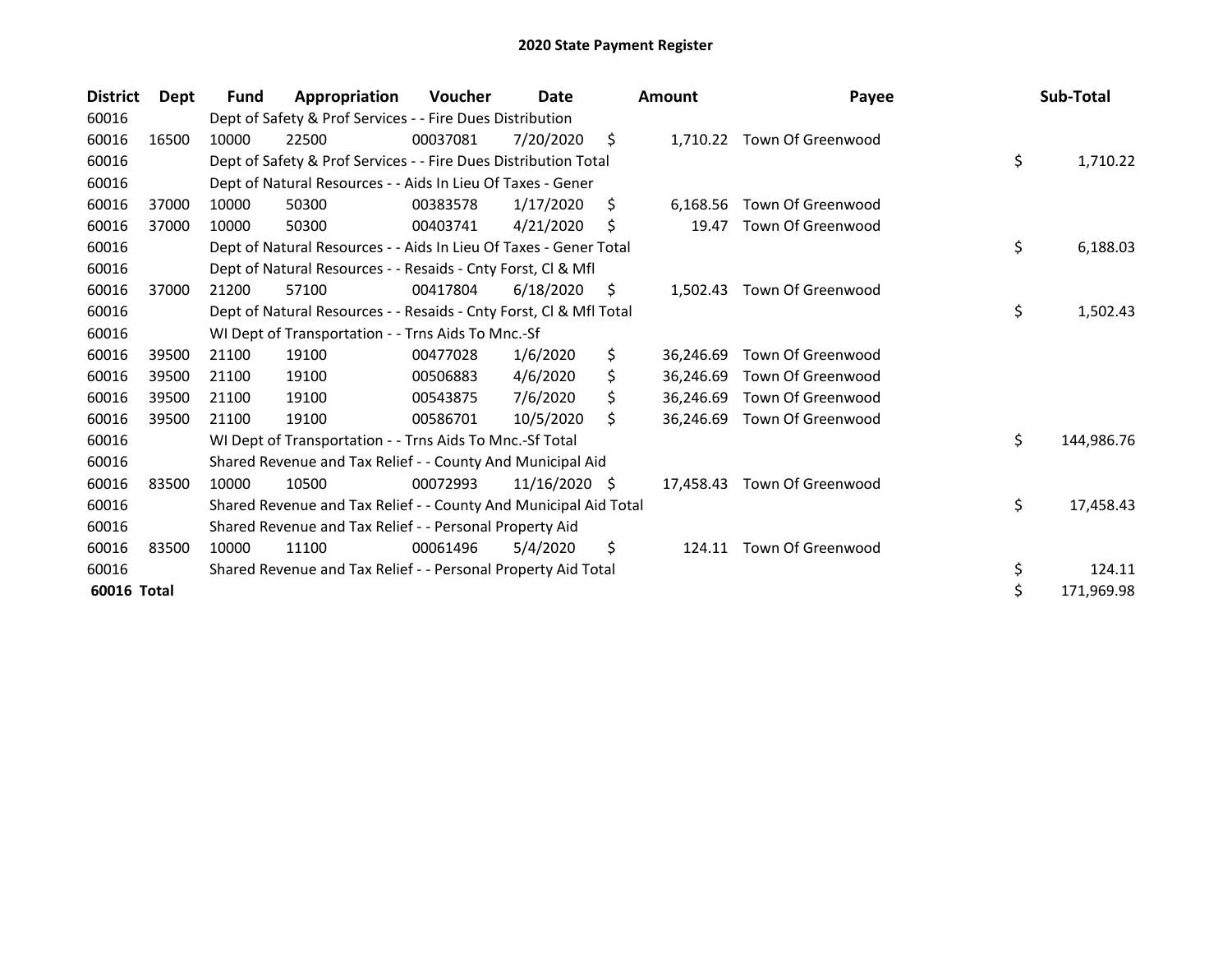| <b>District</b> | Dept  | Fund  | Appropriation                                                        | Voucher  | Date          |    | <b>Amount</b> | Payee                    | Sub-Total        |
|-----------------|-------|-------|----------------------------------------------------------------------|----------|---------------|----|---------------|--------------------------|------------------|
| 60018           |       |       | Dept of Safety & Prof Services - - Fire Dues Distribution            |          |               |    |               |                          |                  |
| 60018           | 16500 | 10000 | 22500                                                                | 00037082 | 7/20/2020     | \$ |               | 1,159.10 Town Of Grover  |                  |
| 60018           |       |       | Dept of Safety & Prof Services - - Fire Dues Distribution Total      |          |               |    |               |                          | \$<br>1,159.10   |
| 60018           |       |       | Dept of Natural Resources - - Resaids - Cnty Forst, CI & Mfl         |          |               |    |               |                          |                  |
| 60018           | 37000 | 21200 | 57100                                                                | 00417805 | 6/18/2020     | \$ |               | 660.10 Town Of Grover    |                  |
| 60018           |       |       | Dept of Natural Resources - - Resaids - Cnty Forst, Cl & Mfl Total   |          |               |    |               |                          | \$<br>660.10     |
| 60018           |       |       | Dept of Natural Resources - - Resaids - Pymt In Lieu Tax Fed         |          |               |    |               |                          |                  |
| 60018           | 37000 | 21200 | 58400                                                                | 00439140 | 10/1/2020     | \$ |               | 58,876.09 Town Of Grover |                  |
| 60018           |       |       | Dept of Natural Resources - - Resaids - Pymt In Lieu Tax Fed Total   |          |               |    |               |                          | \$<br>58,876.09  |
| 60018           |       |       | WI Dept of Transportation - - Trns Aids To Mnc.-Sf                   |          |               |    |               |                          |                  |
| 60018           | 39500 | 21100 | 19100                                                                | 00477029 | 1/6/2020      | \$ |               | 36,323.12 Town Of Grover |                  |
| 60018           | 39500 | 21100 | 19100                                                                | 00506884 | 4/6/2020      | \$ |               | 36,323.12 Town Of Grover |                  |
| 60018           | 39500 | 21100 | 19100                                                                | 00543876 | 7/6/2020      | \$ |               | 36,323.12 Town Of Grover |                  |
| 60018           | 39500 | 21100 | 19100                                                                | 00586702 | 10/5/2020     | \$ |               | 36,323.12 Town Of Grover |                  |
| 60018           |       |       | WI Dept of Transportation - - Trns Aids To Mnc.-Sf Total             |          |               |    |               |                          | \$<br>145,292.48 |
| 60018           |       |       | WI Dept of Transportation - - Supplemental Transportation Aids       |          |               |    |               |                          |                  |
| 60018           | 39500 | 21100 | 19600                                                                | 00477581 | 1/6/2020      | \$ |               | 25,639.85 Town Of Grover |                  |
| 60018           |       |       | WI Dept of Transportation - - Supplemental Transportation Aids Total |          |               |    |               |                          | \$<br>25,639.85  |
| 60018           |       |       | Department of Administration - - Federal Aid                         |          |               |    |               |                          |                  |
| 60018           | 50500 | 10000 | 14200                                                                | 00135193 | 12/10/2020 \$ |    |               | 4,460.17 Town Of Grover  |                  |
| 60018           |       |       | Department of Administration - - Federal Aid Total                   |          |               |    |               |                          | \$<br>4,460.17   |
| 60018           |       |       | Elections Commission - - 2018 Hava Election Security                 |          |               |    |               |                          |                  |
| 60018           | 51000 | 22000 | 18200                                                                | 00004874 | 11/19/2020 \$ |    |               | 362.80 Town Of Grover    |                  |
| 60018           |       |       | Elections Commission - - 2018 Hava Election Security Total           |          |               |    |               |                          | \$<br>362.80     |
| 60018           |       |       | Shared Revenue and Tax Relief - - County And Municipal Aid           |          |               |    |               |                          |                  |
| 60018           | 83500 | 10000 | 10500                                                                | 00069025 | 7/27/2020     | S. |               | 1,632.63 Town Of Grover  |                  |
| 60018           | 83500 | 10000 | 10500                                                                | 00072994 | 11/16/2020 \$ |    |               | 9,251.59 Town Of Grover  |                  |
| 60018           |       |       | Shared Revenue and Tax Relief - - County And Municipal Aid Total     |          |               |    |               |                          | \$<br>10,884.22  |
| 60018           |       |       | Shared Revenue and Tax Relief - - Exempt Computer Aid                |          |               |    |               |                          |                  |
| 60018           | 83500 | 10000 | 10900                                                                | 00066076 | 7/27/2020     | \$ |               | 5.19 Town Of Grover      |                  |
| 60018           |       |       | Shared Revenue and Tax Relief - - Exempt Computer Aid Total          |          |               |    |               |                          | \$<br>5.19       |
| 60018           |       |       | Shared Revenue and Tax Relief - - Personal Property Aid              |          |               |    |               |                          |                  |
| 60018           | 83500 | 10000 | 11100                                                                | 00061497 | 5/4/2020      | \$ |               | 40.31 Town Of Grover     |                  |
| 60018           |       |       | Shared Revenue and Tax Relief - - Personal Property Aid Total        |          |               |    |               |                          | \$<br>40.31      |
| 60018 Total     |       |       |                                                                      |          |               |    |               |                          | \$<br>247,380.31 |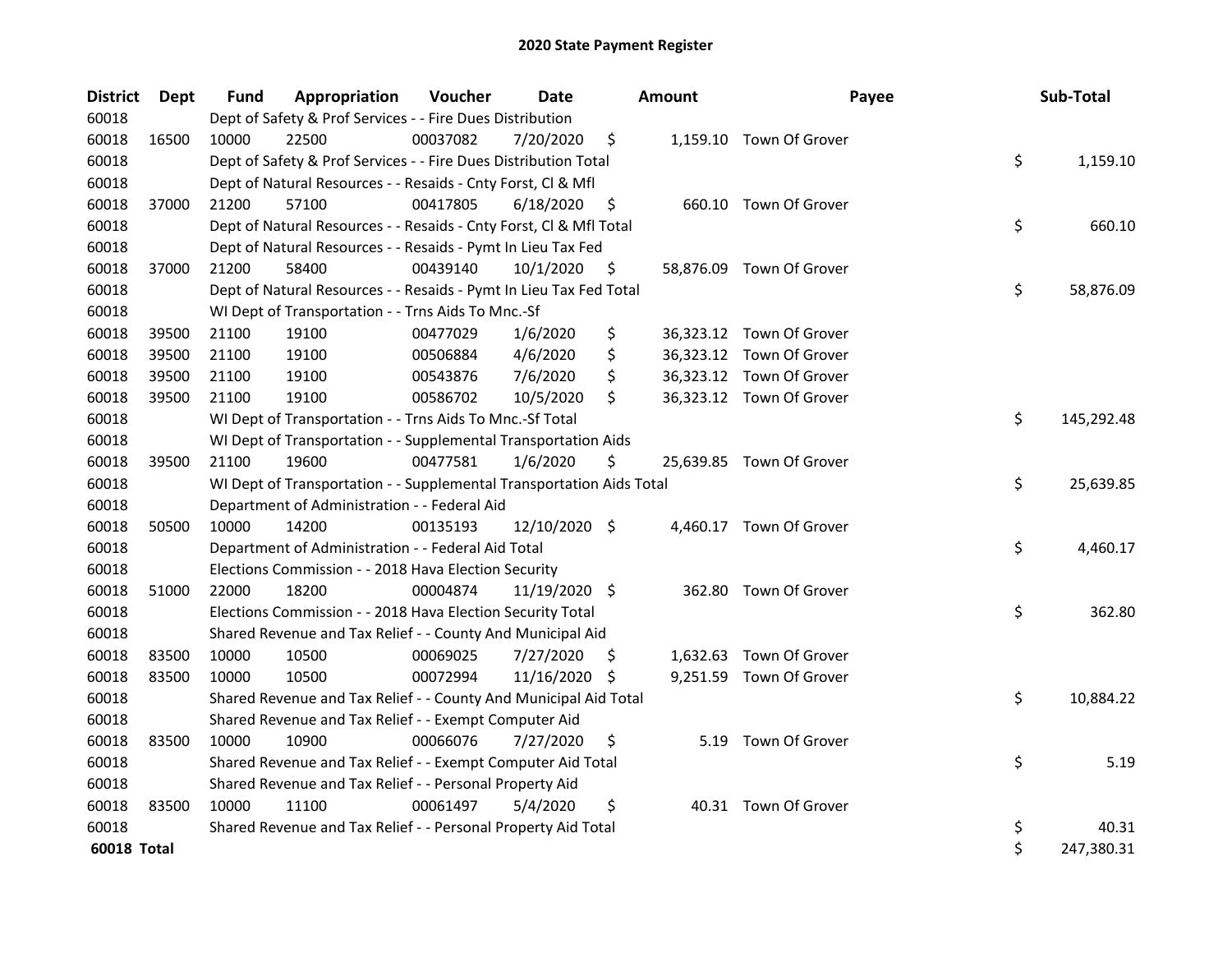| <b>District</b> | Dept  | <b>Fund</b> | Appropriation                                                      | Voucher  | <b>Date</b> |     | <b>Amount</b> | Payee                     | Sub-Total        |
|-----------------|-------|-------------|--------------------------------------------------------------------|----------|-------------|-----|---------------|---------------------------|------------------|
| 60020           |       |             | Dept of Safety & Prof Services - - Fire Dues Distribution          |          |             |     |               |                           |                  |
| 60020           | 16500 | 10000       | 22500                                                              | 00037083 | 7/20/2020   | \$  |               | 2,616.50 Hammel, Town of  |                  |
| 60020           |       |             | Dept of Safety & Prof Services - - Fire Dues Distribution Total    |          |             |     |               |                           | \$<br>2,616.50   |
| 60020           |       |             | Dept of Natural Resources - - Resaids - Cnty Forst, Cl & Mfl       |          |             |     |               |                           |                  |
| 60020           | 37000 | 21200       | 57100                                                              | 00417806 | 6/18/2020   | \$  |               | 636.01 Hammel, Town of    |                  |
| 60020           |       |             | Dept of Natural Resources - - Resaids - Cnty Forst, Cl & Mfl Total |          |             |     |               |                           | \$<br>636.01     |
| 60020           |       |             | Dept of Natural Resources - - Resaids - Pymt In Lieu Tax Fed       |          |             |     |               |                           |                  |
| 60020           | 37000 | 21200       | 58400                                                              | 00439141 | 10/1/2020   | \$, |               | 6,702.11 Hammel, Town of  |                  |
| 60020           |       |             | Dept of Natural Resources - - Resaids - Pymt In Lieu Tax Fed Total |          |             |     |               |                           | \$<br>6,702.11   |
| 60020           |       |             | WI Dept of Transportation - - Trns Aids To Mnc.-Sf                 |          |             |     |               |                           |                  |
| 60020           | 39500 | 21100       | 19100                                                              | 00477030 | 1/6/2020    | \$  | 24,236.73     | Hammel, Town of           |                  |
| 60020           | 39500 | 21100       | 19100                                                              | 00506885 | 4/6/2020    | \$  | 24,236.73     | Hammel, Town of           |                  |
| 60020           | 39500 | 21100       | 19100                                                              | 00543877 | 7/6/2020    | \$  | 24,236.73     | Hammel, Town of           |                  |
| 60020           | 39500 | 21100       | 19100                                                              | 00586703 | 10/5/2020   | \$  | 24,236.73     | Hammel, Town of           |                  |
| 60020           |       |             | WI Dept of Transportation - - Trns Aids To Mnc.-Sf Total           |          |             |     |               |                           | \$<br>96,946.92  |
| 60020           |       |             | Department of Administration - - Federal Aid                       |          |             |     |               |                           |                  |
| 60020           | 50500 | 10000       | 14200                                                              | 00130211 | 10/2/2020   | \$  | 1,759.07      | Hammel, Town of           |                  |
| 60020           | 50500 | 10000       | 14200                                                              | 00132283 | 11/13/2020  | \$  | 6,019.70      | Hammel, Town of           |                  |
| 60020           | 50500 | 10000       | 14200                                                              | 00135194 | 12/10/2020  | S.  | 1,828.90      | Hammel, Town of           |                  |
| 60020           |       |             | Department of Administration - - Federal Aid Total                 |          |             |     |               |                           | \$<br>9,607.67   |
| 60020           |       |             | Elections Commission - - 2018 Hava Election Security               |          |             |     |               |                           |                  |
| 60020           | 51000 | 22000       | 18200                                                              | 00004437 | 9/9/2020    | \$  | 1,200.00      | Hammel, Town of           |                  |
| 60020           |       |             | Elections Commission - - 2018 Hava Election Security Total         |          |             |     |               |                           | \$<br>1,200.00   |
| 60020           |       |             | Shared Revenue and Tax Relief - - County And Municipal Aid         |          |             |     |               |                           |                  |
| 60020           | 83500 | 10000       | 10500                                                              | 00069026 | 7/27/2020   | \$. | 2,486.76      | Hammel, Town of           |                  |
| 60020           | 83500 | 10000       | 10500                                                              | 00072995 | 11/16/2020  | -\$ |               | 14,091.66 Hammel, Town of |                  |
| 60020           |       |             | Shared Revenue and Tax Relief - - County And Municipal Aid Total   |          |             |     |               |                           | \$<br>16,578.42  |
| 60020           |       |             | Shared Revenue and Tax Relief - - Exempt Computer Aid              |          |             |     |               |                           |                  |
| 60020           | 83500 | 10000       | 10900                                                              | 00066077 | 7/27/2020   | \$  |               | 3.11 Hammel, Town of      |                  |
| 60020           |       |             | Shared Revenue and Tax Relief - - Exempt Computer Aid Total        |          |             |     |               |                           | \$<br>3.11       |
| 60020           |       |             | Shared Revenue and Tax Relief - - Personal Property Aid            |          |             |     |               |                           |                  |
| 60020           | 83500 | 10000       | 11100                                                              | 00061498 | 5/4/2020    | \$  | 413.87        | Hammel, Town of           |                  |
| 60020           |       |             | Shared Revenue and Tax Relief - - Personal Property Aid Total      |          |             |     |               |                           | \$<br>413.87     |
| 60020 Total     |       |             |                                                                    |          |             |     |               |                           | \$<br>134,704.61 |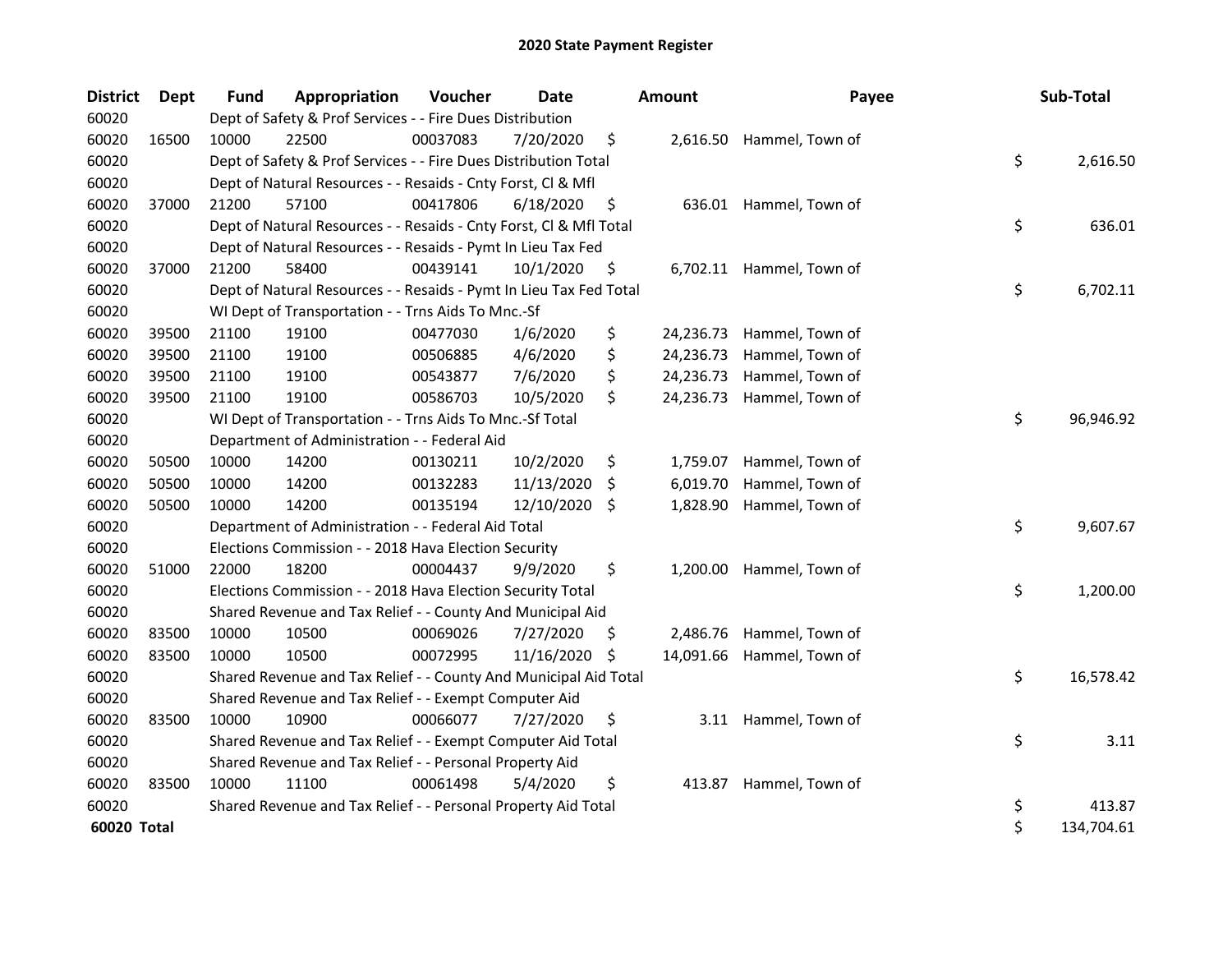| <b>District</b> | <b>Dept</b> | <b>Fund</b> | Appropriation                                                      | Voucher  | Date       |    | <b>Amount</b> | Payee                    | Sub-Total        |
|-----------------|-------------|-------------|--------------------------------------------------------------------|----------|------------|----|---------------|--------------------------|------------------|
| 60022           |             |             | Dept of Safety & Prof Services - - Fire Dues Distribution          |          |            |    |               |                          |                  |
| 60022           | 16500       | 10000       | 22500                                                              | 00037084 | 7/20/2020  | \$ |               | 1,557.37 Town Of Holway  |                  |
| 60022           |             |             | Dept of Safety & Prof Services - - Fire Dues Distribution Total    |          |            |    |               |                          | \$<br>1,557.37   |
| 60022           |             |             | Dept of Natural Resources - - Resaids - Cnty Forst, Cl & Mfl       |          |            |    |               |                          |                  |
| 60022           | 37000       | 21200       | 57100                                                              | 00417807 | 6/18/2020  | \$ | 402.35        | Town Of Holway           |                  |
| 60022           |             |             | Dept of Natural Resources - - Resaids - Cnty Forst, Cl & Mfl Total |          |            |    |               |                          | \$<br>402.35     |
| 60022           |             |             | WI Dept of Transportation - - Trns Aids To Mnc.-Sf                 |          |            |    |               |                          |                  |
| 60022           | 39500       | 21100       | 19100                                                              | 00477031 | 1/6/2020   | \$ | 32,284.98     | Town Of Holway           |                  |
| 60022           | 39500       | 21100       | 19100                                                              | 00506886 | 4/6/2020   | \$ | 32,284.98     | Town Of Holway           |                  |
| 60022           | 39500       | 21100       | 19100                                                              | 00543878 | 7/6/2020   | \$ | 32,284.98     | Town Of Holway           |                  |
| 60022           | 39500       | 21100       | 19100                                                              | 00586704 | 10/5/2020  | \$ | 32,284.98     | Town Of Holway           |                  |
| 60022           |             |             | WI Dept of Transportation - - Trns Aids To Mnc.-Sf Total           |          |            |    |               |                          | \$<br>129,139.92 |
| 60022           |             |             | Department of Administration - - Federal Aid                       |          |            |    |               |                          |                  |
| 60022           | 50500       | 10000       | 14200                                                              | 00126751 | 8/12/2020  | \$ | 308.76        | Town Of Holway           |                  |
| 60022           | 50500       | 10000       | 14200                                                              | 00132284 | 11/13/2020 | S. | 791.87        | Town Of Holway           |                  |
| 60022           | 50500       | 10000       | 14200                                                              | 00135195 | 12/10/2020 | S. | 2,375.53      | Town Of Holway           |                  |
| 60022           |             |             | Department of Administration - - Federal Aid Total                 |          |            |    |               |                          | \$<br>3,476.16   |
| 60022           |             |             | Shared Revenue and Tax Relief - - County And Municipal Aid         |          |            |    |               |                          |                  |
| 60022           | 83500       | 10000       | 10500                                                              | 00069027 | 7/27/2020  | \$ | 9,618.63      | Town Of Holway           |                  |
| 60022           | 83500       | 10000       | 10500                                                              | 00072996 | 11/16/2020 | S  |               | 54,505.59 Town Of Holway |                  |
| 60022           |             |             | Shared Revenue and Tax Relief - - County And Municipal Aid Total   |          |            |    |               |                          | \$<br>64,124.22  |
| 60022           |             |             | Shared Revenue and Tax Relief - - Exempt Computer Aid              |          |            |    |               |                          |                  |
| 60022           | 83500       | 10000       | 10900                                                              | 00066078 | 7/27/2020  | \$ | 1.03          | Town Of Holway           |                  |
| 60022           |             |             | Shared Revenue and Tax Relief - - Exempt Computer Aid Total        |          |            |    |               |                          | \$<br>1.03       |
| 60022           |             |             | Shared Revenue and Tax Relief - - Personal Property Aid            |          |            |    |               |                          |                  |
| 60022           | 83500       | 10000       | 11100                                                              | 00061499 | 5/4/2020   | \$ | 140.20        | Town Of Holway           |                  |
| 60022           |             |             | Shared Revenue and Tax Relief - - Personal Property Aid Total      |          |            |    |               |                          | \$<br>140.20     |
| 60022 Total     |             |             |                                                                    |          |            |    |               |                          | \$<br>198,841.25 |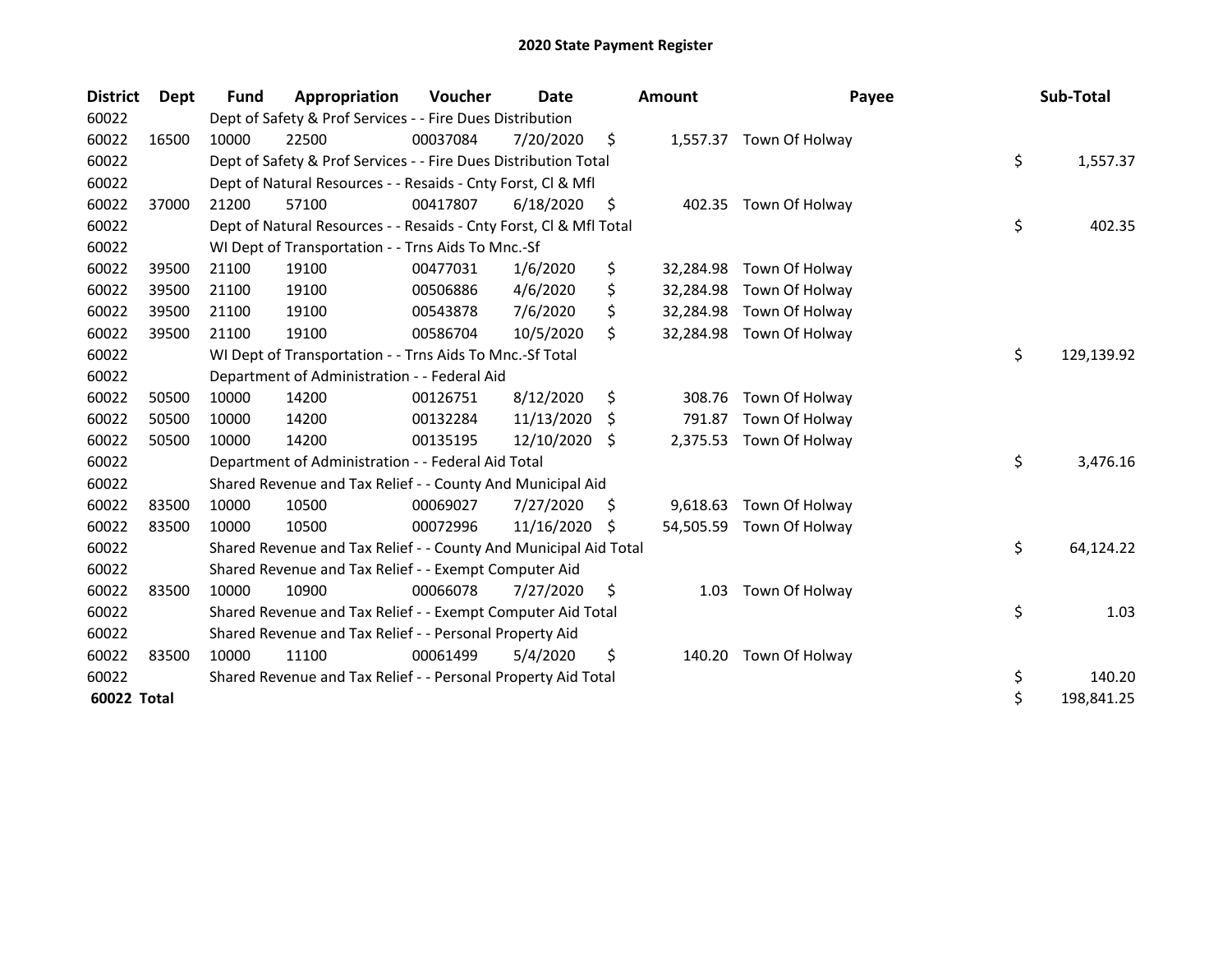| <b>District</b> | <b>Dept</b> | Fund  | Appropriation                                                      | Voucher  | <b>Date</b>   |     | <b>Amount</b> | Payee                         | Sub-Total        |
|-----------------|-------------|-------|--------------------------------------------------------------------|----------|---------------|-----|---------------|-------------------------------|------------------|
| 60024           |             |       | Dept of Safety & Prof Services - - Fire Dues Distribution          |          |               |     |               |                               |                  |
| 60024           | 16500       | 10000 | 22500                                                              | 00037085 | 7/20/2020     | \$  |               | 669.58 Town Of Jump River     |                  |
| 60024           |             |       | Dept of Safety & Prof Services - - Fire Dues Distribution Total    |          |               |     |               |                               | \$<br>669.58     |
| 60024           |             |       | Dept of Natural Resources - - Aids In Lieu Of Taxes - Gener        |          |               |     |               |                               |                  |
| 60024           | 37000       | 10000 | 50300                                                              | 00404376 | 4/21/2020     | \$  |               | 20.00 Town Of Jump River      |                  |
| 60024           |             |       | Dept of Natural Resources - - Aids In Lieu Of Taxes - Gener Total  |          |               |     |               |                               | \$<br>20.00      |
| 60024           |             |       | Dept of Natural Resources - - Resaids - Cnty Forst, Cl & Mfl       |          |               |     |               |                               |                  |
| 60024           | 37000       | 21200 | 57100                                                              | 00417808 | 6/18/2020     | \$  |               | 664.21 Town Of Jump River     |                  |
| 60024           |             |       | Dept of Natural Resources - - Resaids - Cnty Forst, CI & Mfl Total |          |               |     |               |                               | \$<br>664.21     |
| 60024           |             |       | Dept of Natural Resources - - Rec & Resource Aids, Fed             |          |               |     |               |                               |                  |
| 60024           | 37000       | 21200 | 58300                                                              | 00408374 | 5/13/2020     | \$  |               | 1,981.93 Town Of Jump River   |                  |
| 60024           |             |       | Dept of Natural Resources - - Rec & Resource Aids, Fed Total       |          |               |     |               |                               | \$<br>1,981.93   |
| 60024           |             |       | Dept of Natural Resources - - Resaids - Pymt In Lieu Tax Fed       |          |               |     |               |                               |                  |
| 60024           | 37000       | 21200 | 58400                                                              | 00439142 | 10/1/2020     | \$. |               | 4,001.62 Town Of Jump River   |                  |
| 60024           |             |       | Dept of Natural Resources - - Resaids - Pymt In Lieu Tax Fed Total |          |               |     |               |                               | \$<br>4,001.62   |
| 60024           |             |       | WI Dept of Transportation - - Trns Aids To Mnc.-Sf                 |          |               |     |               |                               |                  |
| 60024           | 39500       | 21100 | 19100                                                              | 00477032 | 1/6/2020      | \$  | 19,164.69     | Town Of Jump River            |                  |
| 60024           | 39500       | 21100 | 19100                                                              | 00506887 | 4/6/2020      | \$  | 19,164.69     | Town Of Jump River            |                  |
| 60024           | 39500       | 21100 | 19100                                                              | 00543879 | 7/6/2020      | \$  | 19,164.69     | Town Of Jump River            |                  |
| 60024           | 39500       | 21100 | 19100                                                              | 00586705 | 10/5/2020     | \$  | 19,164.69     | Town Of Jump River            |                  |
| 60024           |             |       | WI Dept of Transportation - - Trns Aids To Mnc.-Sf Total           |          |               |     |               |                               | \$<br>76,658.76  |
| 60024           |             |       | WI Dept of Transportation - - Local Rds, Grants Sf                 |          |               |     |               |                               |                  |
| 60024           | 39500       | 21100 | 27000                                                              | 00633758 | 12/28/2020 \$ |     |               | 149,857.19 Town Of Jump River |                  |
| 60024           |             |       | WI Dept of Transportation - - Local Rds, Grants Sf Total           |          |               |     |               |                               | \$<br>149,857.19 |
| 60024           |             |       | Department of Administration - - Federal Aid                       |          |               |     |               |                               |                  |
| 60024           | 50500       | 10000 | 14200                                                              | 00135196 | 12/10/2020 \$ |     |               | 3,542.63 Town Of Jump River   |                  |
| 60024           |             |       | Department of Administration - - Federal Aid Total                 |          |               |     |               |                               | \$<br>3,542.63   |
| 60024           |             |       | Shared Revenue and Tax Relief - - County And Municipal Aid         |          |               |     |               |                               |                  |
| 60024           | 83500       | 10000 | 10500                                                              | 00069028 | 7/27/2020     | S   | 5,369.03      | Town Of Jump River            |                  |
| 60024           | 83500       | 10000 | 10500                                                              | 00072997 | 11/16/2020    | \$. |               | 30,424.50 Town Of Jump River  |                  |
| 60024           |             |       | Shared Revenue and Tax Relief - - County And Municipal Aid Total   |          |               |     |               |                               | \$<br>35,793.53  |
| 60024           |             |       | Shared Revenue and Tax Relief - - Exempt Computer Aid              |          |               |     |               |                               |                  |
| 60024           | 83500       | 10000 | 10900                                                              | 00066079 | 7/27/2020     | \$  |               | 9.35 Town Of Jump River       |                  |
| 60024           |             |       | Shared Revenue and Tax Relief - - Exempt Computer Aid Total        |          |               |     |               |                               | \$<br>9.35       |
| 60024           |             |       | Shared Revenue and Tax Relief - - Personal Property Aid            |          |               |     |               |                               |                  |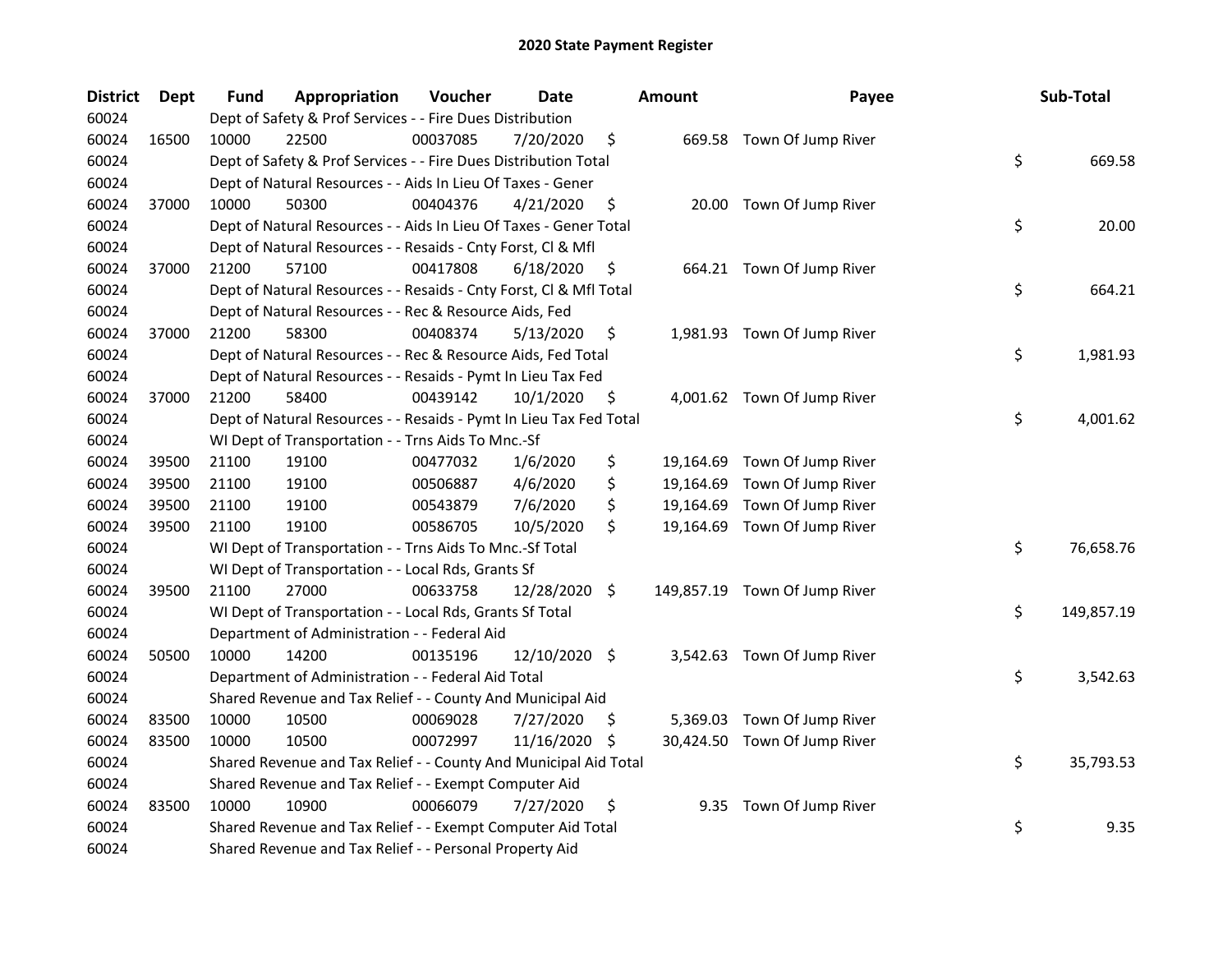| District Dept |       | <b>Fund</b> | <b>Appropriation</b>                                          | <b>Voucher</b> | Date     |     | Amount | <b>Pavee</b>             | Sub-Total  |
|---------------|-------|-------------|---------------------------------------------------------------|----------------|----------|-----|--------|--------------------------|------------|
| 60024         | 83500 | 10000       | 11100                                                         | 00061500       | 5/4/2020 | s s |        | 39.19 Town Of Jump River |            |
| 60024         |       |             | Shared Revenue and Tax Relief - - Personal Property Aid Total |                |          |     |        |                          | 39.19      |
| 60024 Total   |       |             |                                                               |                |          |     |        |                          | 273,237.99 |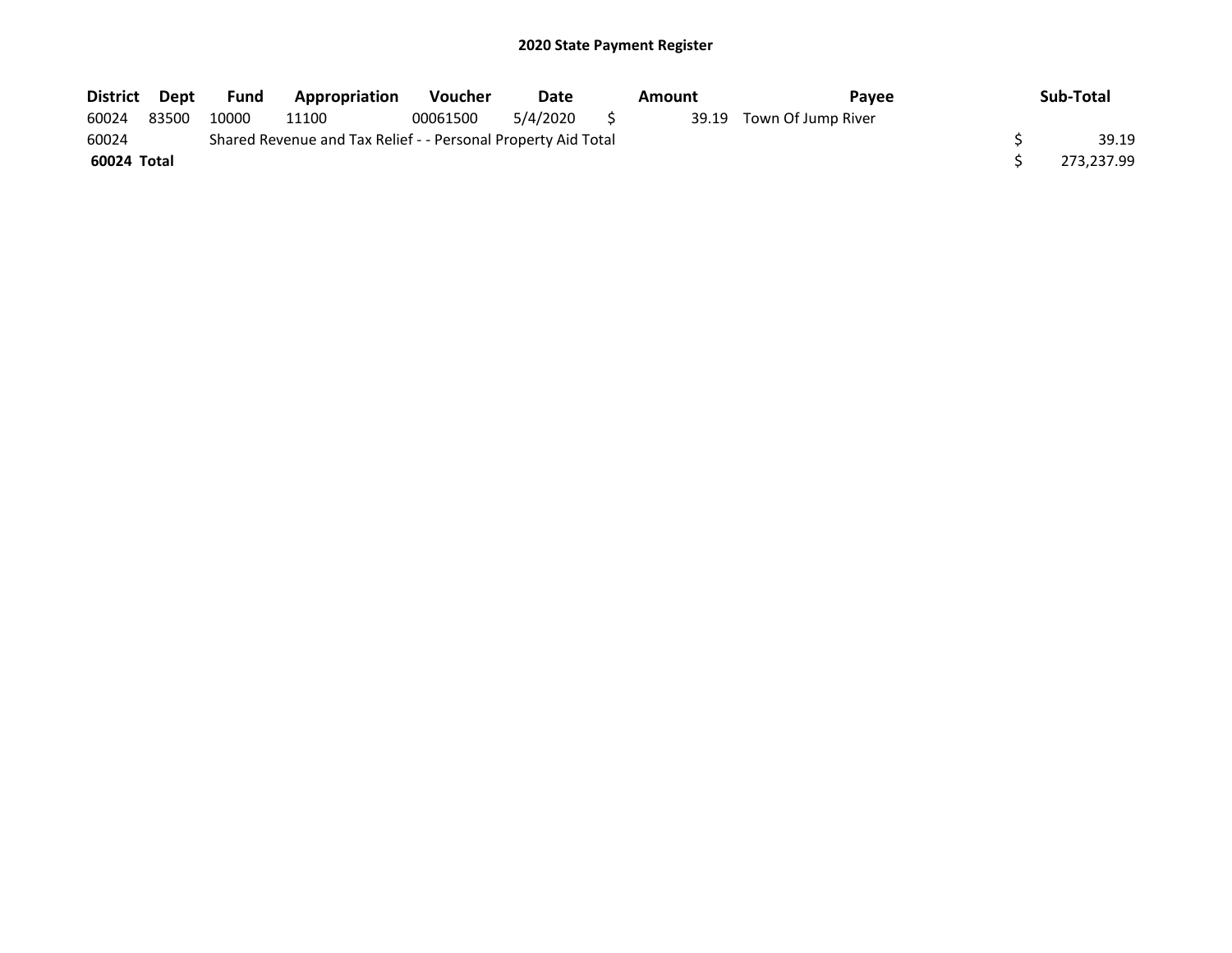| <b>District</b> | Dept  | <b>Fund</b> | Appropriation                                                      | Voucher  | <b>Date</b>   |    | <b>Amount</b> | Payee                          | Sub-Total        |
|-----------------|-------|-------------|--------------------------------------------------------------------|----------|---------------|----|---------------|--------------------------------|------------------|
| 60026           |       |             | Dept of Safety & Prof Services - - Fire Dues Distribution          |          |               |    |               |                                |                  |
| 60026           | 16500 | 10000       | 22500                                                              | 00037086 | 7/20/2020     | \$ |               | 2,784.63 Town Of Little Black  |                  |
| 60026           |       |             | Dept of Safety & Prof Services - - Fire Dues Distribution Total    |          |               |    |               |                                | \$<br>2,784.63   |
| 60026           |       |             | Dept of Natural Resources - - Resaids - Cnty Forst, Cl & Mfl       |          |               |    |               |                                |                  |
| 60026           | 37000 | 21200       | 57100                                                              | 00417809 | 6/18/2020     | \$ | 44.19         | Town Of Little Black           |                  |
| 60026           |       |             | Dept of Natural Resources - - Resaids - Cnty Forst, Cl & Mfl Total |          |               |    |               |                                | \$<br>44.19      |
| 60026           |       |             | WI Dept of Transportation - - Trns Aids To Mnc.-Sf                 |          |               |    |               |                                |                  |
| 60026           | 39500 | 21100       | 19100                                                              | 00477033 | 1/6/2020      | \$ |               | 37,639.53 Town Of Little Black |                  |
| 60026           | 39500 | 21100       | 19100                                                              | 00506888 | 4/6/2020      | \$ | 37,639.53     | Town Of Little Black           |                  |
| 60026           | 39500 | 21100       | 19100                                                              | 00543880 | 7/6/2020      | \$ |               | 37,639.53 Town Of Little Black |                  |
| 60026           | 39500 | 21100       | 19100                                                              | 00586706 | 10/5/2020     | \$ |               | 37,639.53 Town Of Little Black |                  |
| 60026           |       |             | WI Dept of Transportation - - Trns Aids To Mnc.-Sf Total           |          |               |    |               |                                | \$<br>150,558.12 |
| 60026           |       |             | Department of Administration - - Federal Aid                       |          |               |    |               |                                |                  |
| 60026           | 50500 | 10000       | 14200                                                              | 00135197 | 12/10/2020 \$ |    |               | 18,680.00 Town Of Little Black |                  |
| 60026           | 50500 | 10000       | 14200                                                              | 00136549 | 12/17/2020 \$ |    |               | 1,767.16 Town Of Little Black  |                  |
| 60026           |       |             | Department of Administration - - Federal Aid Total                 |          |               |    |               |                                | \$<br>20,447.16  |
| 60026           |       |             | Shared Revenue and Tax Relief - - County And Municipal Aid         |          |               |    |               |                                |                  |
| 60026           | 83500 | 10000       | 10500                                                              | 00069029 | 7/27/2020     | S. | 7,523.08      | Town Of Little Black           |                  |
| 60026           | 83500 | 10000       | 10500                                                              | 00072998 | 11/16/2020 \$ |    |               | 42,630.77 Town Of Little Black |                  |
| 60026           |       |             | Shared Revenue and Tax Relief - - County And Municipal Aid Total   |          |               |    |               |                                | \$<br>50,153.85  |
| 60026           |       |             | Shared Revenue and Tax Relief - - Exempt Computer Aid              |          |               |    |               |                                |                  |
| 60026           | 83500 | 10000       | 10900                                                              | 00066080 | 7/27/2020     | \$ |               | 244.22 Town Of Little Black    |                  |
| 60026           |       |             | Shared Revenue and Tax Relief - - Exempt Computer Aid Total        |          |               |    |               |                                | \$<br>244.22     |
| 60026           |       |             | Shared Revenue and Tax Relief - - Utility Aid                      |          |               |    |               |                                |                  |
| 60026           | 83500 | 10000       | 11000                                                              | 00069029 | 7/27/2020     | \$ | 618.86        | Town Of Little Black           |                  |
| 60026           | 83500 | 10000       | 11000                                                              | 00072998 | 11/16/2020    | \$ |               | 3,577.69 Town Of Little Black  |                  |
| 60026           |       |             | Shared Revenue and Tax Relief - - Utility Aid Total                |          |               |    |               |                                | \$<br>4,196.55   |
| 60026           |       |             | Shared Revenue and Tax Relief - - Personal Property Aid            |          |               |    |               |                                |                  |
| 60026           | 83500 | 10000       | 11100                                                              | 00061501 | 5/4/2020      | \$ |               | 22,326.55 Town Of Little Black |                  |
| 60026           |       |             | Shared Revenue and Tax Relief - - Personal Property Aid Total      |          |               |    |               |                                | \$<br>22,326.55  |
| 60026 Total     |       |             |                                                                    |          |               |    |               |                                | \$<br>250,755.27 |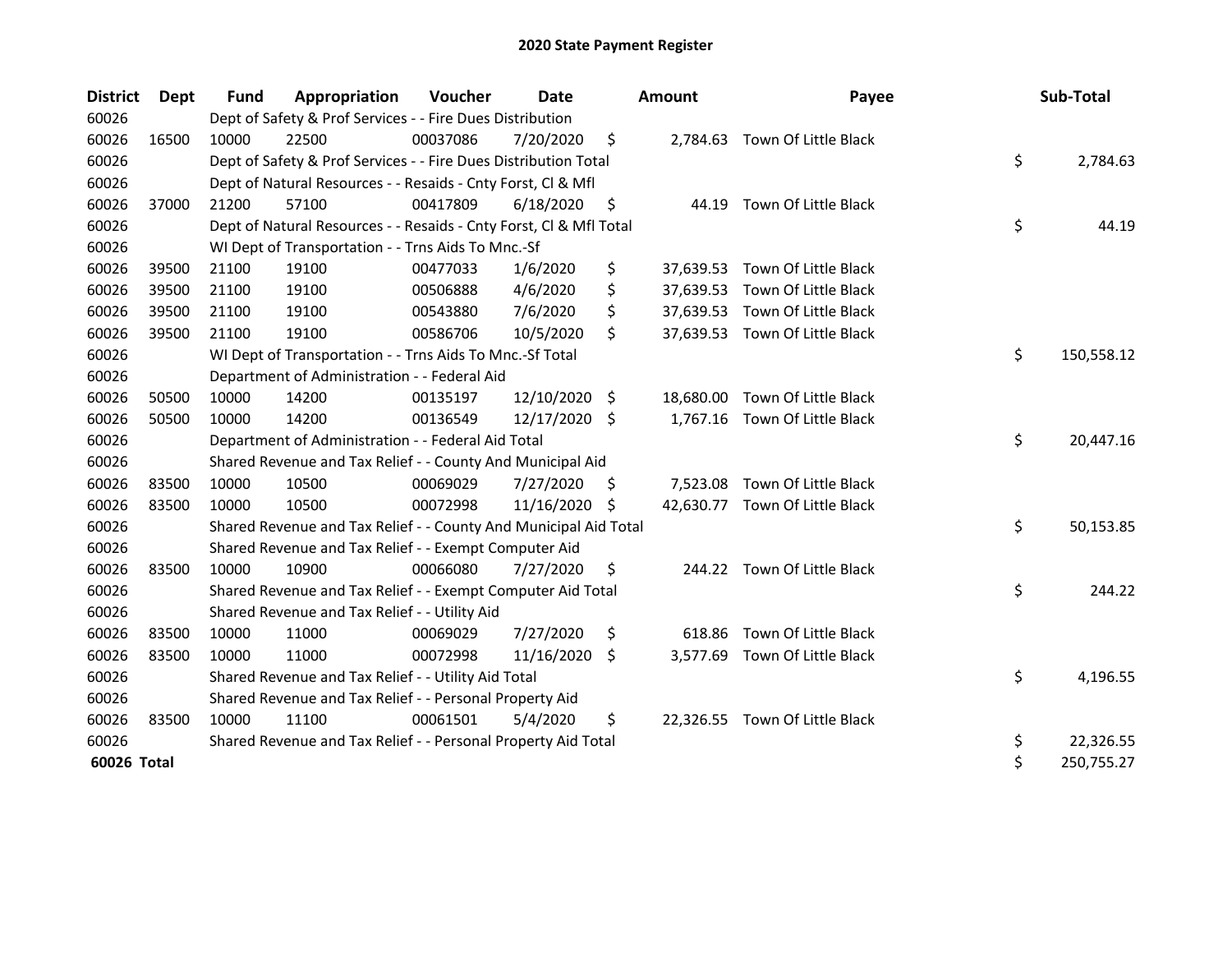| <b>District</b> | <b>Dept</b> | <b>Fund</b> | Appropriation                                                        | Voucher  | <b>Date</b> | <b>Amount</b>  | Payee                        | Sub-Total        |
|-----------------|-------------|-------------|----------------------------------------------------------------------|----------|-------------|----------------|------------------------------|------------------|
| 60028           |             |             | Dept of Safety & Prof Services - - Fire Dues Distribution            |          |             |                |                              |                  |
| 60028           | 16500       | 10000       | 22500                                                                | 00037087 | 7/20/2020   | \$             | 897.43 Town Of Maplehurst    |                  |
| 60028           |             |             | Dept of Safety & Prof Services - - Fire Dues Distribution Total      |          |             |                |                              | \$<br>897.43     |
| 60028           |             |             | Dept of Natural Resources - - Aids In Lieu Of Taxes - Gener          |          |             |                |                              |                  |
| 60028           | 37000       | 10000       | 50300                                                                | 00383598 | 1/17/2020   | \$             | 12,786.14 Town Of Maplehurst |                  |
| 60028           |             |             | Dept of Natural Resources - - Aids In Lieu Of Taxes - Gener Total    |          |             |                |                              | \$<br>12,786.14  |
| 60028           |             |             | Dept of Natural Resources - - Resaids - Cnty Forst, Cl & Mfl         |          |             |                |                              |                  |
| 60028           | 37000       | 21200       | 57100                                                                | 00417810 | 6/18/2020   | \$<br>381.78   | Town Of Maplehurst           |                  |
| 60028           |             |             | Dept of Natural Resources - - Resaids - Cnty Forst, Cl & Mfl Total   |          |             |                |                              | \$<br>381.78     |
| 60028           |             |             | WI Dept of Transportation - - Trns Aids To Mnc.-Sf                   |          |             |                |                              |                  |
| 60028           | 39500       | 21100       | 19100                                                                | 00477034 | 1/6/2020    | \$             | 19,079.28 Town Of Maplehurst |                  |
| 60028           | 39500       | 21100       | 19100                                                                | 00506889 | 4/6/2020    | \$             | 19,079.28 Town Of Maplehurst |                  |
| 60028           | 39500       | 21100       | 19100                                                                | 00543881 | 7/6/2020    | \$             | 19,079.28 Town Of Maplehurst |                  |
| 60028           | 39500       | 21100       | 19100                                                                | 00586707 | 10/5/2020   | \$             | 19,079.28 Town Of Maplehurst |                  |
| 60028           |             |             | WI Dept of Transportation - - Trns Aids To Mnc.-Sf Total             |          |             |                |                              | \$<br>76,317.12  |
| 60028           |             |             | Department of Administration - - Federal Aid                         |          |             |                |                              |                  |
| 60028           | 50500       | 10000       | 14200                                                                | 00130212 | 10/2/2020   | \$<br>1,277.80 | Town Of Maplehurst           |                  |
| 60028           | 50500       | 10000       | 14200                                                                | 00135198 | 12/10/2020  | \$<br>1,508.98 | Town Of Maplehurst           |                  |
| 60028           |             |             | Department of Administration - - Federal Aid Total                   |          |             |                |                              | \$<br>2,786.78   |
| 60028           |             |             | Department of Administration - - Hv Trans Ln Annual Impact Fee       |          |             |                |                              |                  |
| 60028           | 50500       | 10000       | 17400                                                                | 00121214 | 5/1/2020    | \$             | 1,997.00 Town Of Maplehurst  |                  |
| 60028           |             |             | Department of Administration - - Hv Trans Ln Annual Impact Fee Total |          |             |                |                              | \$<br>1,997.00   |
| 60028           |             |             | Shared Revenue and Tax Relief - - County And Municipal Aid           |          |             |                |                              |                  |
| 60028           | 83500       | 10000       | 10500                                                                | 00069030 | 7/27/2020   | \$             | 4,032.91 Town Of Maplehurst  |                  |
| 60028           | 83500       | 10000       | 10500                                                                | 00072999 | 11/16/2020  | \$             | 22,853.17 Town Of Maplehurst |                  |
| 60028           |             |             | Shared Revenue and Tax Relief - - County And Municipal Aid Total     |          |             |                |                              | \$<br>26,886.08  |
| 60028           |             |             | Shared Revenue and Tax Relief - - Exempt Computer Aid                |          |             |                |                              |                  |
| 60028           | 83500       | 10000       | 10900                                                                | 00066081 | 7/27/2020   | \$<br>1.03     | Town Of Maplehurst           |                  |
| 60028           |             |             | Shared Revenue and Tax Relief - - Exempt Computer Aid Total          |          |             |                |                              | \$<br>1.03       |
| 60028           |             |             | Shared Revenue and Tax Relief - - Personal Property Aid              |          |             |                |                              |                  |
| 60028           | 83500       | 10000       | 11100                                                                | 00061502 | 5/4/2020    | \$<br>75.80    | <b>Town Of Maplehurst</b>    |                  |
| 60028           |             |             | Shared Revenue and Tax Relief - - Personal Property Aid Total        |          |             |                |                              | \$<br>75.80      |
| 60028 Total     |             |             |                                                                      |          |             |                |                              | \$<br>122,129.16 |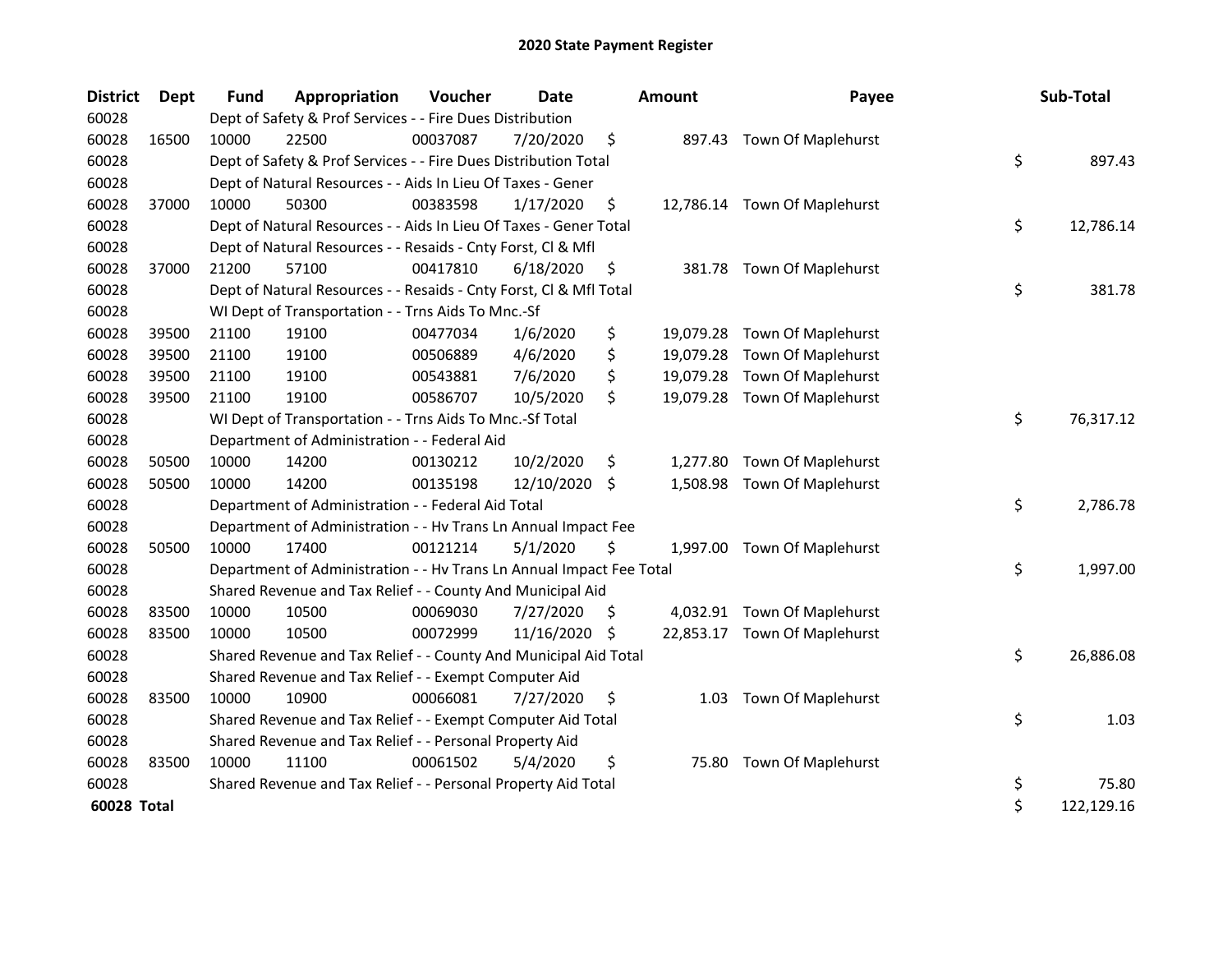| <b>District</b> | Dept  | Fund  | Appropriation                                                        | Voucher  | <b>Date</b>   |     | <b>Amount</b> | Payee                       | Sub-Total        |
|-----------------|-------|-------|----------------------------------------------------------------------|----------|---------------|-----|---------------|-----------------------------|------------------|
| 60030           |       |       | Dept of Safety & Prof Services - - Fire Dues Distribution            |          |               |     |               |                             |                  |
| 60030           | 16500 | 10000 | 22500                                                                | 00037088 | 7/20/2020     | \$  |               | 920.51 Town Of Mc Kinley    |                  |
| 60030           |       |       | Dept of Safety & Prof Services - - Fire Dues Distribution Total      |          |               |     |               |                             | \$<br>920.51     |
| 60030           |       |       | Dept of Natural Resources - - Aids In Lieu Of Taxes - Gener          |          |               |     |               |                             |                  |
| 60030           | 37000 | 10000 | 50300                                                                | 00383604 | 1/17/2020     | \$  | 335.04        | Town Of Mc Kinley           |                  |
| 60030           | 37000 | 10000 | 50300                                                                | 00404495 | 4/21/2020     | \$  | 149.46        | Town Of Mc Kinley           |                  |
| 60030           |       |       | Dept of Natural Resources - - Aids In Lieu Of Taxes - Gener Total    |          |               |     |               |                             | \$<br>484.50     |
| 60030           |       |       | Dept of Natural Resources - - Resaids - Cnty Forst, Cl & Mfl         |          |               |     |               |                             |                  |
| 60030           | 37000 | 21200 | 57100                                                                | 00417811 | 6/18/2020     | \$  |               | 498.67 Town Of Mc Kinley    |                  |
| 60030           |       |       | Dept of Natural Resources - - Resaids - Cnty Forst, Cl & Mfl Total   |          |               |     |               |                             | \$<br>498.67     |
| 60030           |       |       | Dept of Natural Resources - - Aids In Lieu Of Taxes - Sum S          |          |               |     |               |                             |                  |
| 60030           | 37000 | 21200 | 57900                                                                | 00404496 | 4/21/2020     | \$  |               | 598.40 Town Of Mc Kinley    |                  |
| 60030           |       |       | Dept of Natural Resources - - Aids In Lieu Of Taxes - Sum S Total    |          |               |     |               |                             | \$<br>598.40     |
| 60030           |       |       | WI Dept of Transportation - - Trns Aids To Mnc.-Sf                   |          |               |     |               |                             |                  |
| 60030           | 39500 | 21100 | 19100                                                                | 00477035 | 1/6/2020      | \$  |               | 29,468.22 Town Of Mc Kinley |                  |
| 60030           | 39500 | 21100 | 19100                                                                | 00506890 | 4/6/2020      | \$  |               | 29,468.22 Town Of Mc Kinley |                  |
| 60030           | 39500 | 21100 | 19100                                                                | 00543882 | 7/6/2020      | \$  |               | 29,468.22 Town Of Mc Kinley |                  |
| 60030           | 39500 | 21100 | 19100                                                                | 00586708 | 10/5/2020     | \$  |               | 29,468.24 Town Of Mc Kinley |                  |
| 60030           |       |       | WI Dept of Transportation - - Trns Aids To Mnc.-Sf Total             |          |               |     |               |                             | \$<br>117,872.90 |
| 60030           |       |       | WI Dept of Transportation - - Supplemental Transportation Aids       |          |               |     |               |                             |                  |
| 60030           | 39500 | 21100 | 19600                                                                | 00477582 | 1/6/2020      | \$  |               | 18,529.76 Town Of Mc Kinley |                  |
| 60030           |       |       | WI Dept of Transportation - - Supplemental Transportation Aids Total |          |               |     |               |                             | \$<br>18,529.76  |
| 60030           |       |       | Department of Administration - - Federal Aid                         |          |               |     |               |                             |                  |
| 60030           | 50500 | 10000 | 14200                                                                | 00135199 | 12/10/2020 \$ |     |               | 1,317.69 Town Of Mc Kinley  |                  |
| 60030           |       |       | Department of Administration - - Federal Aid Total                   |          |               |     |               |                             | \$<br>1,317.69   |
| 60030           |       |       | Shared Revenue and Tax Relief - - County And Municipal Aid           |          |               |     |               |                             |                  |
| 60030           | 83500 | 10000 | 10500                                                                | 00069031 | 7/27/2020     | \$. |               | 5,447.50 Town Of Mc Kinley  |                  |
| 60030           | 83500 | 10000 | 10500                                                                | 00073000 | 11/16/2020    | S.  |               | 30,923.99 Town Of Mc Kinley |                  |
| 60030           |       |       | Shared Revenue and Tax Relief - - County And Municipal Aid Total     |          |               |     |               |                             | \$<br>36,371.49  |
| 60030           |       |       | Shared Revenue and Tax Relief - - Exempt Computer Aid                |          |               |     |               |                             |                  |
| 60030           | 83500 | 10000 | 10900                                                                | 00066082 | 7/27/2020     | \$  |               | 9.35 Town Of Mc Kinley      |                  |
| 60030           |       |       | Shared Revenue and Tax Relief - - Exempt Computer Aid Total          |          |               |     |               |                             | \$<br>9.35       |
| 60030           |       |       | Shared Revenue and Tax Relief - - Personal Property Aid              |          |               |     |               |                             |                  |
| 60030           | 83500 | 10000 | 11100                                                                | 00061503 | 5/4/2020      | \$  |               | 308.27 Town Of Mc Kinley    |                  |
| 60030           |       |       | Shared Revenue and Tax Relief - - Personal Property Aid Total        |          |               |     |               |                             | \$<br>308.27     |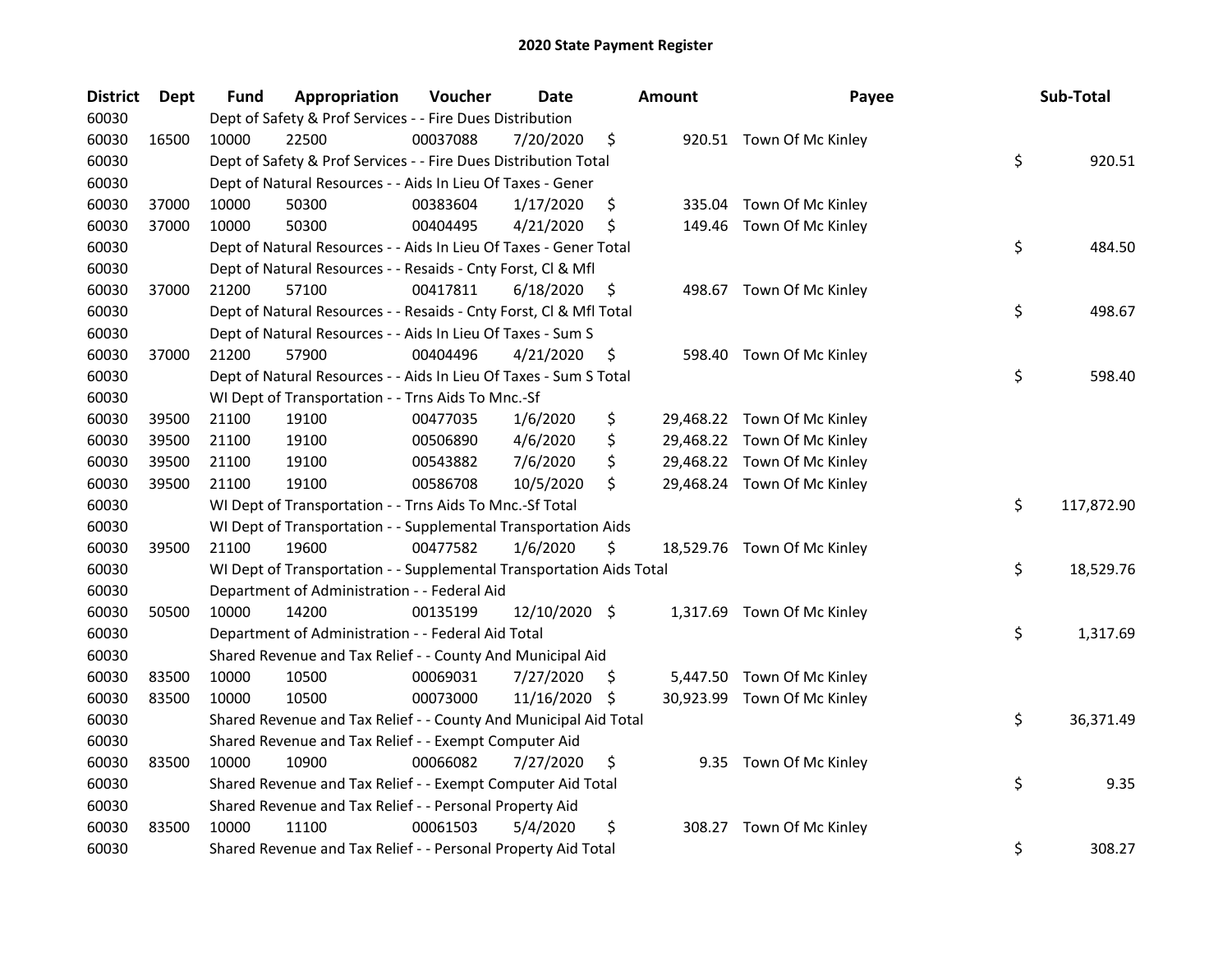| District Dept | <b>Fund Appropriation Voucher</b> | Date | Amount | Payee | Sub-Total  |
|---------------|-----------------------------------|------|--------|-------|------------|
| 60030 Total   |                                   |      |        |       | 176,911.54 |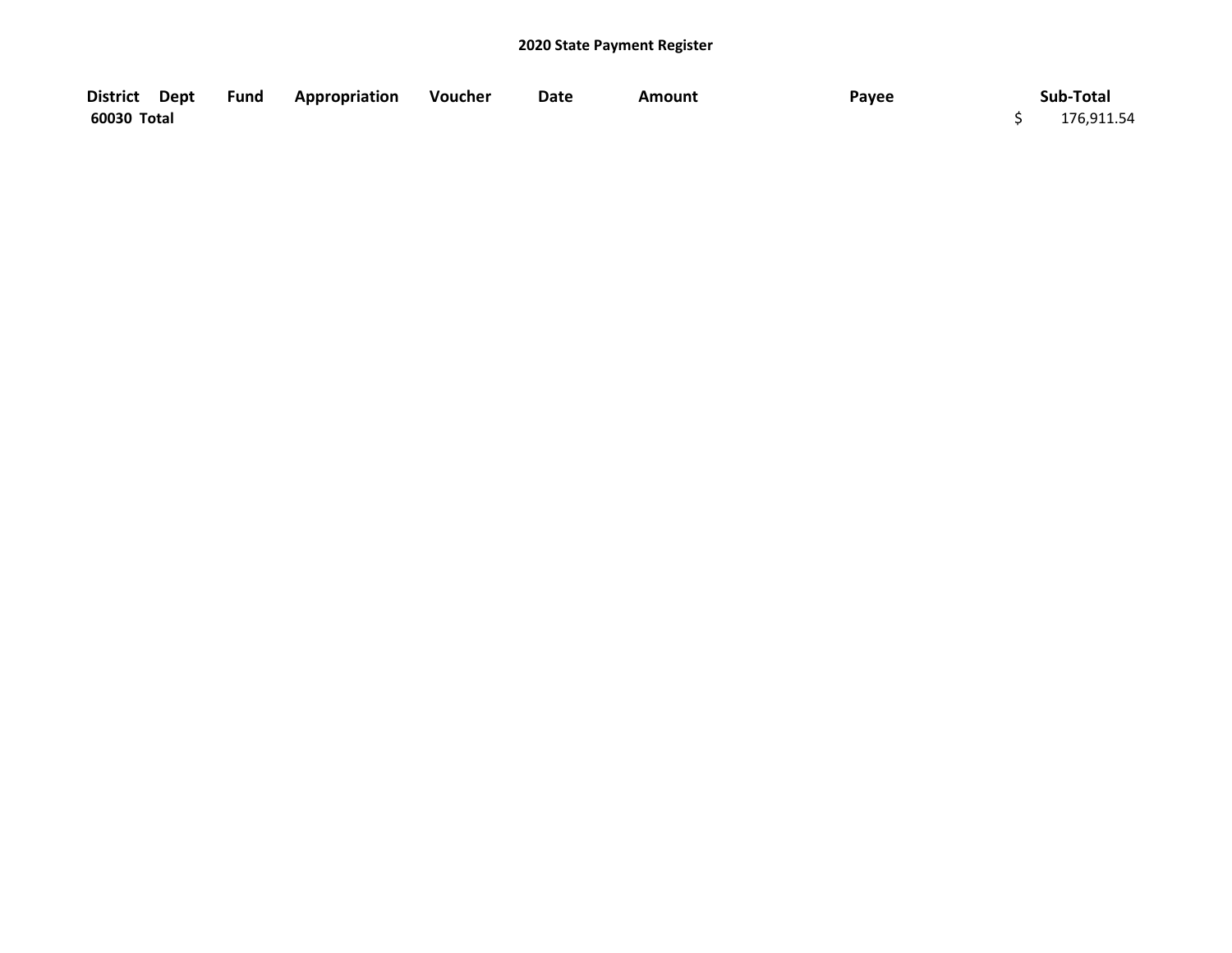| <b>District</b> | Dept  | Fund  | Appropriation                                                      | Voucher  | Date       |     | <b>Amount</b> | Payee                     | Sub-Total        |
|-----------------|-------|-------|--------------------------------------------------------------------|----------|------------|-----|---------------|---------------------------|------------------|
| 60032           |       |       | Dept of Safety & Prof Services - - Fire Dues Distribution          |          |            |     |               |                           |                  |
| 60032           | 16500 | 10000 | 22500                                                              | 00037089 | 7/20/2020  | \$  |               | 7,171.04 Town Of Medford  |                  |
| 60032           |       |       | Dept of Safety & Prof Services - - Fire Dues Distribution Total    |          |            |     |               |                           | \$<br>7,171.04   |
| 60032           |       |       | Dept of Natural Resources - - Resaids - Cnty Forst, Cl & Mfl       |          |            |     |               |                           |                  |
| 60032           | 37000 | 21200 | 57100                                                              | 00417812 | 6/18/2020  | \$  |               | 108.39 Town Of Medford    |                  |
| 60032           |       |       | Dept of Natural Resources - - Resaids - Cnty Forst, Cl & Mfl Total |          |            |     |               |                           | \$<br>108.39     |
| 60032           |       |       | Dept of Natural Resources - - Fin Asst For Responsible Units       |          |            |     |               |                           |                  |
| 60032           | 37000 | 27400 | 67000                                                              | 00412566 | 5/29/2020  | \$  |               | 2,679.48 Town Of Medford  |                  |
| 60032           |       |       | Dept of Natural Resources - - Fin Asst For Responsible Units Total |          |            |     |               |                           | \$<br>2,679.48   |
| 60032           |       |       | WI Dept of Transportation - - Trns Aids To Mnc.-Sf                 |          |            |     |               |                           |                  |
| 60032           | 39500 | 21100 | 19100                                                              | 00477036 | 1/6/2020   | \$  |               | 38,014.02 Town Of Medford |                  |
| 60032           | 39500 | 21100 | 19100                                                              | 00506891 | 4/6/2020   | \$  |               | 38,014.02 Town Of Medford |                  |
| 60032           | 39500 | 21100 | 19100                                                              | 00543883 | 7/6/2020   | \$  |               | 38,014.02 Town Of Medford |                  |
| 60032           | 39500 | 21100 | 19100                                                              | 00586709 | 10/5/2020  | \$  |               | 38,014.02 Town Of Medford |                  |
| 60032           |       |       | WI Dept of Transportation - - Trns Aids To Mnc.-Sf Total           |          |            |     |               |                           | \$<br>152,056.08 |
| 60032           |       |       | Elections Commission - - 2018 Hava Election Security               |          |            |     |               |                           |                  |
| 60032           | 51000 | 22000 | 18200                                                              | 00003377 | 6/26/2020  | \$  |               | 1,817.00 Town Of Medford  |                  |
| 60032           |       |       | Elections Commission - - 2018 Hava Election Security Total         |          |            |     |               |                           | \$<br>1,817.00   |
| 60032           |       |       | Shared Revenue and Tax Relief - - County And Municipal Aid         |          |            |     |               |                           |                  |
| 60032           | 83500 | 10000 | 10500                                                              | 00069032 | 7/27/2020  | \$  | 9,387.39      | Town Of Medford           |                  |
| 60032           | 83500 | 10000 | 10500                                                              | 00073001 | 11/16/2020 | -\$ |               | 53,195.19 Town Of Medford |                  |
| 60032           |       |       | Shared Revenue and Tax Relief - - County And Municipal Aid Total   |          |            |     |               |                           | \$<br>62,582.58  |
| 60032           |       |       | Shared Revenue and Tax Relief - - Exempt Computer Aid              |          |            |     |               |                           |                  |
| 60032           | 83500 | 10000 | 10900                                                              | 00066083 | 7/27/2020  | \$  |               | 34.48 Town Of Medford     |                  |
| 60032           |       |       | Shared Revenue and Tax Relief - - Exempt Computer Aid Total        |          |            |     |               |                           | \$<br>34.48      |
| 60032           |       |       | Shared Revenue and Tax Relief - - Utility Aid                      |          |            |     |               |                           |                  |
| 60032           | 83500 | 10000 | 11000                                                              | 00069032 | 7/27/2020  | \$  |               | 513.70 Town Of Medford    |                  |
| 60032           | 83500 | 10000 | 11000                                                              | 00073001 | 11/16/2020 | \$  |               | 3,300.85 Town Of Medford  |                  |
| 60032           |       |       | Shared Revenue and Tax Relief - - Utility Aid Total                |          |            |     |               |                           | \$<br>3,814.55   |
| 60032           |       |       | Shared Revenue and Tax Relief - - Personal Property Aid            |          |            |     |               |                           |                  |
| 60032           | 83500 | 10000 | 11100                                                              | 00061504 | 5/4/2020   | \$  |               | 1,119.20 Town Of Medford  |                  |
| 60032           |       |       | Shared Revenue and Tax Relief - - Personal Property Aid Total      |          |            |     |               |                           | \$<br>1,119.20   |
| 60032           |       |       | Shared Revenue and Tax Relief - - Lottery & Gaming Credit          |          |            |     |               |                           |                  |
| 60032           | 83500 | 52100 | 36300                                                              | 00055544 | 3/23/2020  | \$  |               | 328.32 Town Of Medford    |                  |
| 60032           |       |       | Shared Revenue and Tax Relief - - Lottery & Gaming Credit Total    |          |            |     |               |                           | \$<br>328.32     |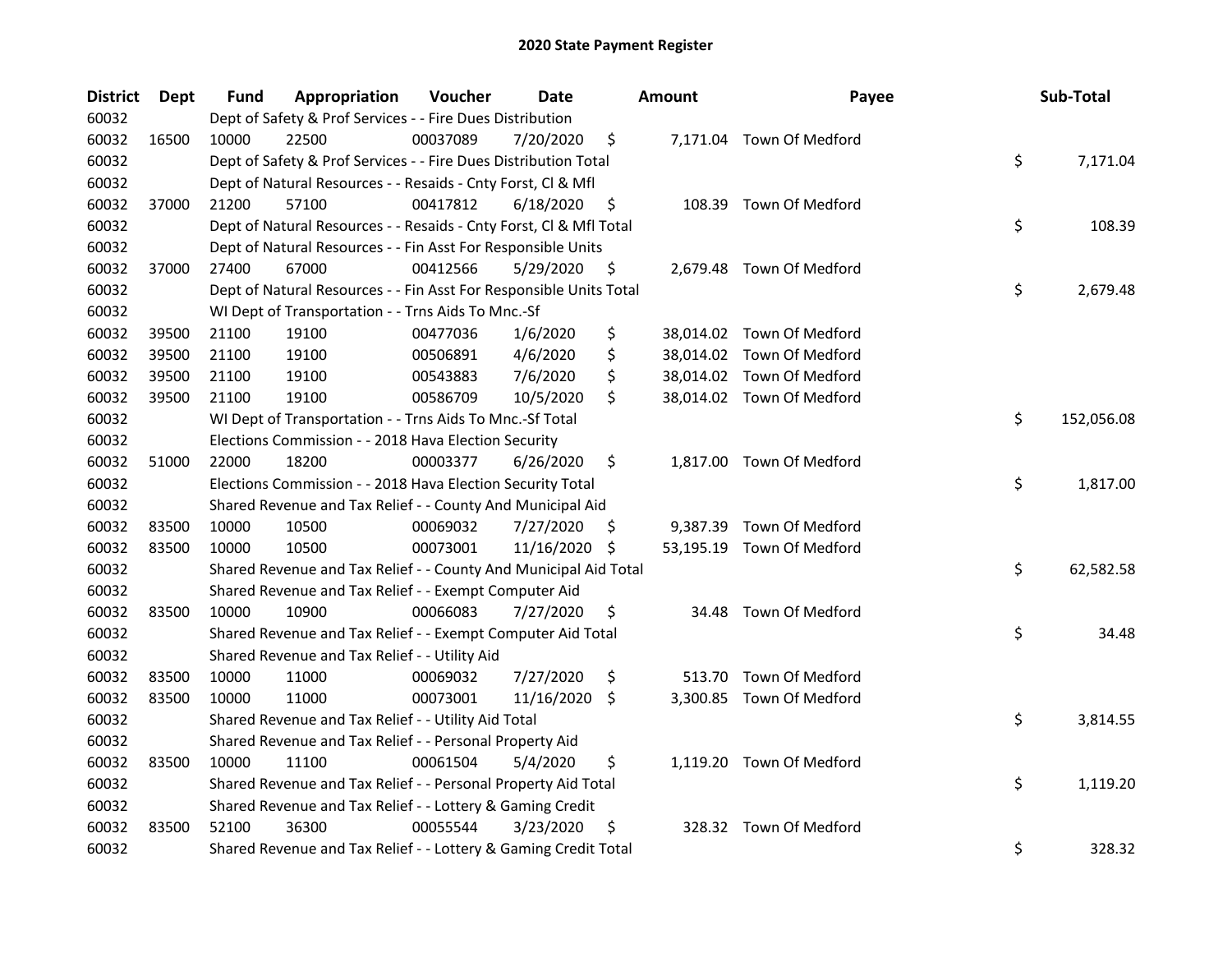| District Dept | <b>Fund Appropriation Voucher</b> | <b>Date</b> | <b>Amount</b> | Payee | Sub-Total  |
|---------------|-----------------------------------|-------------|---------------|-------|------------|
| 60032 Total   |                                   |             |               |       | 231,711.12 |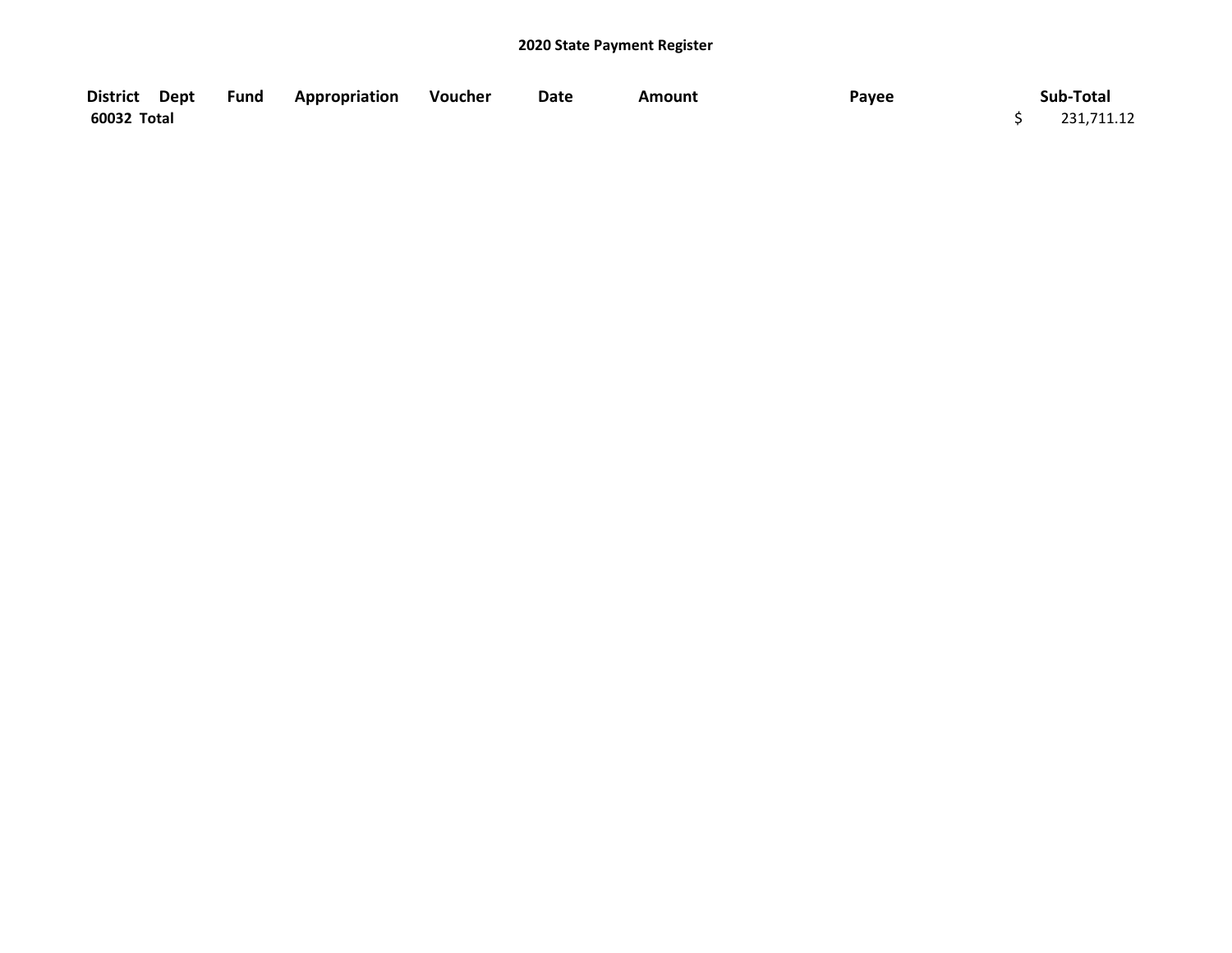| District | <b>Dept</b> | Fund  | Appropriation                                                      | Voucher  | Date          |     | <b>Amount</b> | Payee                     | Sub-Total       |
|----------|-------------|-------|--------------------------------------------------------------------|----------|---------------|-----|---------------|---------------------------|-----------------|
| 60034    |             |       | Dept of Safety & Prof Services - - Fire Dues Distribution          |          |               |     |               |                           |                 |
| 60034    | 16500       | 10000 | 22500                                                              | 00037090 | 7/20/2020     | \$  |               | 1,456.48 Town Of Molitor  |                 |
| 60034    |             |       | Dept of Safety & Prof Services - - Fire Dues Distribution Total    |          |               |     |               |                           | \$<br>1,456.48  |
| 60034    |             |       | Dept of Natural Resources - - Resaids - Cnty Forst, Cl & Mfl       |          |               |     |               |                           |                 |
| 60034    | 37000       | 21200 | 57100                                                              | 00417813 | 6/18/2020     | \$  |               | 664.64 Town Of Molitor    |                 |
| 60034    |             |       | Dept of Natural Resources - - Resaids - Cnty Forst, Cl & Mfl Total |          |               |     |               |                           | \$<br>664.64    |
| 60034    |             |       | Dept of Natural Resources - - Resaids - Pymt In Lieu Tax Fed       |          |               |     |               |                           |                 |
| 60034    | 37000       | 21200 | 58400                                                              | 00439143 | 10/1/2020     | \$  |               | 16,100.17 Town Of Molitor |                 |
| 60034    |             |       | Dept of Natural Resources - - Resaids - Pymt In Lieu Tax Fed Total |          |               |     |               |                           | \$<br>16,100.17 |
| 60034    |             |       | Dept of Natural Resources - - Fin Asst For Responsible Units       |          |               |     |               |                           |                 |
| 60034    | 37000       | 27400 | 67000                                                              | 00413383 | 5/29/2020     | \$  |               | 743.15 Town Of Molitor    |                 |
| 60034    |             |       | Dept of Natural Resources - - Fin Asst For Responsible Units Total |          |               |     |               |                           | \$<br>743.15    |
| 60034    |             |       | WI Dept of Transportation - - Trns Aids To Mnc.-Sf                 |          |               |     |               |                           |                 |
| 60034    | 39500       | 21100 | 19100                                                              | 00477037 | 1/6/2020      | \$  |               | 19,821.69 Town Of Molitor |                 |
| 60034    | 39500       | 21100 | 19100                                                              | 00506892 | 4/6/2020      | \$  |               | 19,821.69 Town Of Molitor |                 |
| 60034    | 39500       | 21100 | 19100                                                              | 00543884 | 7/6/2020      | \$  |               | 19,821.69 Town Of Molitor |                 |
| 60034    | 39500       | 21100 | 19100                                                              | 00586710 | 10/5/2020     | \$  |               | 19,821.69 Town Of Molitor |                 |
| 60034    |             |       | WI Dept of Transportation - - Trns Aids To Mnc.-Sf Total           |          |               |     |               |                           | \$<br>79,286.76 |
| 60034    |             |       | WI Dept of Transportation - - Loc Rd Imp Prg St Fd                 |          |               |     |               |                           |                 |
| 60034    | 39500       | 21100 | 27800                                                              | 00599946 | 10/16/2020 \$ |     |               | 14,817.14 Town Of Molitor |                 |
| 60034    |             |       | WI Dept of Transportation - - Loc Rd Imp Prg St Fd Total           |          |               |     |               |                           | \$<br>14,817.14 |
| 60034    |             |       | Department of Administration - - Federal Aid                       |          |               |     |               |                           |                 |
| 60034    | 50500       | 10000 | 14200                                                              | 00132285 | 11/13/2020 \$ |     |               | 1,917.33 Town Of Molitor  |                 |
| 60034    | 50500       | 10000 | 14200                                                              | 00135200 | 12/10/2020 \$ |     | 442.00        | Town Of Molitor           |                 |
| 60034    |             |       | Department of Administration - - Federal Aid Total                 |          |               |     |               |                           | \$<br>2,359.33  |
| 60034    |             |       | Shared Revenue and Tax Relief - - County And Municipal Aid         |          |               |     |               |                           |                 |
| 60034    | 83500       | 10000 | 10500                                                              | 00069033 | 7/27/2020     | \$. |               | 1,392.64 Town Of Molitor  |                 |
| 60034    | 83500       | 10000 | 10500                                                              | 00073002 | 11/16/2020 \$ |     |               | 7,891.61 Town Of Molitor  |                 |
| 60034    |             |       | Shared Revenue and Tax Relief - - County And Municipal Aid Total   |          |               |     |               |                           | \$<br>9,284.25  |
| 60034    |             |       | Shared Revenue and Tax Relief - - Exempt Computer Aid              |          |               |     |               |                           |                 |
| 60034    | 83500       | 10000 | 10900                                                              | 00066084 | 7/27/2020     | \$  |               | 1.03 Town Of Molitor      |                 |
| 60034    |             |       | Shared Revenue and Tax Relief - - Exempt Computer Aid Total        |          |               |     |               |                           | \$<br>1.03      |
| 60034    |             |       | Shared Revenue and Tax Relief - - Personal Property Aid            |          |               |     |               |                           |                 |
| 60034    | 83500       | 10000 | 11100                                                              | 00061505 | 5/4/2020      | \$  | 44.60         | Town Of Molitor           |                 |
| 60034    |             |       | Shared Revenue and Tax Relief - - Personal Property Aid Total      |          |               |     |               |                           | \$<br>44.60     |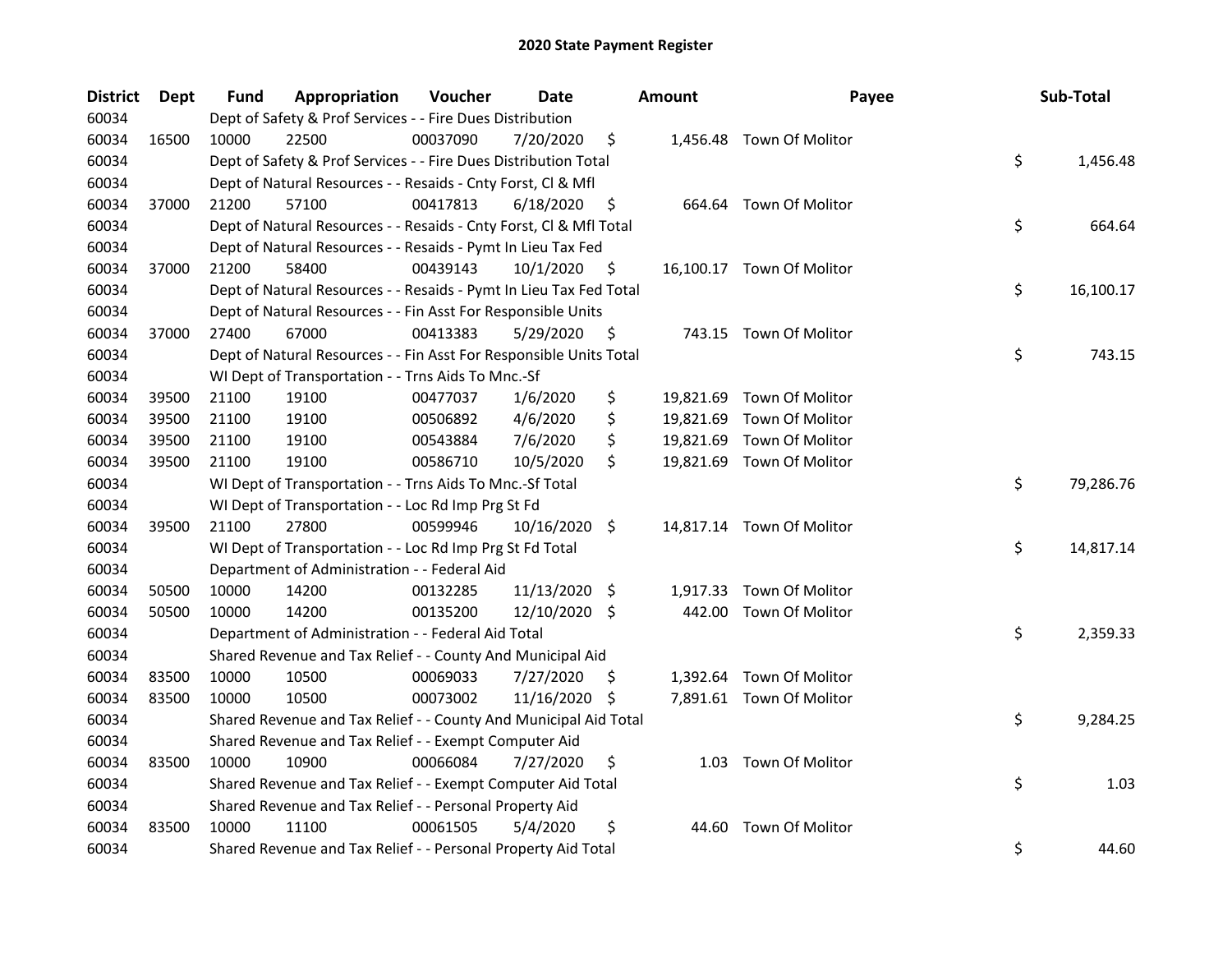| District Dept | Fund Appropriation Voucher | Date | <b>Amount</b> | Payee | Sub-Total  |
|---------------|----------------------------|------|---------------|-------|------------|
| 60034 Total   |                            |      |               |       | 124,757.55 |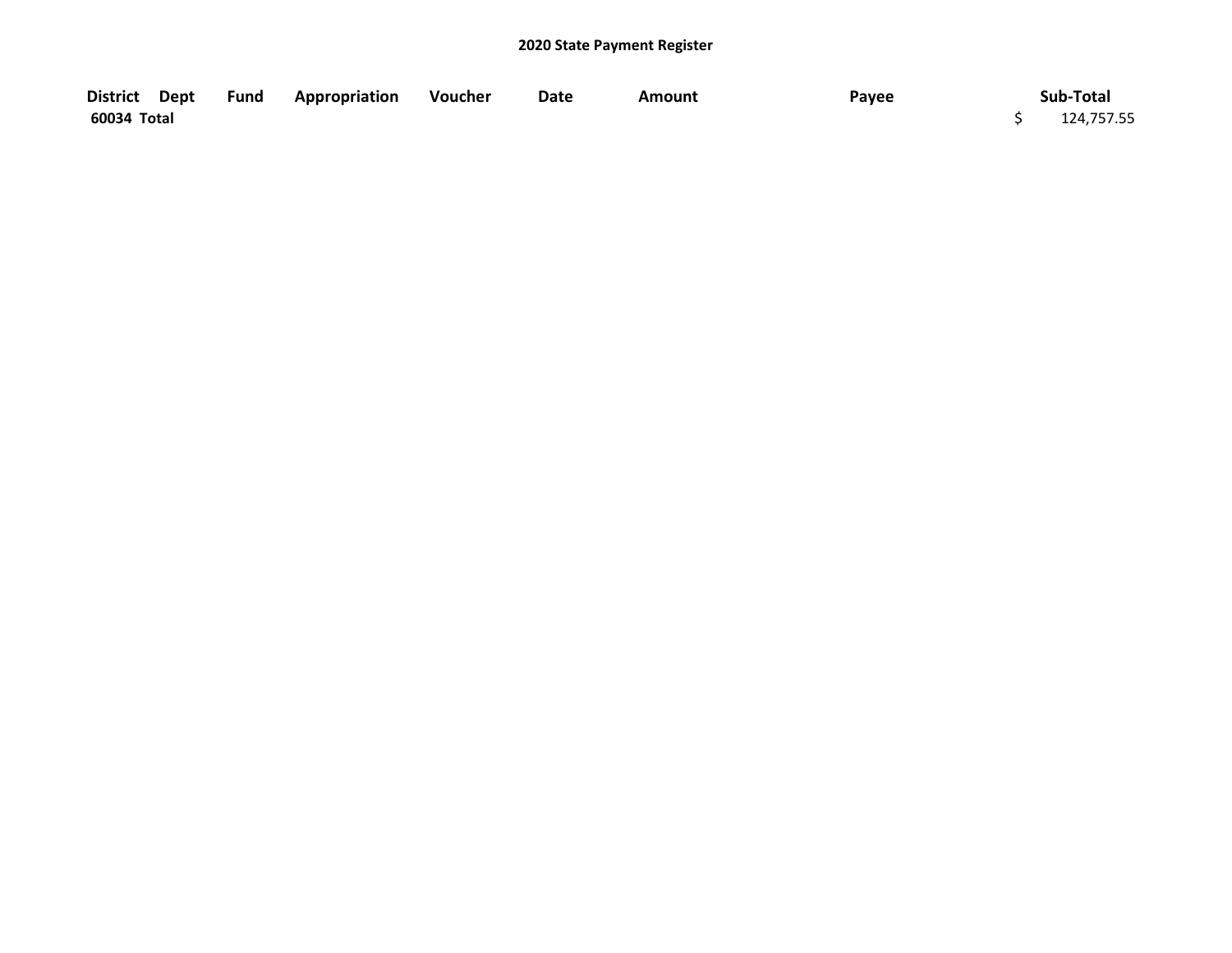| <b>District</b> | <b>Dept</b> | Fund  | Appropriation                                                        | Voucher  | Date          |     | <b>Amount</b> | Payee                      | Sub-Total        |
|-----------------|-------------|-------|----------------------------------------------------------------------|----------|---------------|-----|---------------|----------------------------|------------------|
| 60036           |             |       | Dept of Safety & Prof Services - - Fire Dues Distribution            |          |               |     |               |                            |                  |
| 60036           | 16500       | 10000 | 22500                                                                | 00037091 | 7/17/2020     | \$  |               | 515.59 Town Of Pershing    |                  |
| 60036           |             |       | Dept of Safety & Prof Services - - Fire Dues Distribution Total      |          |               |     |               |                            | \$<br>515.59     |
| 60036           |             |       | Dept of Natural Resources - - Aids In Lieu Of Taxes - Gener          |          |               |     |               |                            |                  |
| 60036           | 37000       | 10000 | 50300                                                                | 00404540 | 4/21/2020     | \$  |               | 180.71 Town Of Pershing    |                  |
| 60036           | 37000       | 10000 | 50300                                                                | 00423429 | 7/8/2020      | \$  |               | 23,929.45 Town Of Pershing |                  |
| 60036           |             |       | Dept of Natural Resources - - Aids In Lieu Of Taxes - Gener Total    |          |               |     |               |                            | \$<br>24,110.16  |
| 60036           |             |       | Dept of Natural Resources - - Resaids - Cnty Forst, Cl & Mfl         |          |               |     |               |                            |                  |
| 60036           | 37000       | 21200 | 57100                                                                | 00417814 | 6/18/2020     | \$  |               | 363.69 Town Of Pershing    |                  |
| 60036           |             |       | Dept of Natural Resources - - Resaids - Cnty Forst, Cl & Mfl Total   |          |               |     |               |                            | \$<br>363.69     |
| 60036           |             |       | Dept of Natural Resources - - Aids In Lieu Of Taxes - Sum S          |          |               |     |               |                            |                  |
| 60036           | 37000       | 21200 | 57900                                                                | 00404541 | 4/21/2020     | \$  |               | 4,414.52 Town Of Pershing  |                  |
| 60036           |             |       | Dept of Natural Resources - - Aids In Lieu Of Taxes - Sum S Total    |          |               |     |               |                            | \$<br>4,414.52   |
| 60036           |             |       | WI Dept of Transportation - - Trns Aids To Mnc.-Sf                   |          |               |     |               |                            |                  |
| 60036           | 39500       | 21100 | 19100                                                                | 00481348 | 1/14/2020     | \$  |               | 21,562.74 Town Of Pershing |                  |
| 60036           | 39500       | 21100 | 19100                                                                | 00506893 | 4/6/2020      | \$  |               | 21,562.74 Town Of Pershing |                  |
| 60036           | 39500       | 21100 | 19100                                                                | 00543885 | 7/6/2020      | \$  |               | 21,562.74 Town Of Pershing |                  |
| 60036           | 39500       | 21100 | 19100                                                                | 00586711 | 10/5/2020     | \$  |               | 21,562.74 Town Of Pershing |                  |
| 60036           |             |       | WI Dept of Transportation - - Trns Aids To Mnc.-Sf Total             |          |               |     |               |                            | \$<br>86,250.96  |
| 60036           |             |       | Department of Administration - - Hv Trans Ln Annual Impact Fee       |          |               |     |               |                            |                  |
| 60036           | 50500       | 10000 | 17400                                                                | 00121221 | 5/1/2020      | \$  |               | 25,270.00 Town Of Pershing |                  |
| 60036           |             |       | Department of Administration - - Hv Trans Ln Annual Impact Fee Total |          |               |     |               |                            | \$<br>25,270.00  |
| 60036           |             |       | Shared Revenue and Tax Relief - - County And Municipal Aid           |          |               |     |               |                            |                  |
| 60036           | 83500       | 10000 | 10500                                                                | 00069034 | 7/27/2020     | \$. |               | 3,534.87 Town Of Pershing  |                  |
| 60036           | 83500       | 10000 | 10500                                                                | 00073003 | 11/16/2020 \$ |     |               | 20,030.92 Town Of Pershing |                  |
| 60036           |             |       | Shared Revenue and Tax Relief - - County And Municipal Aid Total     |          |               |     |               |                            | \$<br>23,565.79  |
| 60036           |             |       | Shared Revenue and Tax Relief - - Personal Property Aid              |          |               |     |               |                            |                  |
| 60036           | 83500       | 10000 | 11100                                                                | 00061506 | 5/4/2020      | \$  |               | 39.45 Town Of Pershing     |                  |
| 60036           |             |       | Shared Revenue and Tax Relief - - Personal Property Aid Total        |          |               |     |               |                            | \$<br>39.45      |
| 60036           |             |       | Shared Revenue and Tax Relief - - Payments For Municipal Svcs        |          |               |     |               |                            |                  |
| 60036           | 83500       | 10000 | 50100                                                                | 00054736 | 2/3/2020      | \$  |               | 153.91 Town Of Pershing    |                  |
| 60036           |             |       | Shared Revenue and Tax Relief - - Payments For Municipal Svcs Total  |          |               |     |               |                            | \$<br>153.91     |
| 60036 Total     |             |       |                                                                      |          |               |     |               |                            | \$<br>164,684.07 |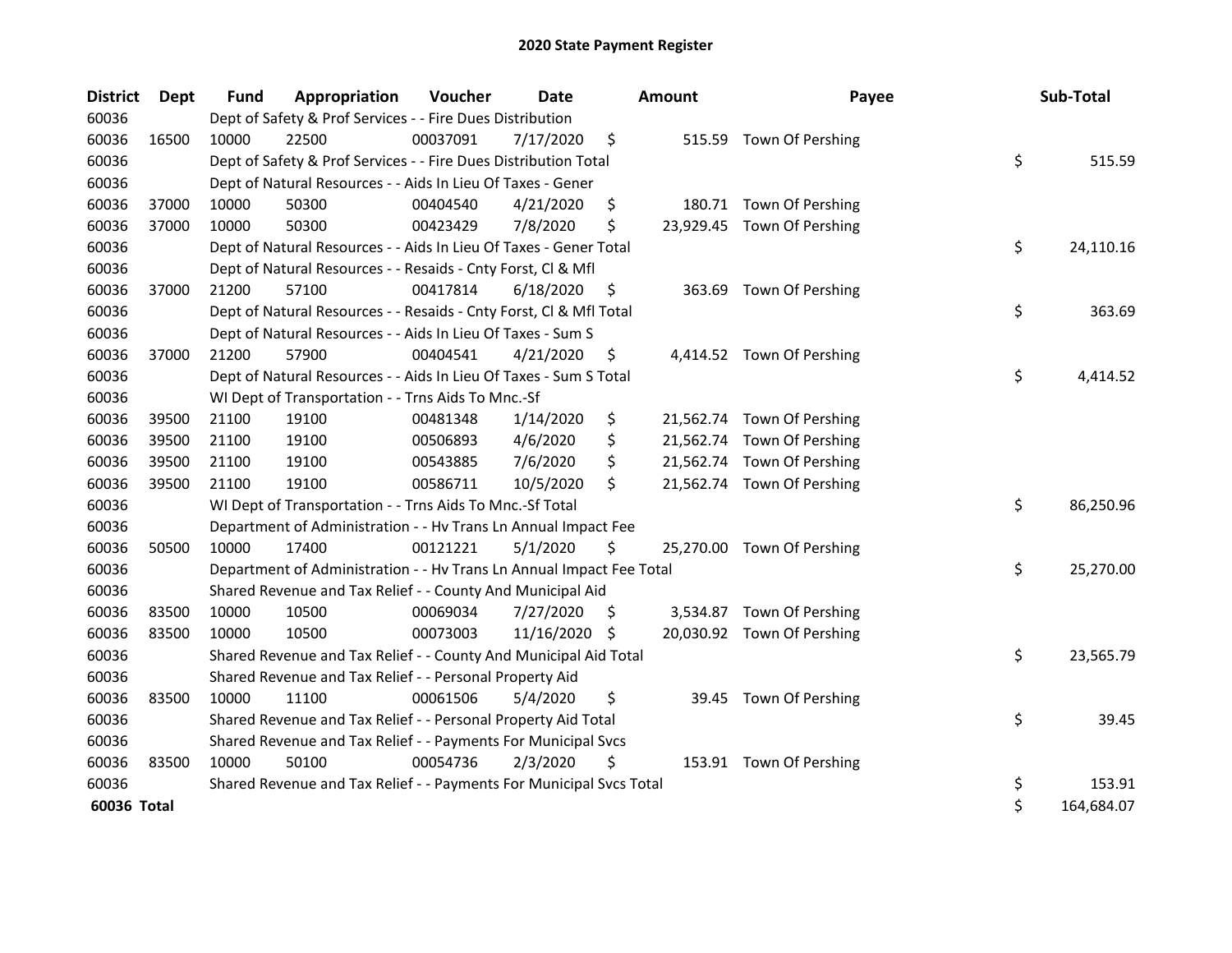| <b>District</b> | Dept  | <b>Fund</b> | Appropriation                                                      | Voucher  | Date       |     | Amount    | Payee                      | Sub-Total        |
|-----------------|-------|-------------|--------------------------------------------------------------------|----------|------------|-----|-----------|----------------------------|------------------|
| 60038           |       |             | Dept of Safety & Prof Services - - Fire Dues Distribution          |          |            |     |           |                            |                  |
| 60038           | 16500 | 10000       | 22500                                                              | 00037092 | 7/20/2020  | \$  |           | 2,808.70 Town Of Rib Lake  |                  |
| 60038           |       |             | Dept of Safety & Prof Services - - Fire Dues Distribution Total    |          |            |     |           |                            | \$<br>2,808.70   |
| 60038           |       |             | Dept of Natural Resources - - Aids In Lieu Of Taxes - Gener        |          |            |     |           |                            |                  |
| 60038           | 37000 | 10000       | 50300                                                              | 00383577 | 1/17/2020  | \$  | 1,575.39  | Town Of Rib Lake           |                  |
| 60038           | 37000 | 10000       | 50300                                                              | 00403730 | 4/21/2020  | \$  | 8.21      | Town Of Rib Lake           |                  |
| 60038           |       |             | Dept of Natural Resources - - Aids In Lieu Of Taxes - Gener Total  |          |            |     |           |                            | \$<br>1,583.60   |
| 60038           |       |             | Dept of Natural Resources - - Resaids - Cnty Forst, Cl & Mfl       |          |            |     |           |                            |                  |
| 60038           | 37000 | 21200       | 57100                                                              | 00417815 | 6/18/2020  | \$  |           | 6,853.48 Town Of Rib Lake  |                  |
| 60038           |       |             | Dept of Natural Resources - - Resaids - Cnty Forst, Cl & Mfl Total |          |            |     |           |                            | \$<br>6,853.48   |
| 60038           |       |             | WI Dept of Transportation - - Trns Aids To Mnc.-Sf                 |          |            |     |           |                            |                  |
| 60038           | 39500 | 21100       | 19100                                                              | 00477039 | 1/6/2020   | \$  | 44,886.24 | Town Of Rib Lake           |                  |
| 60038           | 39500 | 21100       | 19100                                                              | 00506894 | 4/6/2020   | \$  |           | 44,886.24 Town Of Rib Lake |                  |
| 60038           | 39500 | 21100       | 19100                                                              | 00543886 | 7/6/2020   | \$  |           | 44,886.24 Town Of Rib Lake |                  |
| 60038           | 39500 | 21100       | 19100                                                              | 00586712 | 10/5/2020  | \$  |           | 44,886.24 Town Of Rib Lake |                  |
| 60038           |       |             | WI Dept of Transportation - - Trns Aids To Mnc.-Sf Total           |          |            |     |           |                            | \$<br>179,544.96 |
| 60038           |       |             | Elections Commission - - 2018 Hava Election Security               |          |            |     |           |                            |                  |
| 60038           | 51000 | 22000       | 18200                                                              | 00003735 | 7/6/2020   | \$  | 689.50    | Town Of Rib Lake           |                  |
| 60038           |       |             | Elections Commission - - 2018 Hava Election Security Total         |          |            |     |           |                            | \$<br>689.50     |
| 60038           |       |             | Shared Revenue and Tax Relief - - County And Municipal Aid         |          |            |     |           |                            |                  |
| 60038           | 83500 | 10000       | 10500                                                              | 00069035 | 7/27/2020  | \$. |           | 4,778.44 Town Of Rib Lake  |                  |
| 60038           | 83500 | 10000       | 10500                                                              | 00073004 | 11/16/2020 | S   |           | 27,077.84 Town Of Rib Lake |                  |
| 60038           |       |             | Shared Revenue and Tax Relief - - County And Municipal Aid Total   |          |            |     |           |                            | \$<br>31,856.28  |
| 60038           |       |             | Shared Revenue and Tax Relief - - Exempt Computer Aid              |          |            |     |           |                            |                  |
| 60038           | 83500 | 10000       | 10900                                                              | 00066085 | 7/27/2020  | \$  | 1.03      | Town Of Rib Lake           |                  |
| 60038           |       |             | Shared Revenue and Tax Relief - - Exempt Computer Aid Total        |          |            |     |           |                            | \$<br>1.03       |
| 60038           |       |             | Shared Revenue and Tax Relief - - Personal Property Aid            |          |            |     |           |                            |                  |
| 60038           | 83500 | 10000       | 11100                                                              | 00061507 | 5/4/2020   | \$  | 90.43     | Town Of Rib Lake           |                  |
| 60038           |       |             | Shared Revenue and Tax Relief - - Personal Property Aid Total      |          |            |     |           |                            | \$<br>90.43      |
| 60038 Total     |       |             |                                                                    |          |            |     |           |                            | \$<br>223,427.98 |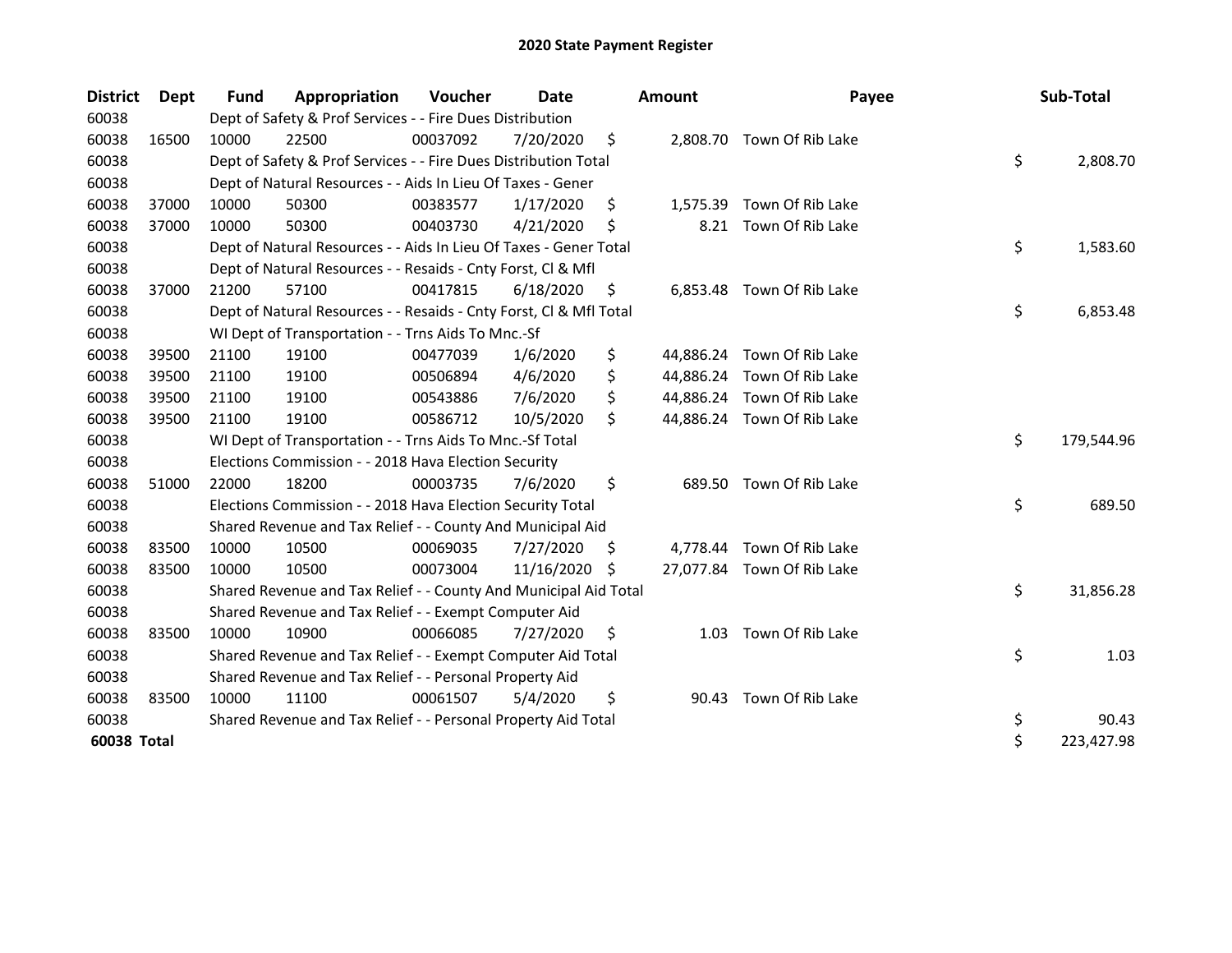| <b>District</b> | Dept  | Fund  | Appropriation                                                        | Voucher  | <b>Date</b>   |     | <b>Amount</b> | Payee                       | Sub-Total        |
|-----------------|-------|-------|----------------------------------------------------------------------|----------|---------------|-----|---------------|-----------------------------|------------------|
| 60040           |       |       | Dept of Safety & Prof Services - - Fire Dues Distribution            |          |               |     |               |                             |                  |
| 60040           | 16500 | 10000 | 22500                                                                | 00037093 | 7/20/2020     | \$  |               | 1,046.27 Town Of Roosevelt  |                  |
| 60040           |       |       | Dept of Safety & Prof Services - - Fire Dues Distribution Total      |          |               |     |               |                             | \$<br>1,046.27   |
| 60040           |       |       | Dept of Natural Resources - - Aids In Lieu Of Taxes - Gener          |          |               |     |               |                             |                  |
| 60040           | 37000 | 10000 | 50300                                                                | 00383593 | 1/17/2020     | \$  |               | 7,939.76 Town Of Roosevelt  |                  |
| 60040           |       |       | Dept of Natural Resources - - Aids In Lieu Of Taxes - Gener Total    |          |               |     |               |                             | \$<br>7,939.76   |
| 60040           |       |       | Dept of Natural Resources - - Resaids - Cnty Forst, Cl & Mfl         |          |               |     |               |                             |                  |
| 60040           | 37000 | 21200 | 57100                                                                | 00417816 | 6/18/2020     | \$  |               | 193.59 Town Of Roosevelt    |                  |
| 60040           |       |       | Dept of Natural Resources - - Resaids - Cnty Forst, Cl & Mfl Total   |          |               |     |               |                             | \$<br>193.59     |
| 60040           |       |       | WI Dept of Transportation - - Trns Aids To Mnc.-Sf                   |          |               |     |               |                             |                  |
| 60040           | 39500 | 21100 | 19100                                                                | 00477040 | 1/6/2020      | \$  |               | 36,222.18 Town Of Roosevelt |                  |
| 60040           | 39500 | 21100 | 19100                                                                | 00506895 | 4/6/2020      | \$  |               | 36,222.18 Town Of Roosevelt |                  |
| 60040           | 39500 | 21100 | 19100                                                                | 00543887 | 7/6/2020      | \$  |               | 36,222.18 Town Of Roosevelt |                  |
| 60040           | 39500 | 21100 | 19100                                                                | 00586713 | 10/5/2020     | \$  |               | 36,222.19 Town Of Roosevelt |                  |
| 60040           |       |       | WI Dept of Transportation - - Trns Aids To Mnc.-Sf Total             |          |               |     |               |                             | \$<br>144,888.73 |
| 60040           |       |       | WI Dept of Transportation - - Supplemental Transportation Aids       |          |               |     |               |                             |                  |
| 60040           | 39500 | 21100 | 19600                                                                | 00477583 | 1/6/2020      | \$  |               | 22,153.32 Town Of Roosevelt |                  |
| 60040           |       |       | WI Dept of Transportation - - Supplemental Transportation Aids Total |          |               |     |               |                             | \$<br>22,153.32  |
| 60040           |       |       | WI Dept of Transportation - - Loc Rd Imp Prg St Fd                   |          |               |     |               |                             |                  |
| 60040           | 39500 | 21100 | 27800                                                                | 00609731 | 11/2/2020     | \$  |               | 14,817.14 Town Of Roosevelt |                  |
| 60040           |       |       | WI Dept of Transportation - - Loc Rd Imp Prg St Fd Total             |          |               |     |               |                             | \$<br>14,817.14  |
| 60040           |       |       | Department of Administration - - Federal Aid                         |          |               |     |               |                             |                  |
| 60040           | 50500 | 10000 | 14200                                                                | 00130213 | 10/2/2020     | \$  |               | 359.90 Town Of Roosevelt    |                  |
| 60040           | 50500 | 10000 | 14200                                                                | 00135201 | 12/10/2020 \$ |     |               | 252.97 Town Of Roosevelt    |                  |
| 60040           |       |       | Department of Administration - - Federal Aid Total                   |          |               |     |               |                             | \$<br>612.87     |
| 60040           |       |       | Department of Administration - - Hv Trans Ln Annual Impact Fee       |          |               |     |               |                             |                  |
| 60040           | 50500 | 10000 | 17400                                                                | 00121223 | 5/1/2020      | \$  |               | 35,520.00 Town Of Roosevelt |                  |
| 60040           |       |       | Department of Administration - - Hv Trans Ln Annual Impact Fee Total |          |               |     |               |                             | \$<br>35,520.00  |
| 60040           |       |       | Elections Commission - - 2018 Hava Election Security                 |          |               |     |               |                             |                  |
| 60040           | 51000 | 22000 | 18200                                                                | 00004695 | 9/22/2020     | \$  |               | 418.90 Town Of Roosevelt    |                  |
| 60040           |       |       | Elections Commission - - 2018 Hava Election Security Total           |          |               |     |               |                             | \$<br>418.90     |
| 60040           |       |       | Shared Revenue and Tax Relief - - County And Municipal Aid           |          |               |     |               |                             |                  |
| 60040           | 83500 | 10000 | 10500                                                                | 00069036 | 7/27/2020     | \$, |               | 5,055.10 Town Of Roosevelt  |                  |
| 60040           | 83500 | 10000 | 10500                                                                | 00073005 | 11/16/2020    | S   |               | 28,645.58 Town Of Roosevelt |                  |
| 60040           |       |       | Shared Revenue and Tax Relief - - County And Municipal Aid Total     |          |               |     |               |                             | \$<br>33,700.68  |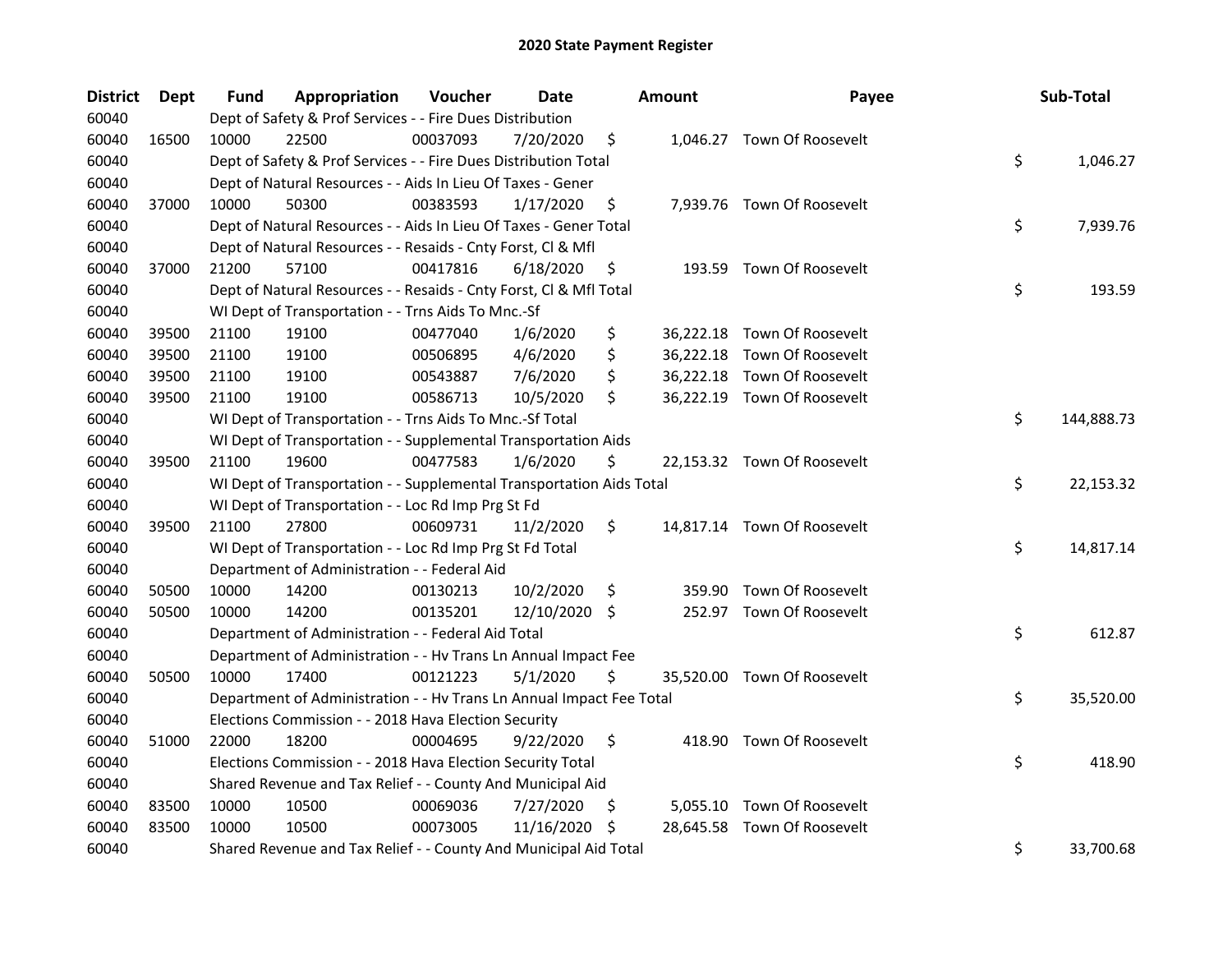| <b>District</b> | <b>Dept</b> | <b>Fund</b> | Appropriation                                                 | <b>Voucher</b> | Date       |     | <b>Amount</b> | Payee             | Sub-Total  |
|-----------------|-------------|-------------|---------------------------------------------------------------|----------------|------------|-----|---------------|-------------------|------------|
| 60040           |             |             | Shared Revenue and Tax Relief - - Utility Aid                 |                |            |     |               |                   |            |
| 60040           | 83500       | 10000       | 11000                                                         | 00069036       | 7/27/2020  |     | 108.37        | Town Of Roosevelt |            |
| 60040           | 83500       | 10000       | 11000                                                         | 00073005       | 11/16/2020 | - S | 865.48        | Town Of Roosevelt |            |
| 60040           |             |             | Shared Revenue and Tax Relief - - Utility Aid Total           |                |            |     |               |                   | 973.85     |
| 60040           |             |             | Shared Revenue and Tax Relief - - Personal Property Aid       |                |            |     |               |                   |            |
| 60040           | 83500       | 10000       | 11100                                                         | 00061508       | 5/4/2020   | S   | 43.03         | Town Of Roosevelt |            |
| 60040           |             |             | Shared Revenue and Tax Relief - - Personal Property Aid Total |                |            |     |               |                   | 43.03      |
| 60040 Total     |             |             |                                                               |                |            |     |               |                   | 262,308.14 |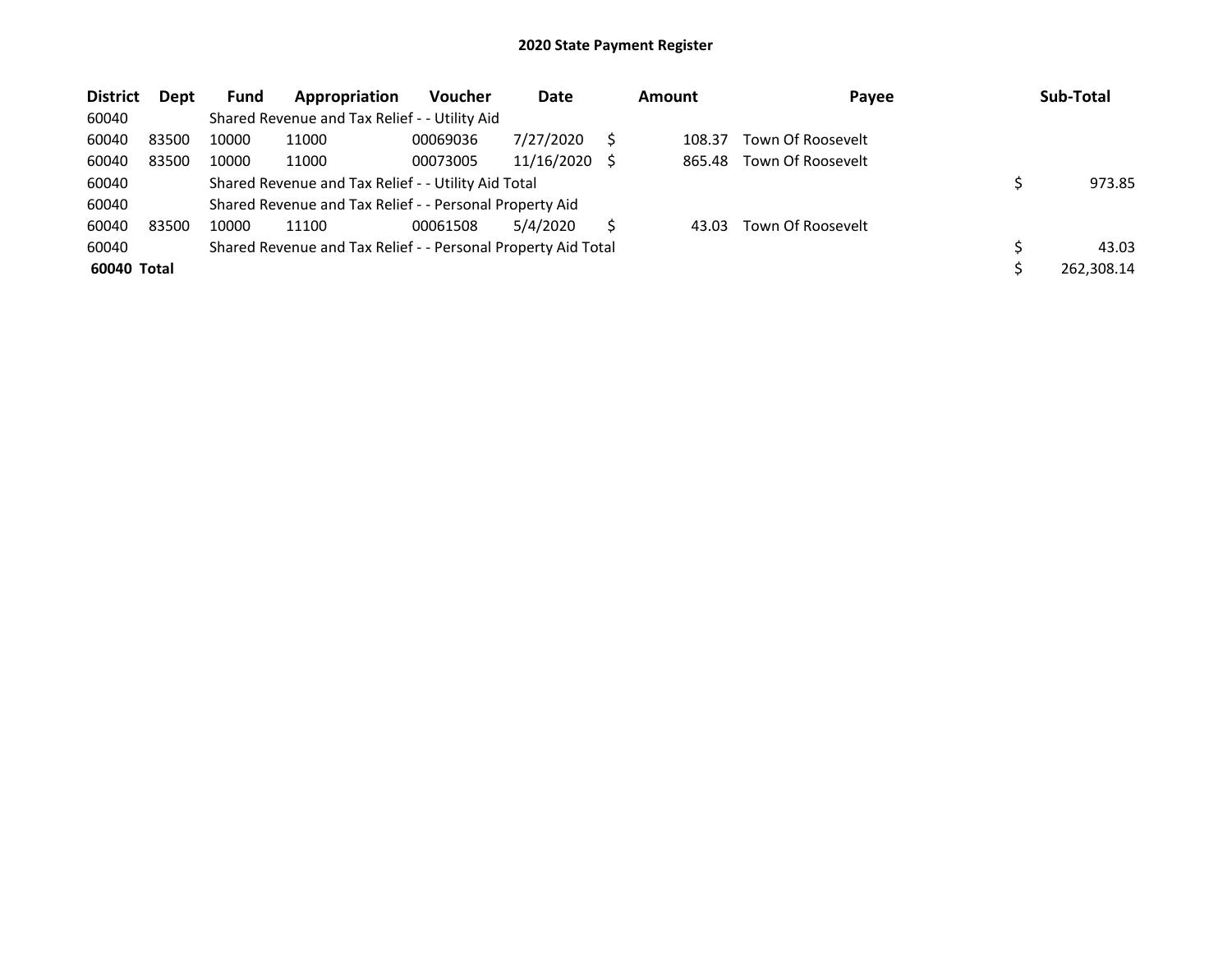| <b>District</b> | <b>Dept</b> | Fund  | Appropriation                                                        | Voucher  | <b>Date</b>     |     | <b>Amount</b> |                        | Payee | Sub-Total        |
|-----------------|-------------|-------|----------------------------------------------------------------------|----------|-----------------|-----|---------------|------------------------|-------|------------------|
| 60042           |             |       | Dept of Safety & Prof Services - - Fire Dues Distribution            |          |                 |     |               |                        |       |                  |
| 60042           | 16500       | 10000 | 22500                                                                | 00037094 | 7/20/2020       | \$  |               | 909.58 Town Of Taft    |       |                  |
| 60042           |             |       | Dept of Safety & Prof Services - - Fire Dues Distribution Total      |          |                 |     |               |                        |       | \$<br>909.58     |
| 60042           |             |       | Dept of Natural Resources - - Resaids - Cnty Forst, Cl & Mfl         |          |                 |     |               |                        |       |                  |
| 60042           | 37000       | 21200 | 57100                                                                | 00417817 | 6/18/2020       | \$  |               | 608.24 Town Of Taft    |       |                  |
| 60042           |             |       | Dept of Natural Resources - - Resaids - Cnty Forst, CI & Mfl Total   |          |                 |     |               |                        |       | \$<br>608.24     |
| 60042           |             |       | WI Dept of Transportation - - Trns Aids To Mnc.-Sf                   |          |                 |     |               |                        |       |                  |
| 60042           | 39500       | 21100 | 19100                                                                | 00477041 | 1/6/2020        | \$  |               | 18,689.02 Town Of Taft |       |                  |
| 60042           | 39500       | 21100 | 19100                                                                | 00506896 | 4/6/2020        | \$  |               | 18,689.02 Town Of Taft |       |                  |
| 60042           | 39500       | 21100 | 19100                                                                | 00543888 | 7/6/2020        | \$  |               | 18,689.02 Town Of Taft |       |                  |
| 60042           | 39500       | 21100 | 19100                                                                | 00586714 | 10/5/2020       | \$  |               | 18,689.02 Town Of Taft |       |                  |
| 60042           |             |       | WI Dept of Transportation - - Trns Aids To Mnc.-Sf Total             |          |                 |     |               |                        |       | \$<br>74,756.08  |
| 60042           |             |       | WI Dept of Transportation - - Supplemental Transportation Aids       |          |                 |     |               |                        |       |                  |
| 60042           | 39500       | 21100 | 19600                                                                | 00477584 | 1/6/2020        | \$  |               | 13,030.41 Town Of Taft |       |                  |
| 60042           |             |       | WI Dept of Transportation - - Supplemental Transportation Aids Total |          |                 |     |               |                        |       | \$<br>13,030.41  |
| 60042           |             |       | WI Dept of Transportation - - Loc Rd Imp Prg St Fd                   |          |                 |     |               |                        |       |                  |
| 60042           | 39500       | 21100 | 27800                                                                | 00615865 | $11/16/2020$ \$ |     |               | 14,817.14 Town Of Taft |       |                  |
| 60042           |             |       | WI Dept of Transportation - - Loc Rd Imp Prg St Fd Total             |          |                 |     |               |                        |       | \$<br>14,817.14  |
| 60042           |             |       | Department of Administration - - Federal Aid                         |          |                 |     |               |                        |       |                  |
| 60042           | 50500       | 10000 | 14200                                                                | 00135202 | 12/10/2020 \$   |     |               | 5,380.26 Town Of Taft  |       |                  |
| 60042           |             |       | Department of Administration - - Federal Aid Total                   |          |                 |     |               |                        |       | \$<br>5,380.26   |
| 60042           |             |       | Shared Revenue and Tax Relief - - County And Municipal Aid           |          |                 |     |               |                        |       |                  |
| 60042           | 83500       | 10000 | 10500                                                                | 00069037 | 7/27/2020       | \$. |               | 4,863.75 Town Of Taft  |       |                  |
| 60042           | 83500       | 10000 | 10500                                                                | 00073006 | 11/16/2020      | \$. |               | 27,561.26 Town Of Taft |       |                  |
| 60042           |             |       | Shared Revenue and Tax Relief - - County And Municipal Aid Total     |          |                 |     |               |                        |       | \$<br>32,425.01  |
| 60042           |             |       | Shared Revenue and Tax Relief - - Utility Aid                        |          |                 |     |               |                        |       |                  |
| 60042           | 83500       | 10000 | 11000                                                                | 00069037 | 7/27/2020       | \$  |               | 62.53 Town Of Taft     |       |                  |
| 60042           | 83500       | 10000 | 11000                                                                | 00073006 | 11/16/2020 \$   |     |               | 390.91 Town Of Taft    |       |                  |
| 60042           |             |       | Shared Revenue and Tax Relief - - Utility Aid Total                  |          |                 |     |               |                        |       | \$<br>453.44     |
| 60042           |             |       | Shared Revenue and Tax Relief - - Personal Property Aid              |          |                 |     |               |                        |       |                  |
| 60042           | 83500       | 10000 | 11100                                                                | 00061509 | 5/4/2020        | \$  |               | 99.56 Town Of Taft     |       |                  |
| 60042           |             |       | Shared Revenue and Tax Relief - - Personal Property Aid Total        |          |                 |     |               |                        |       | \$<br>99.56      |
| 60042 Total     |             |       |                                                                      |          |                 |     |               |                        |       | \$<br>142,479.72 |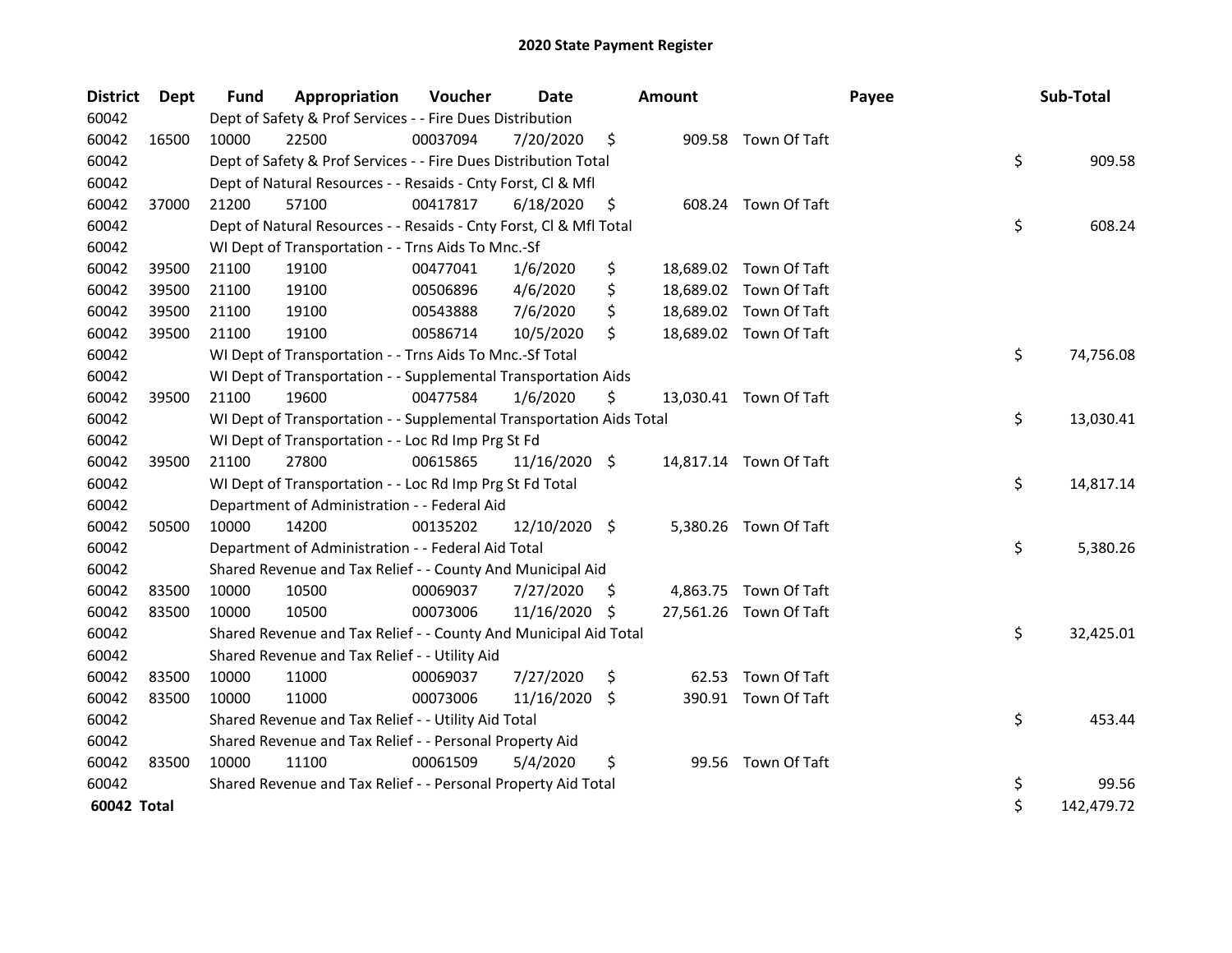| <b>District</b> | <b>Dept</b> | Fund  | Appropriation                                                        | Voucher  | Date          |    | <b>Amount</b> | Payee                      | Sub-Total        |
|-----------------|-------------|-------|----------------------------------------------------------------------|----------|---------------|----|---------------|----------------------------|------------------|
| 60044           |             |       | Dept of Safety & Prof Services - - Fire Dues Distribution            |          |               |    |               |                            |                  |
| 60044           | 16500       | 10000 | 22500                                                                | 00037095 | 7/20/2020     | \$ |               | 1,915.38 Town Of Westboro  |                  |
| 60044           |             |       | Dept of Safety & Prof Services - - Fire Dues Distribution Total      |          |               |    |               |                            | \$<br>1,915.38   |
| 60044           |             |       | Dept of Natural Resources - - Resaids - Cnty Forst, Cl & Mfl         |          |               |    |               |                            |                  |
| 60044           | 37000       | 21200 | 57100                                                                | 00417818 | 6/18/2020     | \$ |               | 1,915.23 Town Of Westboro  |                  |
| 60044           |             |       | Dept of Natural Resources - - Resaids - Cnty Forst, Cl & Mfl Total   |          |               |    |               |                            | \$<br>1,915.23   |
| 60044           |             |       | Dept of Natural Resources - - Resaids - Pymt In Lieu Tax Fed         |          |               |    |               |                            |                  |
| 60044           | 37000       | 21200 | 58400                                                                | 00439144 | 10/1/2020     | \$ |               | 60,663.72 Town Of Westboro |                  |
| 60044           |             |       | Dept of Natural Resources - - Resaids - Pymt In Lieu Tax Fed Total   |          |               |    |               |                            | \$<br>60,663.72  |
| 60044           |             |       | Dept of Natural Resources - - Fin Asst For Responsible Units         |          |               |    |               |                            |                  |
| 60044           | 37000       | 27400 | 67000                                                                | 00412585 | 5/29/2020     | \$ |               | 2,388.71 Town Of Westboro  |                  |
| 60044           |             |       | Dept of Natural Resources - - Fin Asst For Responsible Units Total   |          |               |    |               |                            | \$<br>2,388.71   |
| 60044           |             |       | WI Dept of Transportation - - Trns Aids To Mnc.-Sf                   |          |               |    |               |                            |                  |
| 60044           | 39500       | 21100 | 19100                                                                | 00477042 | 1/6/2020      | \$ |               | 51,431.37 Town Of Westboro |                  |
| 60044           | 39500       | 21100 | 19100                                                                | 00506897 | 4/6/2020      | \$ |               | 51,431.37 Town Of Westboro |                  |
| 60044           | 39500       | 21100 | 19100                                                                | 00543889 | 7/6/2020      | \$ |               | 51,431.37 Town Of Westboro |                  |
| 60044           | 39500       | 21100 | 19100                                                                | 00586715 | 10/5/2020     | Ś  |               | 51,431.39 Town Of Westboro |                  |
| 60044           |             |       | WI Dept of Transportation - - Trns Aids To Mnc.-Sf Total             |          |               |    |               |                            | \$<br>205,725.50 |
| 60044           |             |       | WI Dept of Transportation - - Supplemental Transportation Aids       |          |               |    |               |                            |                  |
| 60044           | 39500       | 21100 | 19600                                                                | 00477585 | 1/6/2020      | \$ |               | 35,211.75 Town Of Westboro |                  |
| 60044           |             |       | WI Dept of Transportation - - Supplemental Transportation Aids Total |          |               |    |               |                            | \$<br>35,211.75  |
| 60044           |             |       | Department of Administration - - Federal Aid                         |          |               |    |               |                            |                  |
| 60044           | 50500       | 10000 | 14200                                                                | 00130214 | 10/2/2020     | \$ |               | 1,938.16 Town Of Westboro  |                  |
| 60044           | 50500       | 10000 | 14200                                                                | 00132286 | 11/13/2020    | \$ | 590.90        | Town Of Westboro           |                  |
| 60044           | 50500       | 10000 | 14200                                                                | 00135203 | 12/10/2020 \$ |    |               | 2,220.19 Town Of Westboro  |                  |
| 60044           |             |       | Department of Administration - - Federal Aid Total                   |          |               |    |               |                            | \$<br>4,749.25   |
| 60044           |             |       | Elections Commission - - 2018 Hava Election Security                 |          |               |    |               |                            |                  |
| 60044           | 51000       | 22000 | 18200                                                                | 00004423 | 9/9/2020      | \$ |               | 674.10 Town Of Westboro    |                  |
| 60044           |             |       | Elections Commission - - 2018 Hava Election Security Total           |          |               |    |               |                            | \$<br>674.10     |
| 60044           |             |       | Shared Revenue and Tax Relief - - County And Municipal Aid           |          |               |    |               |                            |                  |
| 60044           | 83500       | 10000 | 10500                                                                | 00069038 | 7/27/2020     | \$ |               | 7,532.26 Town Of Westboro  |                  |
| 60044           | 83500       | 10000 | 10500                                                                | 00073007 | 11/16/2020    | -S |               | 42,682.81 Town Of Westboro |                  |
| 60044           |             |       | Shared Revenue and Tax Relief - - County And Municipal Aid Total     |          |               |    |               |                            | \$<br>50,215.07  |
| 60044           |             |       | Shared Revenue and Tax Relief - - Exempt Computer Aid                |          |               |    |               |                            |                  |
| 60044           | 83500       | 10000 | 10900                                                                | 00066086 | 7/27/2020     | \$ | 2.08          | Town Of Westboro           |                  |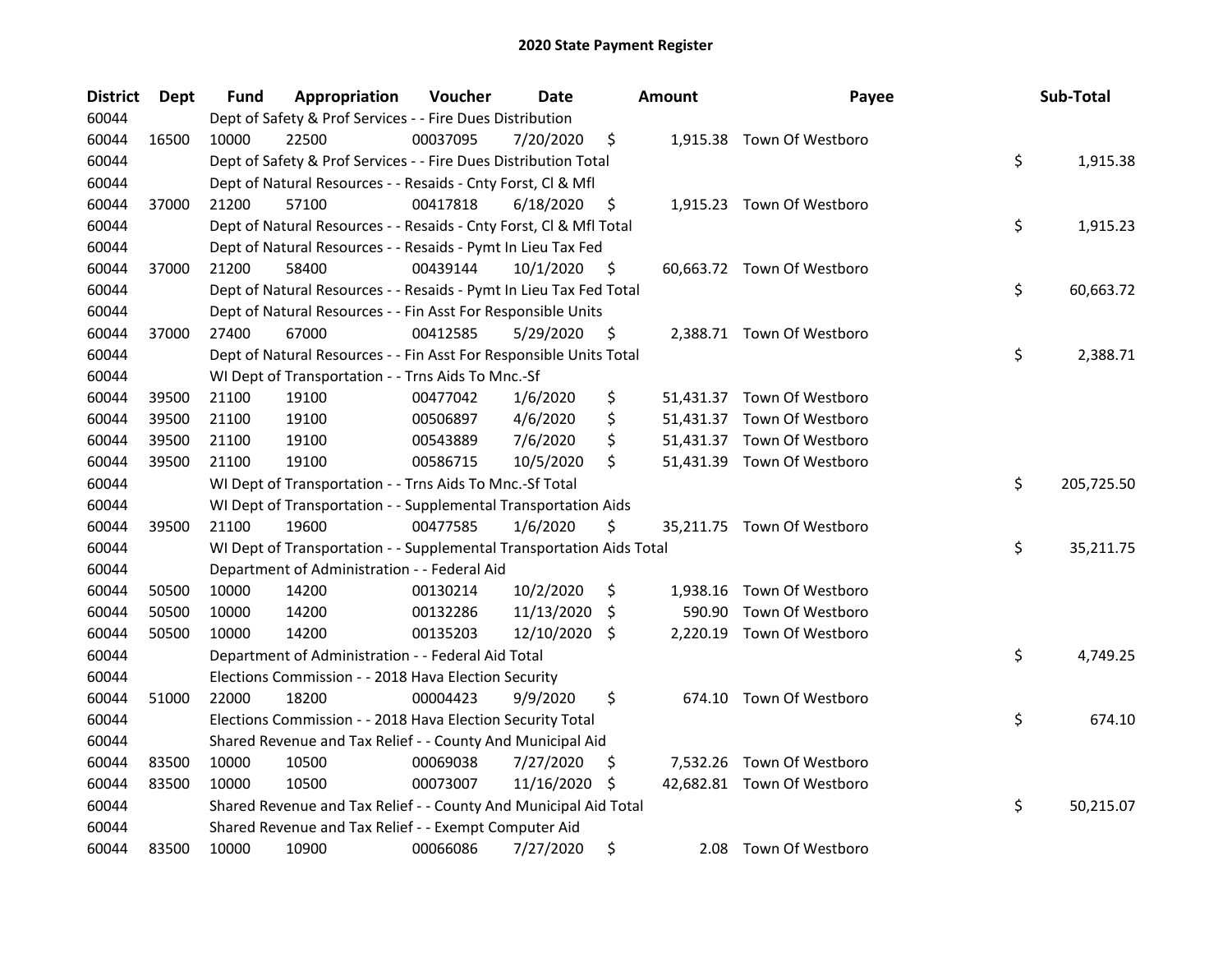| <b>District</b> | Dept  | Fund  | Appropriation                                                 | Voucher  | Date       | <b>Amount</b> | Payee            | Sub-Total  |
|-----------------|-------|-------|---------------------------------------------------------------|----------|------------|---------------|------------------|------------|
| 60044           |       |       | Shared Revenue and Tax Relief - - Exempt Computer Aid Total   |          |            |               |                  | 2.08       |
| 60044           |       |       | Shared Revenue and Tax Relief - - Utility Aid                 |          |            |               |                  |            |
| 60044           | 83500 | 10000 | 11000                                                         | 00069038 | 7/27/2020  | 57.34         | Town Of Westboro |            |
| 60044           | 83500 | 10000 | 11000                                                         | 00073007 | 11/16/2020 | 451.49        | Town Of Westboro |            |
| 60044           |       |       | Shared Revenue and Tax Relief - - Utility Aid Total           |          |            |               |                  | 508.83     |
| 60044           |       |       | Shared Revenue and Tax Relief - - Personal Property Aid       |          |            |               |                  |            |
| 60044           | 83500 | 10000 | 11100                                                         | 00061510 | 5/4/2020   | 19.97         | Town Of Westboro |            |
| 60044           |       |       | Shared Revenue and Tax Relief - - Personal Property Aid Total |          |            |               |                  | 19.97      |
| 60044 Total     |       |       |                                                               |          |            |               |                  | 363.989.59 |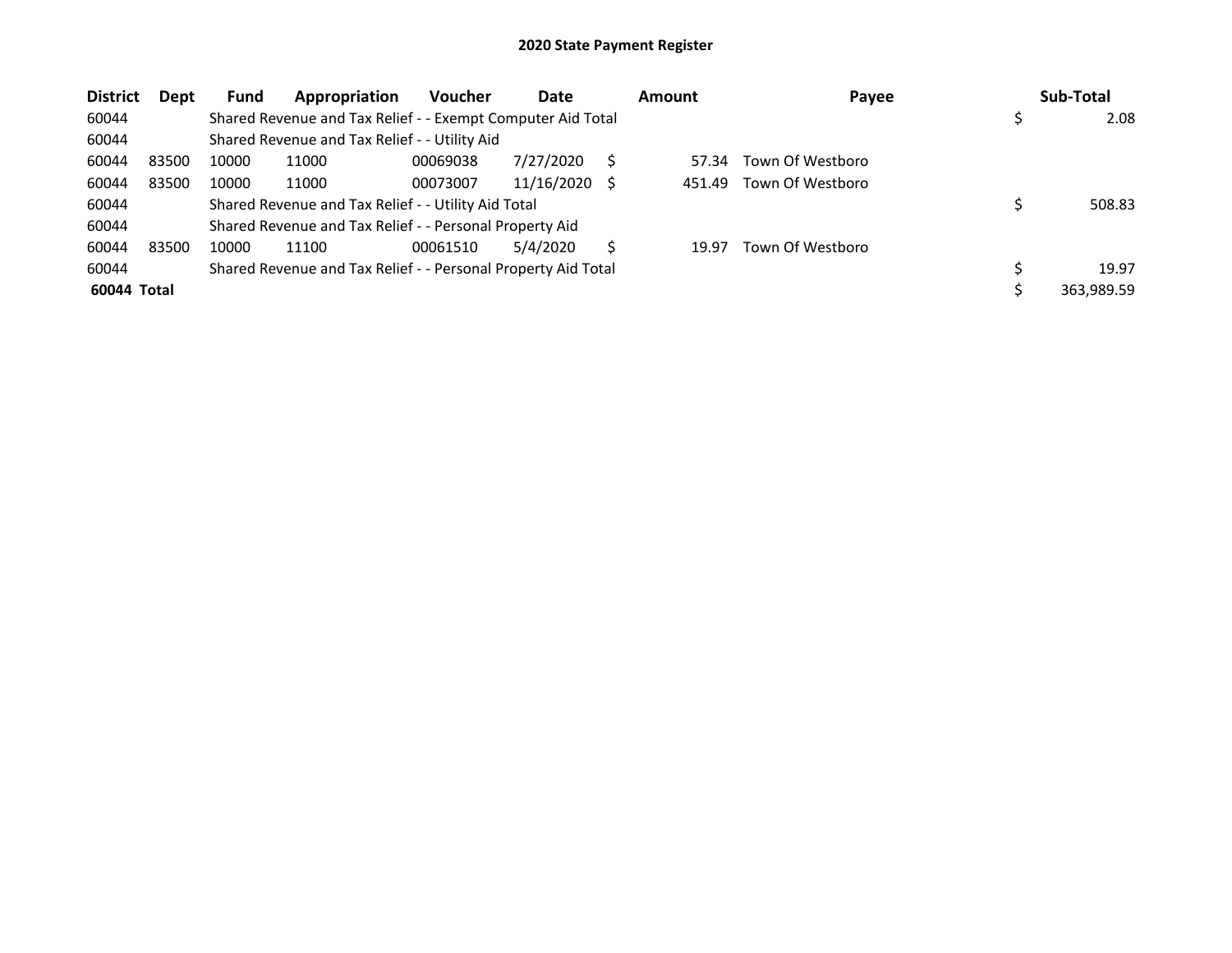| <b>District</b> | Dept  | <b>Fund</b> | Appropriation                                                        | Voucher  | Date       | Amount           | Payee                       | Sub-Total        |
|-----------------|-------|-------------|----------------------------------------------------------------------|----------|------------|------------------|-----------------------------|------------------|
| 60131           |       |             | Dept of Safety & Prof Services - - Fire Dues Distribution            |          |            |                  |                             |                  |
| 60131           | 16500 | 10000       | 22500                                                                | 00037096 | 7/20/2020  | \$               | 892.39 Village Of Gilman    |                  |
| 60131           |       |             | Dept of Safety & Prof Services - - Fire Dues Distribution Total      |          |            |                  |                             | \$<br>892.39     |
| 60131           |       |             | Dept of Natural Resources - - Fin Asst For Responsible Units         |          |            |                  |                             |                  |
| 60131           | 37000 | 27400       | 67000                                                                | 00412731 | 5/29/2020  | \$               | 2,632.31 Village Of Gilman  |                  |
| 60131           |       |             | Dept of Natural Resources - - Fin Asst For Responsible Units Total   |          |            |                  |                             | \$<br>2,632.31   |
| 60131           |       |             | WI Dept of Transportation - - Trns Aids To Mnc.-Sf                   |          |            |                  |                             |                  |
| 60131           | 39500 | 21100       | 19100                                                                | 00477043 | 1/6/2020   | \$<br>6,944.49   | Village Of Gilman           |                  |
| 60131           | 39500 | 21100       | 19100                                                                | 00506898 | 4/6/2020   | \$<br>6,944.49   | Village Of Gilman           |                  |
| 60131           | 39500 | 21100       | 19100                                                                | 00543890 | 7/6/2020   | \$<br>6,944.49   | Village Of Gilman           |                  |
| 60131           | 39500 | 21100       | 19100                                                                | 00586716 | 10/5/2020  | \$<br>6,944.49   | Village Of Gilman           |                  |
| 60131           |       |             | WI Dept of Transportation - - Trns Aids To Mnc.-Sf Total             |          |            |                  |                             | \$<br>27,777.96  |
| 60131           |       |             | WI Dept of Transportation - - Loc Rd Imp Prg St Fd                   |          |            |                  |                             |                  |
| 60131           | 39500 | 21100       | 27800                                                                | 00550179 | 7/9/2020   | \$               | 7,939.77 Village Of Gilman  |                  |
| 60131           |       |             | WI Dept of Transportation - - Loc Rd Imp Prg St Fd Total             |          |            |                  |                             | \$<br>7,939.77   |
| 60131           |       |             | Department of Justice - - Law Enforcement Train, Local               |          |            |                  |                             |                  |
| 60131           | 45500 | 10000       | 23100                                                                | 00091442 | 12/4/2020  | \$               | 160.00 Village Of Gilman    |                  |
| 60131           |       |             | Department of Justice - - Law Enforcement Train, Local Total         |          |            |                  |                             | \$<br>160.00     |
| 60131           |       |             | Department of Administration - - Federal Aid                         |          |            |                  |                             |                  |
| 60131           | 50500 | 10000       | 14200                                                                | 00130216 | 10/2/2020  | \$<br>4,702.68   | Village Of Gilman           |                  |
| 60131           | 50500 | 10000       | 14200                                                                | 00132288 | 11/13/2020 | \$<br>9,520.48   | Village Of Gilman           |                  |
| 60131           | 50500 | 10000       | 14200                                                                | 00135205 | 12/10/2020 | \$<br>71,723.31  | Village Of Gilman           |                  |
| 60131           | 50500 | 10000       | 14200                                                                | 00136551 | 12/17/2020 | \$<br>647.09     | Village Of Gilman           |                  |
| 60131           |       |             | Department of Administration - - Federal Aid Total                   |          |            |                  |                             | \$<br>86,593.56  |
| 60131           |       |             | Department of Administration - - Federal Aid, Local Assistance       |          |            |                  |                             |                  |
| 60131           | 50500 | 10000       | 74300                                                                | 00132026 | 11/6/2020  | \$               | 44,209.75 Village Of Gilman |                  |
| 60131           | 50500 | 10000       | 74300                                                                | 00137186 | 12/30/2020 | \$               | 43,359.14 Village Of Gilman |                  |
| 60131           |       |             | Department of Administration - - Federal Aid, Local Assistance Total |          |            |                  |                             | \$<br>87,568.89  |
| 60131           |       |             | Elections Commission - - 2018 Hava Election Security                 |          |            |                  |                             |                  |
| 60131           | 51000 | 22000       | 18200                                                                | 00004109 | 8/6/2020   | \$               | 436.50 Village Of Gilman    |                  |
| 60131           |       |             | Elections Commission - - 2018 Hava Election Security Total           |          |            |                  |                             | \$<br>436.50     |
| 60131           |       |             | Shared Revenue and Tax Relief - - County And Municipal Aid           |          |            |                  |                             |                  |
| 60131           | 83500 | 10000       | 10500                                                                | 00069039 | 7/27/2020  | \$<br>21,697.79  | Village Of Gilman           |                  |
| 60131           | 83500 | 10000       | 10500                                                                | 00073008 | 11/16/2020 | \$<br>122,954.11 | Village Of Gilman           |                  |
| 60131           |       |             | Shared Revenue and Tax Relief - - County And Municipal Aid Total     |          |            |                  |                             | \$<br>144,651.90 |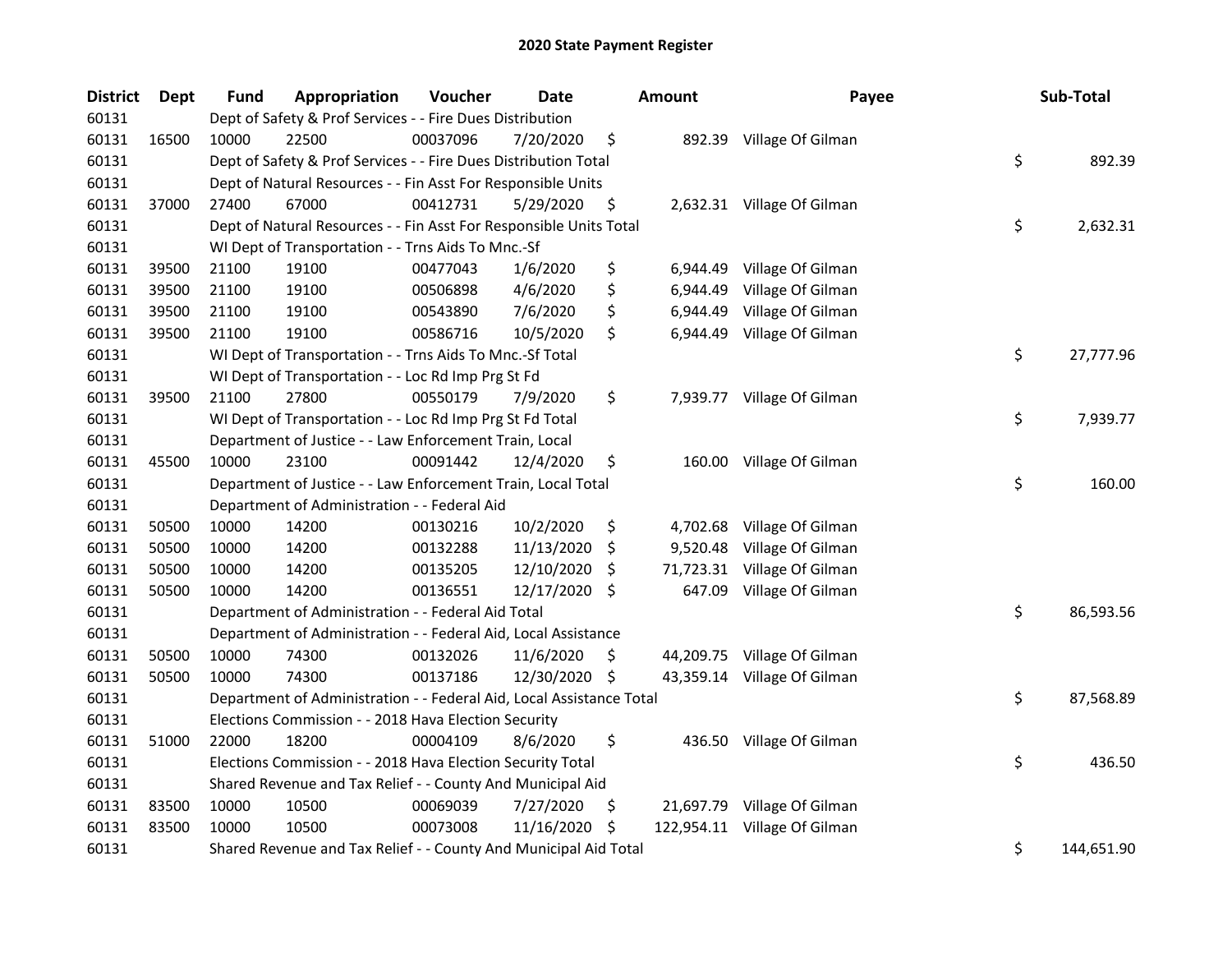| <b>District</b> | <b>Dept</b> | <b>Fund</b> | Appropriation                                                   | Voucher  | Date      |    | <b>Amount</b> | Payee             | Sub-Total  |
|-----------------|-------------|-------------|-----------------------------------------------------------------|----------|-----------|----|---------------|-------------------|------------|
| 60131           |             |             | Shared Revenue and Tax Relief - - Exempt Computer Aid           |          |           |    |               |                   |            |
| 60131<br>83500  |             | 10000       | 10900                                                           | 00066087 | 7/27/2020 |    | 1,261.22      | Village Of Gilman |            |
| 60131           |             |             | Shared Revenue and Tax Relief - - Exempt Computer Aid Total     |          |           |    |               |                   | 1,261.22   |
| 60131           |             |             | Shared Revenue and Tax Relief - - Personal Property Aid         |          |           |    |               |                   |            |
| 60131<br>83500  |             | 10000       | 11100                                                           | 00061511 | 5/4/2020  |    | 1.242.29      | Village Of Gilman |            |
| 60131           |             |             | Shared Revenue and Tax Relief - - Personal Property Aid Total   |          |           |    |               |                   | 1,242.29   |
| 60131           |             |             | Shared Revenue and Tax Relief - - Lottery & Gaming Credit       |          |           |    |               |                   |            |
| 60131<br>83500  |             | 52100       | 36300                                                           | 00055545 | 3/23/2020 | S. | 696.00        | Village Of Gilman |            |
| 60131           |             |             | Shared Revenue and Tax Relief - - Lottery & Gaming Credit Total |          |           |    |               |                   | 696.00     |
| 60131 Total     |             |             |                                                                 |          |           |    |               |                   | 361,852.79 |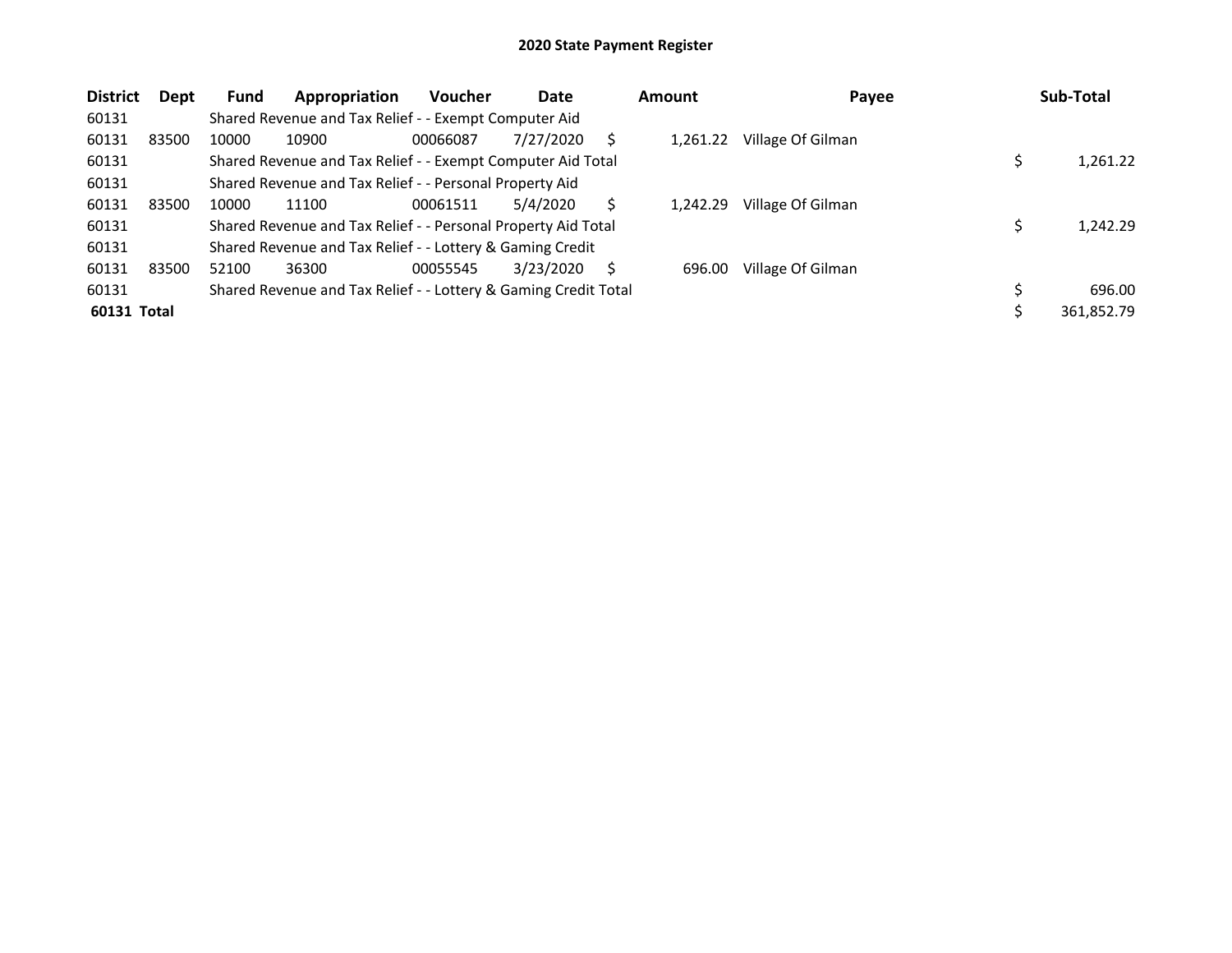| <b>District</b> | Dept  | <b>Fund</b> | Appropriation                                                        | Voucher  | <b>Date</b> |    | Amount    | Payee                      | Sub-Total       |
|-----------------|-------|-------------|----------------------------------------------------------------------|----------|-------------|----|-----------|----------------------------|-----------------|
| 60146           |       |             | Dept of Safety & Prof Services - - Fire Dues Distribution            |          |             |    |           |                            |                 |
| 60146           | 16500 | 10000       | 22500                                                                | 00037097 | 7/20/2020   | \$ | 154.63    | Village Of Lublin          |                 |
| 60146           |       |             | Dept of Safety & Prof Services - - Fire Dues Distribution Total      |          |             |    |           |                            | \$<br>154.63    |
| 60146           |       |             | WI Dept of Transportation - - Trns Aids To Mnc.-Sf                   |          |             |    |           |                            |                 |
| 60146           | 39500 | 21100       | 19100                                                                | 00477044 | 1/6/2020    | \$ | 2,325.78  | Village Of Lublin          |                 |
| 60146           | 39500 | 21100       | 19100                                                                | 00506899 | 4/6/2020    | \$ | 2,325.78  | Village Of Lublin          |                 |
| 60146           | 39500 | 21100       | 19100                                                                | 00543891 | 7/6/2020    | \$ | 2,325.78  | Village Of Lublin          |                 |
| 60146           | 39500 | 21100       | 19100                                                                | 00586717 | 10/5/2020   | \$ |           | 2,325.78 Village Of Lublin |                 |
| 60146           |       |             | WI Dept of Transportation - - Trns Aids To Mnc.-Sf Total             |          |             |    |           |                            | \$<br>9,303.12  |
| 60146           |       |             | Department of Administration - - Federal Aid                         |          |             |    |           |                            |                 |
| 60146           | 50500 | 10000       | 14200                                                                | 00130217 | 10/2/2020   | \$ | 427.72    | Village Of Lublin          |                 |
| 60146           | 50500 | 10000       | 14200                                                                | 00135206 | 12/10/2020  | \$ | 175.38    | Village Of Lublin          |                 |
| 60146           |       |             | Department of Administration - - Federal Aid Total                   |          |             |    |           |                            | \$<br>603.10    |
| 60146           |       |             | Department of Administration - - Hv Trans Ln Annual Impact Fee       |          |             |    |           |                            |                 |
| 60146           | 50500 | 10000       | 17400                                                                | 00121235 | 5/1/2020    | \$ | 4,384.00  | Village Of Lublin          |                 |
| 60146           |       |             | Department of Administration - - Hv Trans Ln Annual Impact Fee Total |          |             |    |           |                            | \$<br>4,384.00  |
| 60146           |       |             | Elections Commission - - 2018 Hava Election Security                 |          |             |    |           |                            |                 |
| 60146           | 51000 | 22000       | 18200                                                                | 00004089 | 8/4/2020    | \$ | 279.20    | Village Of Lublin          |                 |
| 60146           | 51000 | 22000       | 18200                                                                | 00004443 | 9/9/2020    | \$ | 1,200.00  | Village Of Lublin          |                 |
| 60146           |       |             | Elections Commission - - 2018 Hava Election Security Total           |          |             |    |           |                            | \$<br>1,479.20  |
| 60146           |       |             | Shared Revenue and Tax Relief - - County And Municipal Aid           |          |             |    |           |                            |                 |
| 60146           | 83500 | 10000       | 10500                                                                | 00069040 | 7/27/2020   | \$ | 7,662.06  | Village Of Lublin          |                 |
| 60146           | 83500 | 10000       | 10500                                                                | 00073009 | 11/16/2020  | S  | 43,418.36 | Village Of Lublin          |                 |
| 60146           |       |             | Shared Revenue and Tax Relief - - County And Municipal Aid Total     |          |             |    |           |                            | \$<br>51,080.42 |
| 60146           |       |             | Shared Revenue and Tax Relief - - Personal Property Aid              |          |             |    |           |                            |                 |
| 60146           | 83500 | 10000       | 11100                                                                | 00061512 | 5/4/2020    | \$ |           | 12.21 Village Of Lublin    |                 |
| 60146           |       |             | Shared Revenue and Tax Relief - - Personal Property Aid Total        |          |             |    |           |                            | \$<br>12.21     |
| 60146 Total     |       |             |                                                                      |          |             |    |           |                            | \$<br>67,016.68 |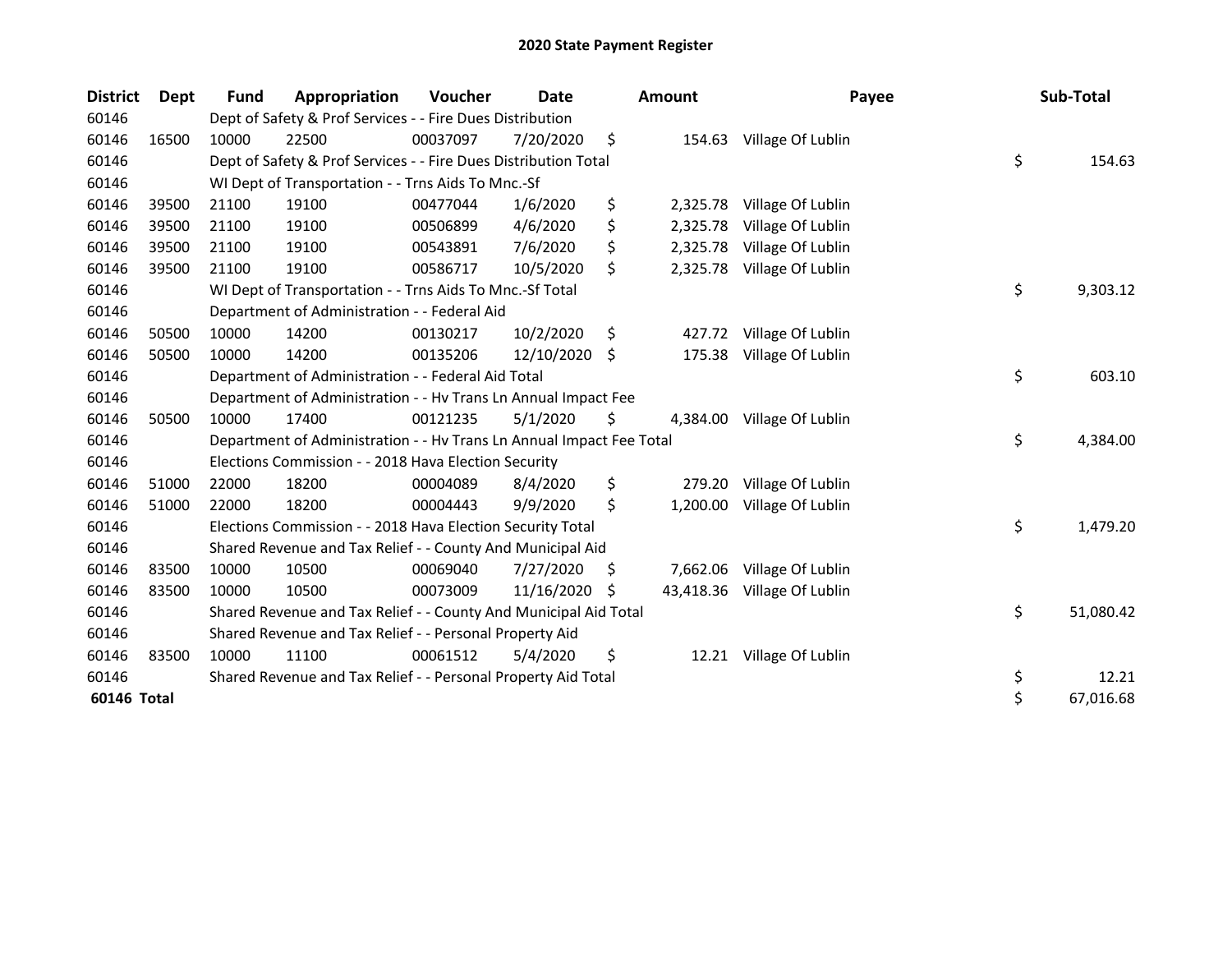| <b>District</b> | Dept  | <b>Fund</b> | Appropriation                                                         | Voucher  | <b>Date</b>   |     | Amount | Payee                          | Sub-Total        |
|-----------------|-------|-------------|-----------------------------------------------------------------------|----------|---------------|-----|--------|--------------------------------|------------------|
| 60176           |       |             | Dept of Safety & Prof Services - - Fire Dues Distribution             |          |               |     |        |                                |                  |
| 60176           | 16500 | 10000       | 22500                                                                 | 00037098 | 7/20/2020     | \$  |        | 1,571.95 Village Of Rib Lake   |                  |
| 60176           |       |             | Dept of Safety & Prof Services - - Fire Dues Distribution Total       |          |               |     |        |                                | \$<br>1,571.95   |
| 60176           |       |             | WI Dept of Transportation - - Trns Aids To Mnc.-Sf                    |          |               |     |        |                                |                  |
| 60176           | 39500 | 21100       | 19100                                                                 | 00477045 | 1/6/2020      | \$  |        | 12,015.62 Village Of Rib Lake  |                  |
| 60176           | 39500 | 21100       | 19100                                                                 | 00506900 | 4/6/2020      | \$  |        | 12,015.62 Village Of Rib Lake  |                  |
| 60176           | 39500 | 21100       | 19100                                                                 | 00543892 | 7/6/2020      | \$  |        | 12,015.62 Village Of Rib Lake  |                  |
| 60176           | 39500 | 21100       | 19100                                                                 | 00586718 | 10/5/2020     | \$  |        | 12,015.65 Village Of Rib Lake  |                  |
| 60176           |       |             | WI Dept of Transportation - - Trns Aids To Mnc.-Sf Total              |          |               |     |        |                                | \$<br>48,062.51  |
| 60176           |       |             | Department of Justice - - Law Enforcement Train, Local                |          |               |     |        |                                |                  |
| 60176           | 45500 | 10000       | 23100                                                                 | 00091641 | 12/8/2020     | \$  |        | 160.00 Village Of Rib Lake     |                  |
| 60176           |       |             | Department of Justice - - Law Enforcement Train, Local Total          |          |               |     |        |                                | \$<br>160.00     |
| 60176           |       |             | Department of Administration - - Federal Aid                          |          |               |     |        |                                |                  |
| 60176           | 50500 | 10000       | 14200                                                                 | 00135207 | 12/10/2020 \$ |     |        | 14,897.74 Village Of Rib Lake  |                  |
| 60176           |       |             | Department of Administration - - Federal Aid Total                    |          |               |     |        |                                | \$<br>14,897.74  |
| 60176           |       |             | Elections Commission - - 2018 Hava Election Security                  |          |               |     |        |                                |                  |
| 60176           | 51000 | 22000       | 18200                                                                 | 00003611 | 6/30/2020     | \$  |        | 664.20 Village Of Rib Lake     |                  |
| 60176           |       |             | Elections Commission - - 2018 Hava Election Security Total            |          |               |     |        |                                | \$<br>664.20     |
| 60176           |       |             | Shared Revenue and Tax Relief - - Expenditure Restraint Program       |          |               |     |        |                                |                  |
| 60176           | 83500 | 10000       | 10100                                                                 | 00069041 | 7/27/2020     | \$  |        | 2,145.88 Village Of Rib Lake   |                  |
| 60176           |       |             | Shared Revenue and Tax Relief - - Expenditure Restraint Program Total |          |               |     |        |                                | \$<br>2,145.88   |
| 60176           |       |             | Shared Revenue and Tax Relief - - County And Municipal Aid            |          |               |     |        |                                |                  |
| 60176           | 83500 | 10000       | 10500                                                                 | 00069041 | 7/27/2020     | \$. |        | 45,491.68 Village Of Rib Lake  |                  |
| 60176           | 83500 | 10000       | 10500                                                                 | 00073010 | 11/16/2020    | \$  |        | 257,786.19 Village Of Rib Lake |                  |
| 60176           |       |             | Shared Revenue and Tax Relief - - County And Municipal Aid Total      |          |               |     |        |                                | \$<br>303,277.87 |
| 60176           |       |             | Shared Revenue and Tax Relief - - Exempt Computer Aid                 |          |               |     |        |                                |                  |
| 60176           | 83500 | 10000       | 10900                                                                 | 00066088 | 7/27/2020     | \$  | 78.99  | Village Of Rib Lake            |                  |
| 60176           | 83500 | 10000       | 10900                                                                 | 00067212 | 7/27/2020     | \$, |        | 878.90 Village Of Rib Lake     |                  |
| 60176           |       |             | Shared Revenue and Tax Relief - - Exempt Computer Aid Total           |          |               |     |        |                                | \$<br>957.89     |
| 60176           |       |             | Shared Revenue and Tax Relief - - Utility Aid                         |          |               |     |        |                                |                  |
| 60176           | 83500 | 10000       | 11000                                                                 | 00069041 | 7/27/2020     | \$  | 55.64  | Village Of Rib Lake            |                  |
| 60176           |       |             | Shared Revenue and Tax Relief - - Utility Aid Total                   |          |               |     |        |                                | \$<br>55.64      |
| 60176           |       |             | Shared Revenue and Tax Relief - - Personal Property Aid               |          |               |     |        |                                |                  |
| 60176           | 83500 | 10000       | 11100                                                                 | 00061513 | 5/4/2020      | \$  |        | 1,146.94 Village Of Rib Lake   |                  |
| 60176           | 83500 | 10000       | 11100                                                                 | 00062651 | 5/4/2020      | \$  |        | 2,127.79 Village Of Rib Lake   |                  |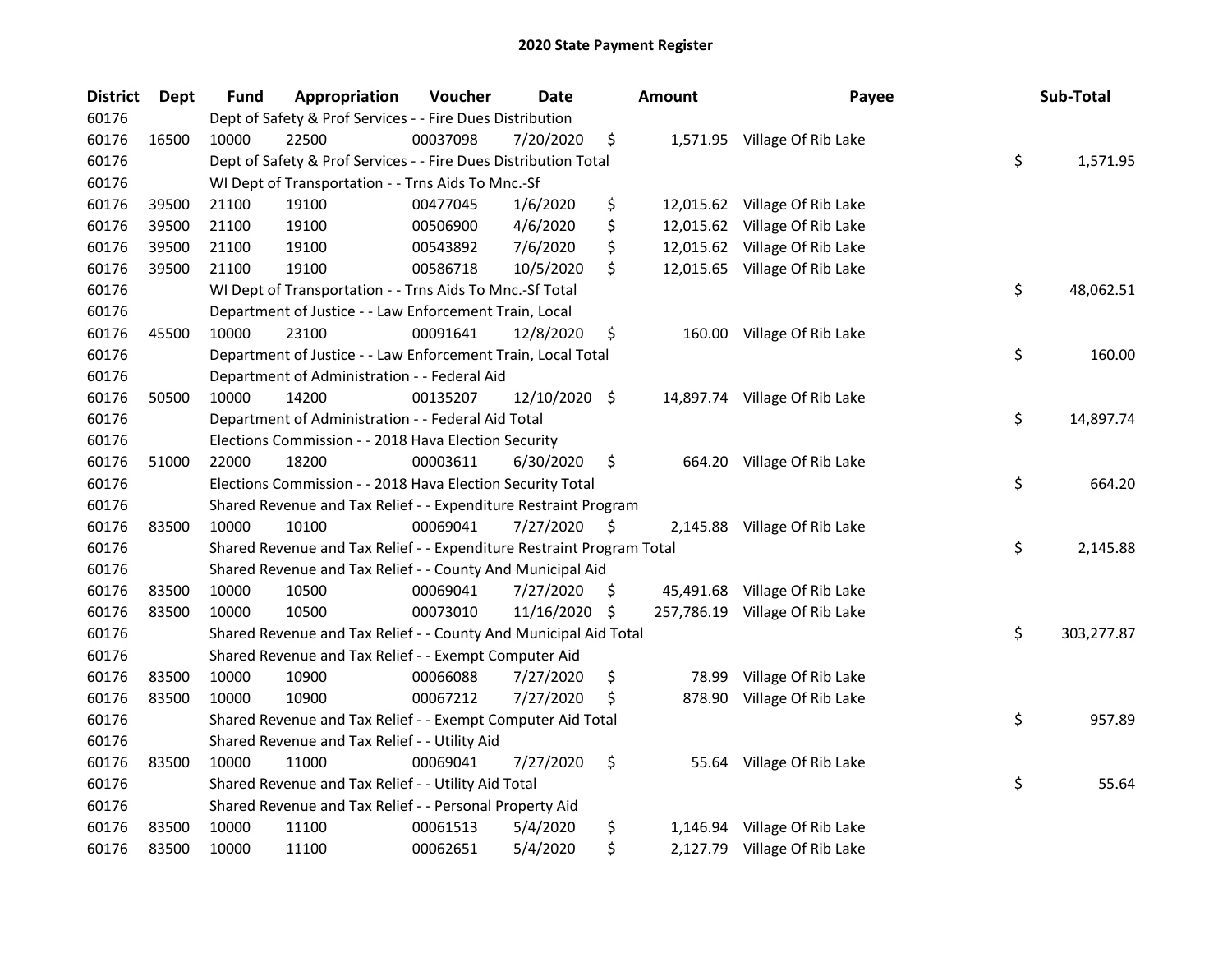| <b>District</b> | <b>Dept</b> | <b>Fund</b> | Appropriation                                                   | <b>Voucher</b> | Date      | <b>Amount</b> | Payee               | Sub-Total  |
|-----------------|-------------|-------------|-----------------------------------------------------------------|----------------|-----------|---------------|---------------------|------------|
| 60176           |             |             | Shared Revenue and Tax Relief - - Personal Property Aid Total   |                |           |               |                     | 3.274.73   |
| 60176           |             |             | Shared Revenue and Tax Relief - - Lottery & Gaming Credit       |                |           |               |                     |            |
| 60176           | 83500       | 52100       | 36300                                                           | 00055546       | 3/23/2020 | 341.33        | Village Of Rib Lake |            |
| 60176           |             |             | Shared Revenue and Tax Relief - - Lottery & Gaming Credit Total |                |           |               |                     | 341.33     |
| 60176 Total     |             |             |                                                                 |                |           |               |                     | 375,409.74 |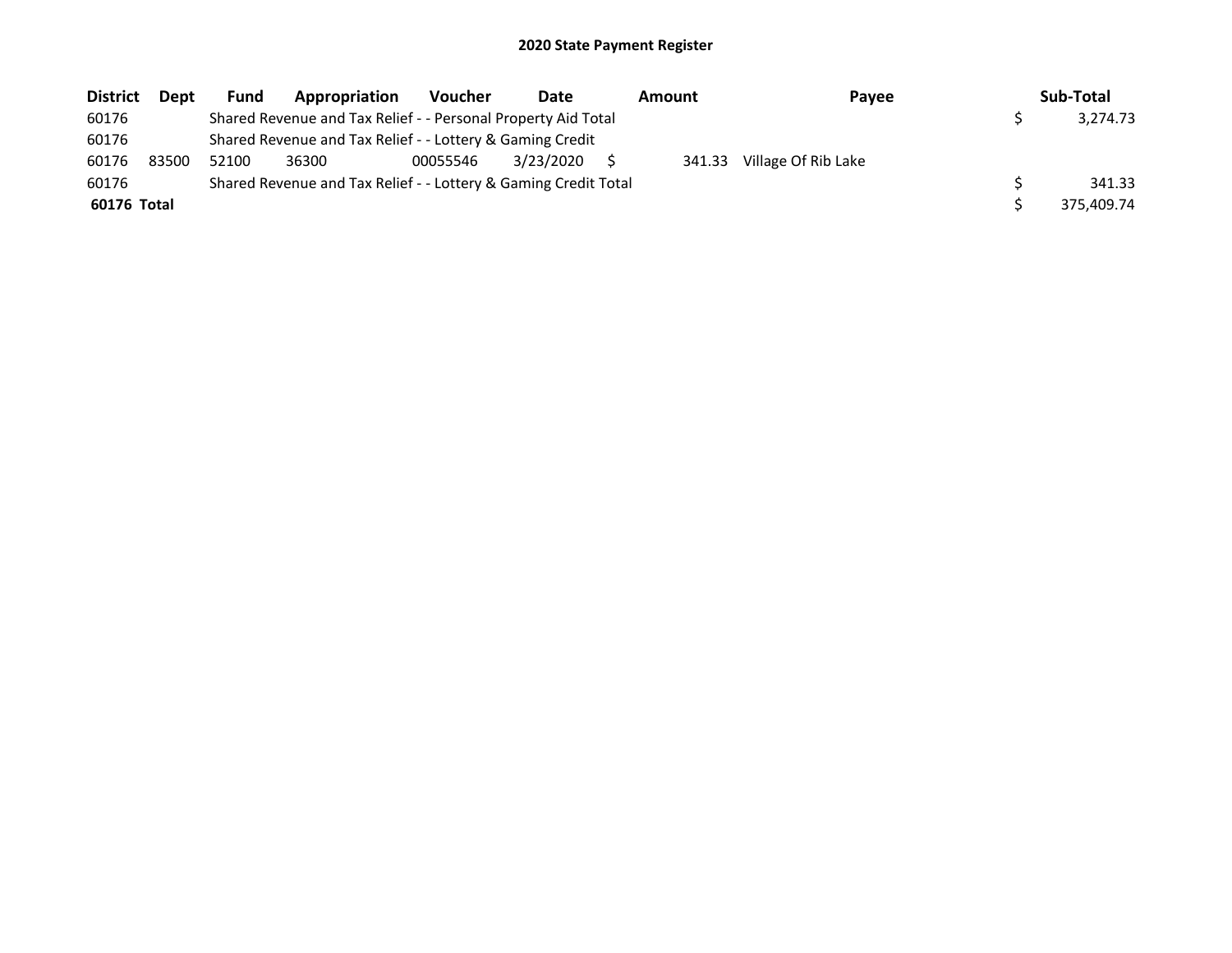| <b>District</b>    | Dept  | Fund  | Appropriation                                                    | Voucher  | Date          |    | <b>Amount</b> | Payee                            | Sub-Total        |
|--------------------|-------|-------|------------------------------------------------------------------|----------|---------------|----|---------------|----------------------------------|------------------|
| 60181              |       |       | Dept of Safety & Prof Services - - Fire Dues Distribution        |          |               |    |               |                                  |                  |
| 60181              | 16500 | 10000 | 22500                                                            | 00037099 | 7/20/2020     | \$ |               | 1,148.52 Village Of Stetsonville |                  |
| 60181              |       |       | Dept of Safety & Prof Services - - Fire Dues Distribution Total  |          |               |    |               |                                  | \$<br>1,148.52   |
| 60181              |       |       | WI Dept of Transportation - - Trns Aids To Mnc.-Sf               |          |               |    |               |                                  |                  |
| 60181              | 39500 | 21100 | 19100                                                            | 00477046 | 1/6/2020      | \$ |               | 4,272.82 Village Of Stetsonville |                  |
| 60181              | 39500 | 21100 | 19100                                                            | 00506901 | 4/6/2020      | \$ | 4,272.82      | Village Of Stetsonville          |                  |
| 60181              | 39500 | 21100 | 19100                                                            | 00543893 | 7/6/2020      | \$ |               | 4,272.82 Village Of Stetsonville |                  |
| 60181              | 39500 | 21100 | 19100                                                            | 00586719 | 10/5/2020     | \$ |               | 4,272.85 Village Of Stetsonville |                  |
| 60181              |       |       | WI Dept of Transportation - - Trns Aids To Mnc.-Sf Total         |          |               |    |               |                                  | \$<br>17,091.31  |
| 60181              |       |       | Department of Administration - - Federal Aid                     |          |               |    |               |                                  |                  |
| 60181              | 50500 | 10000 | 14200                                                            | 00135208 | 12/10/2020 \$ |    | 9,824.39      | Village Of Stetsonville          |                  |
| 60181              |       |       | Department of Administration - - Federal Aid Total               |          |               |    |               |                                  | \$<br>9,824.39   |
| 60181              |       |       | Elections Commission - - 2018 Hava Election Security             |          |               |    |               |                                  |                  |
| 60181              | 51000 | 22000 | 18200                                                            | 00003423 | 6/26/2020     | \$ | 510.20        | Village Of Stetsonville          |                  |
| 60181              |       |       | Elections Commission - - 2018 Hava Election Security Total       |          |               |    |               |                                  | \$<br>510.20     |
| 60181              |       |       | Shared Revenue and Tax Relief - - County And Municipal Aid       |          |               |    |               |                                  |                  |
| 60181              | 83500 | 10000 | 10500                                                            | 00069042 | 7/27/2020     | \$ | 17,529.59     | Village Of Stetsonville          |                  |
| 60181              | 83500 | 10000 | 10500                                                            | 00073011 | 11/16/2020    | S  | 99,334.35     | Village Of Stetsonville          |                  |
| 60181              |       |       | Shared Revenue and Tax Relief - - County And Municipal Aid Total |          |               |    |               |                                  | \$<br>116,863.94 |
| 60181              |       |       | Shared Revenue and Tax Relief - - Exempt Computer Aid            |          |               |    |               |                                  |                  |
| 60181              | 83500 | 10000 | 10900                                                            | 00066089 | 7/27/2020     | \$ | 33.26         | Village Of Stetsonville          |                  |
| 60181              |       |       | Shared Revenue and Tax Relief - - Exempt Computer Aid Total      |          |               |    |               |                                  | \$<br>33.26      |
| 60181              |       |       | Shared Revenue and Tax Relief - - Personal Property Aid          |          |               |    |               |                                  |                  |
| 60181              | 83500 | 10000 | 11100                                                            | 00061514 | 5/4/2020      | \$ |               | 185.95 Village Of Stetsonville   |                  |
| 60181              |       |       | Shared Revenue and Tax Relief - - Personal Property Aid Total    |          |               |    |               |                                  | \$<br>185.95     |
| 60181              |       |       | Shared Revenue and Tax Relief - - Lottery & Gaming Credit        |          |               |    |               |                                  |                  |
| 60181              | 83500 | 52100 | 36300                                                            | 00055547 | 3/23/2020     | \$ | 449.09        | Village Of Stetsonville          |                  |
| 60181              |       |       | Shared Revenue and Tax Relief - - Lottery & Gaming Credit Total  |          |               |    |               |                                  | \$<br>449.09     |
| <b>60181 Total</b> |       |       |                                                                  |          |               |    |               |                                  | \$<br>146,106.66 |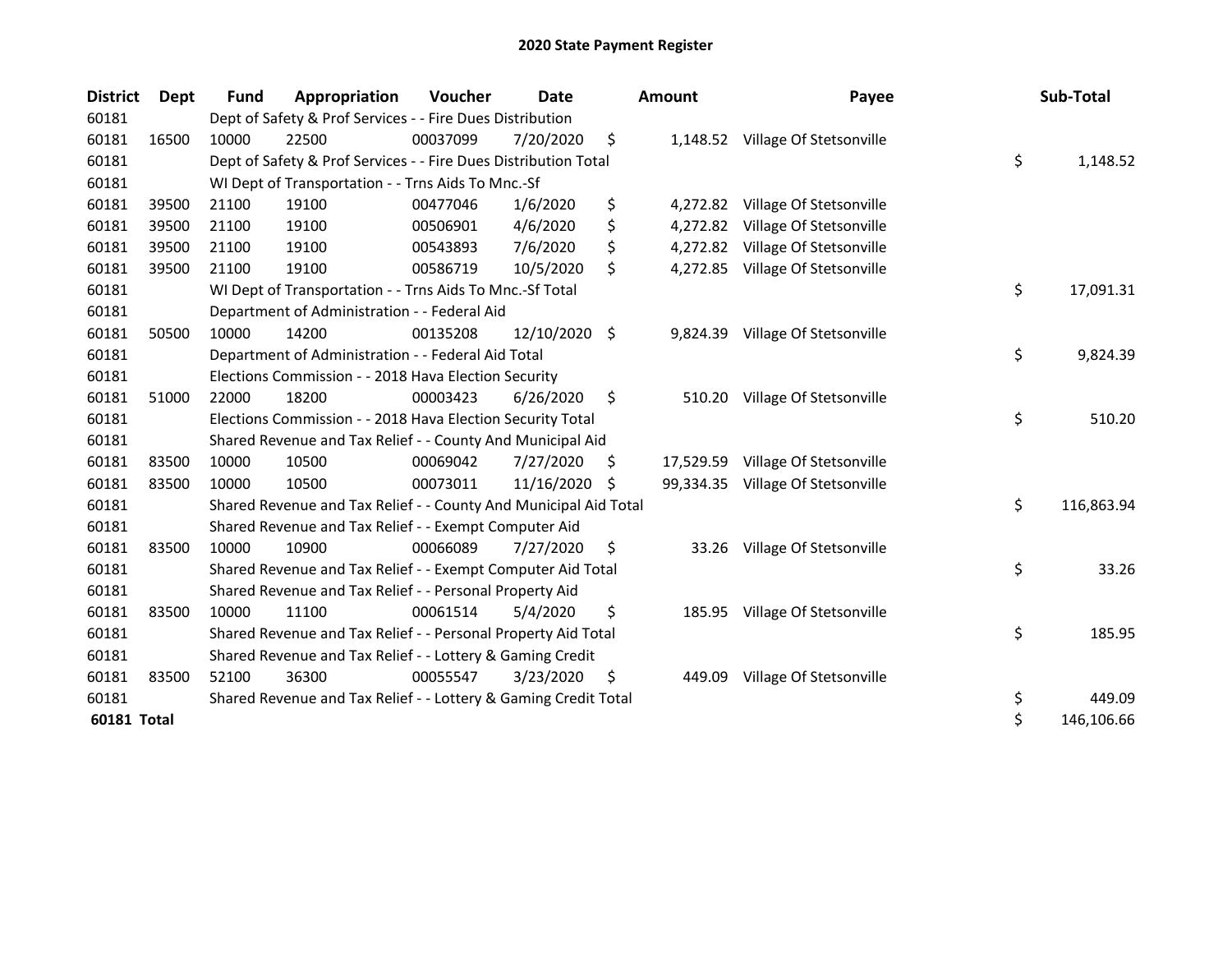| <b>District</b> | <b>Dept</b> | <b>Fund</b> | Appropriation                                                     | Voucher  | Date       |    | Amount    | Payee                  |    | Sub-Total |
|-----------------|-------------|-------------|-------------------------------------------------------------------|----------|------------|----|-----------|------------------------|----|-----------|
| 60251           |             |             | Dept of Safety & Prof Services - - Fire Dues Distribution         |          |            |    |           |                        |    |           |
| 60251           | 16500       | 10000       | 22500                                                             | 00037100 | 7/20/2020  | \$ | 13,108.95 | City Of Medford        |    |           |
| 60251           |             |             | Dept of Safety & Prof Services - - Fire Dues Distribution Total   |          |            |    |           |                        | \$ | 13,108.95 |
| 60251           |             |             | Dept of Natural Resources - - Aids In Lieu Of Taxes - Gener       |          |            |    |           |                        |    |           |
| 60251           | 37000       | 10000       | 50300                                                             | 00383611 | 1/17/2020  | \$ |           | 246.72 City Of Medford |    |           |
| 60251           |             |             | Dept of Natural Resources - - Aids In Lieu Of Taxes - Gener Total |          |            |    |           |                        | \$ | 246.72    |
| 60251           |             |             | Dept of Natural Resources - - General Program Operations --       |          |            |    |           |                        |    |           |
| 60251           | 37000       | 21200       | 25400                                                             | 00382204 | 1/13/2020  | \$ | 237.81    | City Of Medford        |    |           |
| 60251           | 37000       | 21200       | 25400                                                             | 00389060 | 2/11/2020  | \$ | 233.83    | City Of Medford        |    |           |
| 60251           | 37000       | 21200       | 25400                                                             | 00395421 | 3/12/2020  | \$ | 233.36    | City Of Medford        |    |           |
| 60251           | 37000       | 21200       | 25400                                                             | 00401045 | 4/15/2020  | \$ | 217.90    | City Of Medford        |    |           |
| 60251           | 37000       | 21200       | 25400                                                             | 00409936 | 5/14/2020  | \$ | 211.57    | City Of Medford        |    |           |
| 60251           | 37000       | 21200       | 25400                                                             | 00416140 | 6/12/2020  | \$ | 210.36    | City Of Medford        |    |           |
| 60251           | 37000       | 21200       | 25400                                                             | 00424197 | 7/13/2020  | \$ | 199.13    | City Of Medford        |    |           |
| 60251           | 37000       | 21200       | 25400                                                             | 00428984 | 8/13/2020  | \$ | 189.01    | City Of Medford        |    |           |
| 60251           | 37000       | 21200       | 25400                                                             | 00435684 | 9/17/2020  | \$ | 190.05    | City Of Medford        |    |           |
| 60251           | 37000       | 21200       | 25400                                                             | 00441945 | 10/16/2020 | \$ | 203.49    | City Of Medford        |    |           |
| 60251           | 37000       | 21200       | 25400                                                             | 00447061 | 11/17/2020 | \$ | 200.63    | City Of Medford        |    |           |
| 60251           | 37000       | 21200       | 25400                                                             | 00451646 | 12/14/2020 | \$ | 201.59    | City Of Medford        |    |           |
| 60251           |             |             | Dept of Natural Resources - - General Program Operations -- Total |          |            |    |           |                        | \$ | 2,528.73  |
| 60251           |             |             | Dept of Natural Resources - - GPO--State Funds                    |          |            |    |           |                        |    |           |
| 60251           | 37000       | 21200       | 36100                                                             | 00382204 | 1/13/2020  | \$ | 47.57     | City Of Medford        |    |           |
| 60251           | 37000       | 21200       | 36100                                                             | 00389060 | 2/11/2020  | \$ | 46.77     | City Of Medford        |    |           |
| 60251           | 37000       | 21200       | 36100                                                             | 00395421 | 3/12/2020  | \$ | 46.68     | City Of Medford        |    |           |
| 60251           | 37000       | 21200       | 36100                                                             | 00401045 | 4/15/2020  | \$ | 43.57     | City Of Medford        |    |           |
| 60251           | 37000       | 21200       | 36100                                                             | 00409936 | 5/14/2020  | \$ | 42.31     | City Of Medford        |    |           |
| 60251           | 37000       | 21200       | 36100                                                             | 00416140 | 6/12/2020  | \$ | 42.07     | City Of Medford        |    |           |
| 60251           | 37000       | 21200       | 36100                                                             | 00424197 | 7/13/2020  | \$ | 39.82     | City Of Medford        |    |           |
| 60251           | 37000       | 21200       | 36100                                                             | 00428984 | 8/13/2020  | \$ | 63.01     | City Of Medford        |    |           |
| 60251           | 37000       | 21200       | 36100                                                             | 00435684 | 9/17/2020  | \$ | 63.35     | City Of Medford        |    |           |
| 60251           | 37000       | 21200       | 36100                                                             | 00441945 | 10/16/2020 | \$ | 67.84     | City Of Medford        |    |           |
| 60251           | 37000       | 21200       | 36100                                                             | 00447061 | 11/17/2020 | \$ | 66.87     | City Of Medford        |    |           |
| 60251           | 37000       | 21200       | 36100                                                             | 00451646 | 12/14/2020 | \$ | 67.20     | City Of Medford        |    |           |
| 60251           |             |             | Dept of Natural Resources - - GPO--State Funds Total              |          |            |    |           |                        | \$ | 637.06    |
| 60251           |             |             | Dept of Natural Resources - - Resaids - Cnty Forst, Cl & Mfl      |          |            |    |           |                        |    |           |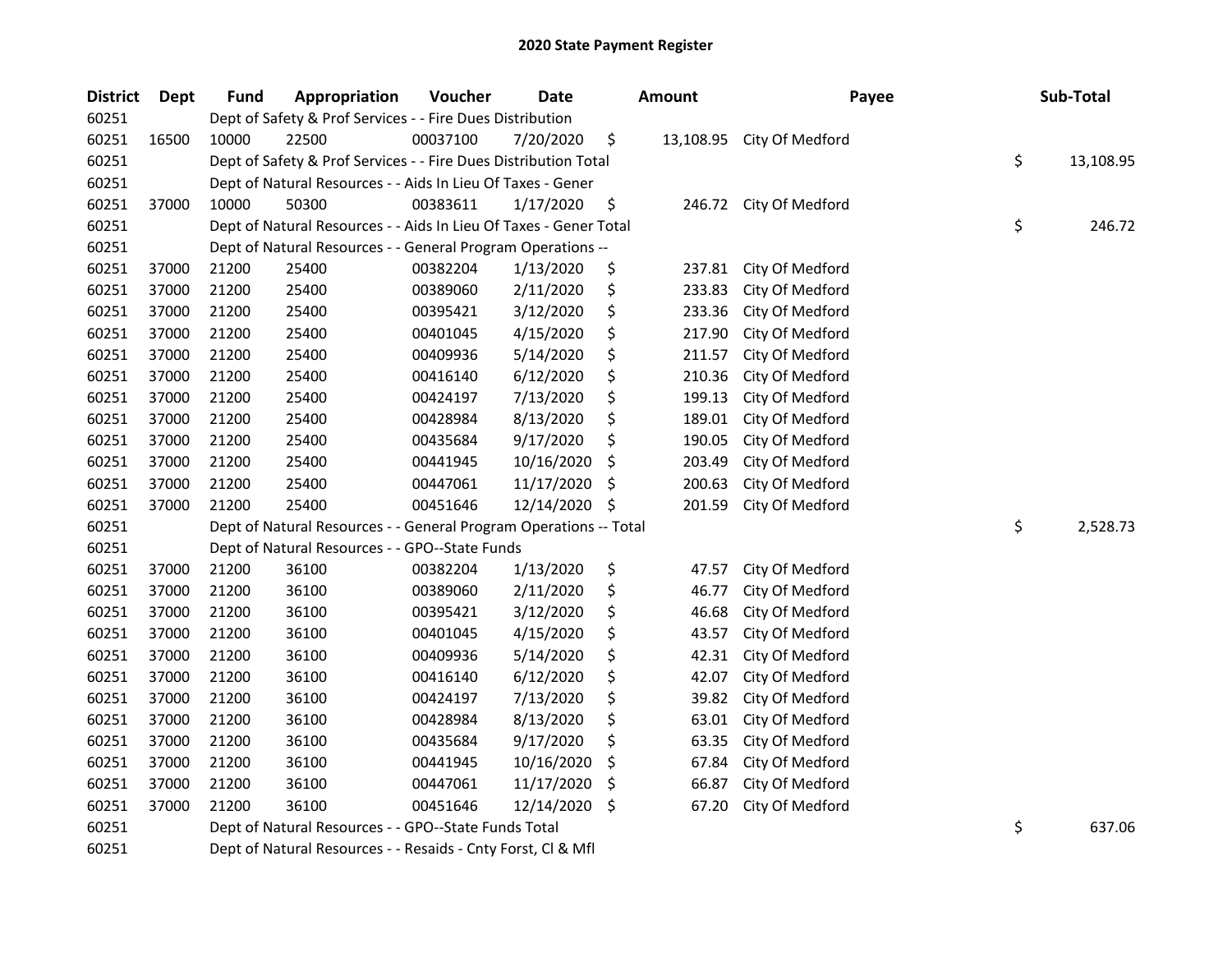| <b>District</b> | <b>Dept</b> | <b>Fund</b> | Appropriation                                                      | Voucher  | Date       | <b>Amount</b>  | Payee                    | Sub-Total       |
|-----------------|-------------|-------------|--------------------------------------------------------------------|----------|------------|----------------|--------------------------|-----------------|
| 60251           | 37000       | 21200       | 57100                                                              | 00417819 | 6/18/2020  | \$<br>10.77    | City Of Medford          |                 |
| 60251           |             |             | Dept of Natural Resources - - Resaids - Cnty Forst, Cl & Mfl Total |          |            |                |                          | \$<br>10.77     |
| 60251           |             |             | Dept of Natural Resources - - Rec & Resource Aids, Fed             |          |            |                |                          |                 |
| 60251           | 37000       | 21200       | 58300                                                              | 00408380 | 5/13/2020  | \$             | 947.51 City Of Medford   |                 |
| 60251           |             |             | Dept of Natural Resources - - Rec & Resource Aids, Fed Total       |          |            |                |                          | \$<br>947.51    |
| 60251           |             |             | WI Dept of Transportation - - Rpd Slvg Veh Exm Sf                  |          |            |                |                          |                 |
| 60251           | 39500       | 10000       | 52300                                                              | 00478902 | 1/6/2020   | \$<br>60.00    | City Of Medford          |                 |
| 60251           | 39500       | 10000       | 52300                                                              | 00481161 | 1/13/2020  | \$<br>60.00    | City Of Medford          |                 |
| 60251           | 39500       | 10000       | 52300                                                              | 00483657 | 1/21/2020  | \$<br>60.00    | City Of Medford          |                 |
| 60251           | 39500       | 10000       | 52300                                                              | 00488432 | 2/3/2020   | \$<br>120.00   | City Of Medford          |                 |
| 60251           | 39500       | 10000       | 52300                                                              | 00491065 | 2/10/2020  | \$<br>60.00    | City Of Medford          |                 |
| 60251           | 39500       | 10000       | 52300                                                              | 00493877 | 2/18/2020  | \$<br>240.00   | City Of Medford          |                 |
| 60251           | 39500       | 10000       | 52300                                                              | 00498656 | 3/4/2020   | \$<br>60.00    | City Of Medford          |                 |
| 60251           | 39500       | 10000       | 52300                                                              | 00500933 | 3/10/2020  | \$<br>60.00    | City Of Medford          |                 |
| 60251           | 39500       | 10000       | 52300                                                              | 00512176 | 4/7/2020   | \$<br>120.00   | City Of Medford          |                 |
| 60251           | 39500       | 10000       | 52300                                                              | 00534806 | 6/10/2020  | \$<br>120.00   | City Of Medford          |                 |
| 60251           | 39500       | 10000       | 52300                                                              | 00545264 | 6/29/2020  | \$<br>60.00    | City Of Medford          |                 |
| 60251           | 39500       | 10000       | 52300                                                              | 00551416 | 7/13/2020  | \$<br>60.00    | City Of Medford          |                 |
| 60251           | 39500       | 10000       | 52300                                                              | 00560406 | 8/3/2020   | \$<br>120.00   | City Of Medford          |                 |
| 60251           | 39500       | 10000       | 52300                                                              | 00564753 | 8/11/2020  | \$<br>60.00    | City Of Medford          |                 |
| 60251           | 39500       | 10000       | 52300                                                              | 00573128 | 8/25/2020  | \$<br>180.00   | City Of Medford          |                 |
| 60251           | 39500       | 10000       | 52300                                                              | 00591827 | 9/29/2020  | \$<br>240.00   | City Of Medford          |                 |
| 60251           | 39500       | 10000       | 52300                                                              | 00594927 | 10/5/2020  | \$<br>60.00    | City Of Medford          |                 |
| 60251           | 39500       | 10000       | 52300                                                              | 00613274 | 11/10/2020 | \$<br>60.00    | City Of Medford          |                 |
| 60251           | 39500       | 10000       | 52300                                                              | 00616454 | 11/17/2020 | \$<br>60.00    | City Of Medford          |                 |
| 60251           | 39500       | 10000       | 52300                                                              | 00619662 | 11/25/2020 | \$<br>60.00    | City Of Medford          |                 |
| 60251           |             |             | WI Dept of Transportation - - Rpd Slvg Veh Exm Sf Total            |          |            |                |                          | \$<br>1,920.00  |
| 60251           |             |             | WI Dept of Transportation - - Conn Hwy Aids St Fds                 |          |            |                |                          |                 |
| 60251           | 39500       | 21100       | 16200                                                              | 00477443 | 1/6/2020   | \$<br>3,614.67 | City Of Medford          |                 |
| 60251           | 39500       | 21100       | 16200                                                              | 00507298 | 4/6/2020   | \$<br>3,614.67 | City Of Medford          |                 |
| 60251           | 39500       | 21100       | 16200                                                              | 00544290 | 7/6/2020   | \$<br>3,614.67 | City Of Medford          |                 |
| 60251           | 39500       | 21100       | 16200                                                              | 00587116 | 10/5/2020  | \$<br>3,614.68 | City Of Medford          |                 |
| 60251           |             |             | WI Dept of Transportation - - Conn Hwy Aids St Fds Total           |          |            |                |                          | \$<br>14,458.69 |
| 60251           |             |             | WI Dept of Transportation - - Tc, Trns Oper Aid Sf                 |          |            |                |                          |                 |
| 60251           | 39500       | 21100       | 17700                                                              | 00525244 | 5/13/2020  | \$             | 6,716.00 City Of Medford |                 |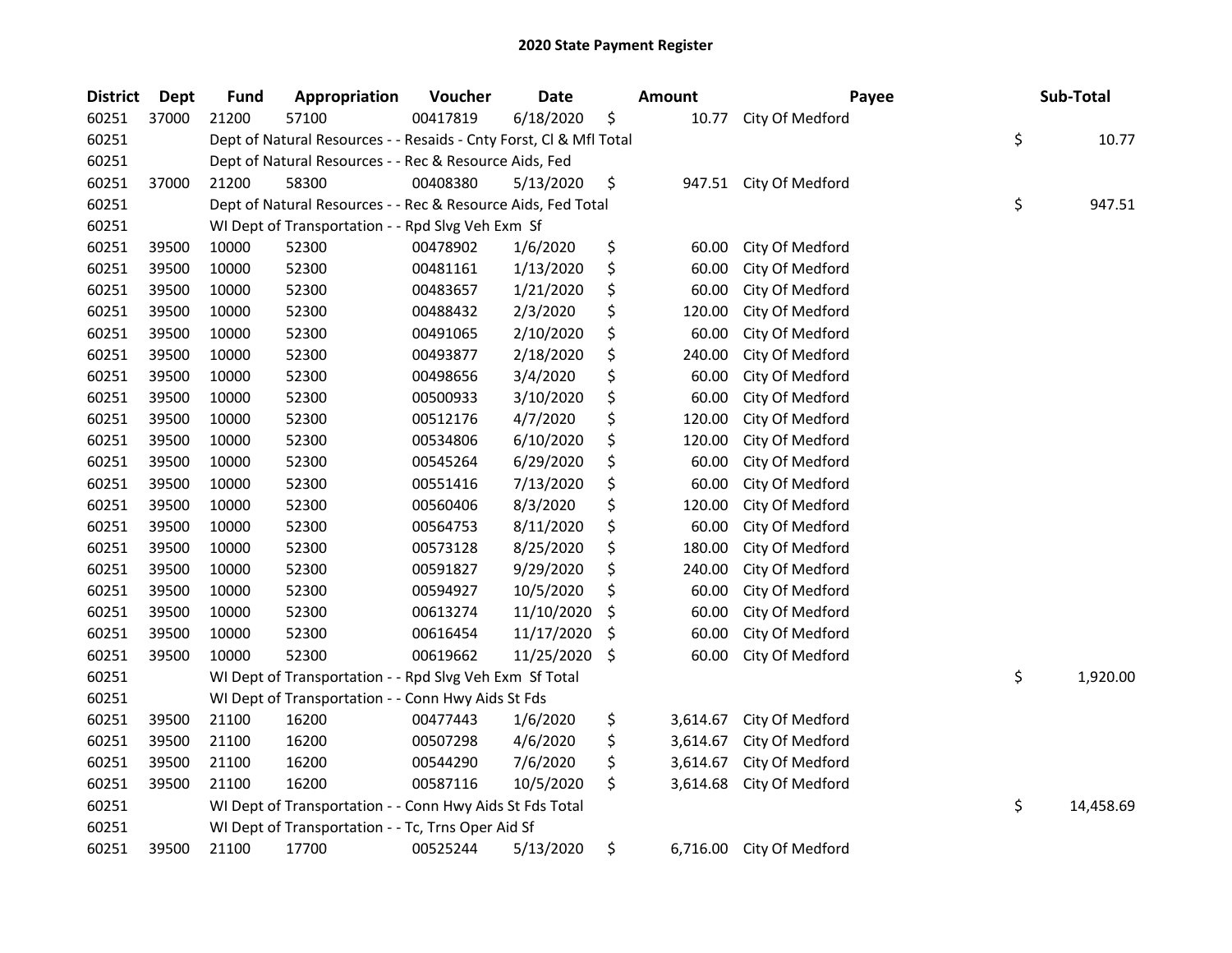| <b>District</b> | <b>Dept</b> | <b>Fund</b> | Appropriation                                                 | Voucher  | <b>Date</b> | <b>Amount</b>    | Payee           | Sub-Total        |
|-----------------|-------------|-------------|---------------------------------------------------------------|----------|-------------|------------------|-----------------|------------------|
| 60251           | 39500       | 21100       | 17700                                                         | 00574268 | 8/28/2020   | \$<br>20,149.00  | City Of Medford |                  |
| 60251           |             |             | WI Dept of Transportation - - Tc, Trns Oper Aid Sf Total      |          |             |                  |                 | \$<br>26,865.00  |
| 60251           |             |             | WI Dept of Transportation - - Trnst/Trns-Rel Aid F            |          |             |                  |                 |                  |
| 60251           | 39500       | 21100       | 18200                                                         | 00517208 | 4/20/2020   | \$<br>13,598.32  | City Of Medford |                  |
| 60251           | 39500       | 21100       | 18200                                                         | 00553584 | 7/20/2020   | \$<br>24,992.46  | City Of Medford |                  |
| 60251           | 39500       | 21100       | 18200                                                         | 00582670 | 9/16/2020   | \$<br>33,648.68  | City Of Medford |                  |
| 60251           |             |             | WI Dept of Transportation - - Trnst/Trns-Rel Aid F Total      |          |             |                  |                 | \$<br>72,239.46  |
| 60251           |             |             | WI Dept of Transportation - - Trns Aids To Mnc.-Sf            |          |             |                  |                 |                  |
| 60251           | 39500       | 21100       | 19100                                                         | 00477047 | 1/6/2020    | \$<br>110,970.77 | City Of Medford |                  |
| 60251           | 39500       | 21100       | 19100                                                         | 00506902 | 4/6/2020    | \$<br>110,970.77 | City Of Medford |                  |
| 60251           | 39500       | 21100       | 19100                                                         | 00543894 | 7/6/2020    | \$<br>110,970.77 | City Of Medford |                  |
| 60251           | 39500       | 21100       | 19100                                                         | 00586720 | 10/5/2020   | \$<br>110,970.79 | City Of Medford |                  |
| 60251           |             |             | WI Dept of Transportation - - Trns Aids To Mnc.-Sf Total      |          |             |                  |                 | \$<br>443,883.10 |
| 60251           |             |             | WI Dept of Transportation - - Hwy Mgmt & Opers Sf             |          |             |                  |                 |                  |
| 60251           | 39500       | 21100       | 36500                                                         | 00482398 | 1/16/2020   | \$<br>83.60      | City Of Medford |                  |
| 60251           | 39500       | 21100       | 36500                                                         | 00494468 | 2/19/2020   | \$<br>79.93      | City Of Medford |                  |
| 60251           | 39500       | 21100       | 36500                                                         | 00503859 | 3/19/2020   | \$<br>79.49      | City Of Medford |                  |
| 60251           | 39500       | 21100       | 36500                                                         | 00515947 | 4/17/2020   | \$<br>72.94      | City Of Medford |                  |
| 60251           | 39500       | 21100       | 36500                                                         | 00526489 | 5/14/2020   | \$<br>73.44      | City Of Medford |                  |
| 60251           | 39500       | 21100       | 36500                                                         | 00539375 | 6/19/2020   | \$<br>81.53      | City Of Medford |                  |
| 60251           | 39500       | 21100       | 36500                                                         | 00553754 | 7/21/2020   | \$<br>89.38      | City Of Medford |                  |
| 60251           | 39500       | 21100       | 36500                                                         | 00566428 | 8/13/2020   | \$<br>91.88      | City Of Medford |                  |
| 60251           | 39500       | 21100       | 36500                                                         | 00584064 | 9/17/2020   | \$<br>96.77      | City Of Medford |                  |
| 60251           | 39500       | 21100       | 36500                                                         | 00602689 | 10/20/2020  | \$<br>95.49      | City Of Medford |                  |
| 60251           | 39500       | 21100       | 36500                                                         | 00616013 | 11/16/2020  | \$<br>104.40     | City Of Medford |                  |
| 60251           | 39500       | 21100       | 36500                                                         | 00627291 | 12/14/2020  | \$<br>97.36      | City Of Medford |                  |
| 60251           |             |             | WI Dept of Transportation - - Hwy Mgmt & Opers Sf Total       |          |             |                  |                 | \$<br>1,046.21   |
| 60251           |             |             | Dept of Workforce Development - - Workforce Invest And Assist |          |             |                  |                 |                  |
| 60251           | 44500       | 10000       | 14100                                                         | 00269088 | 1/24/2020   | \$<br>300.00     | City Of Medford |                  |
| 60251           | 44500       | 10000       | 14100                                                         | 00273501 | 2/20/2020   | \$<br>300.00     | City Of Medford |                  |
| 60251           | 44500       | 10000       | 14100                                                         | 00278778 | 3/23/2020   | \$<br>300.00     | City Of Medford |                  |
| 60251           | 44500       | 10000       | 14100                                                         | 00283362 | 4/24/2020   | \$<br>300.00     | City Of Medford |                  |
| 60251           | 44500       | 10000       | 14100                                                         | 00286088 | 5/20/2020   | \$<br>300.00     | City Of Medford |                  |
| 60251           | 44500       | 10000       | 14100                                                         | 00290120 | 7/2/2020    | \$<br>300.00     | City Of Medford |                  |
| 60251           | 44500       | 10000       | 14100                                                         | 00291894 | 7/20/2020   | \$<br>300.00     | City Of Medford |                  |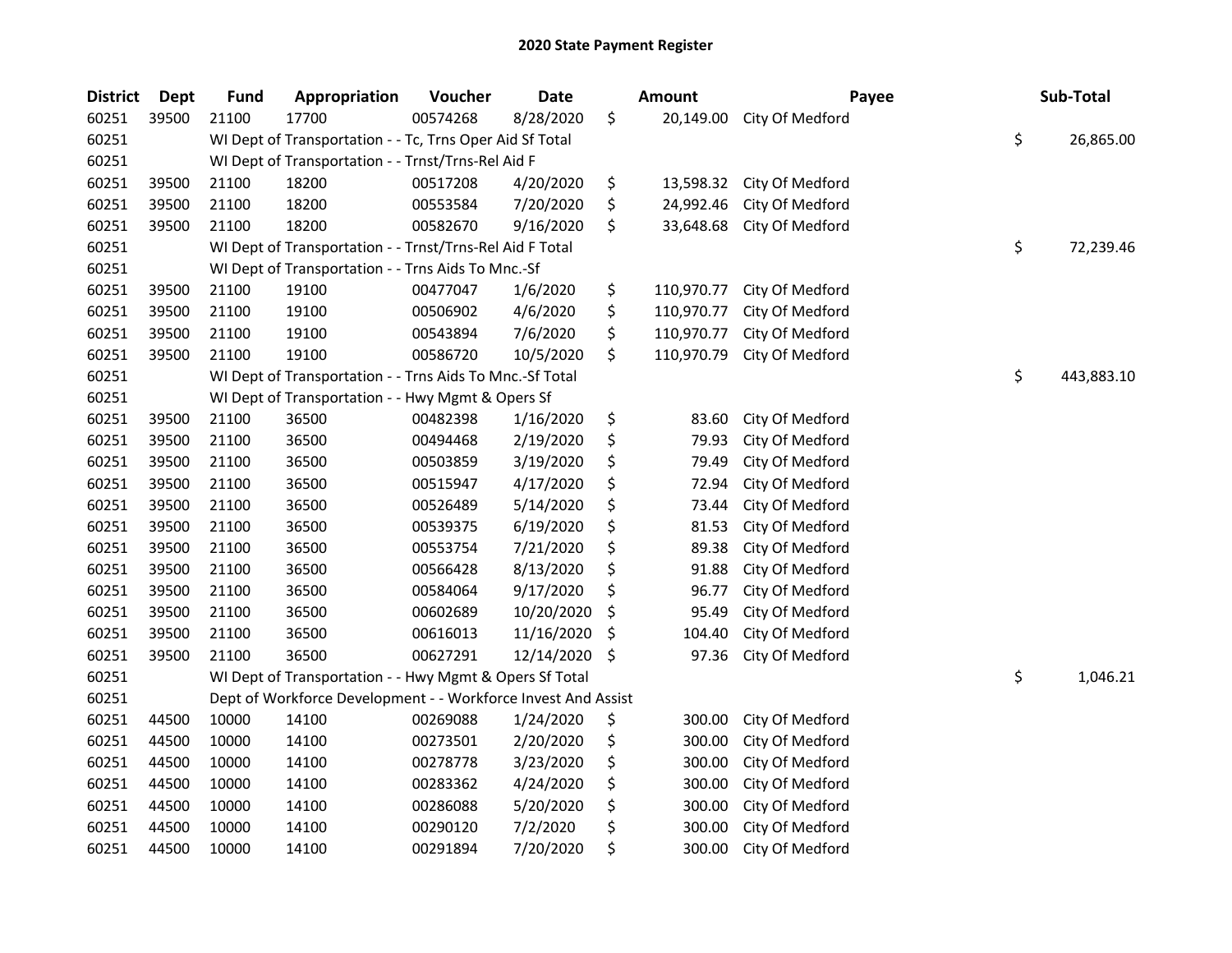| <b>District</b> | Dept  | <b>Fund</b> | Appropriation                                                          | Voucher  | Date       |     | <b>Amount</b> | Payee           |    | Sub-Total  |
|-----------------|-------|-------------|------------------------------------------------------------------------|----------|------------|-----|---------------|-----------------|----|------------|
| 60251           | 44500 | 10000       | 14100                                                                  | 00294912 | 8/19/2020  | \$  | 300.00        | City Of Medford |    |            |
| 60251           | 44500 | 10000       | 14100                                                                  | 00298772 | 9/22/2020  | \$  | 300.00        | City Of Medford |    |            |
| 60251           | 44500 | 10000       | 14100                                                                  | 00302586 | 10/21/2020 | \$  | 300.00        | City Of Medford |    |            |
| 60251           | 44500 | 10000       | 14100                                                                  | 00305917 | 11/19/2020 | \$  | 300.00        | City Of Medford |    |            |
| 60251           |       |             | Dept of Workforce Development - - Workforce Invest And Assist Total    |          |            |     |               |                 | \$ | 3,300.00   |
| 60251           |       |             | Department of Justice - - Law Enforcement Train, Local                 |          |            |     |               |                 |    |            |
| 60251           | 45500 | 10000       | 23100                                                                  | 00091326 | 12/3/2020  | \$  | 1,440.00      | City Of Medford |    |            |
| 60251           |       |             | Department of Justice - - Law Enforcement Train, Local Total           |          |            |     |               |                 | \$ | 1,440.00   |
| 60251           |       |             | Department of Military Affairs - - Federal Aid-Service Contracts       |          |            |     |               |                 |    |            |
| 60251           | 46500 | 10000       | 14100                                                                  | 00071550 | 1/10/2020  | \$  | 847.34        | City Of Medford |    |            |
| 60251           | 46500 | 10000       | 14100                                                                  | 00073762 | 2/10/2020  | \$  | 879.84        | City Of Medford |    |            |
| 60251           | 46500 | 10000       | 14100                                                                  | 00075210 | 3/11/2020  | \$  | 909.42        | City Of Medford |    |            |
| 60251           | 46500 | 10000       | 14100                                                                  | 00076304 | 4/13/2020  | \$  | 811.66        | City Of Medford |    |            |
| 60251           | 46500 | 10000       | 14100                                                                  | 00077513 | 5/12/2020  | \$  | 820.35        | City Of Medford |    |            |
| 60251           | 46500 | 10000       | 14100                                                                  | 00079033 | 6/17/2020  | \$  | 641.39        | City Of Medford |    |            |
| 60251           | 46500 | 10000       | 14100                                                                  | 00080564 | 7/15/2020  | \$  | 617.25        | City Of Medford |    |            |
| 60251           | 46500 | 10000       | 14100                                                                  | 00081481 | 8/12/2020  | \$  | 677.30        | City Of Medford |    |            |
| 60251           | 46500 | 10000       | 14100                                                                  | 00083011 | 9/17/2020  | \$  | 784.28        | City Of Medford |    |            |
| 60251           | 46500 | 10000       | 14100                                                                  | 00084419 | 10/16/2020 | \$  | 681.70        | City Of Medford |    |            |
| 60251           | 46500 | 10000       | 14100                                                                  | 00085450 | 11/12/2020 | \$  | 863.53        | City Of Medford |    |            |
| 60251           | 46500 | 10000       | 14100                                                                  | 00086960 | 12/21/2020 | \$  | 780.70        | City Of Medford |    |            |
| 60251           |       |             | Department of Military Affairs - - Federal Aid-Service Contracts Total |          |            |     |               |                 | \$ | 9,314.76   |
| 60251           |       |             | Department of Administration - - Federal Aid                           |          |            |     |               |                 |    |            |
| 60251           | 50500 | 10000       | 14200                                                                  | 00130209 | 10/2/2020  | \$  | 15,998.86     | City Of Medford |    |            |
| 60251           | 50500 | 10000       | 14200                                                                  | 00132281 | 11/13/2020 | \$  | 56,601.55     | City Of Medford |    |            |
| 60251           | 50500 | 10000       | 14200                                                                  | 00135187 | 12/10/2020 | \$. | 65,417.23     | City Of Medford |    |            |
| 60251           | 50500 | 10000       | 14200                                                                  | 00136548 | 12/17/2020 | \$. | 7,519.45      | City Of Medford |    |            |
| 60251           |       |             | Department of Administration - - Federal Aid Total                     |          |            |     |               |                 | \$ | 145,537.09 |
| 60251           |       |             | Elections Commission - - 2018 Hava Election Security                   |          |            |     |               |                 |    |            |
| 60251           | 51000 | 22000       | 18200                                                                  | 00003482 | 6/30/2020  | \$  | 2,631.00      | City Of Medford |    |            |
| 60251           |       |             | Elections Commission - - 2018 Hava Election Security Total             |          |            |     |               |                 | \$ | 2,631.00   |
| 60251           |       |             | Shared Revenue and Tax Relief - - Expenditure Restraint Program        |          |            |     |               |                 |    |            |
| 60251           | 83500 | 10000       | 10100                                                                  | 00069043 | 7/27/2020  | \$  | 38,178.47     | City Of Medford |    |            |
| 60251           |       |             | Shared Revenue and Tax Relief - - Expenditure Restraint Program Total  |          |            |     |               |                 | \$ | 38,178.47  |
| 60251           |       |             | Shared Revenue and Tax Relief - - County And Municipal Aid             |          |            |     |               |                 |    |            |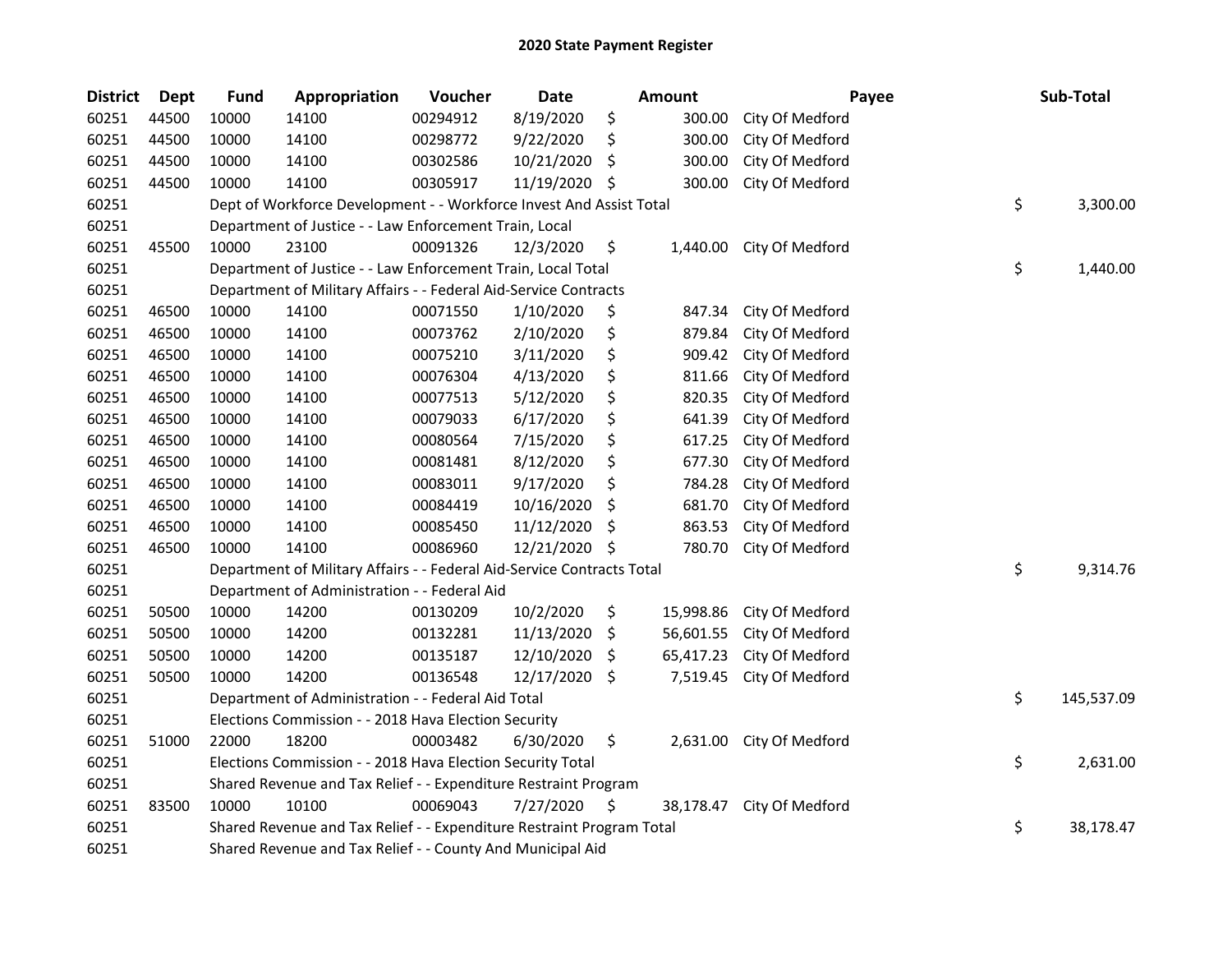| <b>District</b> | <b>Dept</b> | <b>Fund</b> | Appropriation                                                                 | <b>Voucher</b> | Date       |     | Amount     |                 | Payee | Sub-Total          |
|-----------------|-------------|-------------|-------------------------------------------------------------------------------|----------------|------------|-----|------------|-----------------|-------|--------------------|
| 60251           | 83500       | 10000       | 10500                                                                         | 00069043       | 7/27/2020  | \$  | 156,981.53 | City Of Medford |       |                    |
| 60251           | 83500       | 10000       | 10500                                                                         | 00073012       | 11/16/2020 | \$  | 889,561.98 | City Of Medford |       |                    |
| 60251           |             |             | Shared Revenue and Tax Relief - - County And Municipal Aid Total              |                |            |     |            |                 |       | \$<br>1,046,543.51 |
| 60251           |             |             | Shared Revenue and Tax Relief - - Exempt Computer Aid                         |                |            |     |            |                 |       |                    |
| 60251           | 83500       | 10000       | 10900                                                                         | 00066090       | 7/27/2020  | \$  | 27,307.49  | City Of Medford |       |                    |
| 60251           | 83500       | 10000       | 10900                                                                         | 00067213       | 7/27/2020  | \$  | 54,673.95  | City Of Medford |       |                    |
| 60251           |             |             | Shared Revenue and Tax Relief - - Exempt Computer Aid Total                   |                |            |     |            |                 |       | \$<br>81,981.44    |
| 60251           |             |             | Shared Revenue and Tax Relief - - Utility Aid                                 |                |            |     |            |                 |       |                    |
| 60251           | 83500       | 10000       | 11000                                                                         | 00069043       | 7/27/2020  | S.  | 28.08      | City Of Medford |       |                    |
| 60251           | 83500       | 10000       | 11000                                                                         | 00073012       | 11/16/2020 | S.  | 197.90     | City Of Medford |       |                    |
| 60251           |             |             | Shared Revenue and Tax Relief - - Utility Aid Total                           |                |            |     |            |                 |       | \$<br>225.98       |
| 60251           |             |             | Shared Revenue and Tax Relief - - Personal Property Aid                       |                |            |     |            |                 |       |                    |
| 60251           | 83500       | 10000       | 11100                                                                         | 00061515       | 5/4/2020   | \$  | 16,105.08  | City Of Medford |       |                    |
| 60251           | 83500       | 10000       | 11100                                                                         | 00062652       | 5/4/2020   | \$  | 77,802.30  | City Of Medford |       |                    |
| 60251           |             |             | Shared Revenue and Tax Relief - - Personal Property Aid Total                 |                |            |     |            |                 |       | \$<br>93,907.38    |
| 60251           |             |             | Shared Revenue and Tax Relief - - State Aid; Video Service Provider Fee       |                |            |     |            |                 |       |                    |
| 60251           | 83500       | 10000       | 11200                                                                         | 00064448       | 7/27/2020  | \$. | 5,421.21   | City Of Medford |       |                    |
| 60251           |             |             | Shared Revenue and Tax Relief - - State Aid; Video Service Provider Fee Total |                |            |     |            |                 |       | \$<br>5,421.21     |
| 60251           |             |             | Shared Revenue and Tax Relief - - Payments For Municipal Svcs                 |                |            |     |            |                 |       |                    |
| 60251           | 83500       | 10000       | 50100                                                                         | 00054774       | 2/3/2020   | \$  | 5,060.39   | City Of Medford |       |                    |
| 60251           |             |             | Shared Revenue and Tax Relief - - Payments For Municipal Svcs Total           |                |            |     |            |                 |       | \$<br>5,060.39     |
| 60251           |             |             | Shared Revenue and Tax Relief - - Lottery & Gaming Credit                     |                |            |     |            |                 |       |                    |
| 60251           | 83500       | 52100       | 36300                                                                         | 00055548       | 3/23/2020  | S.  | 11,926.08  | City Of Medford |       |                    |
| 60251           |             |             | Shared Revenue and Tax Relief - - Lottery & Gaming Credit Total               |                |            |     |            |                 |       | \$<br>11,926.08    |
| 60251 Total     |             |             |                                                                               |                |            |     |            |                 |       | \$<br>2,023,359.51 |